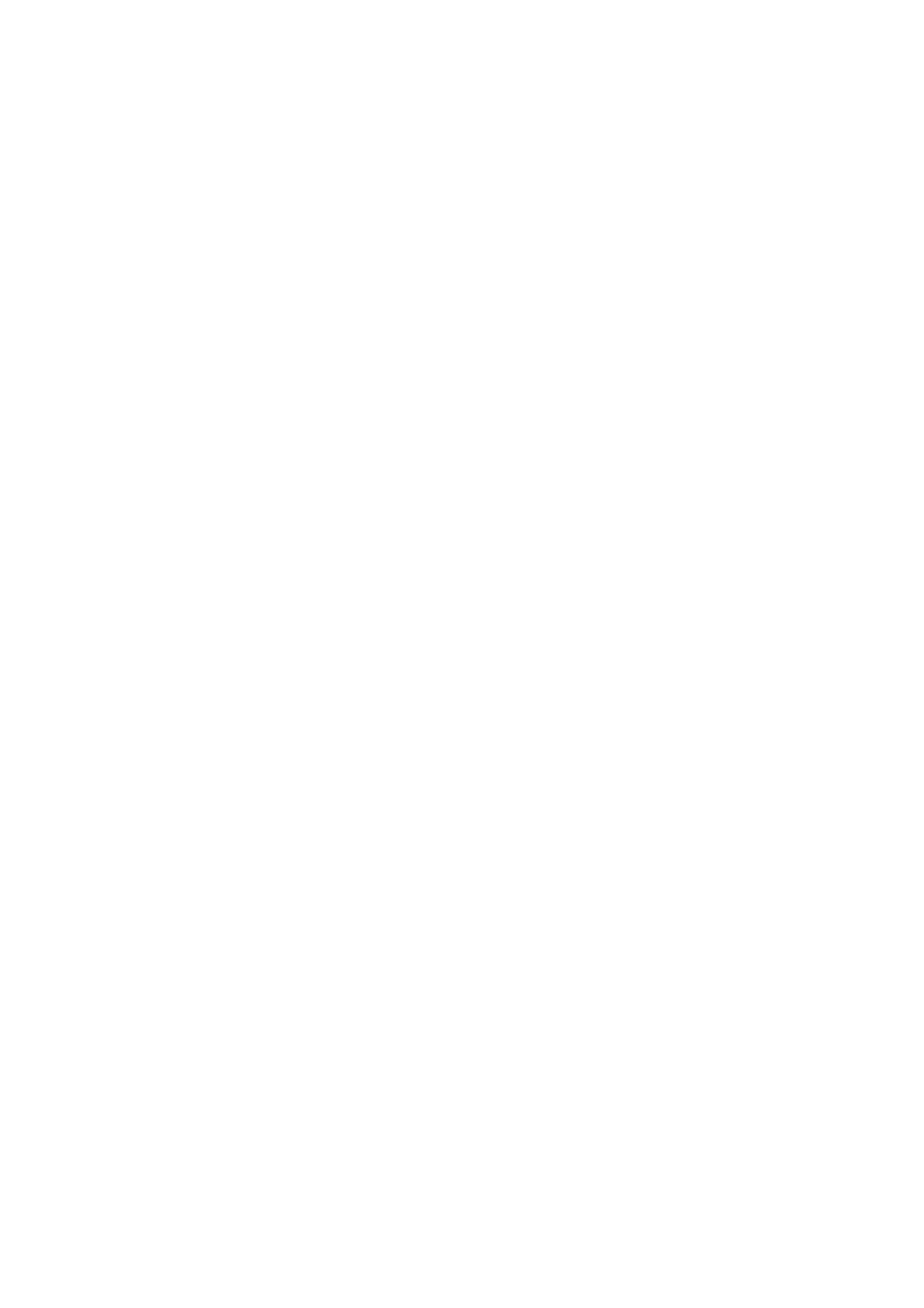### **CHAPTER 488**

# **BANKING ACT**

#### ARRANGEMENT OF SECTIONS

#### PART I – PRELIMINARY

#### *Section*

- 1. Short title.
- 2. Interpretation.

#### PART II – LICENSING OF INSTITUTIONS

- 3. Restriction on carrying on banking business, etc.
- 4. Application for licence.
- 5. Licensing of institutions.
- 6. Revocation of licence.
- 7. Minimum capital requirements.
- 8. Location of places of business.
- 8A. Branches and subsidiaries.
- 9. Amalgamations and transfers of assets and liabilities.
- 9A. Directors, Chief Executive Officers and significant shareholders to be fit and proper persons.

# PART III – PROHIBITED BUSINESS

- 10. Limit on advances, credits and guarantees.
- 11. Restrictions on advances, credits and guarantees.
- 12. Restriction on trading and investments.
- 13. Restrictions on ownership of share capital of an institution.
- 14. Restrictions on advances for purchase of land.
- 15. Mortgage finance companies.
- 16. Restrictions on deposit-taking.
- 16A. Imposition of charges and payment of interest.

### PART IV – RESERVES AND DIVIDENDS

- 17. Ratio between core capital and deposits.
- 18. Ratio between capital and assets.
- 19. Minimum liquid assets.
- 20. Restrictions on dividends.
- 20A. Financial year.

# PART V – ACCOUNTS AND AUDIT

- 21. Form of accounts.
- 22. Accounts to be exhibited.
- 23. Submission of accounts to the Central Bank.
- 24. Appointment of auditors.
- 25. Change of auditors to be notified to the Central Bank.
- 26. Auditor's duty of confidence.

3 [Issue 1]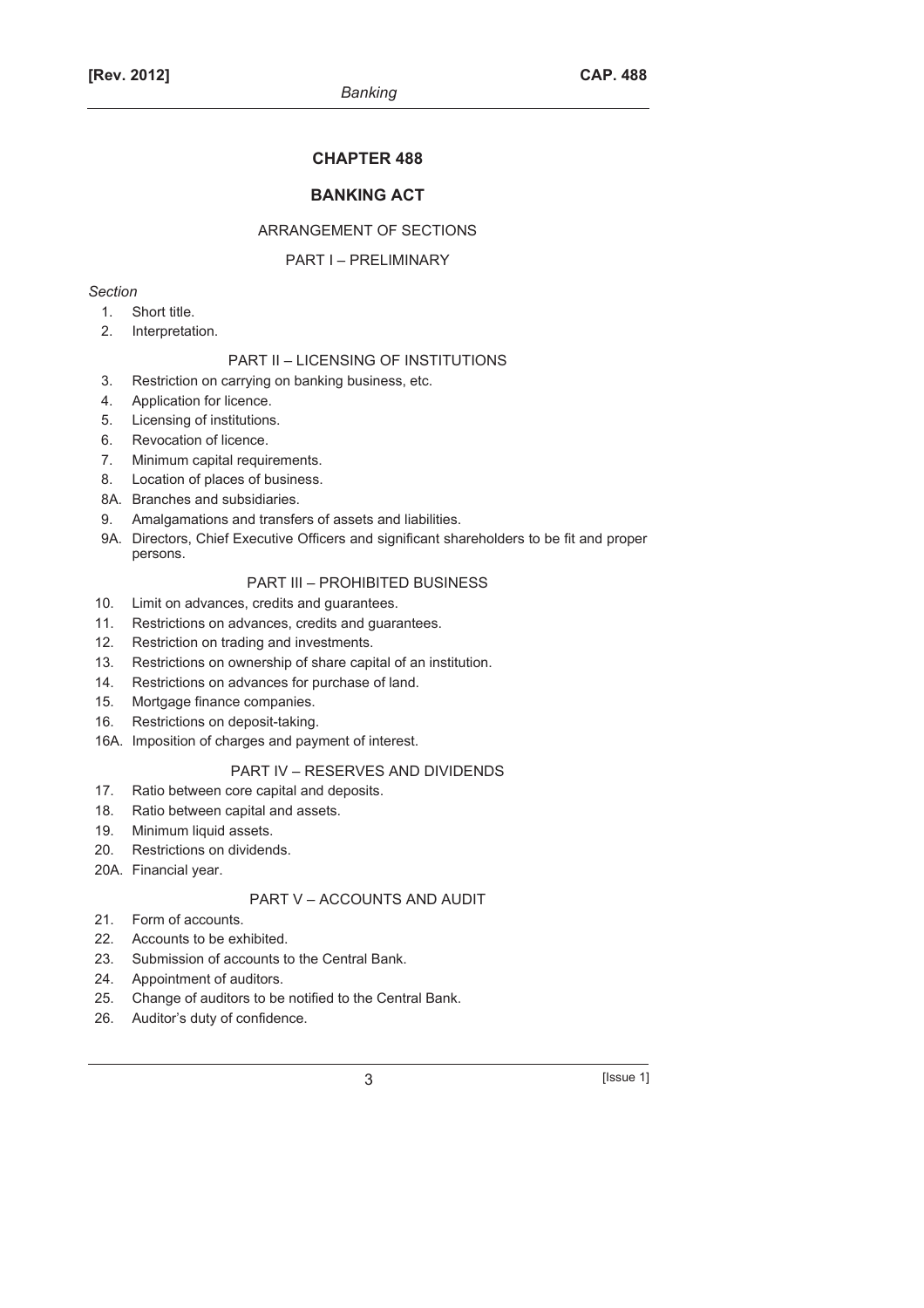# PART VI – INFORMATION AND REPORTING REQUIREMENTS

#### *Section*

- 27. Collection of information by Central Bank.
- 28. Furnishing of information.
- 29. Minister may require further information.
- 30. Time to furnish information.
- 31. Publication of information.

### PART VII – INSPECTION AND CONTROL OF INSTITUTIONS

- 32. Inspection of institutions.
- 32A. Vetting of officials.
- 33. Powers of Central Bank to advise and direct.
- 33A. Powers upon audit or inspection report.
- 34. Powers of Central Bank to intervene in management.
- 34A. Voluntary liquidation.
- 35. Liquidation of institutions by Central Bank.
- 35A. Expenses under this Part.

# PART VIII – THE DEPOSIT PROTECTION FUND

- 36. Deposit Protection Fund Board.
- 36A. Objects and functions of the Board.
- 36B. Remuneration of Board members.
- 36C. Protection from personal liability.
- 37. Deposit Protection Fund.
- 38. Contribution to the Fund.
- 39. Protection of deposits.
- 39A. Limitation of claims.
- 40. Rights of the Board on insolvency.
- 40A. Rights of assignment.
- 41. *Repealed*.
- 41A. Administration of assets.
- 42. Annual reports, etc.

### PART IX – REPRESENTATIVE OFFICES OF FOREIGN INSTITUTIONS

43. Representative offices of foreign institutions.

# PART X – MISCELLANEOUS PROVISIONS

- 44. Restriction on increase in bank charges.
- 44A. Limit on interest recovered on defaulted loans.
- 45. Minister to consult with the Central Bank.
- 46. Bank holidays.
- 47. Orders by High Court.
- 48. Disqualification of officers.
- 49. Penalties for offences.
- 50. Penalties for default by officers.
- 51. Misleading advertisement for deposits.
- 52. Civil obligations.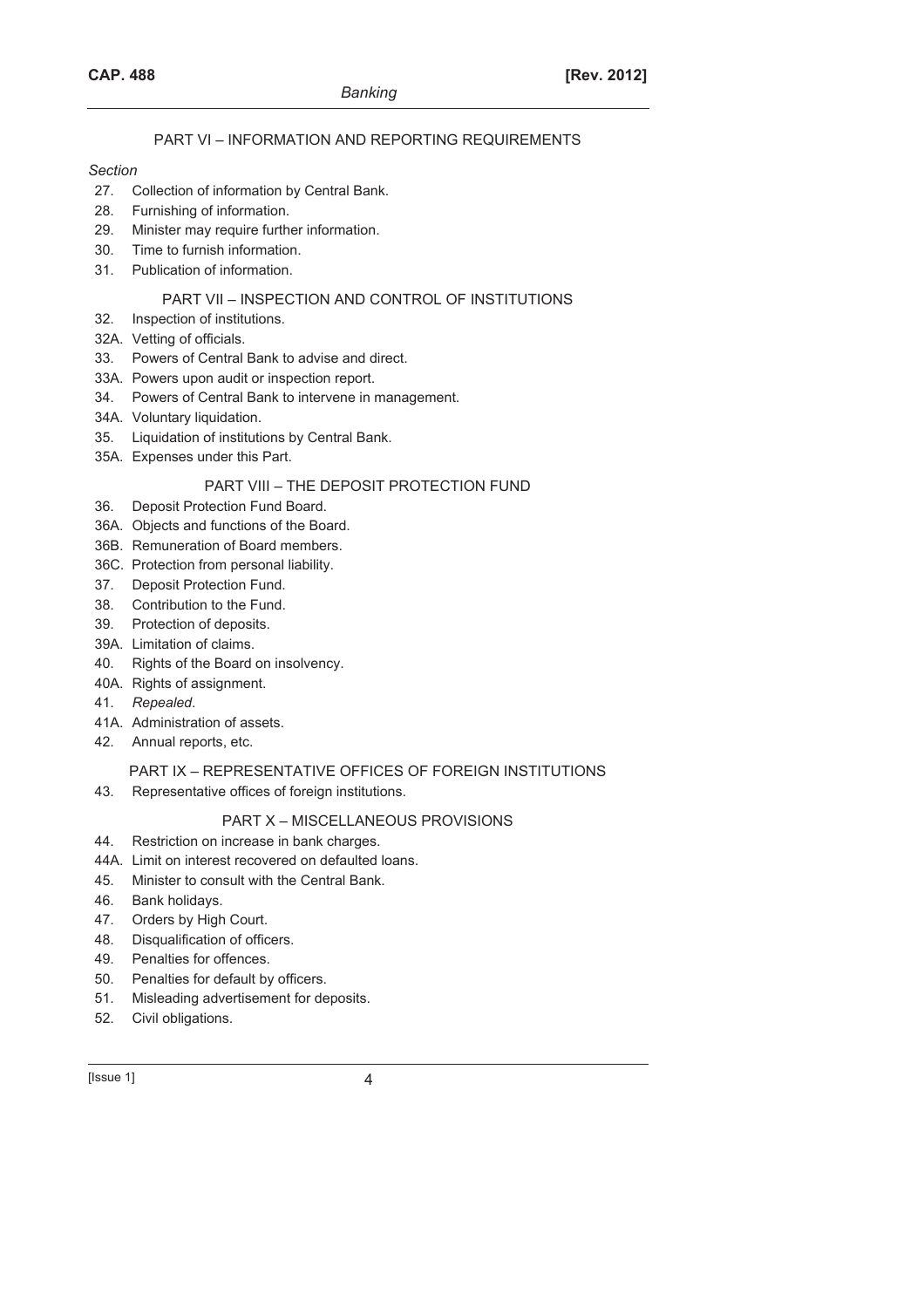*Section* 

- 52A. Act to prevail in event of conflict.
- 53. Exemptions.
- 54. Act not to apply to certain institutions.
- 55. Regulations.
- 56. Repeal and savings.
- 57. Amendments of other laws.

# SCHEDULES

| FIRST SCHEDULE    | CRITERIA FOR DETERMINING PROFESSIONAL<br>AND MORAL SUITABILITY |
|-------------------|----------------------------------------------------------------|
| SECOND SCHEDULE – | MINIMUM CAPITAL REQUIREMENTS                                   |

SECOND SCHEDULE – AMENDMENTS OF OTHER WRITTEN LAWS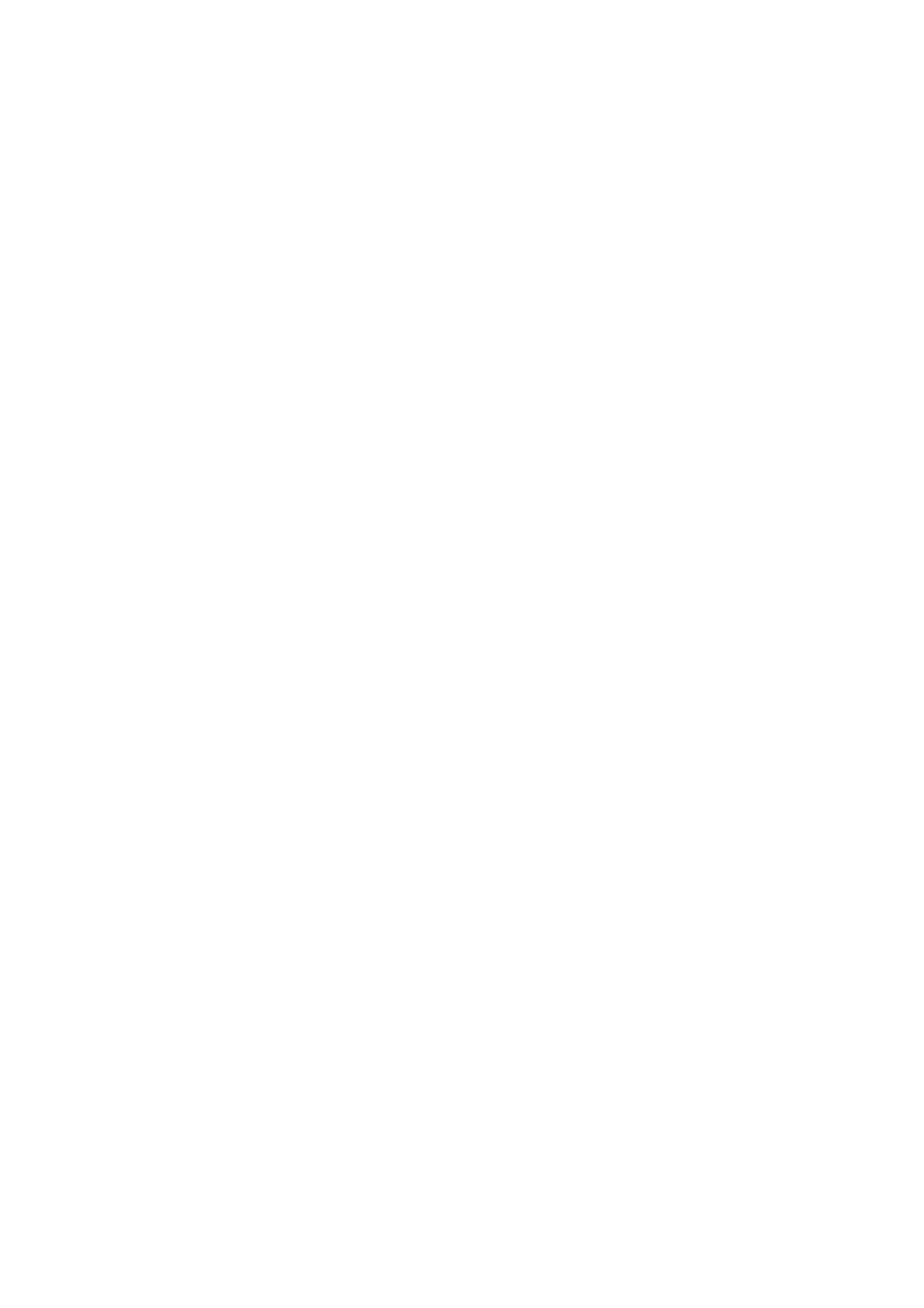#### **CHAPTER 488**

### **BANKING ACT**

[*Date of assent: 13th September, 1989*.]

[*Date of commencement: 1st November, 1989*.]

#### **An Act of Parliament to amend and consolidate the Law regulating the business of banking in Kenya and for connected purposes**

[Act No. 9 of 1989, Act No. 20 of 1989, L.N. 342/1989, Act No. 8 of 1991, L.N. 443/1992, Act No. 4 of 1993, Act No. 13 of 1994, Act No. 8 of 1997, Act No. 10 of 1997, Act No. 5 of 1998, Act No. 4 of 1999, Act No. 9 of 2000, Act No. 7 of 2001, Act No. 15 of 2003, Act No. 6 of 2005, Act No. 9 of 2006, Act No. 10 of 2006, 19 of 2006, Act No. 9 of 2007, Act No. 8 of 2008, Act No. 8 of 2009, Act No. 10 of 2010, Act No. 4 of 2012.]

#### PART I – PRELIMINARY

#### **1. Short title**

This Act may be cited as the Banking Act.

#### **2. Interpretation**

(1) In this Act, unless the context otherwise requires—

**"agency"** means an entity contracted by an institution and approved by the Central Bank to provide the services of the institution on behalf of the institution, in such manner as may be prescribed by the Central Bank:

Provided that where such entity is a co-operative society, prior approval to provide the services shall be sought from the Sacco Societies Regulatory Authority established under the SACCO Societies Act, 2008 (No. 14 of 2008).

**"assigned capital"** has the meaning given to it in section 7(4);

**"bank"** means a company which carries on, or proposes to carry on, banking business in Kenya but does not include the Central Bank;

#### **"banking business"** means—

- (a) the accepting from members of the public of money on deposit repayable on demand or at the expiry of a fixed period or after notice;
- (b) the accepting from members of the public of money on current account and payment on and acceptance of cheques; and
- (c) the employing of money held on deposit or on current account, or any part of the money, by lending, investment or in any other manner for the account and at the risk of the person so employing the money;

**"Board"** means the Deposit Protection Fund Board established by section 36;

**"branch"** means any permanent premises, other than its head office, at which an institution transacts business in or outside Kenya;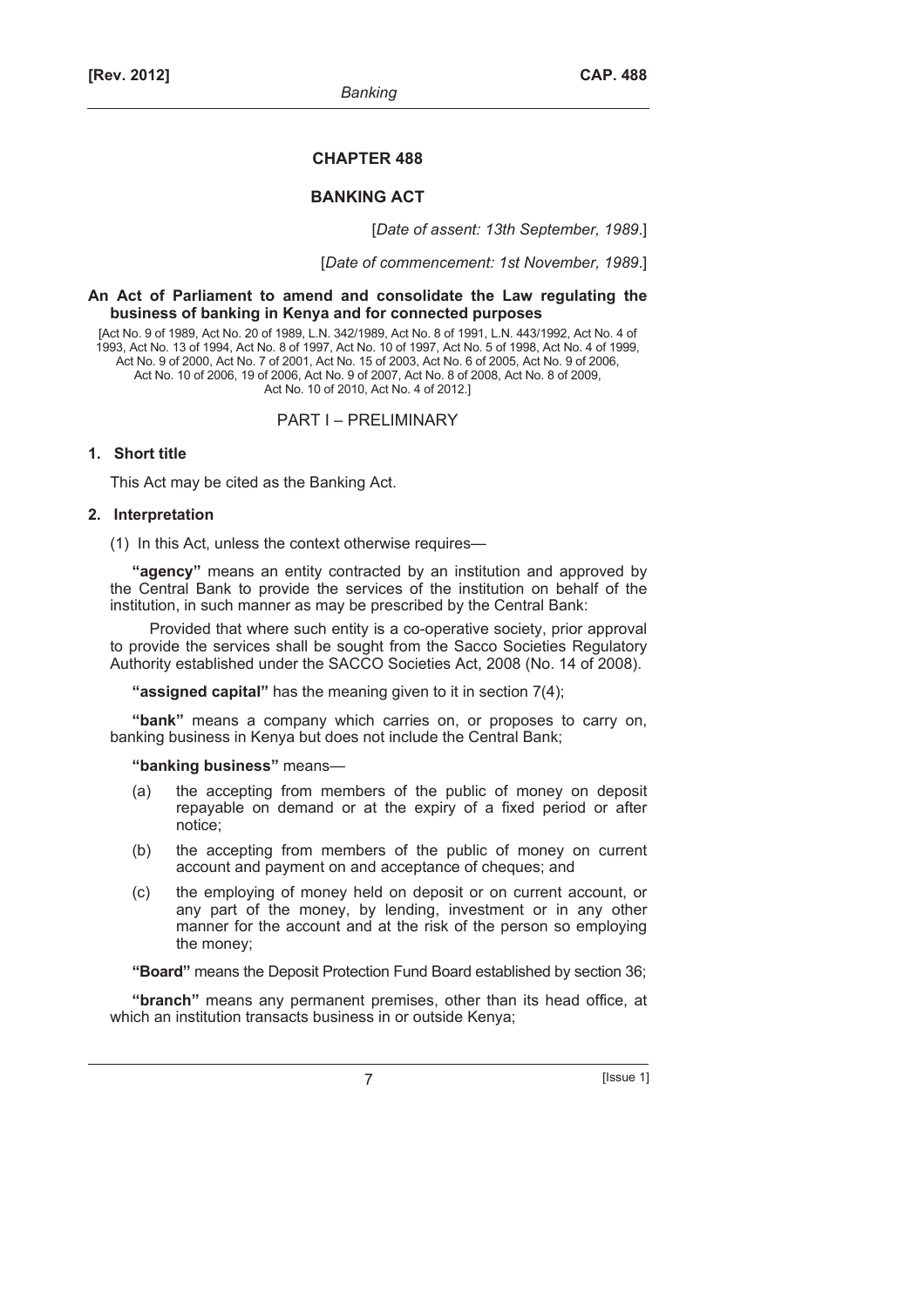**"capital"** means paid-up share capital or, in the case of an institution incorporated outside Kenya, its assigned capital;

**"convertible currency"** means currency which is freely negotiable and transferable in international exchange markets at exchange rate margins consistent with the Articles of Agreement of the International Monetary Fund;

**"core capital"** means permanent shareholders' equity in the form of issued and fully paid-up shares of common stock, or in the case of foreign incorporated banks, of the assigned capital, plus all disclosed reserves, less goodwill or any other intangible assets;

**"current account"** means an account maintained by a bank for and in the name of, or in a name designated by, a customer of the bank into which money is paid by or for the benefit of such customer and on which cheques and other bills of exchange may be drawn by, and transfers and other banking transactions made on the instructions of, the customer;

**"disclosed reserves"** includes all reserves created or increased through share premiums, retained profits (after deducting all expenses, provisions, taxation and dividends) and general reserves if such disclosed reserves are permanent and unencumbered and thus able to absorb losses;

#### **"financial business"** means—

- (a) the accepting from members of the public of money on deposit repayable on demand or at the expiry of a fixed period or after notice; and
- (b) the employing of money held on deposit or any part of the money, by lending, investment or in any other manner for the account and at the risk of the person so employing the money;

**"financial institution"** means a company, other than a bank, which carries on, or proposes to carry on, financial business and includes any other company which the Minister may, by notice in the *Gazette*, declare to be a financial institution for the purposes of this Act;

**"financial year"** means the financial year prescribed in section 20A;

**"institution"** means a bank or financial institution or a mortgage finance company;

**"land"** includes freehold and leasehold land in Kenya and all buildings and permanent improvements thereon;

**"licence"** means a licence granted under section 5;

**"members of the public"** means individuals, partnerships, corporate bodies and trustees or managers of trusts, pension and provident funds or other similar funds;

**"Minister"** means the Minister for the time being responsible for matters relating to Finance;

**"mortgage finance company"** means a company (other than a financial institution) which accepts from the members of the public, money—

 (a) on deposit repayable on demand or at the expiry of a fixed period or after notice; or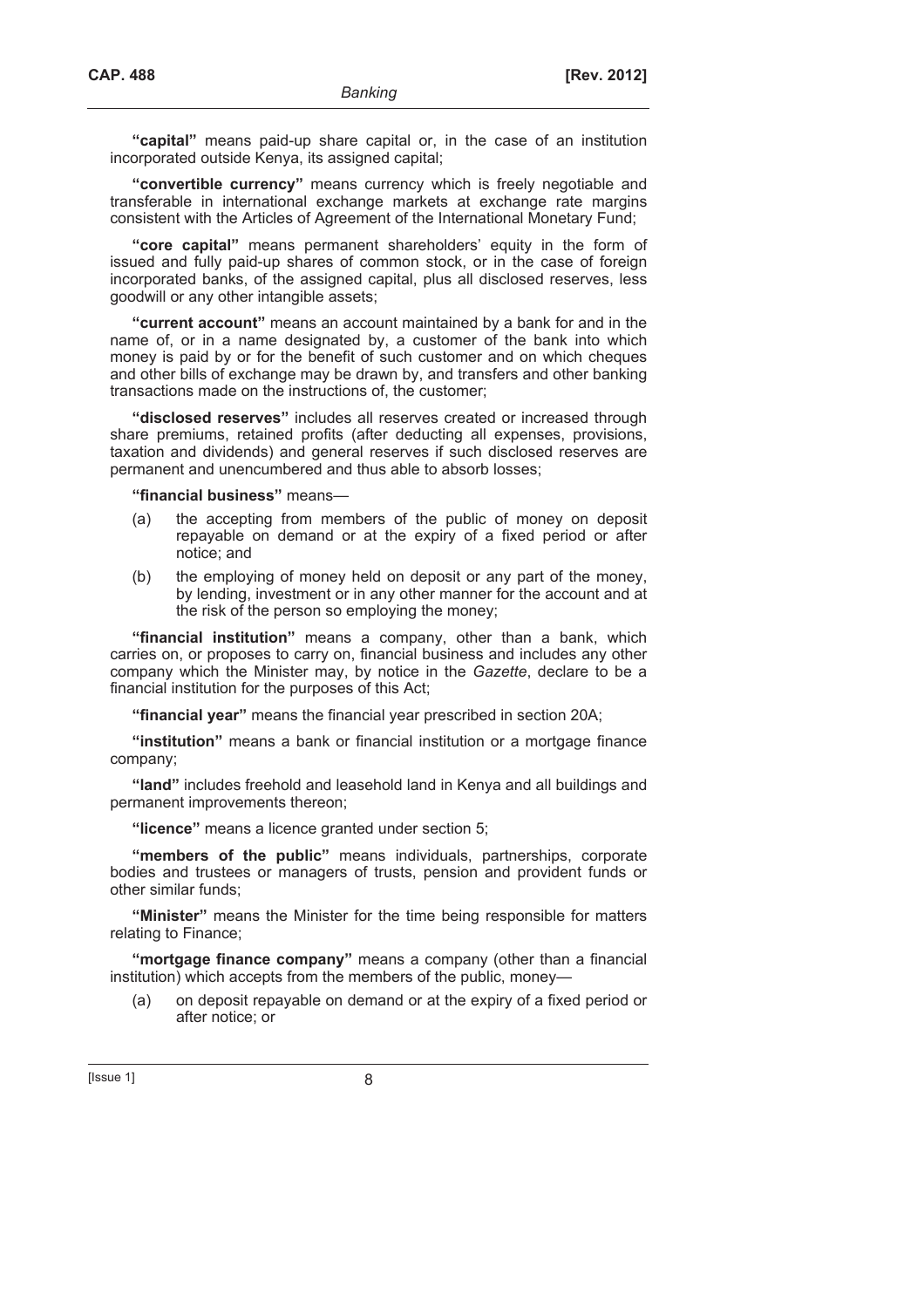(b) on current account and payment on and acceptance of cheques,

and is established for the purpose of employing such money in accordance with section 15;

**"officer"**, in relation to an institution, means a Director or any other person, by whatever name or title he may be called or described, who carries out or is empowered to carry out functions relating to the overall direction in Kenya of that institution or takes part in the general management thereof in Kenya;

**"place of business"** means any premises, other than the head office, including a branch, an agency or a mobile unit, or such other premises as may, from time to time, be prescribed by the Central Bank, at which an institution transacts banking or financial business in Kenya and which is open to the public.

**"public entity"** means the Government, a local authority or a **"public entity"** means the Government, a local authority or a public body declared by the Minister to be a public entity for the purposes of this Act;

**"representative office"** means an office established in Kenya under the provision of Part IX;

**"significant shareholder"** means a person, other than the Government or a public entity, who holds, directly or indirectly, or otherwise has a beneficial interest in, more than five percent of the share capital of an institution;

**"significantly undercapitalized"** in relation to an institution, means that the institution holds less than-fifty percent of the capital requirements prescribed under section 18;

**"supplementary capital"** means general provisions which are held against future and presently unidentified losses that are freely available to meet losses which subsequently materialize, and revaluation reserves on banking premises which arise periodically from independent valuation of such premises, and any other form of capital as may be determined from time to time by the Central Bank;

**"the Central Bank"** means the Central Bank of Kenya established by the Central Bank of Kenya Act (Cap. 491);

**"total capital"** means the total sum of core capital and supplementary capital;

**"total deposit liabilities"** means the total deposits in Kenya in any institution which are repayable on demand or after a fixed period or after notice;

**"undercapitalized bank"** means an institution that does not fully comply with the capital requirements prescribed in section 18;

**"unimpaired reserves"** means capital and revenue reserves not subject to any charge or other encumbrance or option or liable to reduction by payment of dividend or otherwise.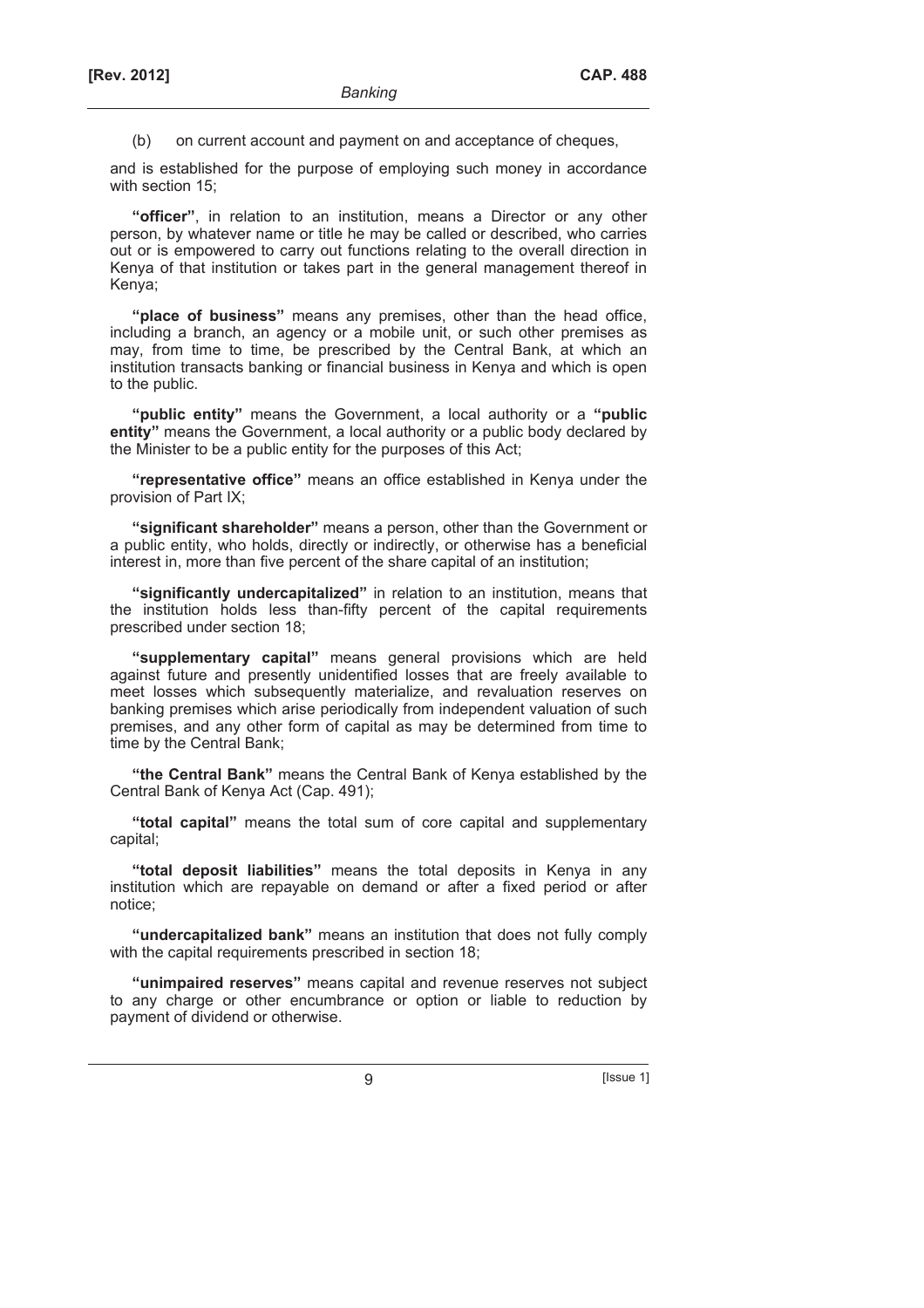- (2) For the purposes of this Act, **"associate"**
	- (a) in relation to a company or other body corporate means—
		- (i) its holding company or its subsidiary;
		- (ii) a subsidiary of its holding company;
		- (iii) a holding company of its subsidiary;
		- (iv) any person who controls the company or body corporate whether alone or with his associates or with other associates of it;
		- (v) any company in which an individual is a director;
	- (b) in relation to an individual means—
		- (i) any member of his family;
		- (ii) any company or other body corporate controlled directly or indirectly, by him whether alone or with his associates; and
		- (iii) any associate of his associates,

and a person shall be deemed to be a member of a family if he is the parent, spouse, brother, sister, child, uncle, aunt, nephew, niece, stepfather, stepmother, stepchild and adopted child of the person concerned, and in case of an adopted child his adopter or adopters.

- (3) For purposes of subsection (2), the term **"control"** includes—
	- (a) the ability to influence, whether directly or indirectly, the composition of the board of directors of a company or any other body corporate; or
	- (b) holding, directly or indirectly, whether personally or through a holding company or companies or subsidiaries thereof, or in any otherway, an aggregate of twenty *per centum* or more of the voting power of a company or body corporate, whether alone or with associates or with other associates of the company or body corporate.

[Act No. 10 of 1997, Sch. Act No. 4 of 1999, s. 76, Act No. 7 of 2001, s. 2, Act No. 6 of 2005, s. 43, Act No. 9 of 2006, s. 2, Act No. 10 of 2006, s. 40, Act No. 8 of 2009, s. 52, Act No. 10 of 2010, s. 63.]

# PART II – LICENSING OF INSTITUTIONS

### **3. Restrictions on carrying on banking business, etc.**

(1) No person shall in Kenya—

- (a) transact any banking business or financial business or the business of a mortgage finance company unless it is an institution or a duly approved agency conducting banking business on behalf of an institution which holds a valid licence;
- (b) unless it is a bank and has obtained the consent of the Central Bank, use the word "bank" or any of its derivatives or any other word indicating the transaction of banking business, or the equivalent of the foregoing in any other language, in the name, description or title under which it transacts business in Kenya or make any representation whatsoever that it transacts banking business;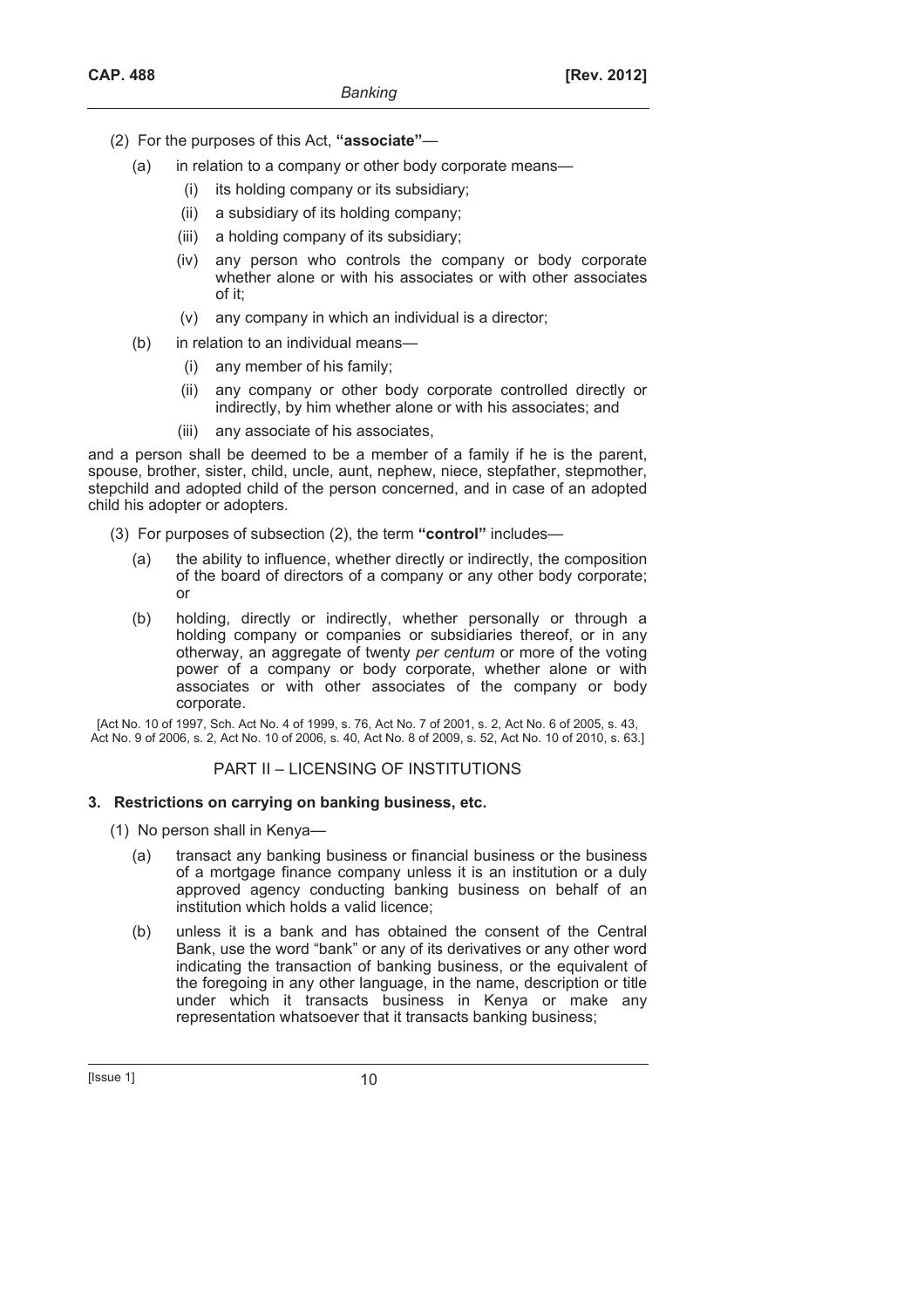(c) unless it is a financial institution or mortgage finance company and has obtained the consent of the Central Bank, use the word "finance" or any of its derivatives or any other word indicating the transaction of financial business or the business of a mortgage finance company, or the equivalent of the foregoing in any other language, in the name, description or title under which it transacts business in Kenya or make any representation whatsoever that it transacts financial business:

Provided that—

- (a) the provisions of paragraphs (b) and (c) of this subsection shall not apply to investment banks licensed under section 11(3) of the Capital Markets Act (Cap. 485A); and
- (b) a person granted consent by the Central Bank under paragraph (b) or (c) and who does not obtain a licence within twelve months of such grant shall forthwith cease the use of those words.

(2) Any person who contravenes subsection (1) shall be guilty of an offence and liable to a fine not exceeding one hundred thousand shillings or to imprisonment for a term not exceeding three years or to both.

[Act No. 15 of 2003, s. 47, Act No. 9 of 2006, s. 3, Act No. 10 of 2006, s. 41, Act No. 9 of 2007, s. 63, Act No. 8 of 2009, s. 53.]

### **4. Application for licence**

(1) Every institution intending to transact banking business, financial business or the business of a mortgage finance company in Kenya shall, before commencing such business, apply in writing to the Central Bank for a licence.

(2) *Deleted by Act No. 9 of 2006, s. 4(b)*.

(3) The Central Bank shall, where it is satisfied as to the professional and moral suitability of persons proposed to manage or control the institution, certify that such persons are fit and proper persons to manage or control the institution.

(4) For the purposes of this section, the criteria for assessing the professional or moral suitability of persons proposed to manage or control an institution shall be as prescribed in the First Schedule.

(5) In considering an application for a licence, the Central Bank may require to be satisfied as to-

- (a) the financial condition and history of the institution;
- (b) the character of its management;
- (c) the professional and moral suitability of the persons proposed to manage or control the institution;
- (d) the adequacy of its capital structure and earning prospects;
- (e) the convenience and needs of the area to be served; and
- (f) the public interest which will be served by the granting of the licence.
- (6) The Minister may, by notice in the *Gazette*, amend the First Schedule.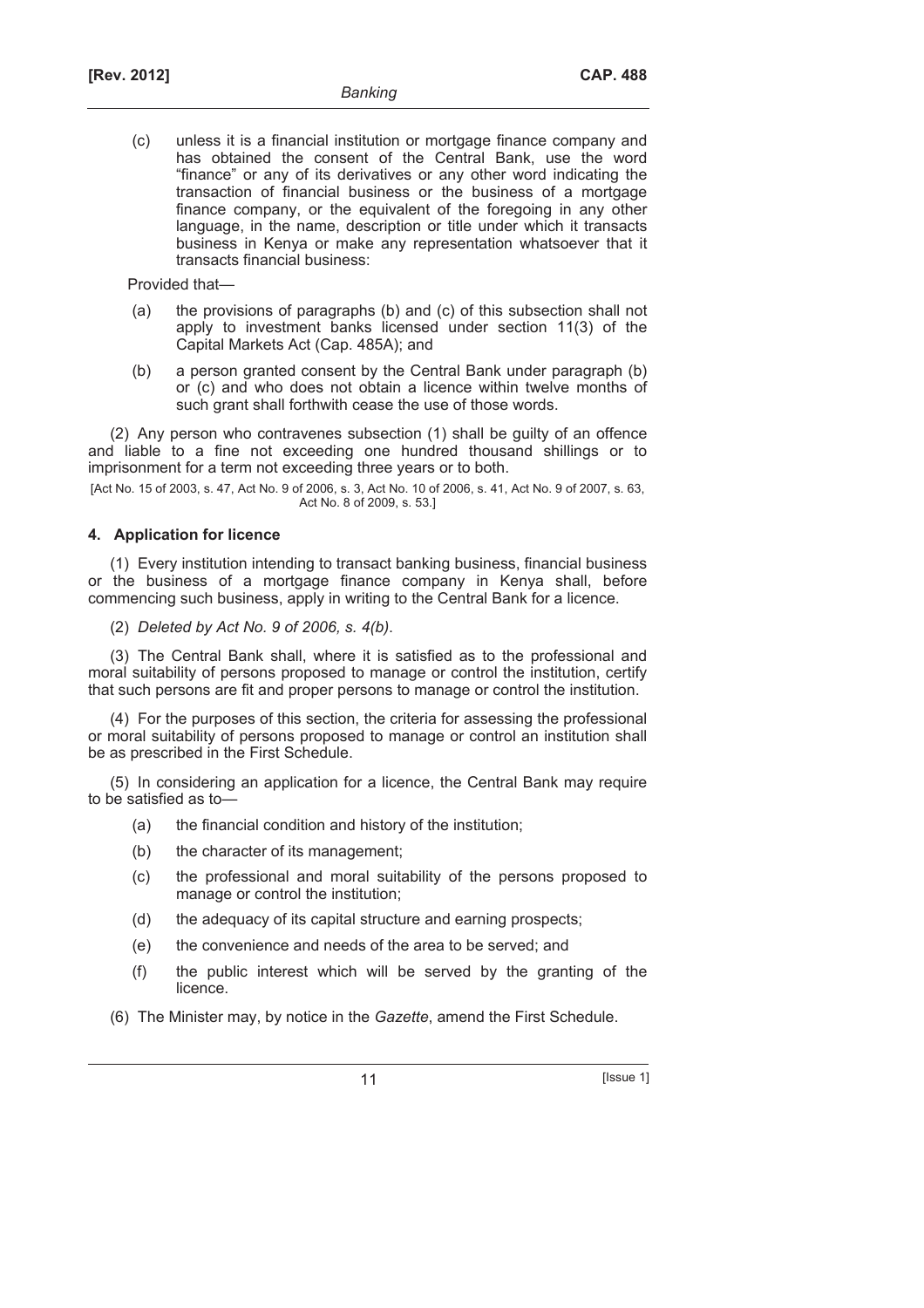(7) If a person, other than the Government or a public entity, holds, directly or indirectly, or otherwise has a beneficial interest in, more than five percent of the share capital of an institution or if it is proposed that such a person shall so hold or have such a beneficial interest, that person shall be deemed, for the purpose of this section, to be a person proposed to manage or control the institution.

[Act No. 10 of 1997, Sch., Act No. 9 of 2006, s. 4.]

#### **5. Licensing of institutions**

(1) Subject to section 4, the Central Bank may, upon payment of the prescribed fee, grant a licence to an institution to carry on business.

(2) The Central Bank may endorse on a licence granted under this section such conditions as the Central Bank considers necessary and may from time to time add, vary or substitute such conditions as the Central Bank deems appropriate.

(2A) An institution which fails to commence business in Kenya within twelve months of the grant of a licence under this section shall, if it still proposes to transact business in Kenya, make fresh application under section 4.

(3) Unless revoked under section 6, a licence shall be valid for a period of twelve months beginning on the day it is granted and shall then expire:

Provided that where an application for its renewal is made under this section, the licence shall be deemed to continue to be in force until the application for renewal is determined and the licence is renewed.

(4) An application for the renewal of a licence shall be made in writing to the Central Bank, and may be made within the three months immediately preceding of the expiry of the licence.

(5) An application for the renewal of a licence shall be considered in accordance with section 4.

(6) Subject to subsections (4) and (5) the Central Bank may, upon payment of the prescribed fee, renew an institution's licence to carry on business.

(7) Where an application for the renewal of a licence is not lodged within the three months immediately preceding its expiry, the Central Bank may, on application, renew the licence on payment of an additional 50 percent of the fee plus an interest of 2 percent per month or part thereof, on the sum total of the licence fee and an additional 50 percent.

(8) Any fee or other amount payable under this section shall be paid into the Central Bank.

(9) An aggrieved party may appeal to the Minister from a decision of the Central Bank to refuse to renew a licence under subsection (6) or (7).

(10) A person may make an appeal under subsection (9) only within fifteen days after being notified of the refusal.

(11) The Central Bank shall be bound by the decision of the Minister on an appeal under subsection (9).

[Act No. 8 of 1991, s. 82, Act No. 13 of 1994, s. 2, Act No. 10 of 1997, Sch., Act No. 9 of 2006, s. 5, Act No. 8 of 2008, s. 66.]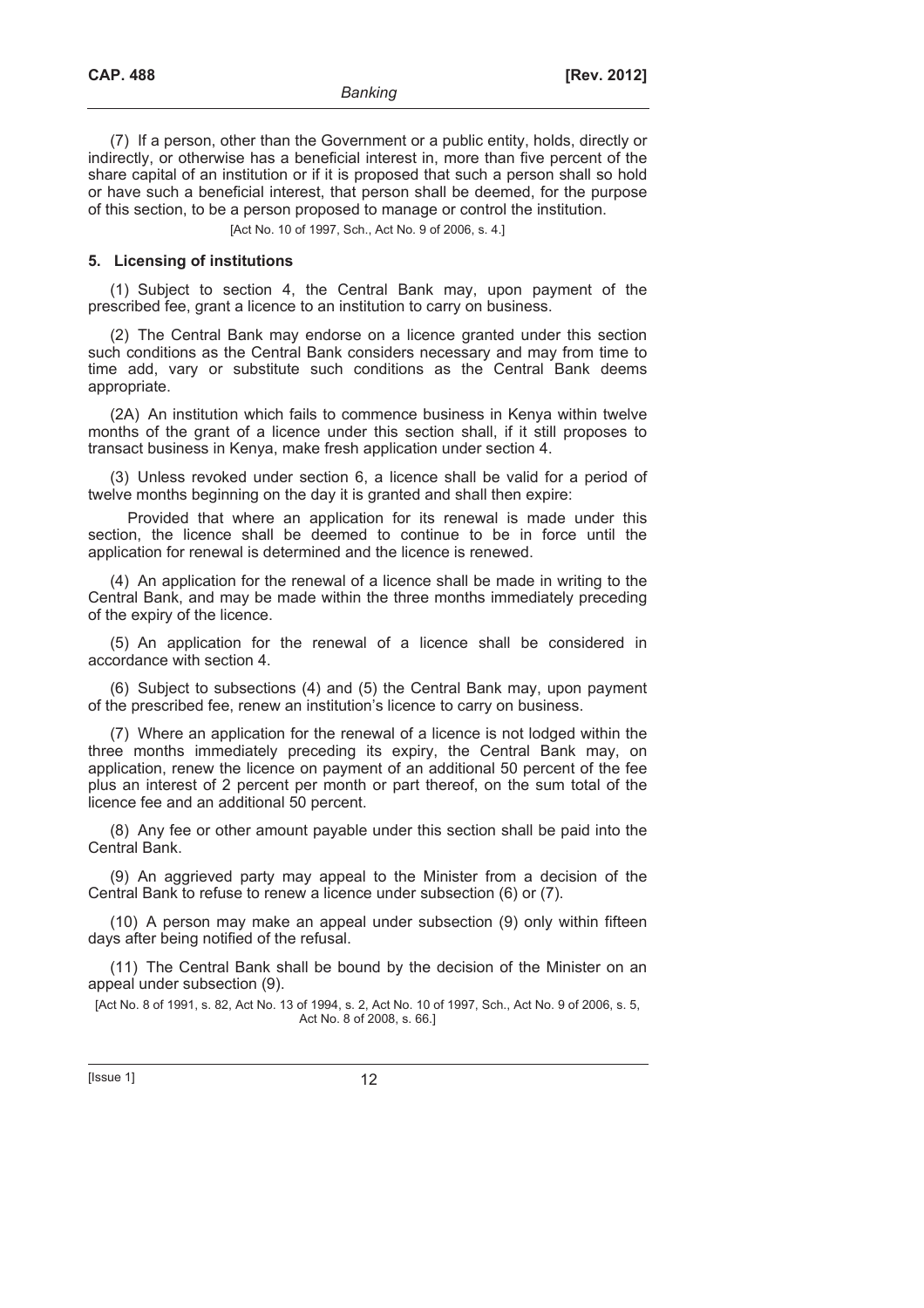#### **6. Revocation of licence**

(1) The Central Bank (Cap. 113) may, by notice in writing to the institution, revoke a licence if the institution—

- (a) ceases to carry on business in Kenya or goes into liquidation or is wound up or is otherwise dissolved; or
- (b) fails to comply with this Act, the Central Bank of Kenya Act (Cap. 491), or any rules, regulations, orders or directions issued under any of those Acts or any condition of a licence:

Provided that—

- (i) the Central Bank, before revoking a licence, shall give to the institution not less than twenty-eight days' notice in writing of the Central Bank's intention, and shall consider any representations made to the Central Bank in writing by the institution within that period before revoking the licence;
- (ii) the institution may, notwithstanding that its licence has been revoked under this subsection, continue to carry on its business for the purpose of winding up its affairs for such period as the Central Bank may determine so long as it does not accept new deposits, open new current accounts or make any loans or investments.

(2) Notwithstanding the revocation of a licence under this section, the Central Bank may exercise any of the powers conferred on it under Part VII if it is necessary for the protection of the interests of the depositors.

(3) The Central Bank shall cause the name of every institution whose licence is revoked under this section to be published forthwith in the *Gazette*.

[Act No. 13 of 1994, s. 3, Act No. 4 of 1999, s. 77, Act No. 9 of 2006, s. 6.]

#### **7. Minimum capital requirements**

(1) A licence shall not be granted to an institution unless the institution meets the minimum capital requirements specified in the Second Schedule.

(2) The Minister may, by order published in the *Gazette*, amend the Second Schedule.

(3) Every order made under subsection (2) shall be laid before the National Assembly without unreasonable delay, and unless a resolution approving the order is passed by the Assembly within twenty days on which it next sits after the order is so laid, it shall thenceforth be void, but without prejudice to anything previously done thereunder or to the issuing of a new order.

(4) The board of management or other controlling authority of an institution incorporated outside Kenya shall, in addition to meeting the minimum capital requirements specified in the Second Schedule, give an undertaking satisfactory to the Minister to keep within Kenya at all times during the currency of its licence, out of its own funds, a capital assigned to its Kenya branches (in this Act referred to as "assigned capital") of such minimum amount as may be prescribed.

[Act No. 13 of 1994, s. 4.]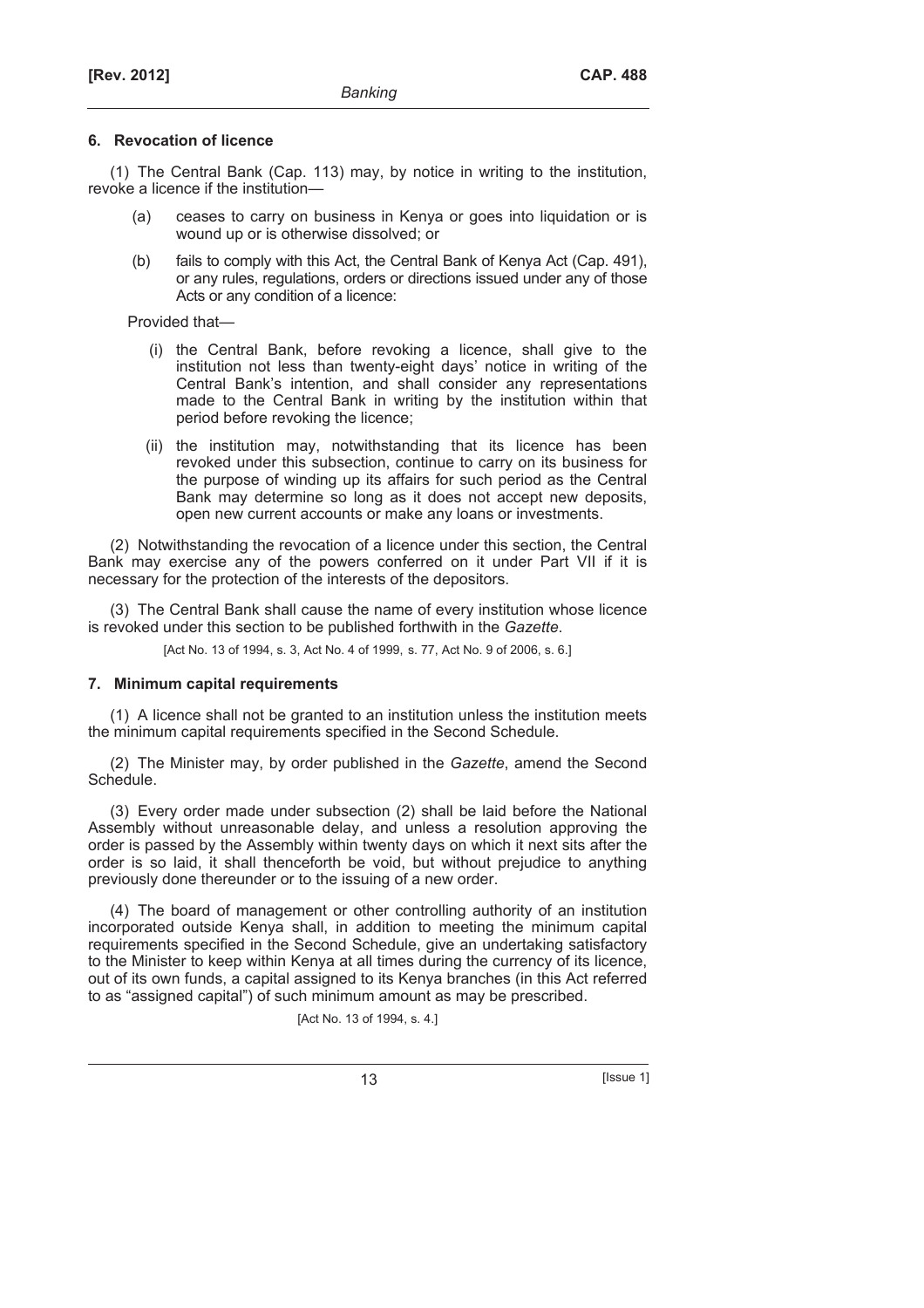### **8. Location of places of business**

(1) No institution shall open in Kenya a branch or a new place of business or change the location of a branch or an existing place of business in Kenya without the approval of the Central Bank.

(2) Before granting an approval under subsection (1), the Central Bank may require to be satisfied as to—

- (a) the history and financial condition of the institution;
- (b) the character of its management;
- (c) the professional and moral suitability of its management;
- (d) the adequacy of its capital structure and earning prospects;
- (e) the convenience and needs of the area to be served and that the public interest will be served by the opening of a branch or a new place of business or, as the case may be, the change of location of the place of business.

(2A) If the opening or change for which approval has been given under subsection (1) does not occur within twelve months after the approval is given, the approval shall lapse.

(2B) Subsection (2A) shall not apply to an approval given before that subsection came into operation.

(3) No institution shall close any of its places of business in Kenya without first giving to the Central Bank six months' written notice of its intention to do so or such shorter period of notice as the Central Bank may allow.

(4) The Central Bank shall prescribe the manner in which approvals under this section shall be granted.

[Act No. 13 of 1994, s. 5, Act No. 9 of 2006, s. 7, Act No. 10 of 2010, s. 64.]

### **8A. Branches and subsidiaries**

(1) No institution shall open a branch or establish a subsidiary outside Kenya, except with the prior approval of the Minister.

(2) An institution seeking approval under subsection (1) shall apply, in writing, to the Minister through the Central Bank.

(3) Before granting approval under subsection (1), the Minister may require to be satisfied as to—

- (a) the history and financial condition of the institution;
- (b) the adequacy of the institution's capital structure;
- (c) the viability and earning prospects of the proposed branch or subsidiary;
- (d) such other matter as may have a bearing on the institution or proposed branch or subsidiary as the Central Bank may require.

(4) An institution intending to close any of its branches or subsidiaries outside Kenya shall give notice in writing to the Minister, through the Central Bank of its intention, at least six months before the date of the intended closure, or within such shorter period as the Minister may, in any particular case, allow.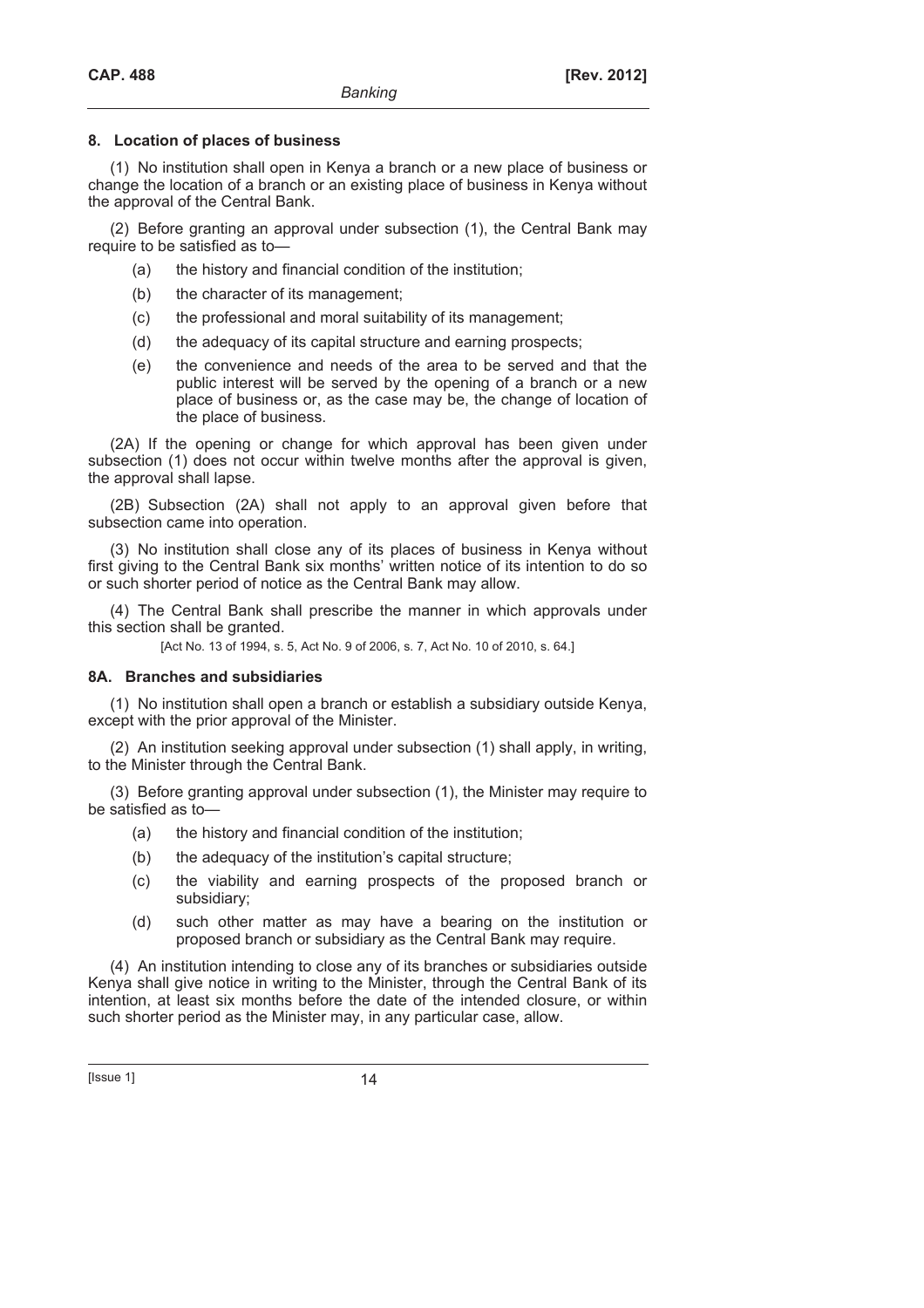(5) Notwithstanding the provisions of this section, the Central Bank may, subject to such conditions or limitations as it may prescribe, permit an institution to provide such services as it may, in any particular case, specify, to its customers who are outside the country through banking institutions located outside Kenya.

[Act No. 10 of 2006, s. 42, Act No. 4 of 2012, s. 41.]

#### **9. Amalgamations and transfers of assets and liabilities**

(1) No amalgamation or arrangement which involves an institution as one of the principal parties to the relevant transaction, and no arrangement for the transfer of all or any part of the assets and liabilities of an institution to another person, shall have legal force except with the prior written approval of the Minister.

- (2) The Minister may grant his approval under subsection (1) if—
	- (a) he is satisfied that the transaction in question will not be detrimental to the public interest;
	- (b) in the case of an amalgamation, the amalgamation is of institutions only; or
	- (c) in the case of a transfer of assets and liabilities which entails the transfer by the transferor institution of the whole or any part of its business as an institution, such transfer is effected to another institution approved by the Minister for the purpose of the said transfer.

(3) Upon the coming into effect of a transaction effecting the amalgamation or acquisition of one institution by another institution, or effecting the transfer of all or part of the assets and liabilities of one financial institution to another institution pursuant to this section—

- (a) all the assets and liabilities of the amalgamating institutions or, in the case of a transfer of assets and liabilities, those assets and liabilities of the transferor institution that are transferred in terms of the transaction shall vest in and become binding upon the amalgamated institution or, as the case may be, the receiving institution;
- (b) the amalgamated institutions or, in the case of the transfer of assets and liabilities, the receiving institution shall have the same rights and be subject to the same obligations as those which the amalgamating institution or, as the case may be, the transferor institution may have had or to which they or it may have been subject immediately before the amalgamation or transfer;
- (c) all agreements, appointments, transactions and documents entered into, made, drawn up or executed with, by or in favour of any of the amalgamating institutions or, as the case may be, the transferor institution and in force immediately prior to the amalgamation or transfer, but excluding such agreements, appointments, transactions and documents that, by virtue of the terms and conditions of the amalgamation or transfer, are not to be retained in force, shall remain in full force and effect and shall be construed for all purposes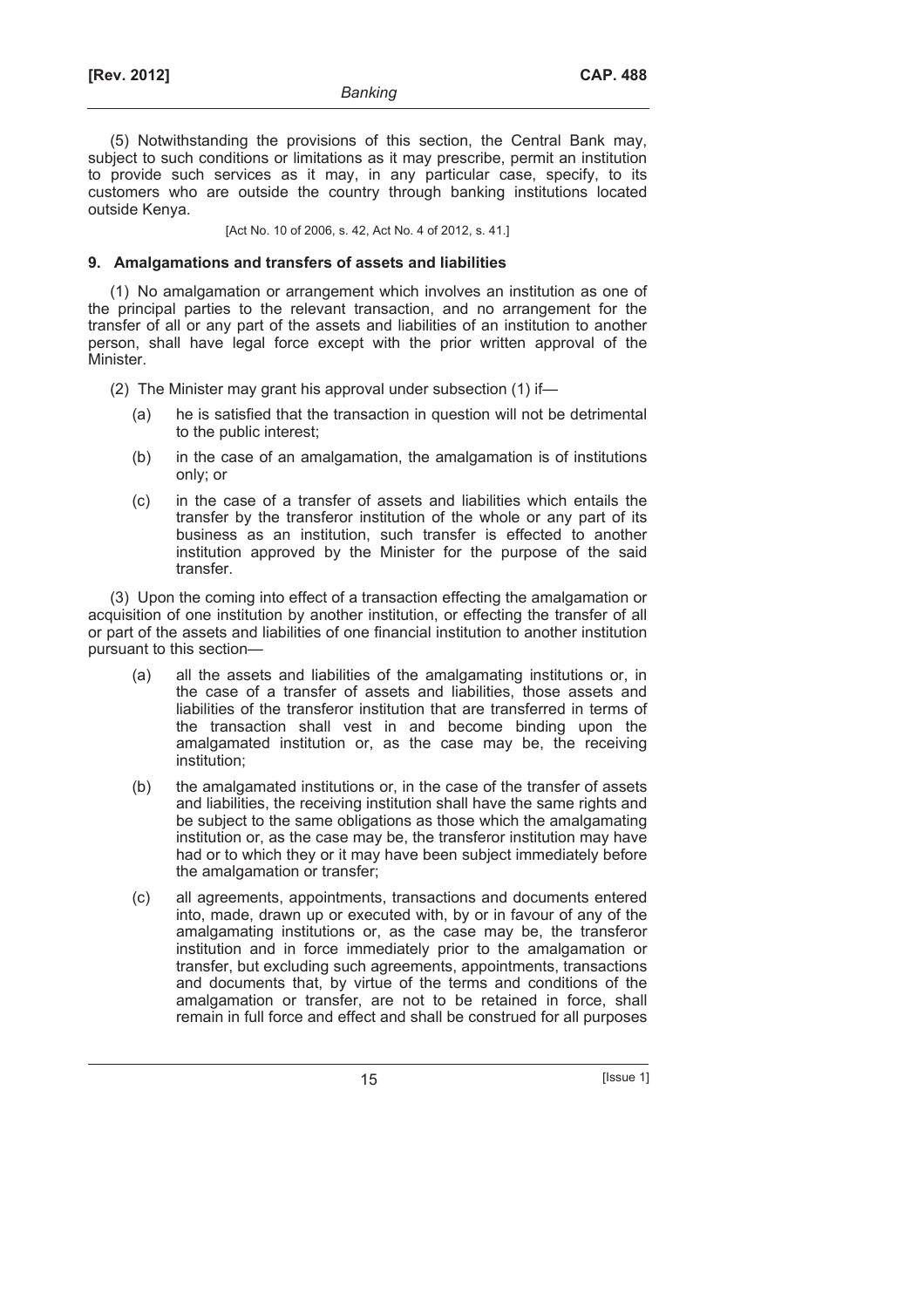as if they had been entered into, made, drawn up or executed with, by or in favour of the amalgamated institution or, as the case may be, the receiving institution or person to whom the assets and liabilities in question are transferred; and

 (d) any bond, pledge, guarantee or instrument to secure future advances, facilities or services by any of the amalgamating institutions or, as the case may be, by the transferor institution, which was in force immediately prior to the amalgamation or transfer, shall remain of full force and effect and shall be construed as a bond, pledge, guarantee or instrument given to or in favour of the amalgamated institution or, as the case may be, the receiving institution or person to whom such assets and liabilities are transferred, as security for future advances, facilities or services by that financial institution or person except where, in the case of such transfer, any obligation to provide such advances, facilities or services is not included in the transfer.

(4) Any amalgamation or arrangement or any arrangement for the transfer of assets and liabilities, shall be subject to—

- (a) confirmation at a general meeting of shareholders of each of the institutions concerned; or
- (b) in the case of a transaction effecting the transfer of assets and liabilities of one institution to another institution, to confirmation at a general meeting of shareholders of the transferor institution and the receiving institution and the notice convening such a meeting shall contain or have attached to it the terms and conditions or the relevant agreement or arrangement.

(5) Notice of the passing of the resolution confirming any amalgamation or arrangement, or any arrangement for the transfer of assets and liabilities, together with a copy of such resolution and the terms and conditions of the relevant agreement or arrangement, duly certified by the chairperson of the meeting at which such resolution was passed and by the secretary of the institution concerned shall be sent to the Central Bank by each of the institutions involved and after receipt of such notices from all the parties to the relevant agreement or arrangement, the Central Bank shall publish those notices.

(6) Upon the publication by the Central Bank of the notices referred to in subsection (5)—

- (a) of any amalgamation of two or more institutions, the licences of each of the amalgamating institutions shall be deemed to be cancelled and shall be withdrawn by the Central Bank, and on payment by the resulting institution of the prescribed licence fee, the Central Bank shall register such institution subject *mutatis mutandis*  to the provisions of section 5 as an institution; or
- (b) of any arrangement for the transfer of all the assets and liabilities of an institution, the licence of such institution shall be deemed to be cancelled and shall be withdrawn by the Central Bank.

(7) Upon the licensing of an institution pursuant to subsection (6), the Central Bank shall issue a licence to the institution.

 $[|$ Ssue 1 $]$  16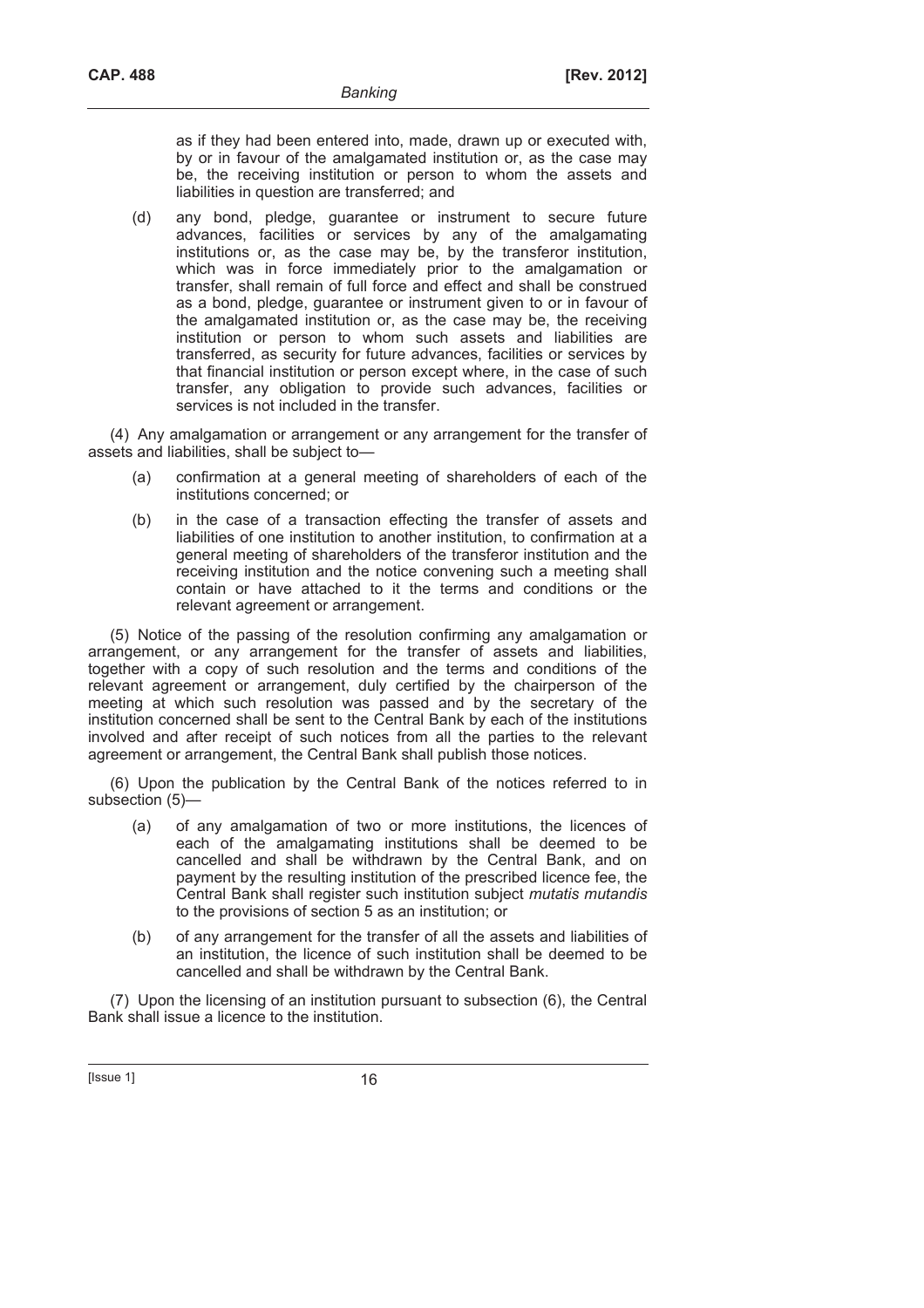(8) The Registrar of Companies and the Registrar of Titles, and every officer or person in charge of a deed registry or any other relevant office shall, if in his office or in any register under his control—

- (a) there is registered any title to property belonging to, or any bond or other right in favour of, or any appointment of or by; or
- (b) there is registered any share, stock, debenture or other marketable security in favour of; or
- (c) there has been issued any licence to or in favour of,

any amalgamating or transferor institution, and if satisfied—

- (i) that the Minister has approved the amalgamation or transfer pursuant to subsection (1); and
- (ii) that such amalgamation or transfer has been duly effected,

and upon production to him of any relevant deed, bond, share, stock, debenture, certificate, letter of appointment, licence or other document, make such endorsements thereon and effect such alterations in his registers as may be necessary to record the transfer of the relevant property, bond or other right, share, stock, debenture, marketable security, letter of appointment or licence and of any rights thereunder to the resulting institution or, as the case may be, to the receiving institution.

(9) No transfer fees, stamp duty, registration fees, licence duty or other charges shall be payable in respect of—

- (a) a transfer of assets and liabilities under subsection (3); or
- (b) any endorsement or alteration made to record such transfer, upon submission to the Registrar of Companies, Registrar of Titles or any other person referred to in subsection (8).

(10) The provisions of this section shall not affect the rights of any creditor or any institution which has amalgamated with or transferred all its assets and liabilities to any other institution or taken over all the assets and liabilities of any other institution, except to the extent provided in this section.

(11) In this section—

**"amalgamation institutions"** means the institutions contemplating effecting an amalgamation;

**"receiving institution"** means the institution to which assets and liabilities are transferred through a transaction effected under this section;

**"resulting institution"** means the institution resulting from an amalgamation effected under this section;

**"transferor institution"** means the institution which transfers its assets and liabilities to a receiving institution.

[Act No. 9 of 2000, s. 95, Act No. 9 of 2006, s. 8, Act No. 9 of 2007, s. 64.]

### **9A. Directors, Chief Executive Officers and significant shareholders to be fit and proper persons**

(1) An institution shall ensure that no person is appointed or elected as a director or appointed as a senior officer unless the Central Bank has certified the person as a fit and proper person to manage or control the institution.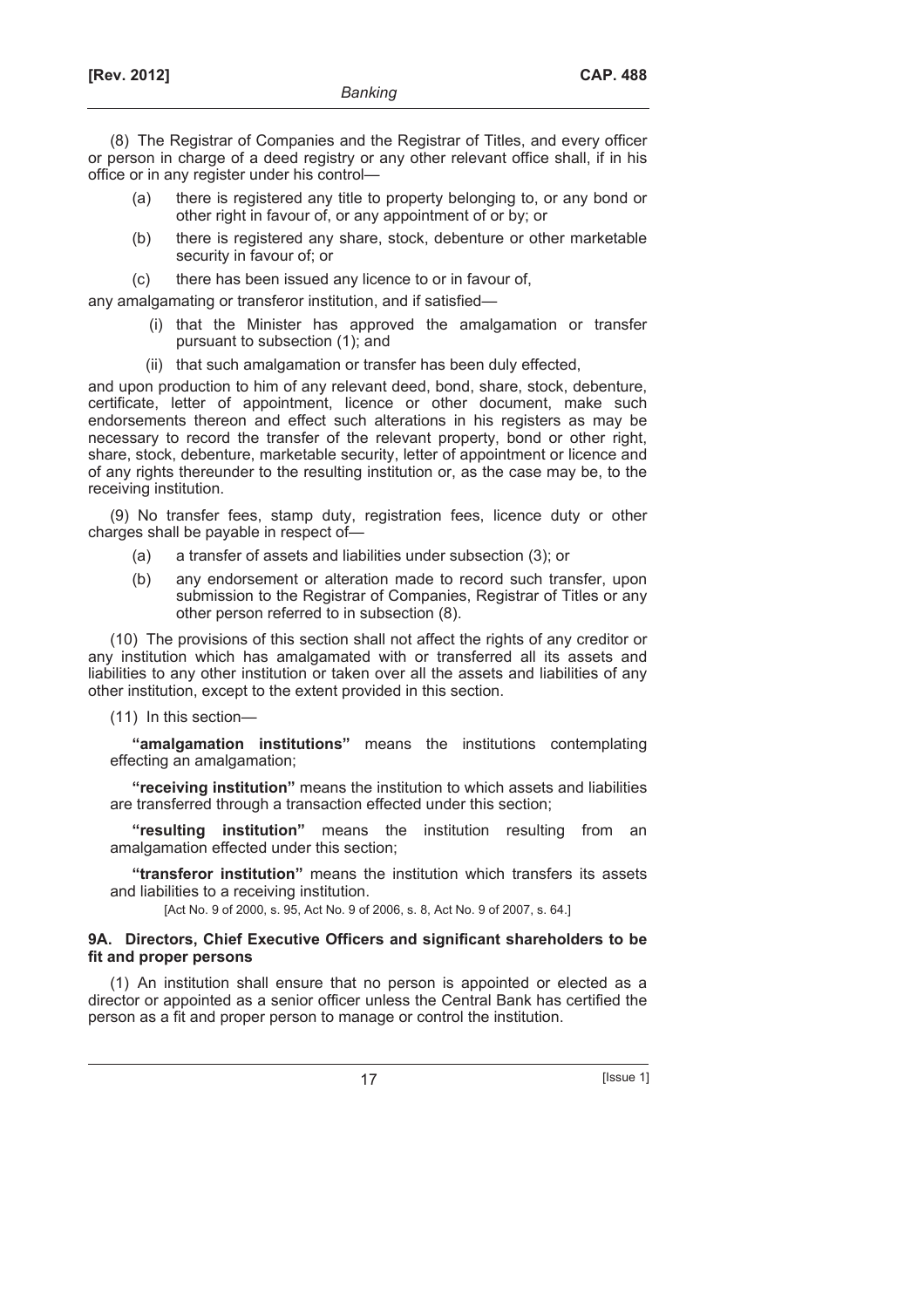(2) A person shall ensure that the person does not become a significant shareholder of an institution unless the Central Bank has certified the person as a fit and proper person to manage or control the institution.

(3) For the purposes of certification under subsection (2), the Central Bank shall vet a significant shareholder—

- (a) when the shareholder initially becomes a significant shareholder after the commencement of this section;
- (b) when a new institution is applying for a licence to commence business under the provisions of this Act;
- (c) when new evidence becomes available to the Central Bank indicating that an already existing significant shareholder does not fulfil the fit and proper criteria as set out in Part B of the First Schedule.

(4) A significant shareholder, upon being determined by the Central Bank as not fulfilling the fit and proper criteria as set out in Part B of the First Schedule, shall—

- (a) cease to exercise all his voting rights immediately upon the institution being notified by the Central Bank in writing that the shareholder does not fulfil the fit and proper criteria as set out in Part B of the First Schedule; and
- (b) reduce the holding of shares to five per cent or less of the share capital in the institution within twelve months, or such longer period as the Central Bank may determine.

(5) The Central Bank may determine that a person who already is a director or senior officer of an institution is not a fit and proper person to manage or control the institution and upon the institution being notified in writing of that determination, the person shall, if he is a Director or senior officer, cease to hold office.

(6) For greater certainty, the Central Bank may, in the course of the annual renewal of a licence under section 5 of this Act, make a determination under subsection (5) of this section that a director or senior officer is not fit and proper to manage or control an institution notwithstanding any previous certification given by the Central Bank.

(7) In determining whether or not a person is a fit and proper person to manage or control an institution the Central Bank shall apply the criteria prescribed in the First Schedule to determine whether the Central Bank is satisfied as to the professional and moral suitability of the person.

(8) For the purposes of this section and of the First Schedule, **"senior officer"** means a person who manages or controls an institution licensed under the Act, and includes—

 (a) the chief executive officer, deputy chief executive officer, chief operating officer, chief financial officer, secretary to the board of directors, treasurer, chief internal auditor, or manager of a significant unit of an institution licensed under this Act;

 $[|$ Ssue 1 $|$  18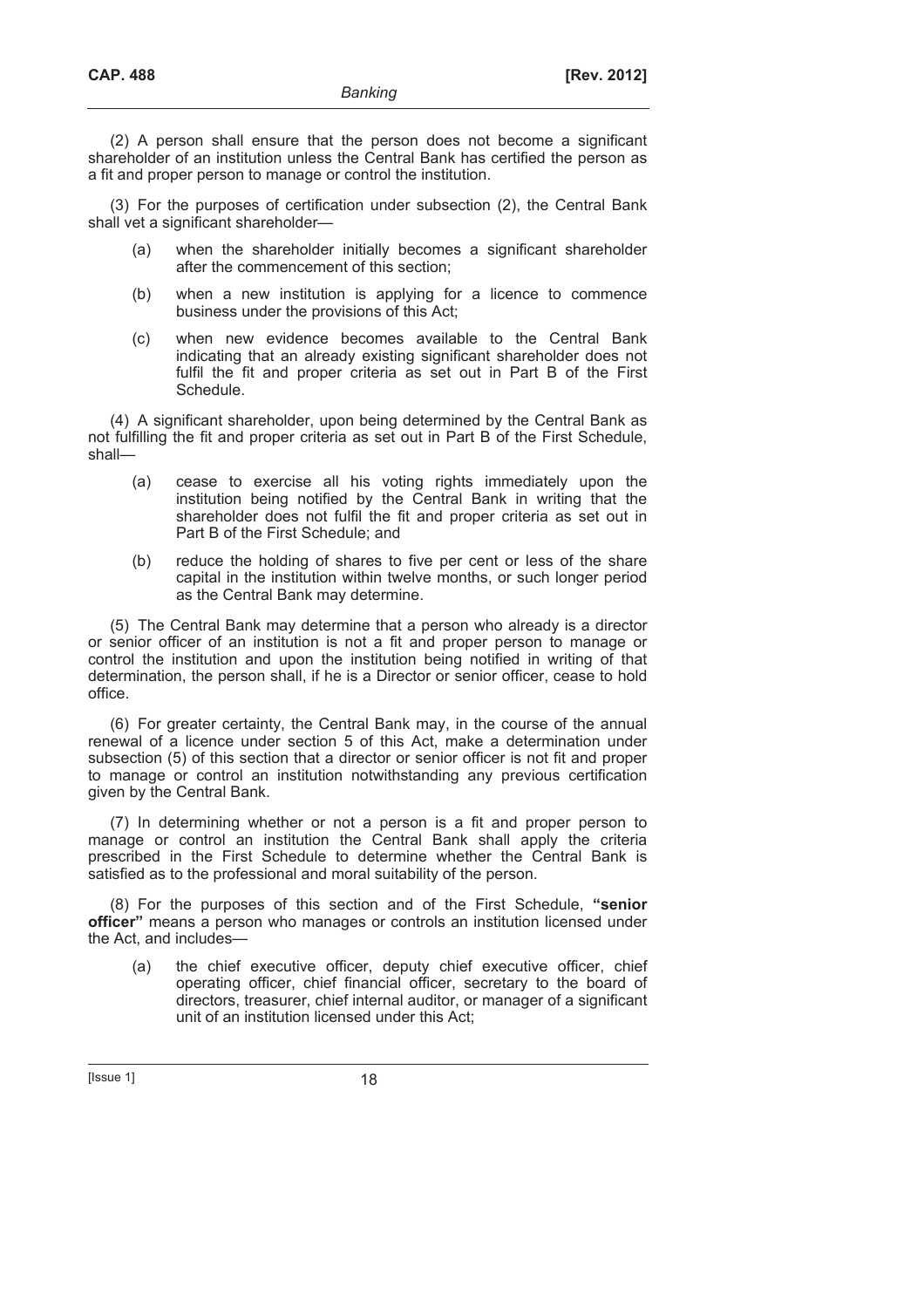(b) a person with a similar level of position or responsibilities as a person described in paragraph (a).

# [Act No. 9 of 2006, s. 9.]

# PART III – PROHIBITED BUSINESS

#### **10. Limit on advances, credits and guarantees**

(1) An institution shall not in Kenya grant to any person or permit to be outstanding any advance or credit facility or give any financial guarantee or incur any other liability on behalf of any person, so that the total value of the advances, credit facilities, financial guarantees and other liabilities in respect of that person at any time exceed twenty-five per cent of its core capital:

Provided that the Central Bank may authorize a mortgage finance company to permit the total value of the advances, credit facilities, financial guarantees or other liabilities in respect of any such person at any time to exceed 25 *per centum* of its capital by such *per centum* as the Central Bank may in each particular case prescribe.

(2) The provisions of this section shall not apply to transactions with a public entity, or to transactions between banks or between branches of a bank, or to the purchase of or advances made against clean or documentary bills of exchange or documents of title to goods entitling some person to payment outside Kenya for imports.

(3) For the purposes of subsection (1), references to any person include that person and his associates; and—

- (a) the advances, credit facilities, financial guarantees and other liabilities of that person and his associates shall be aggregated for the calculation of their total value; and
- (b) the restriction imposed by subsection (1) shall apply to advances, credit facilities, financial guarantees and other liabilities to or in respect of that person and his associates.

(4) The provisions of subsection (1) shall not apply to any advance or credit facility granted, or any financial guarantee given, or any other liability incurred, by an institution on behalf of any person before the commencement of this section.

[Act No. 13 of 1994, s. 7, Act No. 4 of 1999, s. 78, Act No. 9 of 2006, s. 10.]

#### **11. Restrictions on advances, credits and guarantees**

(1) An institution shall not in Kenya—

- (a) grant or permit to be outstanding any advance or credit facility against the security of its own shares; or
- (b) grant or permit to be outstanding any advance or credit facility or give any financial guarantee or incur any other liability to, or in favour of, or on behalf of, any company (other than another institution) in which the institution holds, directly or indirectly, or otherwise has a beneficial interest in, more than twenty-five percent of the share capital of that company; or
- (c) grant or permit to be outstanding any unsecured advances in respect of any of its employees or their associates; or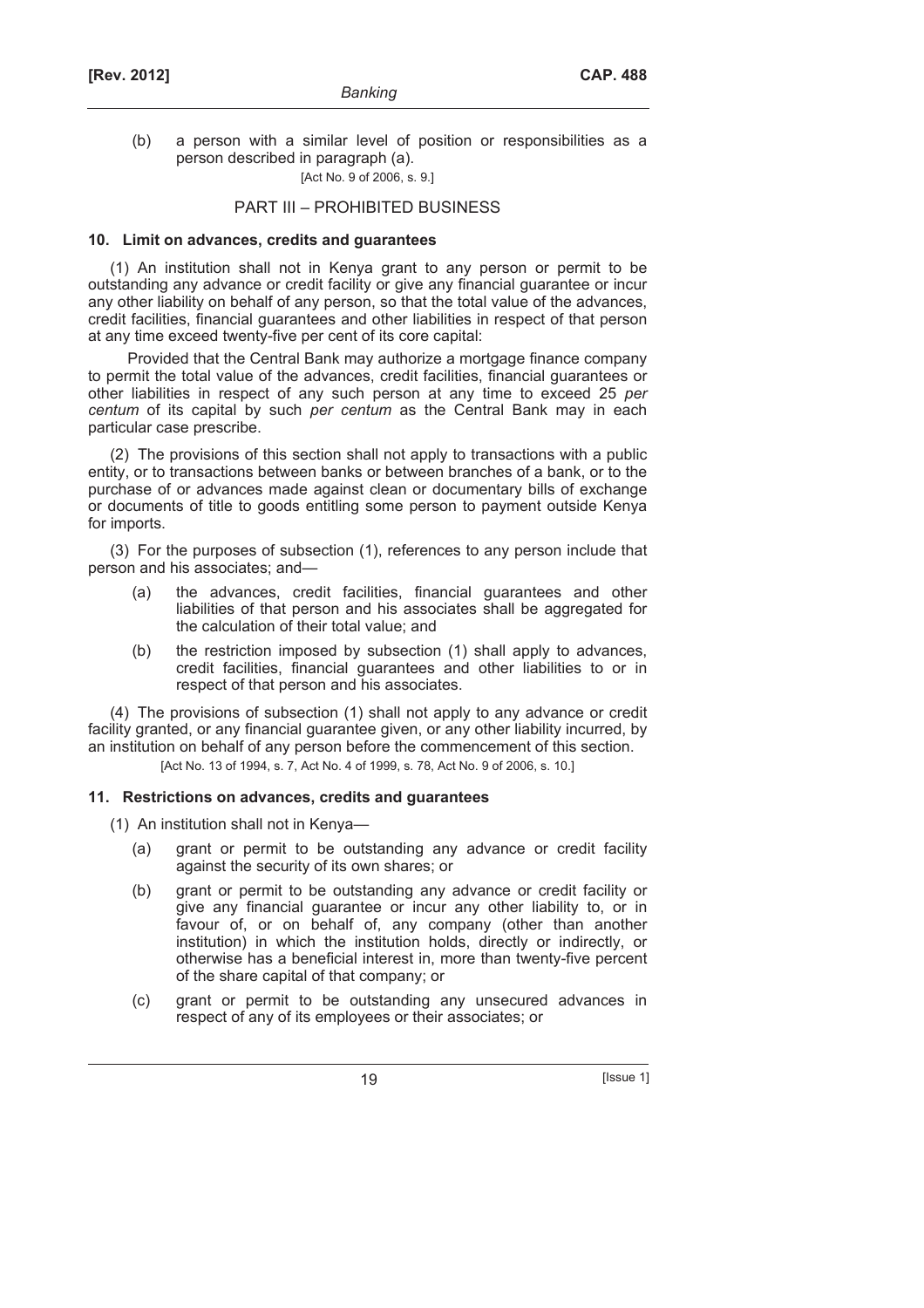- (d) grant or permit to be outstanding any advances, loans or credit facilities which are unsecured or advances, loans or credit facilities which are not fully secured—
	- (i) to any of its officers or significant shareholders or their associates; or
	- (ii) to any person of whom or of which any of its officers or significant shareholders has an interest as an agent, Director, manager or shareholder; or
	- (iii) to any person of whom or of which any of its officers or significant shareholders is a guarantor; or
- (e) grant or permit to be outstanding any advance, loan or credit facility to any of its directors or other person participating in the general management of the institution unless such advance, loan or credit facility—
	- (i) is approved by the full board of directors of the institution upon being satisfied that it is viable;
	- (ii) is made in the normal course of business and on terms similar to those offered to ordinary customers of the institution,

and the institution shall notify the Central Bank of every approval given pursuant to subparagraph (i) of this paragraph, within seven days of such approval; or

- (f) grant or permit to be outstanding any advances or credit facilities or give any financial guarantees or incur any other liabilities to, or in favour of, or on behalf of, a person mentioned in paragraph (c), (d) or (e) and his associates amounting in the aggregate, for that person and all his associates, to more than twenty percent of the core capital of the institution; or
- (g) grant or permit to be outstanding advances or credit facilities or give any financial guarantee or incur any other liabilities to or in favour of, or on behalf of, its associates and the persons mentioned in paragraphs (c), (d) and (e) amounting in the aggregate to more than one hundred percent of the core capital of the institution; or
- (h) grant any advance or credit facility or give guarantee or incur any liability or enter into any contract or transaction or conduct its business or part thereof in a fraudulent or reckless manner or otherwise than in compliance with the provisions of this Act.

(1A) In relation to conduct contemplated under paragraph (h) of subsection (1)—

**"fraudulent"** includes intentional deception, false and material representation, concealment or non-disclosure of a material fact or misleading conduct, device or contrivance that results in loss and injury to the institution with an intended gain to the officer of the institution or to a customer of the institution;

**"reckless"** includes—

 (a) transacting business beyond the limits set under this Act or the Central Bank of Kenya Act (Cap. 491);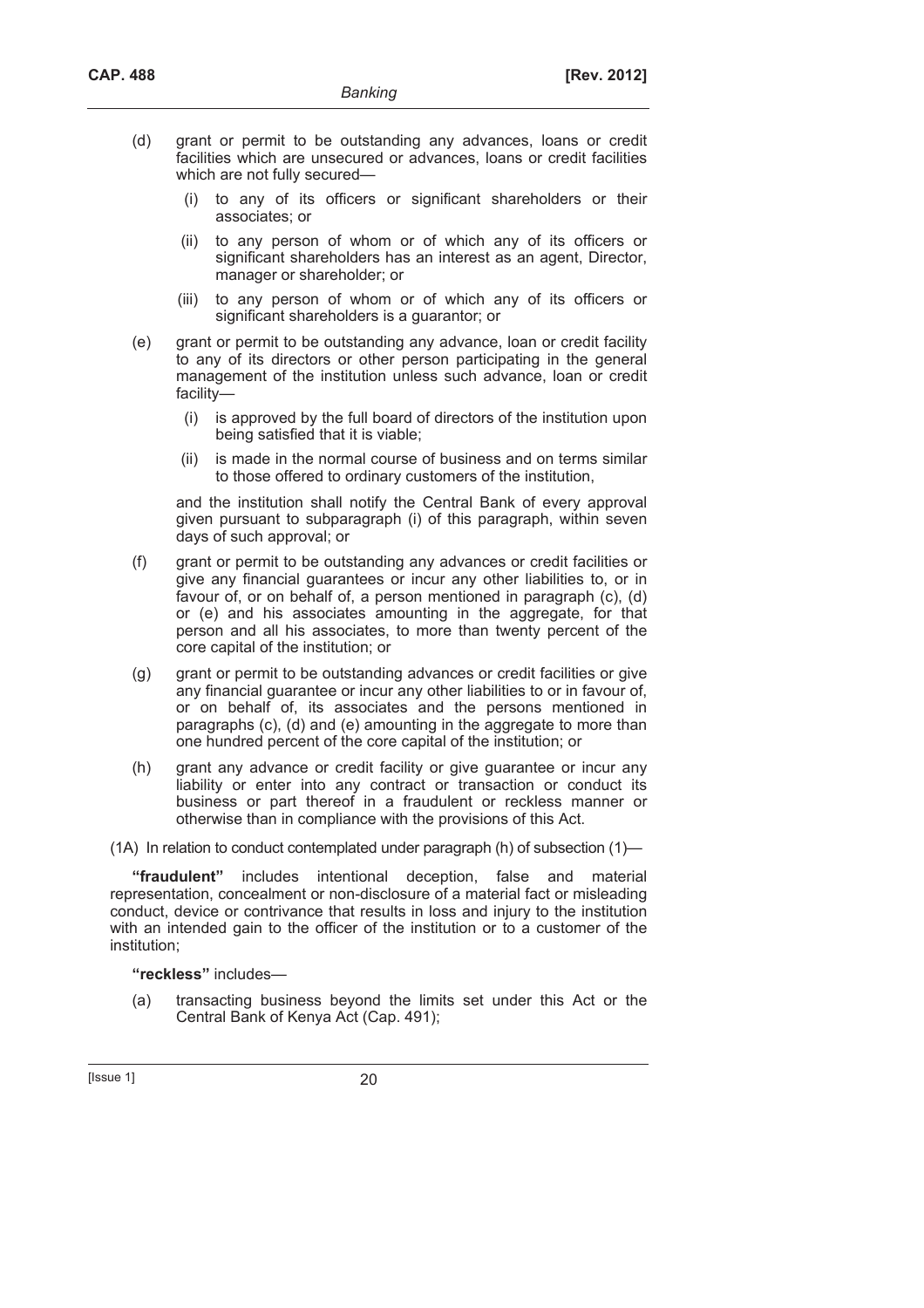- (b) offering facilities contrary to any guidelines or regulations issued by the Central Bank;
- (c) failing to observe the institution's policies as approved by the Board of Directors; or
- (d) misuse of position or facilities of the institution for personal gain.

(2) The prohibitions contained in subsection (1) shall apply whether or not the advance, loan or credit facility in question is granted to any person alone or with others.

(3) Where an institution contravenes any of the provisions of this section—

 (a) all officers of an institution shall be liable jointly and severally to indemnify the institution against any loss arising in respect of the advance, loan or credit facility:

 Provided that in the case of an advance, loan or credit facility to a person other that a director of the institution or a person participating in the general management of the institution, an officer shall not be so liable if he shows that, through no act or omission on his part, he was not aware that the contravention was taking place or was intended or about to take place, or he took all reasonable steps to prevent it taking place;

 (b) the Central Bank may, in the case of an advance, loan or credit facility to a director of the institution, direct the removal of such director from the board of directors of the institution and may direct the suspension of any other officer or employee of the institution who sanctioned the advance, loan or credit facility and the institution shall comply with every direction of the Central Bank under this paragraph forthwith.

(4) If any Director removed, or officer or other employee of an institution suspended under subsection (3) is aggrieved by such decision, he may apply to the High Court for determination of the matter and the High Court may confirm, reverse or modify the decision and make such other order in the circumstances as it thinks just; and pending the determination of any application or appeal therefrom, the order, removal or suspension shall remain in effect.

(5) A director of an institution who defaults in the repayment of any advance or loan made to him by the institution for three consecutive months shall forthwith be disqualified from holding office as such.

(6) An institution which—

- (a) fails to comply with any direction of the Central Bank under subsection (3)(b); or
- (b) permits a director who is disqualified by virtue of subsection (5) to continue holding office as such,

shall be guilty of an offence.

(7) Where an offence under subsection (6) continues, the institution shall, in addition to the penalty prescribed under section 49, be liable to such penalty as may be prescribed for each day or part thereof during which the offence continues.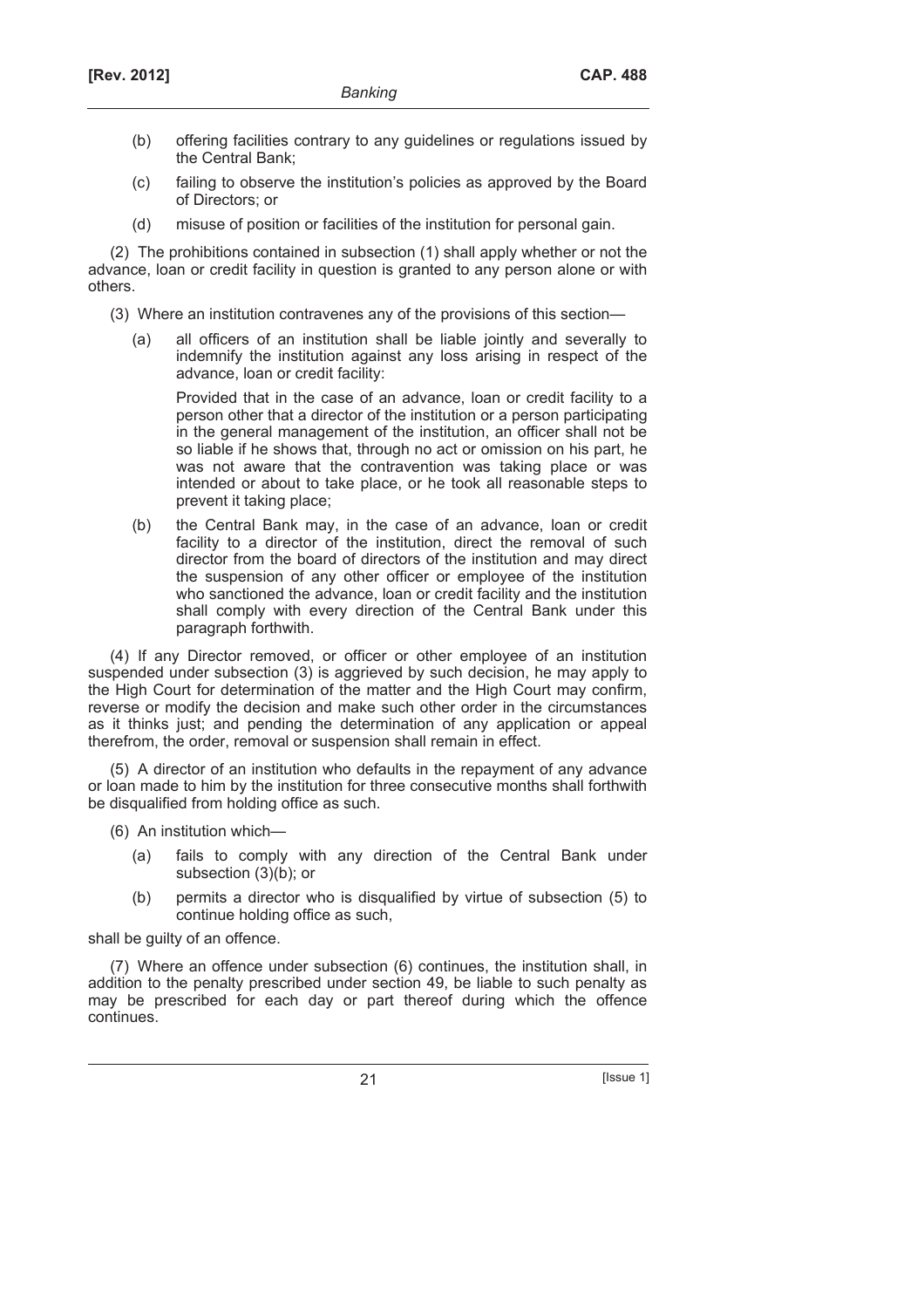(8) The regulations under section 55 may govern the steps an institution is required to take to ensure that it does not, contrary to subsection (1)(f), permit to be outstanding anything described in that provision and, without limiting the generality of the foregoing, the regulations may impose time limits within which the steps must be taken.

[Act No. 5 of 1998, s. 57, Act No. 4 of 1999, s. 79, Act No. 9 of 2000, s. 96, Act No. 9 of 2006, s. 11).]

### **12. Restriction on trading and investments**

An institution shall not—

- (a) engage, alone or with others, in wholesale or retail trade, including the import or export trade, except in the course of the satisfaction of debts due to it; and any trading interest carried on by an institution at the commencement of this Act shall be disposed of by the institution within such time as the Central Bank may allow;
- (b) acquire or hold, directly or indirectly, any part of the share capital of, or otherwise have a beneficial interest in, any financial, commercial, agricultural, industrial or other undertaking where the value of the institution's interest would exceed in the aggregate twenty-five per cent of the core capital of that institution:

Provided that—

- (i) an institution may take an interest in such an undertaking in satisfaction of a debt due to it but, if it does so, it shall dispose of the interest within such time as the Central Bank may allow;
- (ii) a shareholding in any corporation established for the purpose of promoting development in Kenya and approved by the Minister shall not be subject to the provisions of this paragraph;
- (c) purchase or acquire or hold any land or any interest or right therein except such land or interest as may be reasonably necessary for the purpose of conducting its business or for housing or providing amenities for its staff, where the total amount of such investment does not exceed such proportion of its core capital as the Central Bank may prescribe:

Provided that—

- (i) this paragraph does not prevent an institution from—
	- (A) letting part of any building which is used for the purpose of conducting its business; or
	- (B) securing a debt on land and, in the event of default in payment of the debt, holding the land for so long as, in the opinion of the Central Bank, is needed for the realization of the debt; or
	- (C) acquiring land for the purpose of its own development; and
- (ii) a shareholding in any corporation established for the purpose of promoting development on Kenya and approved by the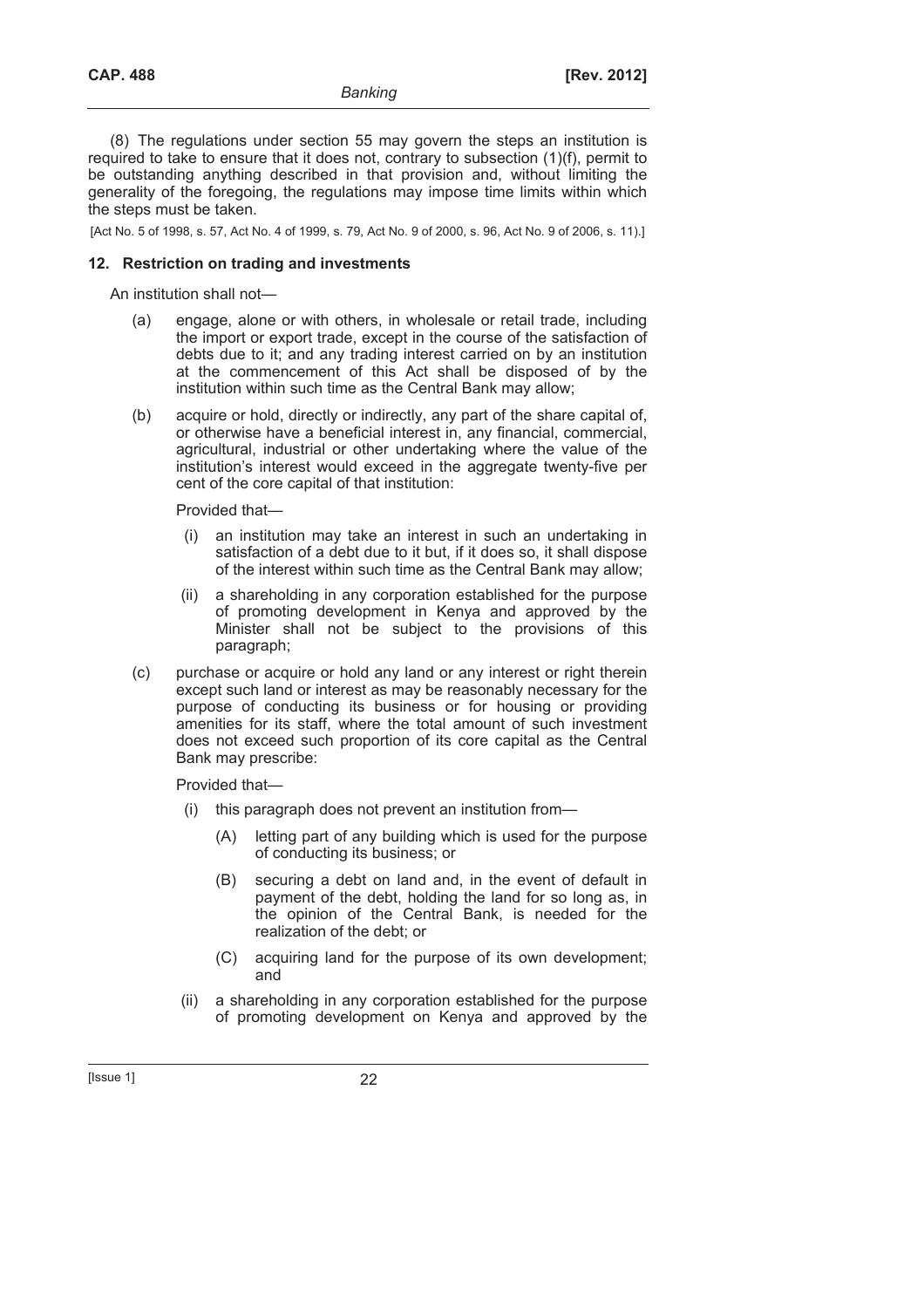Minister; or in a foreign company which is licensed to carry on the business of the institution in its country of incorporation and approved by the Central Bank;

 (iii) approval granted by the Central Bank shall be subject to such conditions as the Central Bank may deem appropriate.

[Act No. 4 of 1999, s. 80, Act No. 9 of 2000, s. 97, Act No. 6 of 2005, s. 44, Act No. 10 of 2006, s. 43, Act No. 8 of 2009, s. 54.]

### **13. Restrictions on ownership of share capital of an institution**

(1) No person other than—

- (a) another institution;
- (b) the Government of Kenya or the Government of a foreign sovereign State;
- (c) a State corporation within the meaning of the State Corporations Act (Cap. 446); or
- (d) a foreign company which is licensed to carry on the business of an institution in its country of incorporation,

shall hold, directly or indirectly, or otherwise have a beneficial interest in, more than twenty-five percent of the share capital of any institution.

(2) No financial institution or mortgage finance company shall acquire or hold, directly or indirectly, any part of the share capital of, or otherwise have beneficial interest in, any bank.

(3) Where any share is held by a company, other body corporate or by a nominee on behalf of another person, the company, other body corporate or the nominee, as the case may be, shall disclose to the institution and to the Central Bank the full particulars of the individual who is the ultimate beneficial owner of the share.

(4) No institution shall transfer more than five percent of its share capital to an individual or an entity except with the prior written approval of the Central Bank.

[Act No. 4 of 1999, s. 81, Act No. 9 of 2000, s.n 98, Act No. 4 of 2012, s. 42.]

#### **14. Restrictions on advances for purchase of land**

(1) No institution, other than a mortgage finance company, shall make loans or advances for the purchase, improvement or alteration of land, so that the aggregate amount of those loans or advances exceeds forty percent of the amount of its total deposit liabilities.

(2) The Central Bank may authorize an institution to exceed the percentage specified in subsection (1) up to a maximum of seventy per cent.

(3) The provisions of this section shall not prevent an institution accepting a security over land for a loan or advance made in good faith for any other purpose.

[Act No. 10 of 2010, s. 65.]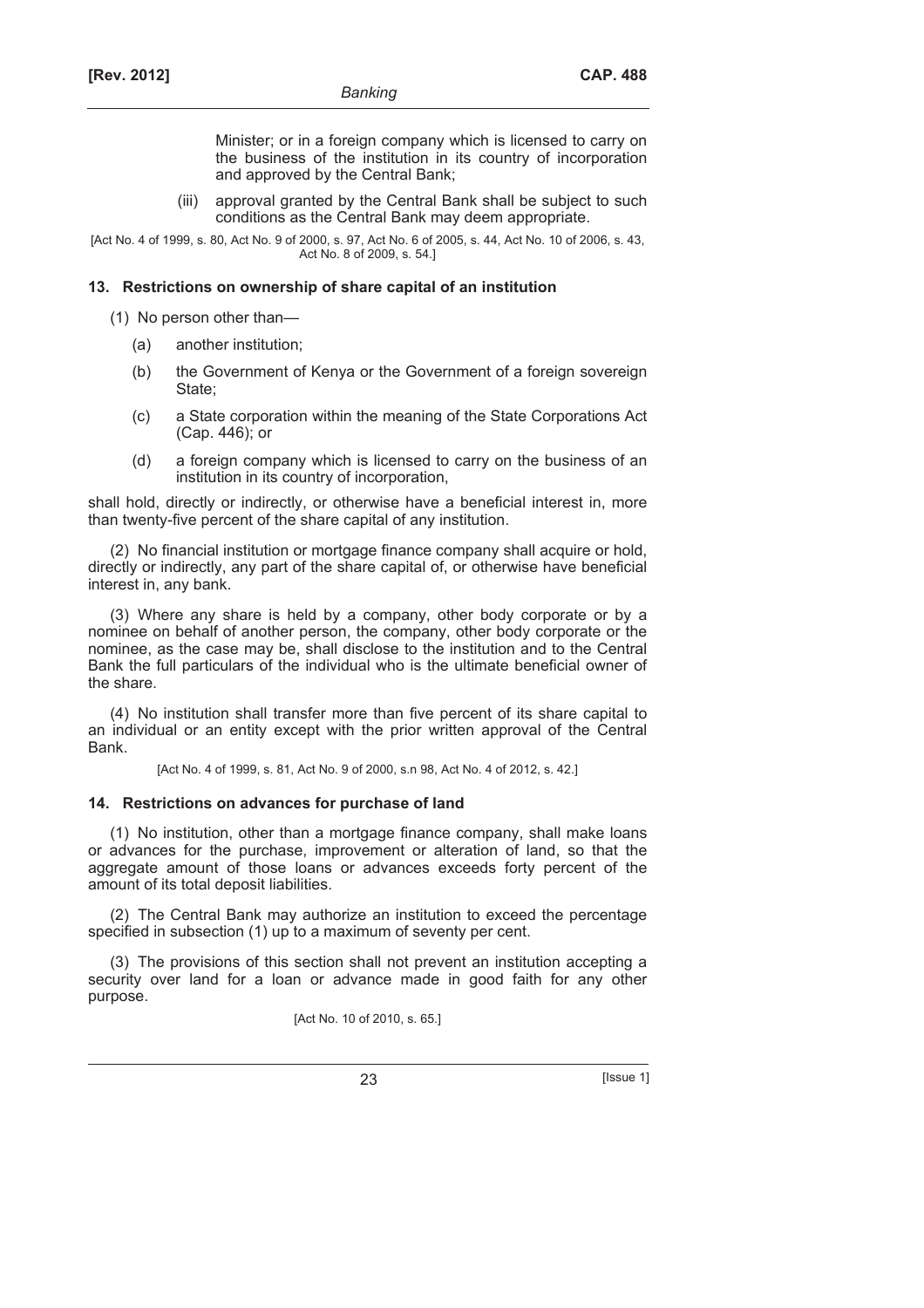### **15. Mortgage finance companies**

- (1) A mortgage finance company shall make loans—
	- (a) for the purpose of the acquisition, construction, improvement, development, alteration or adaptation for a particular purpose of land in Kenya; and
	- (b) the repayment of which, with interest and other charges, is secured by first mortgage or charge over land with or without additional security or personal or other quarantees.

(2) Subject to this Act, a mortgage finance company may grant other types of credit facilities against securities other than land and may engage in other prudent investment activities.

- (3) *Deleted by Act No. 7 of 2001, s. 3*.
- (4) *Deleted by Act No. 7 of 2001, s. 3*.

### **16. Restrictions on deposit-taking**

(1) Subject to this section, no person, other than an institution which holds a valid licence or a duly approved agency conducting banking business on behalf of an institution, shall invite or accept deposits in the course of carrying on a deposit-taking business.

(2) For the purposes of this section, **"deposit"** means a sum of money paid on terms—

- (a) under which it will be repaid, with or without interest or a premium, and either on demand or at a time or in circumstances agreed by or on behalf of the person making the payment and the person receiving it; and
- (b) which are not referable to the provision of property or services or the giving of security.

(3) For the purposes of subsection (2)(b), money is paid on terms which are referable to the provision of property or services or to the giving of security if, and only if—

- (a) it is paid by way of advance or part payment under a contract for the sale, hire or other provision of property or services, and is repayable only in the event that the property or services is not or are not in fact sold, hired or otherwise provided;
- (b) it is paid by way of security for the performance of a contract or by way of security in respect of loss which may result from the nonperformance of a contract; or
- (c) without prejudice to paragraph (b), it is paid by way of security for the delivery up or return of any property whether in a particular state of repair or otherwise.
- (4) For the purposes of this section, "deposit" does not include—
	- (a) a sum paid by the Central Bank or by an institution or the persons mentioned in section 54; or
	- (b) a sum which is paid by a person to an associate of that person.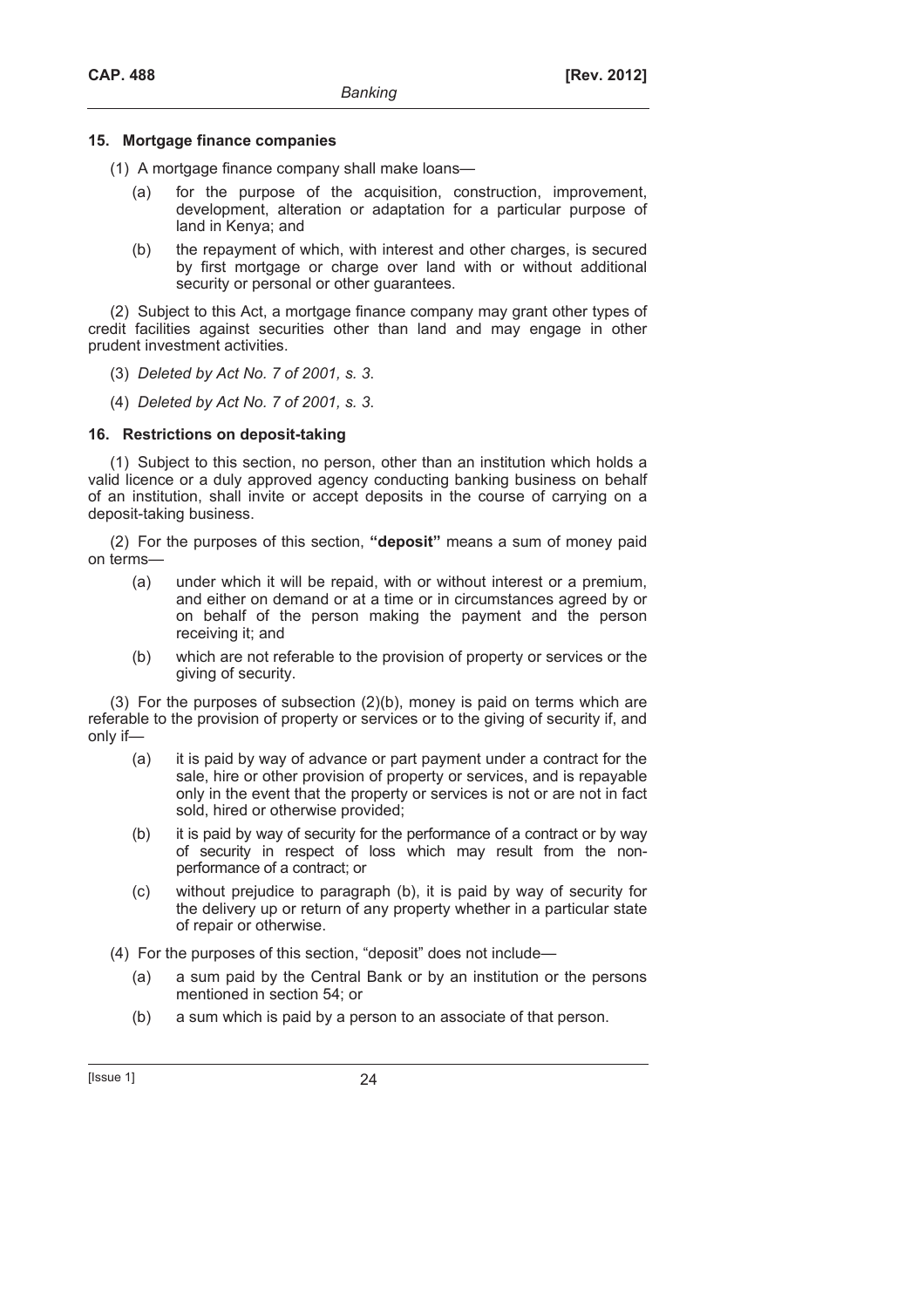- (5) For the purposes of this section, a business is a deposit-taking business if—
	- (a) in the course of the business money received by way of deposit is lent to others; or
	- (b) any other activity of the business is financed, wholly or to any material extent, out of the capital of or the interest on money received by way of deposit.

(6) Notwithstanding that paragraph (a) or (b) of subsection (5) applies to a business, it is not a deposit-taking business for the purposes of this section if—

- (a) the person carrying it on does not hold himself out as accepting deposits on a day-to-day basis; and
- (b) any deposits which are accepted are accepted only on particular occasions, whether or not involving the issue of debentures or other securities.

(7) For the purposes of subsection (5), all the activities which a person carries on by way of business shall be regarded as a single business carried on by him.

(8) In determining, for the purposes of subsection (6)(b), whether deposits are accepted only on particular occasions regard shall be had to the frequency of those occasions and to any characteristics distinguishing them from each other.

(9) Any person who contravenes subsection (1) shall be guilty of an offence and liable to imprisonment for a term not exceeding three years or to a fine not exceeding one hundred thousand shillings or to both.

[Act No. 8 of 2009, s. 55.]

#### **16A. Imposition of charges and payment of interest**

(1) No institution shall impose any form of charges on a savings, seven day call or fixed deposits account.

(2) An institution shall, in respect of a savings account, pay interest accruing or a return in the case of an institution carrying out business in accordance with Islamic law to that account as long as the minimum balance is maintained.

(3) An institution shall, in respect of a seven day call or fixed deposit account, pay interest accruing to the account on agreed contractual terms:

Provided that such interest may be forfeited where the deposit is uplifted before the maturity date.

[Act No. 9 of 2006, s. 12, Act No. 8 of 2008, s. 67.]

#### PART IV – RESERVES AND DIVIDENDS

#### **17. Ratio between core capital and deposits**

The core capital of an institution shall at all times be not less than eight percent of its total deposit liabilities.

[Act No. 4 of 1999, s. 82.]

25 [Issue 1]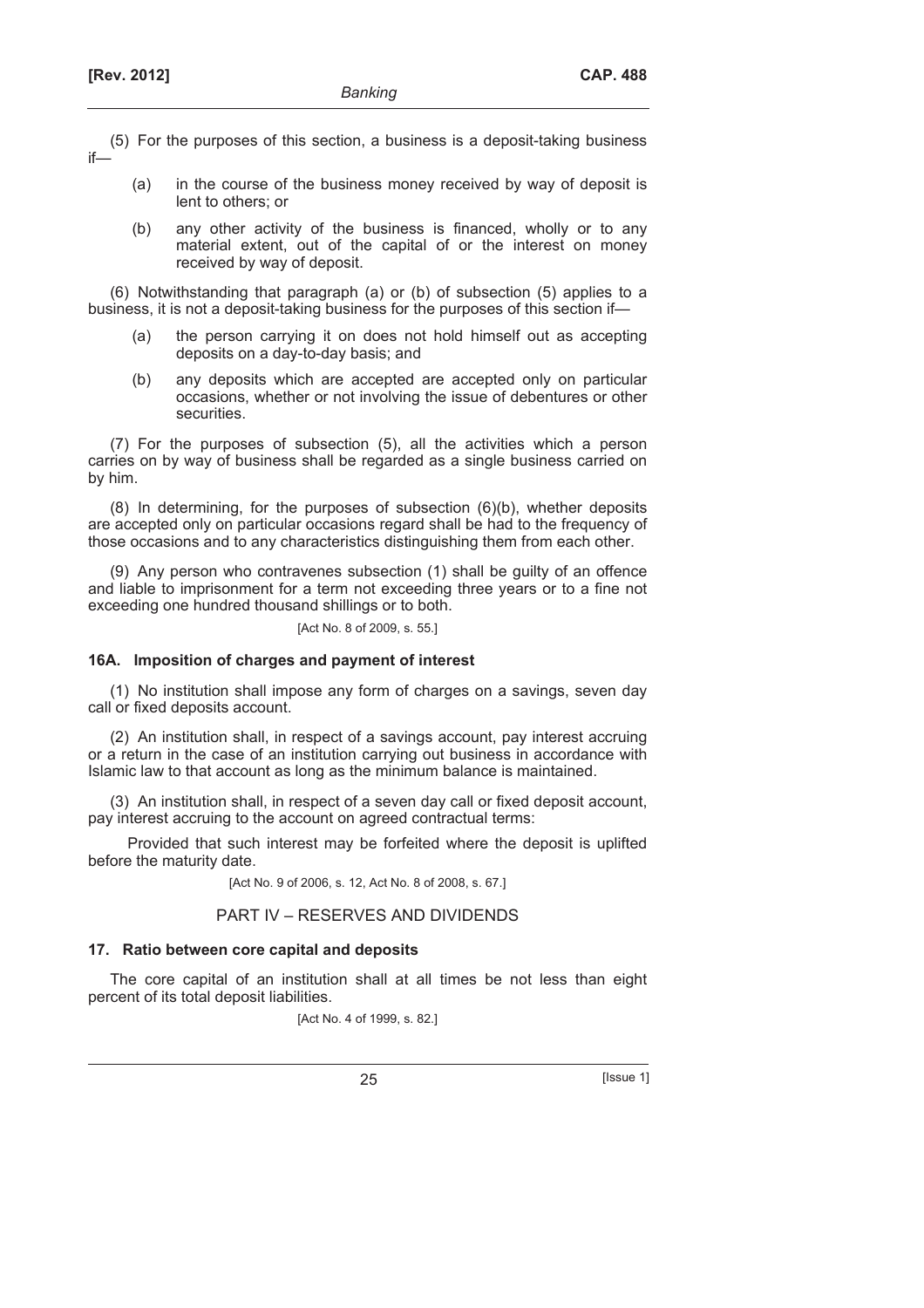### **18. Ratio between capital and assets**

The Central Bank may prescribe the minimum ratios which shall be maintained by institutions as between their core capital and total capital on the one hand and their assets (including their total loans and advances) and off balance sheet items on the other and, for that purpose, may also determine the method of classifying and evaluating assets.

[Act No. 4 of 1999, s. 83.]

# **19. Minimum liquid assets**

(1) An institution shall maintain such minimum holding of liquid assets as the Central Bank may from time to time determine.

(2) For the purpose of this section, **"liquid assets"** means all or any of the following—

- (a) notes and coins which are legal tender in Kenya;
- (b) balances held at the Central Bank;
- (c) balances at other banks in Kenya after deducting therefrom balances owed to those other banks;
- (d) balances at banks abroad withdrawable on demand or short notice and money at call abroad after deducting therefrom balances owed to banks abroad where the balances and money at call and short notice are denominated in convertible currencies; and for the purposes of this paragraph **"bank abroad"** means a bank outside Kenya or an office outside Kenya of any bank;
- (e) Kenya treasury bills and bonds of a maturity not exceeding ninety-one days which are freely marketable and rediscountable at the Central Bank;
- (f) such other assets as the Central Bank may specify.

(3) Any institution which fails to comply, within such time as the Central Bank may prescribe, with any requirement of subsection (1) shall be liable to pay, on being called upon to do so by the Central Bank, a penalty interest charge not exceeding one per cent of the amount of the deficiency for every day on which the offence continues.

### **20. Restrictions on dividends**

(1) No institution incorporated in Kenya shall pay any dividend on its shares or make any other form of distribution to its shareholders until all its capitalized expenditure (including preliminary expenses, share-selling commission, brokerage, amount of losses incurred and items of expenditure not represented by tangible assets) has been written off and provision has been made for loans, advances and other assets in accordance with subsection (2).

- (2) Every institution shall—
	- (a) make provision for loans, advances and other assets before any profit or loss is declared; and
	- (b) ensure that the provision for loans, advances and other assets made under paragraph (a) is adequate according to such guidelines as may be prescribed by the Central Bank.

[Act No. 8 of 2009, s. 56.]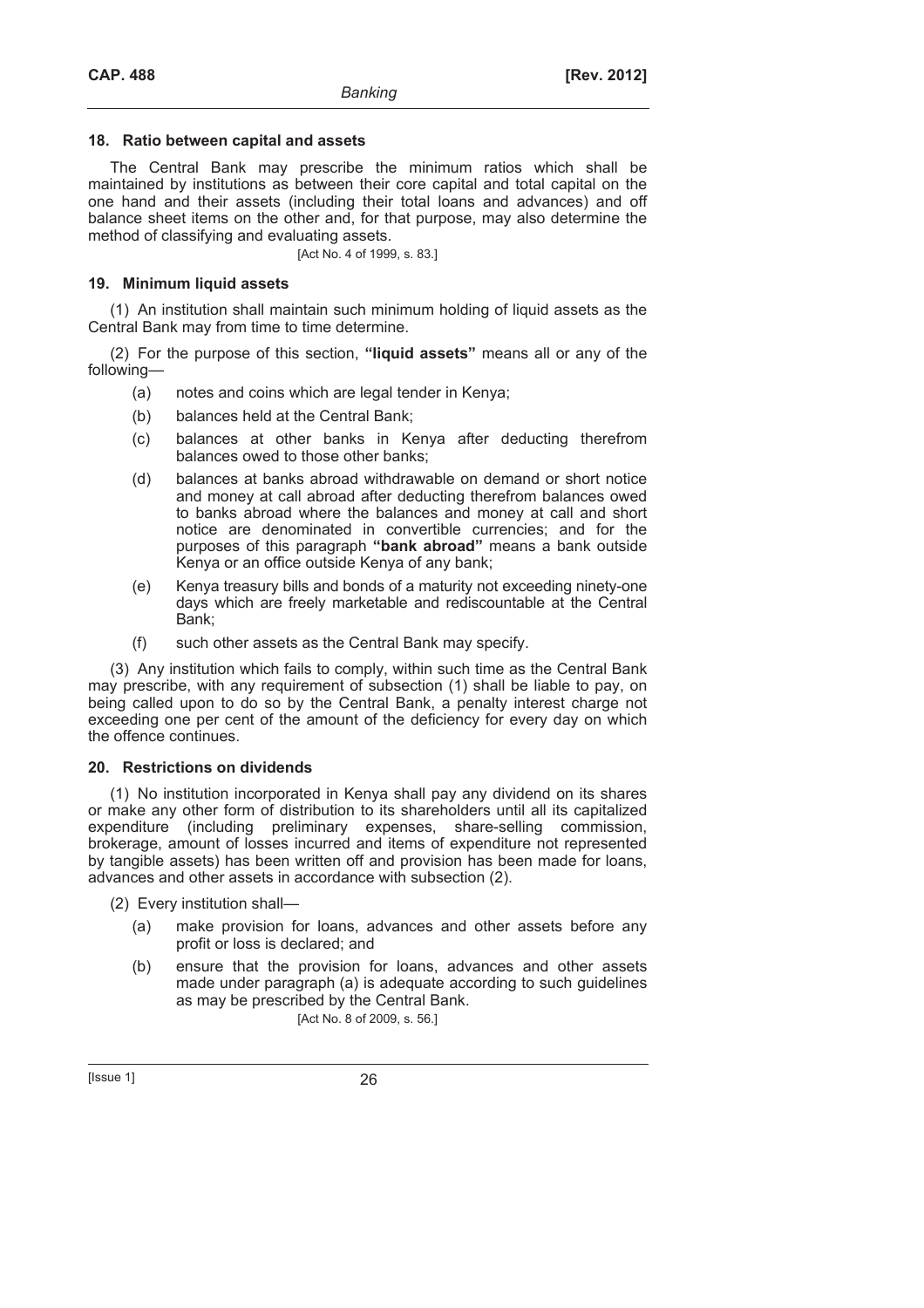# PART V – ACCOUNTS AND AUDIT

### **20A. Financial Year**

(1) The financial year of every institution shall be the period of twelve months ending on the 31st December in each year.

(2) Where the financial year of an institution is different from that prescribed in this section, the institution shall, within twelve months of the commencement of this section, change its financial year to comply with the provisions of this section.

[Act No. 13 of 1994, s. 8.]

#### **21. Form of accounts**

(1) All entries in any books and all accounts kept by an institution shall be recorded and kept in the English language, using the system of numerals employed in Government accounts.

(2) The Central Bank may, at any time, issue directions to an institution requiring it to maintain such books, records or information, in addition to any books, records or information then already maintained by it, as the Central Bank may consider to be necessary.

### **22. Accounts to be exhibited**

Every institution shall exhibit throughout the year in a conspicuous position in every office and branch in Kenya a copy of its last audited balance sheet and last audited profit and loss statements (which shall be in conformity with the minimum financial disclosure requirements prescribed from time to time by the Central Bank and shall include a copy of the auditor's report) together with the full and correct names of all persons who are officers of the institution in Kenya, and shall, within three months of the end of each financial year, cause a copy of the balance sheet and last audited profit and loss statements for that financial year to be published in a national newspaper.

[Act No. 13 of 1994, s. 9, Act No. 8 of 1997, s. 58.]

#### **23. Submission of accounts to the Central Bank**

(1) An institution shall, not later than three months after the end of its financial year, submit to the Central Bank an audited balance sheet, showing its assets and liabilities in Kenya, and an audited profit and loss account covering its activities in Kenya together with a copy of the auditor's report, in the prescribed form.

(2) An institution which is incorporated outside Kenya, and an institution which is incorporated in Kenya and maintains subsidiaries or branches outside Kenya, shall submit to the Central Bank, with the balance sheet and accounts referred to in subsection (1), an audited balance sheet and an audited profit and loss account of the institution as a whole.

[Act No. 13 of 1994, s. 10, Act No. 8 of 2008, s. 68.]

#### **24. Appointment of auditors**

(1) Subject to subsection (7), every institution shall appoint annually an auditor qualified under section 161 of the Companies Act (Cap. 486) and approved by the Central Bank, whose duty it shall be to audit and make a report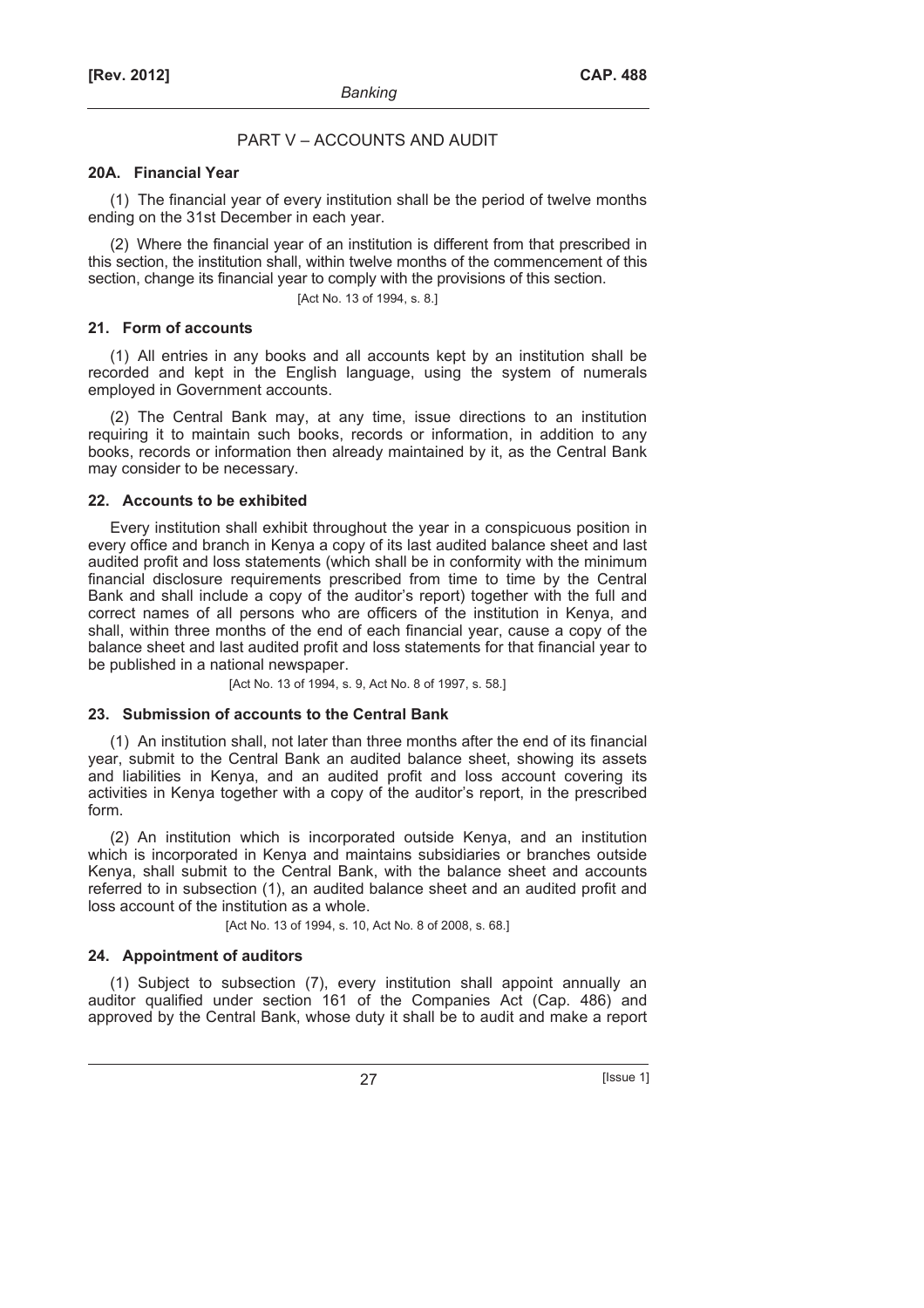upon the annual balance sheet and profit and loss account which are to be submitted to the Central Bank under section 23(1).

(2) If an institution fails to appoint an approved auditor under subsection (1), or to fill any vacancy for an auditor which may arise, the Central Bank may appoint an auditor and fix the remuneration to be paid by the institution to him.

(3) The Central Bank may require an auditor to undertake the following duties in addition to those provided under subsection (1)—

- (a) to submit such additional information in relation to his audit as the Central Bank may consider necessary;
- (b) to carry out any other special investigation; and
- (c) to submit a report on any of the matters referred to in paragraphs (a) and (b),

and the institution concerned shall remunerate the auditor in respect of the discharge by him of all or any of such additional duties.

(4) If the auditor of an institution, in the course of the performance of his duties under this Act, is satisfied that—

- (a) there has been a serious breach of or non-compliance with the provisions of this Act, the Central Bank of Kenya Act or the regulations, guidelines or other matters prescribed by the Central Bank (Cap. 491);
- (b) a criminal offence involving fraud or other dishonesty has been committed by the institution or any of its officers or employees;
- (c) losses have been incurred which reduce the core capital of the institution by fifty percent or more;
- (d) serious irregularities have occurred which may jeopardize the security of depositors or creditors of the institution; or
- (e) he is unable to confirm that the claims of depositors and creditors of the institution are capable of being met out of the assets of the institution,

he shall immediately report the matter to the Central Bank.

(5) The Central Bank may arrange trilateral meetings with an institution and its auditor from time to time, to discuss matters relevant to the Central Bank's supervisory responsibilities which have arisen in the course of the statutory audit of the institution including relevant aspects of the institution's business, its accounting and control system and its annual accounts.

(6) If an auditor of an institution fails to comply with the requirements of this Act, the Central Bank may remove him from office and appoint another person in his place.

(7) A person shall not be qualified for appointment as an auditor of an institution if he is—

- (a) a director, officer or employee of that institution; or
- (b) a person who is a partner of a Director, officer or employee of that institution; or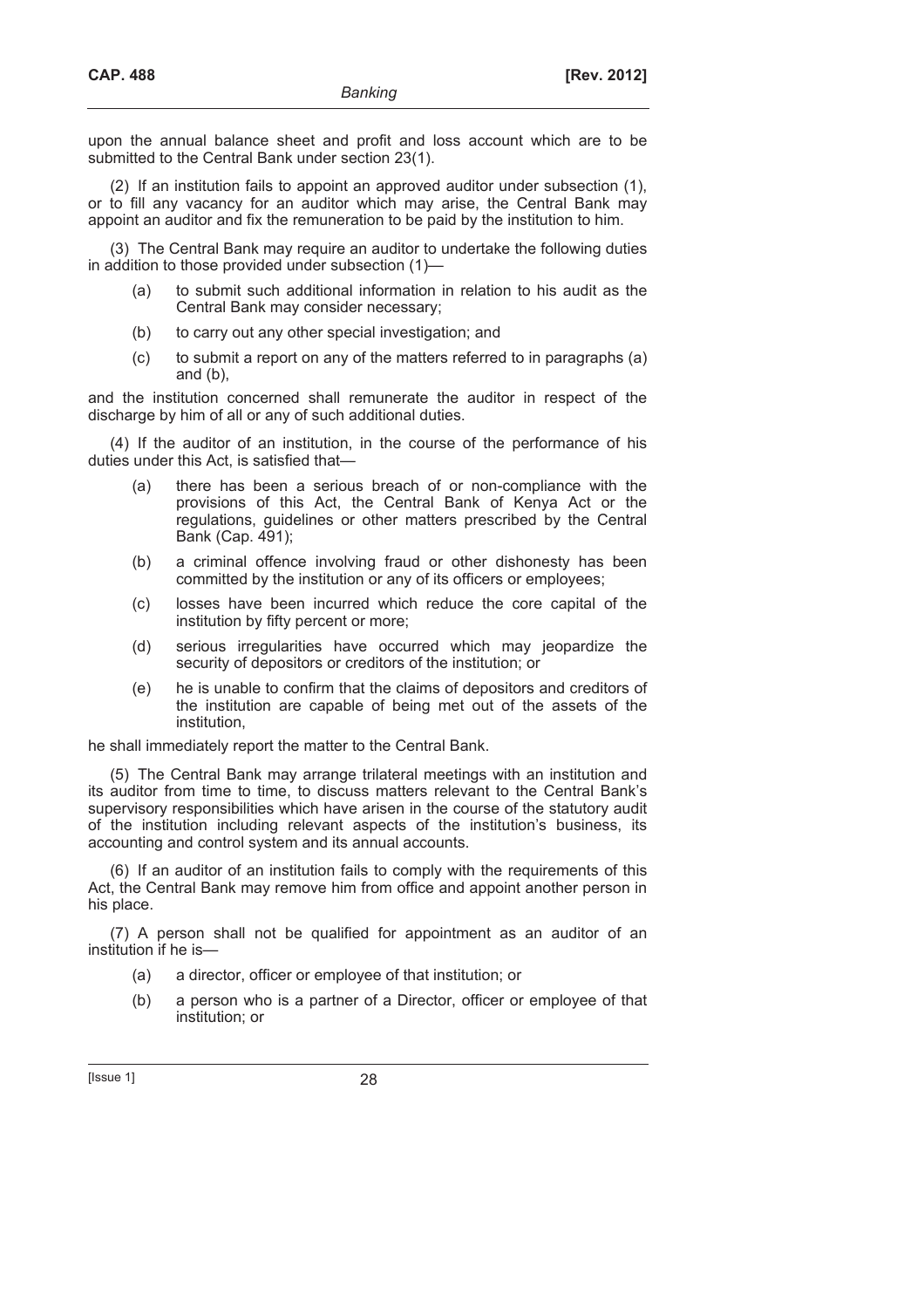- (c) a person who is an employer or employee of a director, officer or employee of that institution; or
- (d) a person who is a director, officer or employee of an associate of that institution; or
- (e) a person who, by himself, or his partner or his employee, regularly performs the duties of secretary or book-keeper for that institution; or
- (f) a firm or member of a firm of auditors of which any partner or employee falls within the above categories.

[Act No. 4 of 1999, s. 84.]

# **25. Change of auditors to be notified to the Central Bank**

(1) No institution shall remove or change its auditor except with the prior written approval of the Central Bank.

(2) An auditor of an institution shall forthwith give written notice to the Central Bank if he—

- (a) resigns from office;
- (b) does not seek to be re-appointed; or
- (c) includes in his report or draft report on the institution's accounts any qualification which did not appear in the accounts for the preceding financial year.

(3) An institution aggrieved by a decision of the Central Bank under subsection (1) may appeal to the Minister within 14 days.

(4) The decision of the Minister under subsection (3) shall be final.

### [Act No. 13 of 1994, s. 11.]

# **26. Auditor's duty of confidence**

(1) No duty to which an auditor of an institution may be subject shall be regarded as contravened by reason of his communicating in good faith to the Central Bank, whether or not in response to a request made by it, any information or opinion on a matter to which this Part applies and which is relevant to any function of the Central Bank under this Act.

(2) This section applies to any matter of which an auditor becomes aware in his capacity as an auditor or in the discharge of his duties under this Part and which relates to the business or affairs of the institution or any associate of that institution.

# PART VI – INFORMATION AND REPORTING REQUIREMENTS

# **27. Collection of information by Central Bank**

The Central Bank shall collect such date and other information as may be necessary to enable it to maintain supervision and surveillance of the affairs of institutions or their duly authorised agencies and the protection of their depositors and, for this purpose, may require institutions to submit statistical and other returns on a periodic basis in addition to any other returns required by law.

[Act No. 8 of 2009, s. 57.]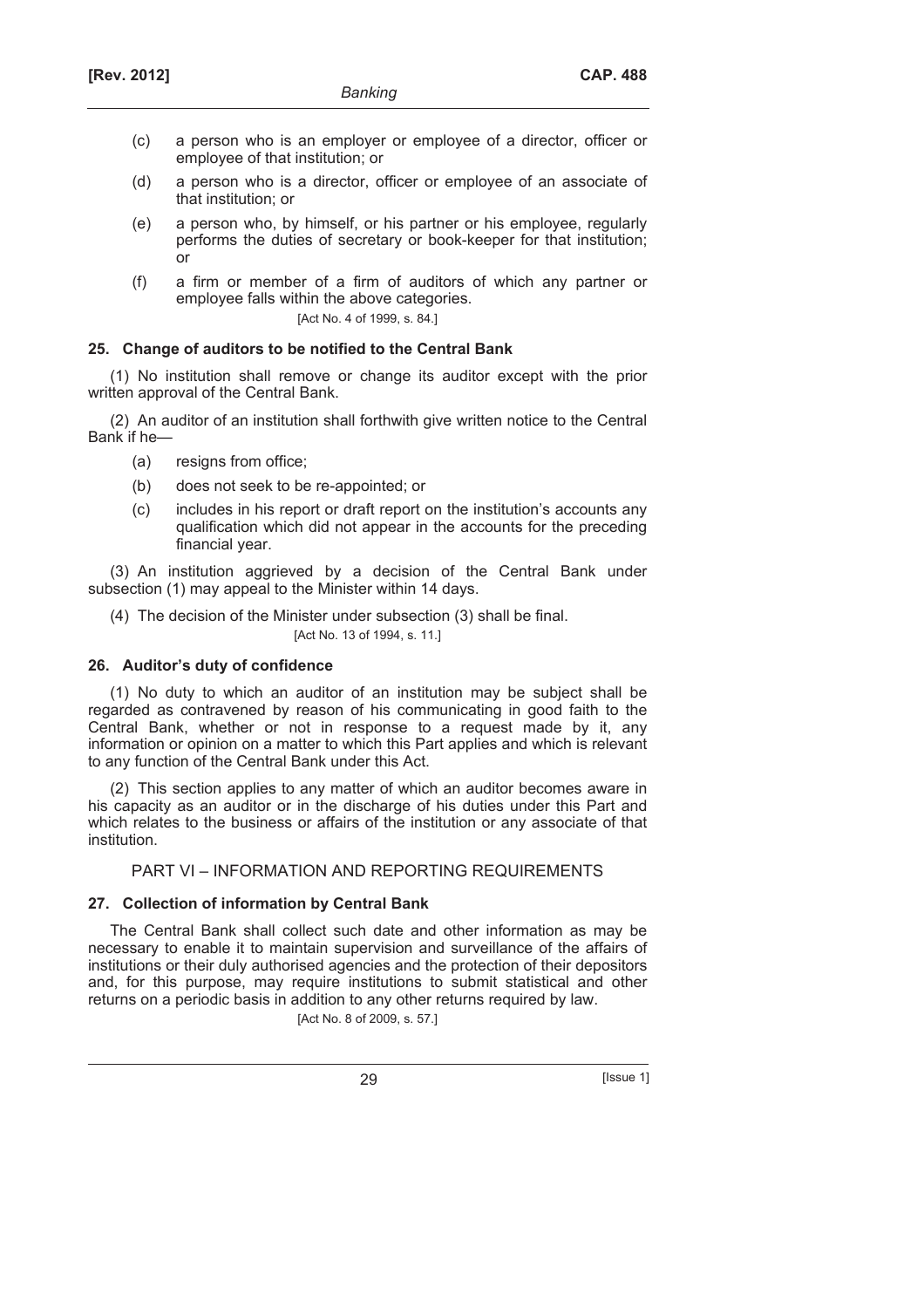# **28. Furnishing of information**

(1) The Central Bank may require any institution and their agencies to furnish to it, at such time and in such manner as it may direct, such information as the Central Bank may reasonably require for the proper discharge of its functions under this Act.

(2) The information required to be furnished under subsection (1) may include information relating to any company which is an affiliate, an associate or a holding company of the institution required to furnish information under that subsection.

[Act No. 4 of 1999, s. 85, Act No. 8 of 2009, s. 58.]

# **29. Minister may require further information**

The Minister may require the Central Bank or an institution to furnish to him, at such time and in such manner as he may direct, such information as the Minister may require.

# **30. Time to furnish information**

Where the Central Bank or an institution is required to furnish information under this Part, it shall furnish that information and any supplemental material that may be required as a result of that information within the period specified in this Part or the relevant direction or within such reasonable period thereafter as may be agreed.

# **31. Publication of information**

(1) The Central Bank or the Minister may publish in whole or in part, at such times and in such manner as it or he thinks fit, any information furnished to it or him under this Act:

Provided that the information so furnished shall not be published if it would disclose the financial affairs of any person, unless the consent in writing of that person has first been given.

(2) Except as provided in this Act, no person shall disclose or publish any information which comes into his possession as a result of the performance of his duties or responsibilities under this Act and, if he does so, he shall, for the purposes of section 49, be deemed to have contravened the provisions of this Act.

(3) Notwithstanding the provisions of this section—

- (a) the Central Bank may disclose any information referred to in subsection (2) to any monetary authority or financial regulatory authority, within or outside Kenya, where such information is reasonably required for the proper discharge of the functions of the Central Bank or the requesting monetary authority or financial regulatory authority fiscal or tax agency, fraud investigations agency;
- (b) the Deposit Protection Fund Board institutions licensed under this Act and institutions licensed under the Microfinance Act, 2006 (No. 19 of 2006) shall, in the ordinary course of business and in such manner and to such extent as the Minister may, in regulations,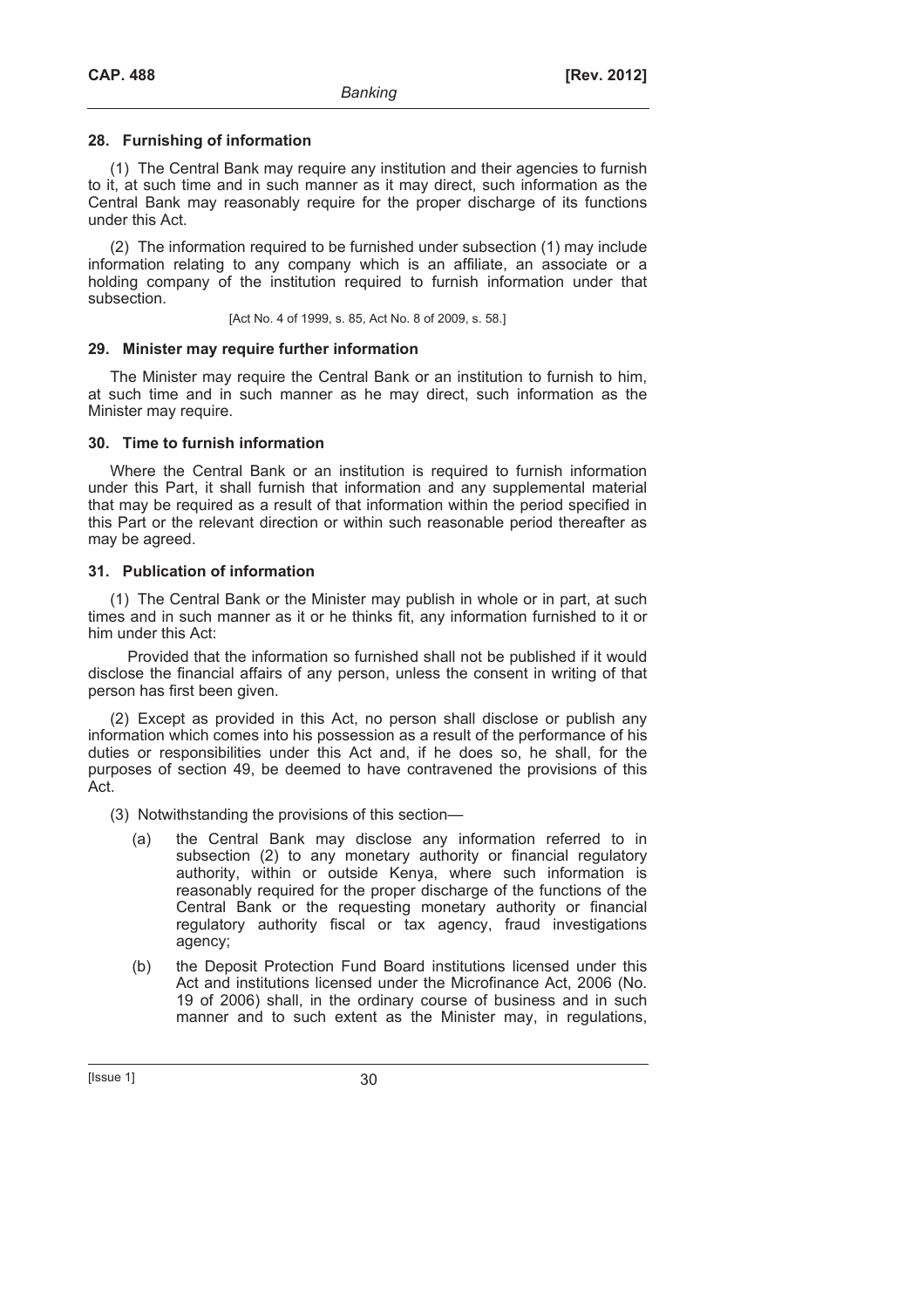prescribe, exchange such information on non-performing loans as may, from time to time, be specified by the Central Bank in guidelines under section 33 (4):

 Provided that the sharing of information with institutions outside Kenya shall only apply where there is a reciprocal arrangement.

 (c) the Central Bank and institutions licensed under this Act and institutions licensed under the Microfinance Act, 2006 (No. 19 of 2006) may, in the ordinary course of business, in such manner and to such extent as the Minister may, in regulations prescribe, exchange such other information as is reasonably required for the proper discharge of their functions.

(4) Without prejudice to the generality of subsection (3)(b) or (c), regulations under that subsection may provide for the establishment and operation of credit reference bureaus, for the purpose of collecting prescribed credit information on clients of institutions licensed under this Act, and disseminating it amongst such institutions for use in the ordinary course of business, subject to such conditions or limitations as may be prescribed.

(5) No duty, to which an institution or its officers may be subject, shall be breached by reason of the disclosure, in good faith, of any information under subsection (2), to—

- (a) the Central Bank or to another institution; or
- (b) a credit reference bureau established under subsection (4),

in the course of the performance of their duties and no action shall lie against the institution or any of its officers on account of such disclosure.

- (c) a deposit-taking microfinance institution licensed under the Microfinance Act, 2006.
- [Act No. 9 of 2000, s. 99, Act No. 7 of 2001, s. 4, Act No. 15 of 2003, s. 48, Act No. 10 of 2006, s. 44, Act No. 9 of 2007, s. 65, Act No. 8 of 2009, s. 59, Act No. 4 of 2012, s. 43.]

### PART VII – INSPECTION AND CONTROL OF INSTITUTIONS

### **32. Inspection of institutions**

(1) The Central Bank may, at any time and from time to time, and shall, if so directed by the Minister, cause an inspection to be made by any person authorised by it, in writing, of any institution and its agencies and of their books, accounts and records.

(2) When an inspection is made under subsection (1), the institution concerned and every officer and employee thereof shall produce and make available to the person making the inspection all the books, accounts, records and other documents of the institution and such correspondence, statements and information relating to the institution, its business and the conduct thereof as the person making the inspection may require and within seven days or such longer time as he may direct in writing; and any failure to produce any books, accounts, records, documents, correspondence, statements or information within the period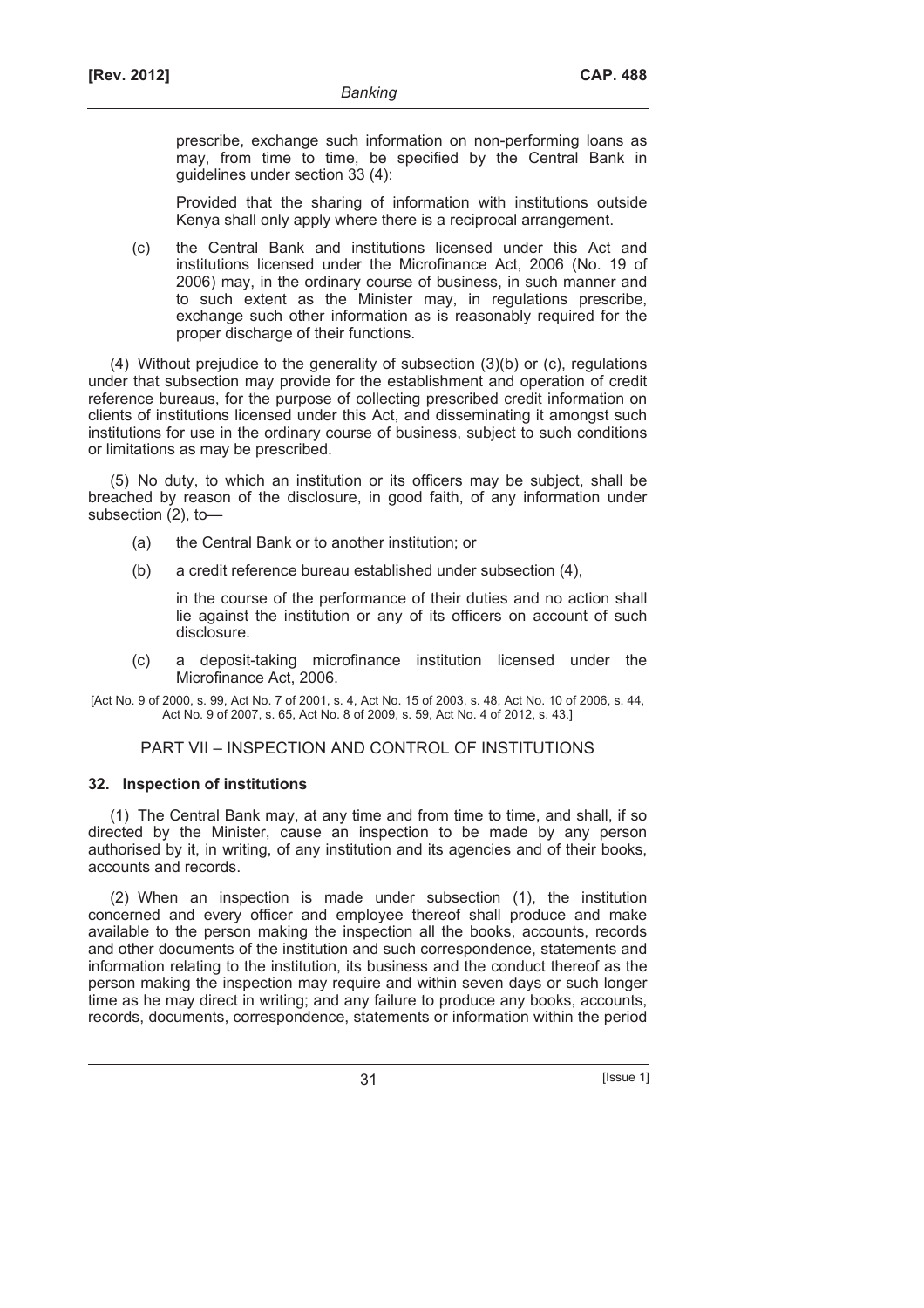specified in the relevant direction shall constitute a contravention of the provisions of this Act for the purposes of section 49:

Provided that—

- (a) the books, accounts and other documents required to be produced shall not, in the course of the inspection, be removed from the premises of the institution or other premises at which they are produced;
- (b) the person making the inspection may make copies of any books, accounts and other documents required for the purposes of his report; and
- (c) all information obtained in the course of the inspection shall be treated as confidential and used solely for the purposes of this Act and of the Central Bank of Kenya Act (Cap. 491).

(3) The person making the inspection shall submit his report to the Central Bank; and the report shall draw attention to any breach or non-observance of the requirements of this Act and any regulations made thereunder, any irregularity in the manner of conduct of the business of the institution inspected, any apparent mismanaging of the business or lack of management skills in that institution and any other matter revealed or discovered in the course of the inspection warranting, in the opinion of the person making the inspection, remedial action or further investigation.

#### [Act No. 8 of 2009, s. 60.]

### **32A. Vetting of officials**

(1) Notwithstanding any other provisions of this Act, the Central Bank may, from time to time, where it deems it necessary to do so, carry out an assessment of the professional and moral suitability of the persons managing or controlling institutions.

(2) An assessment under subsection (1) shall be in accordance with the criteria set in the First Schedule.

(3) Where, upon an assessment under this section, the Central bank is satisfied as to the professional and moral suitability of the persons managing or controlling an institution, it shall so certify in writing to the institution.

(4) A person who, upon an assessment under this section, is not certified by the Central Bank as fit and proper to manage or control an institution, shall be deemed to be disqualified from holding office under section 48.

[Act No. 10 of 2006, s. 45.]

### **33. Powers of Central Bank to advise and direct**

(1) If, at any time, the Central Bank has reason to believe that—

 (a) the business of an institution is being conducted in a manner contrary to or not in compliance with the requirements of this Act or of any regulations made thereunder or in any manner detrimental to or not in the best interests of its depositors or members of the public; or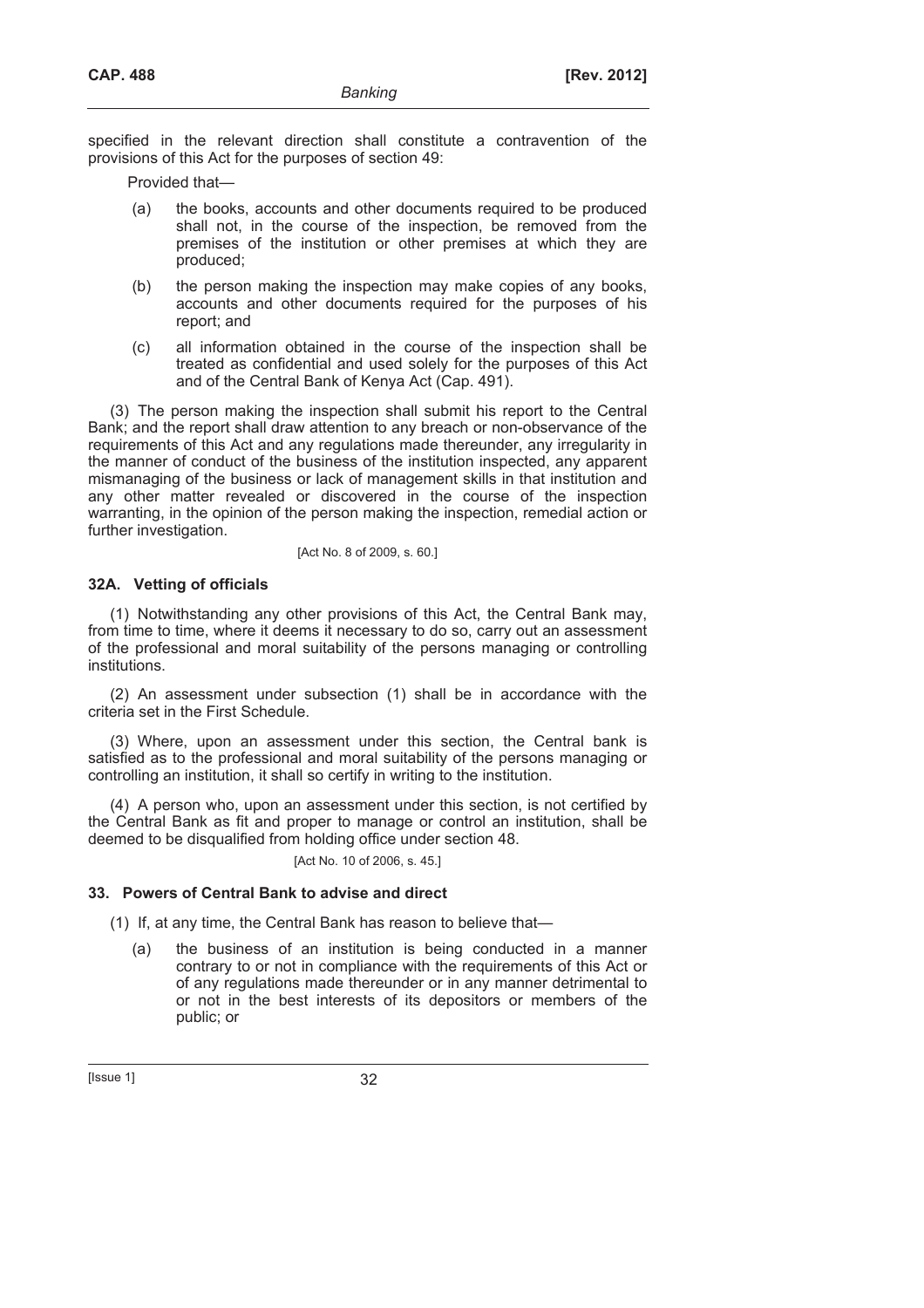(b) an institution, any of its officers or other person participating in the general management of the institution is engaged in any practice likely to occasion a contravention of any of the provisions of this Act or any regulations made thereunder,

the Central Bank may—

- (i) give advice and make recommendations to the institution with regard to the conduct of its business generally;
- (ii) issue directions regarding measures to be taken to improve the management or business methods of the institution or to secure or improve compliance with the requirements of this Act, any regulations made thereunder or any other written law or regulations;
- (iii) in any case to which paragraph (b) applies, issue directions to the institution, officer or other person to cease such practice;
- (iv) appoint a person, suitably qualified and competent in the opinion of the Central Bank, to advise and assist the institution generally or for the purposes of implementing any directions under subparagraphs (ii) and (iii) and the advice of a person so appointed shall have the same force and effect as a direction made under subparagraphs (ii) and (iii) and shall be deemed to be a direction of the Central Bank under this section.

(2) The Central Bank shall, before issuing a direction under subsection (1), serve upon the institution, officer or other person, a notice of such intent specifying the reasons therefor and requiring the institution, officer or other persons, within such period as may be specified in the notice, to show cause why such direction should not be issued.

(3) An institution which receives a direction under the provisions of this section shall comply with the direction within such period as may be specified in the direction and, if so required, shall produce evidence that it has done so.

(4) The Central Bank may issue directions to institutions generally for the better carrying out of its functions under this Act and in particular, with respect to—

- (a) the standards to be adhered to by an institution in the conduct of its business in Kenya or in any country where a branch or subsidiary of the institution is located; and
- (b) guidelines to be adhered to by institutions in order to maintain a stable and efficient banking and financial system.

(5) A person who fails to comply with any direction under this section commits an offence and shall, in addition to the penalty prescribed under section 49, be liable to such additional penalty as may be prescribed, for each day or part thereof during which the offence continues.

[Act No. 5 of 1998, s. 58, Act No. 4 of 2012, s. 44.]

### **33A. Powers upon audit or inspection report**

Where an auditor's report under section 24(4) or an inspection report under this Part reveals that an institution conducts its business in a manner contrary to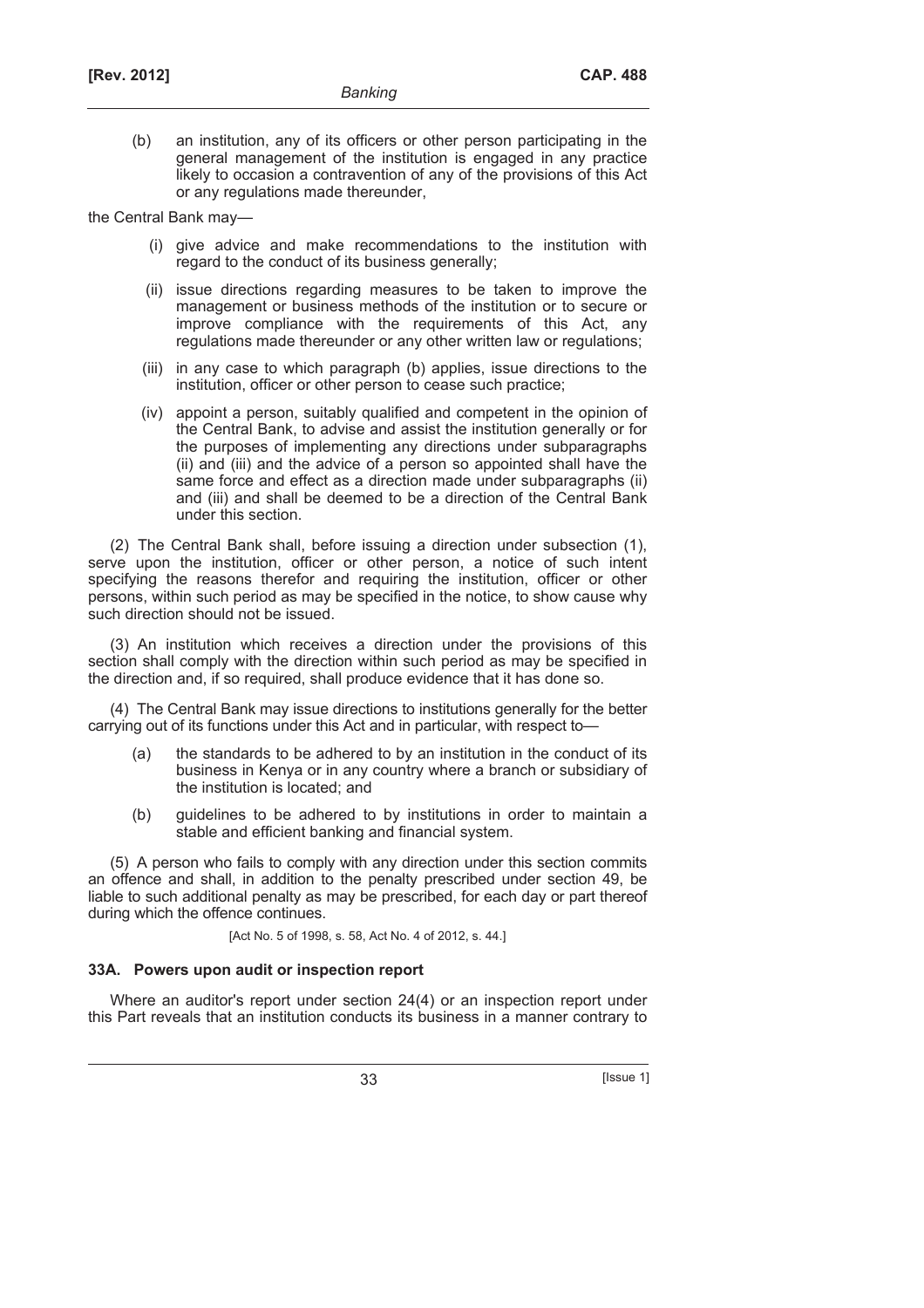the provisions of this Act, or in any manner detrimental to or not in the best interests of its depositors or members of the public, or that an institution is undercapitalized, the Central Bank may—

- (a) restrict, suspend or prohibit the payment of dividends by the institution;
- (b) prohibit the conversion of any profits of the institution into capital;
- (c) direct the suspension or removal of any officer involved in such conduct from the service of the institution;
- (d) require the institution to reconstitute its board of directors in accordance with the criteria set out in the First Schedule;
- (e) withhold branch or other corporate approval with respect to such institution;
- (f) undertake more frequent inspections of that institution;
- (g) order the institution to submit to the Central Bank, within forty-five days, a capital restoration plan to restore the institution to the capital adequacy prescribed in section 18, or, in the case of issues unrelated to capital, a plan to resolve all deficiencies to the satisfaction of the Central Bank;
- (h) prohibit the institution from awarding any bonuses or increments in salary, emoluments or other benefits to the directors and officers of the institution;
- (i) at the expense of the institution, appoint a person suitably qualified and competent, in the opinion of the Central Bank, to advise and assist the institution in designing and implementing a capital restoration plan or other corrective action plan under paragraph (g), and the person appointed shall regularly report to the Central Bank on the progress of the plan;
- (j) impose restrictions on growth of assets or liabilities of the institution as it deems fit;
- (k) restrict the rate of interest on savings and time deposits payable by the institution to such rates as the Central Bank shall determine; or
- (l) order the institution to do any or take such other actions as it may deem necessary to rectify a capital deficiency or other weaknesses. [Act No. 5 of 1998, s. 59, Act No. 10 of 2010, s. 66.]

# **34. Powers of Central Bank to intervene in management**

(1) This section applies, and the powers conferred by subsection (2) may be exercised, in the following circumstances—

- (a) if the institution fails to meet any financial obligation, when it falls due including an obligation to pay any depositor;
- (b) if a petition is filed, or a resolution proposed, for the winding up of the institution or if any receiver or receiver and manager or similar officer is appointed in respect of the institution or in respect of all or any part of its assets;
- (c) if the auditor of an institution makes a report to the Central Bank under the provisions of subsection (4) of section 24;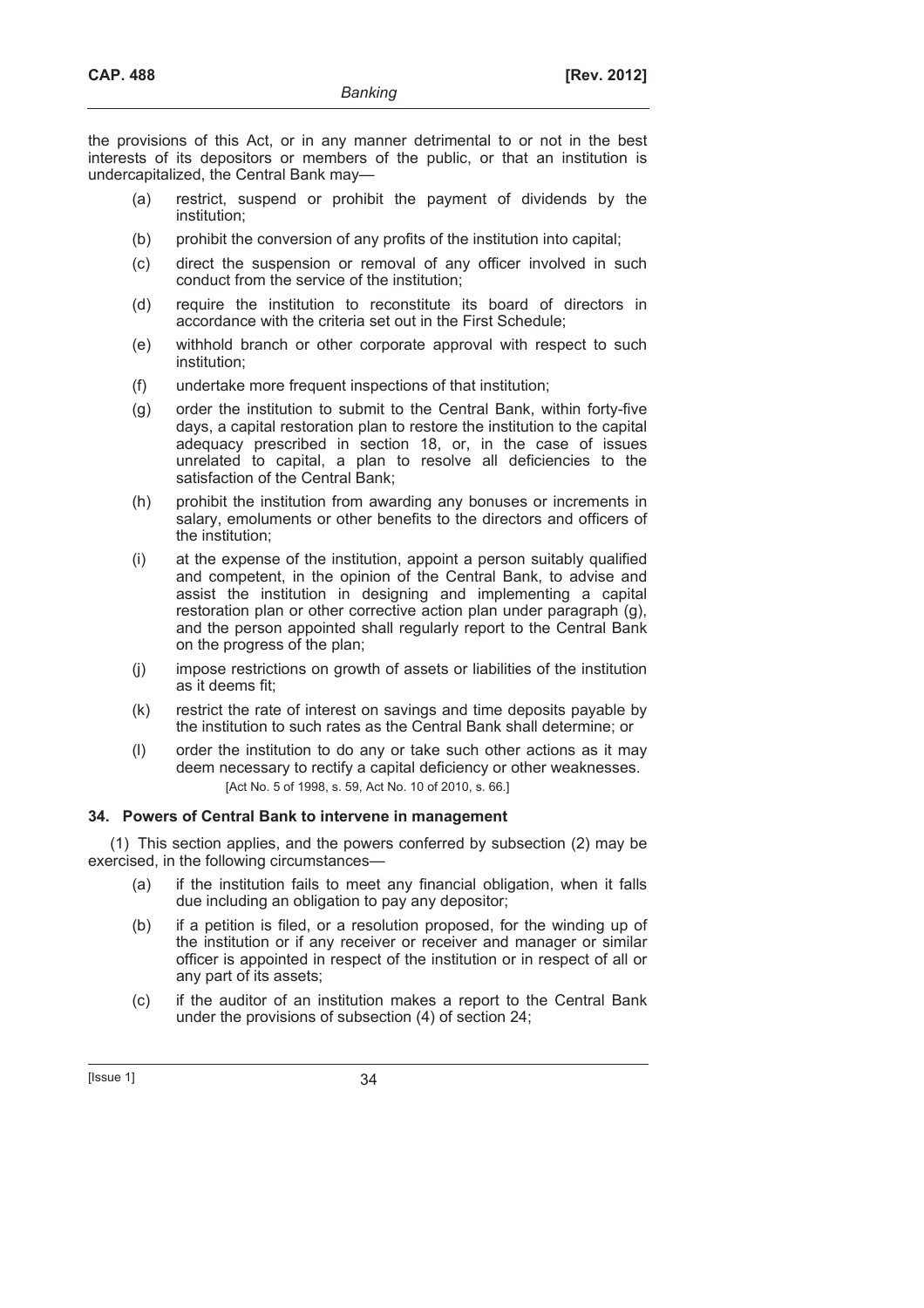- (d) if the Central Bank discovers (whether on an inspection or otherwise) or becomes aware of any fact or circumstance which, in the opinion of the Central Bank, warrants the exercise of the relevant power in the interests of the institution or its depositors or other creditors;
- (e) if the institution is significantly undercapitalized; or
- (f) if the institution fails—
	- (i) to submit a capital restoration plan or a plan to resolve all deficiencies as directed under section 33A; or
	- (ii) to add more capital, and it fails, neglects or refuses to comply, with an order or to implement a plan of correction.
- (2) In any case to which this section applies, the Central Bank may—
	- (a) enter into an agreement with the board of directors of an institution requiring the institution to rectify its deficiencies within three months:

 Provided that in the case of reckless or fraudulent conduct, the Central Bank shall have discretion to enter an agreement based on its judgment as to the efficacy of such an approach.

- (b) appoint a competent person familiar with the business of the institution (in this Act referred to as a "Manager") to assume the management, control and conduct of the affairs and business of an institution and to exercise all the powers of the institution to the exclusion of its board of directors including the use of its corporate seal;
- (c) remove any officer or employee of an institution who, in the opinion of the Central Bank, has caused or contributed to any contravention of any provision of this Act or any regulations made thereunder, or to any deterioration in the financial stability of the institution, or has been guilty of conduct detrimental to the interests of depositors or other creditors of the institution;
- (d) appoint a competent person familiar with the business of the institution to its board of directors to hold office as a director, who shall not be capable of being removed from office without the approval of the Central Bank;
- (e) by notice in the *Gazette*, revoke or cancel any existing power of attorney, mandate, appointment or other authority by the institution in favour of any officer or employee or any other person;
- (f) restrict the institution from engaging in new foreign exchange business;
- (g) prohibit the institution from engaging in new off-balance sheet transactions; and
- (h) prohibit the institution from engaging any new agents or direct the institution to terminate any agency arrangement.

(3) The appointment of a manager shall be for such period, not exceeding twelve months, as the Central Bank shall specify in his instrument of appointment and may be extended by the High Court, upon the application of the Central Bank, if such extension appears to the Court to be justified.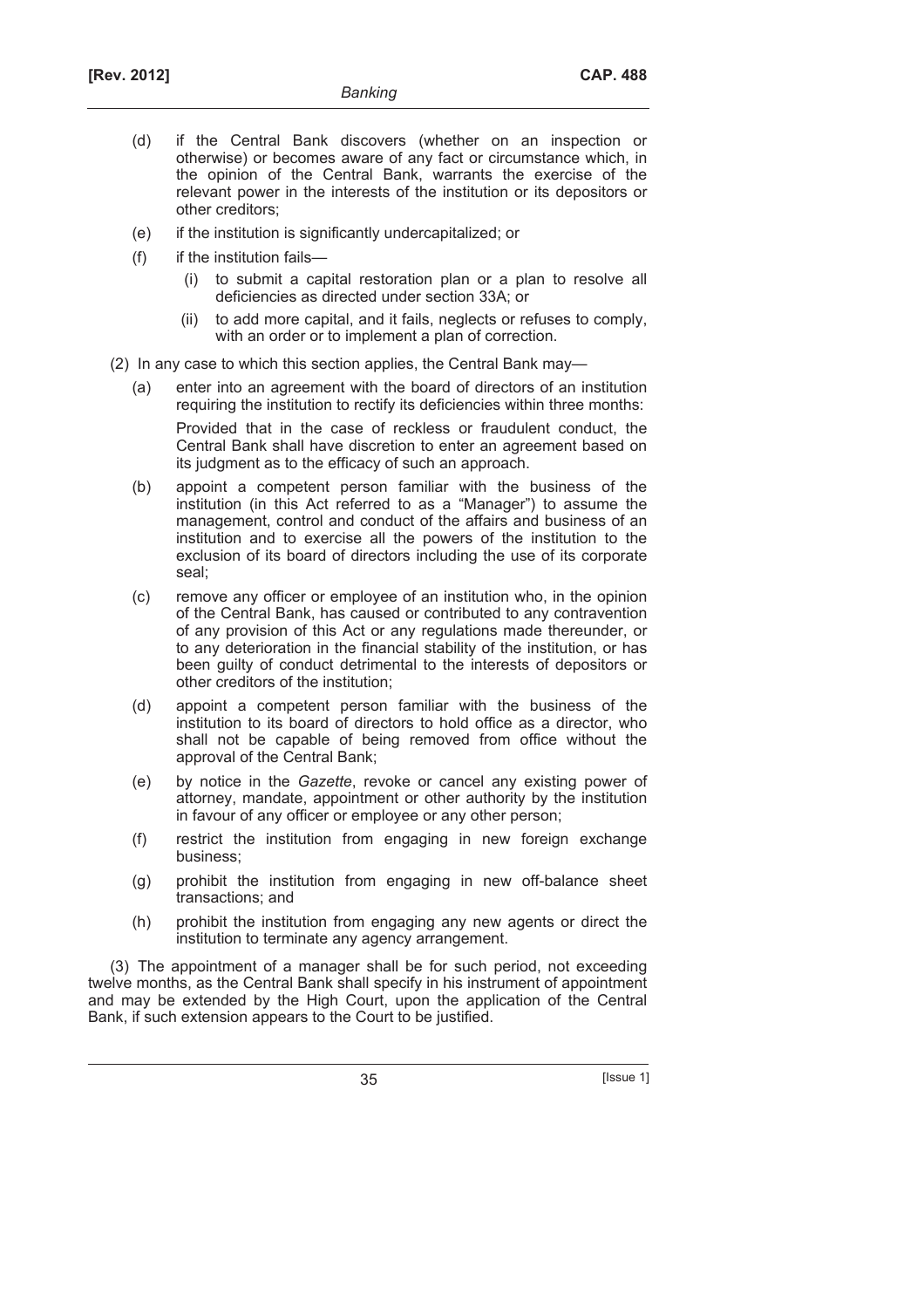(4) A manager shall, upon assuming the management, control and conduct of the affairs and business of an institution, discharge his duties with diligence and in accordance with sound banking and financial principles and, in particular, with due regard to the interests of the institution, its depositors and other creditors.

(5) The responsibility of a manager shall include—

- (a) tracing and preserving all the property and assets of the institution;
- (b) recovering all debts and other sums of money due to and owing to the institution;
- (c) evaluating the capital structure and management of the institution and recommending to the Central Bank any restructuring or reorganization which he considers necessary and which, subject to the provisions of any other written law, may be implemented by him on behalf of the institution;
- (d) entering into contracts in the ordinary course of the business of the institution, including the raising of funds by borrowing on such terms as he may consider reasonable; and
- (e) obtaining from any officers or employees of the institution any documents, records, accounts, statements or information relating to its business.

(6) For the purposes of discharging his responsibilities, a manager shall have power to declare a moratorium on the payment by the institution of its depositors and other creditors and the declaration of a moratorium shall—

 (a) be applied equally and without discrimination to all classes of creditors:

 Provided that the manager may offset the deposits or other liabilities owed by the institution to any depositor or other creditor against any loans or other debts owed by that depositor or creditor to the institution;

- (b) limit the maximum rate of interest which shall accrue on deposits and other debts payable by the institution during the period of the moratorium to the minimum rate determined by the Central Bank under the provisions of section 39 of the Central Bank of Kenya Act (Cap. 491) or such other rate as may be prescribed by the Central Bank for the purposes of this section provided that the provisions of this paragraph shall not be construed so to impose an obligation on the institution to pay interest or interest at a higher rate to any depositor or creditor than would otherwise have been the case;
- (c) suspend the running of time for the purposes of any law of limitation in respect of any claim by any depositor or creditor of the institution;
- (d) cease to apply upon the termination of the manager's appointment whereupon the rights and obligations of the institution, its depositors and creditors shall, save to the extent provided in paragraphs (b) and (c), be the same as if there had been no declaration under the provisions of this subsection.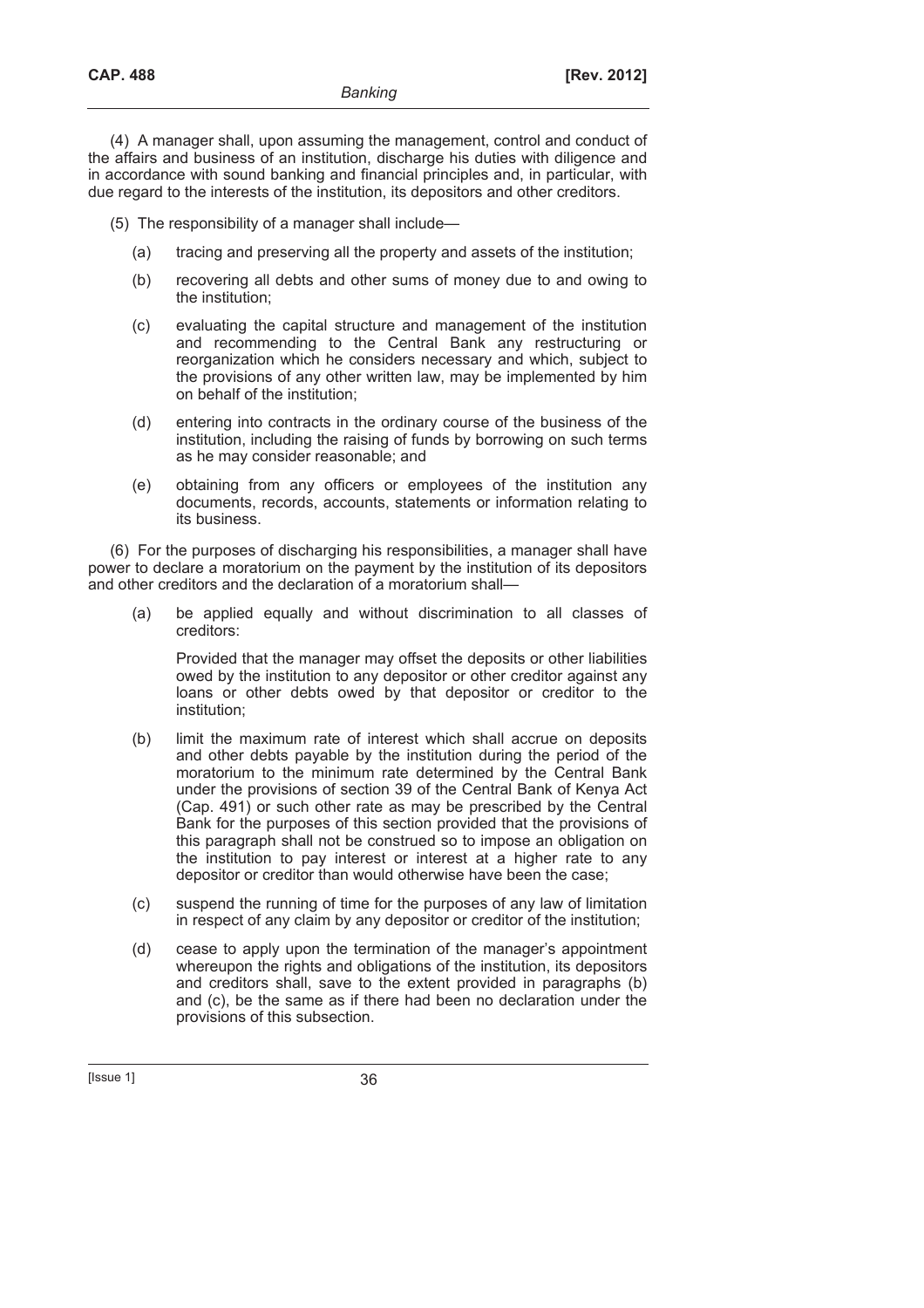(7) If any officer or employee of an institution removed under the provisions of subsection (2)(b) is aggrieved by the decision, he may apply to the High Court and the Court may confirm, reverse or modify the decision and make such other in the circumstances as it thinks just; and pending the determination of any application or appeal therefrom, the order of removal shall remain in effect.

(8) Neither the Central Bank nor any officer or employee thereof nor any manager nor any other person appointed, designated or approved by the Central Bank under the provisions of this Part shall be liable in respect of any act or omission done in good faith by such officer, employee, manager or other person in the execution of the duties undertaken by him.

[Act No. 13 of 1994, s. 12, Act No. 4 of 1999, s. 86, Act No. 9 of 2006, s. 13, Act No. 10 of 2010, s. 67.]

### **34A. Voluntary liquidation**

(1) An institution may, with the approval of the Central Bank, voluntarily liquidate itself if it is able to meet all its liabilities.

(2) An application for the Central Bank's approval for the purposes of subsection (1) shall be in the prescribed form.

(3) The Central Bank may, upon receipt of an application under subsection (2), approve the application if satisfied as to the solvency of the institution.

(4) Where the Central Bank approves an application by an institution under this section, such institution shall forthwith cease all its operations except such activities as are incidental to the orderly realisation, conservation and preservation of its assets and settlement of its obligations.

- (5) Where an institution goes into liquidation under this section—
	- (a) the liability of the shareholders of the institution for uncalled subscriptions to the capital stock of the institution shall continue until the end of the liquidation process; and
	- (b) the institution shall first discharge its liability to its depositors and thereafter rank all other creditors in accordance with the provisions of the Companies Act (Cap. 486).

[Act No. 4 of 1999, s. 87, Act No. 9 of 2006, s. 14.]

### **35. Liquidation of institutions by Central Bank**

(1) If an institution becomes insolvent, the Central Bank may appoint the Board established under section 36 to be a liquidator of the institution; and the appointment shall have the same effect as the appointment of a liquidator by the Court under the provisions of Part VI of the Companies Act (Cap. 486) and references in that Act to "the relevant date" and "commencement of the winding up" shall be deemed to be references to the date on which the Board is appointed as liquidator.

(2) No liquidator of an institution shall be appointed under the provisions of the Companies Act (Cap. 486) if the Board has already been appointed as liquidator and no liquidator of an institution shall be appointed in any event without the approval of the High Court which shall not grant such approval unless the Central Bank shall certify that it does not intend to exercise its powers under this section or shall fail to exercise its powers within such period not exceeding three months as may be prescribed by the Court.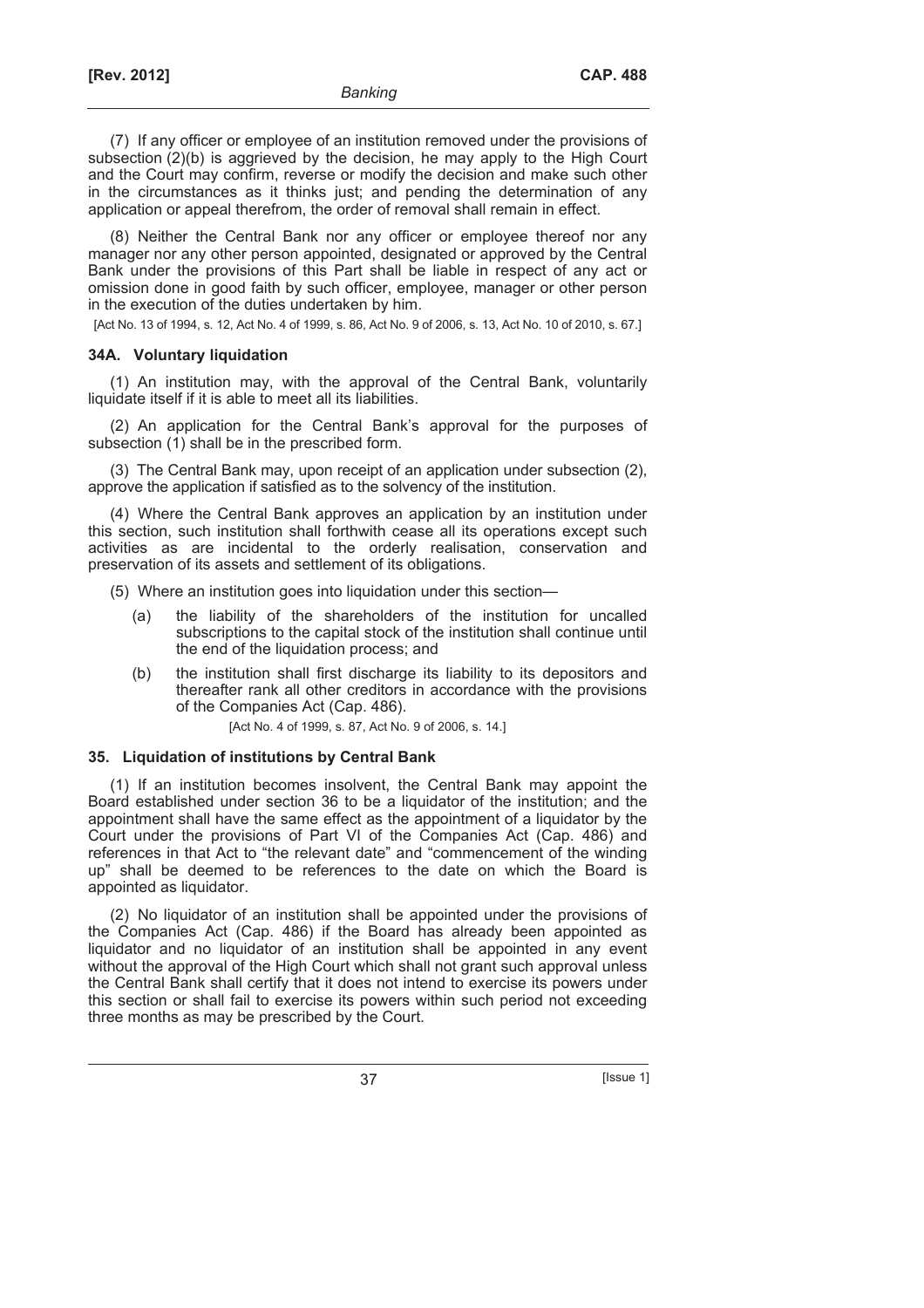(3) In any case where a liquidator of an institution has been appointed, the Central Bank may, at any time, apply to the High Court for an order that the liquidator be removed and the Board appointed as liquidator in his place; and the provisions of the Companies Act (Cap. 486) shall, subject to the provisions of subsection (7), apply to a liquidation by the Board but only to the extent that they are not inconsistent with the provisions of this Act and any regulations made thereunder.

(4) An institution shall become insolvent for the purposes of this section if—

- (a) it is deemed to be unable to pay its debts within the meaning of section 220 of the Companies Act (Cap. 486); or
- (b) a winding-up order is made against it, or a resolution for creditors' voluntary winding-up is passed, under the Companies Act (Cap. 486); or
- (c) it is unable to pay sums due and payable to its depositors; or
- (d) the Central Bank determines that the value of its assets is less than the amount of its liabilities.

(5) Notwithstanding the provisions of any other written law, the Board shall have power to—

- (a) carry on the business of the institution so far as may be necessary for the beneficial winding-up thereof;
- (b) appoint an advocate to assist it in the performance of its duties;
- (c) pay any classes of creditors in full;
- (d) make any compromise or arrangement with creditors or persons claiming to be creditors or having or alleging themselves to have any claim, present or future, certain or contingent, ascertained or sounding only whereby the institution may be rendered liable;
- (e) compromise all calls and liabilities to call, debts and liabilities capable of resulting in debts, and all claims, present or future, certain or contingent, ascertained or sounding only in damages, subsisting or supposed to be subsisting between an institution and a contributory or alleged contributory or other debtor or person apprehending liability to the institution and all questions in anyway relating to or affecting the assets or the winding up of the institution, on such terms as may be agreed, and take any security for the discharge of any such call, debt, liability or claim and give a complete discharge in respect thereof:

Provided that any interested party aggrieved by the exercise of any of the powers specified herein may apply to the High Court for orders as appropriate.

(6) In addition to the powers conferred by section (5), when acting as a liquidator of an institution, the Board shall have the power to—

- (a) set off payment made to a protected depositor out of the fund against any dividend subsequently determined as payable to such depositor;
- (b) recover interest payable to the institution on loans, overdrafts and other credit facilities outstanding as at the date of liquidation;
- (c) offset deposits and any other liabilities to customers against any loans or debts owed to the institution as at the date of liquidation;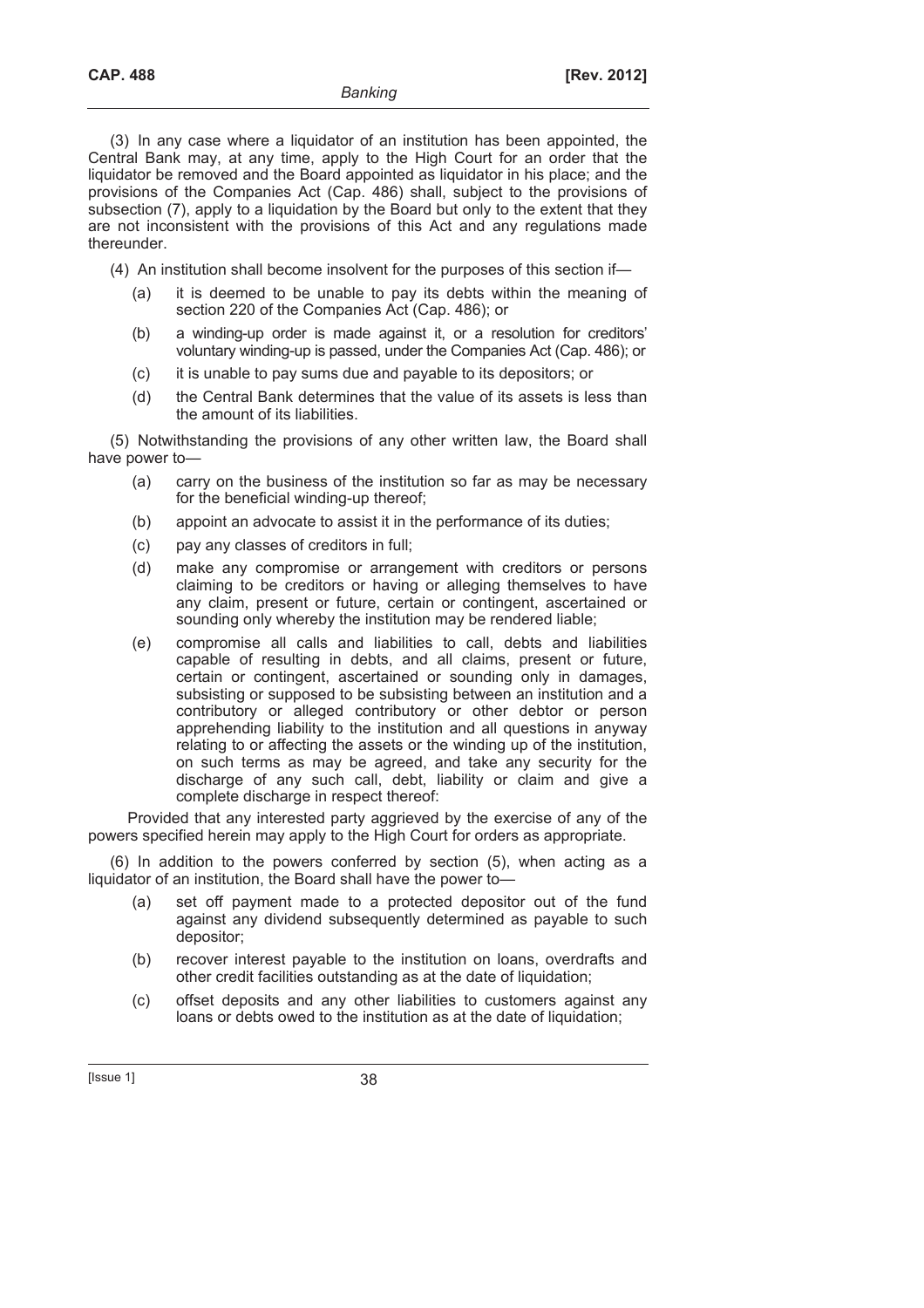(d) invest surplus funds in the liquidation account which are not immediately required for the purpose of financing day to day operations in short-term placements with reputable institutions approved by the Board or in such Government securities as the Board may determine.

(7) In the exercise of its powers as a liquidator, the Board may, by notice in writing, require a person who is or has at any time been a director, managing director, secretary, principal officer, manager, officer or employee, agent, accountant or auditor of the institution or any person who has custody of any funds or other assets of the institution being liquidated to—

- (a) give to the liquidator all reasonable assistance in connection with the liquidation;
- (b) appear before the liquidator for examination concerning matters relevant to the liquidation;
- (c) produce any books or documents that relate to the affairs of the institution being liquidated.
- (8) A person who—
	- (a) refuses or fails to comply with a requirement of the liquidator which is applicable to him, to the extent to which he is able to comply with it; or
	- (b) obstructs or hinders a liquidator in the exercise of the powers conferred under this Act; or
	- (c) furnishes information or makes a false statement which he knows to be false or misleading in any material particular; or
	- (d) when appearing before a liquidator for examination pursuant to such requirement, makes a statement which he knows to be false or misleading in any material particular,

shall be guilty of an offence and liable to a fine not exceeding five hundred thousand shillings, or to imprisonment for a term not exceeding three years, or both.

(9) Where an offence under subsection (8) is a continuing offence, the person shall, in addition to the penalty prescribed under that subsection be liable to a penalty of ten thousand shillings for each day or part thereof during which the offence continues.

(10) In exercising its functions under the provisions of this section, the Board shall be subject to the supervision of the High Court which may, upon the application of any interested party and if it deems fit, appoint a committee of inspection which shall have the same powers as a committee of inspection appointed under the provisions of Part VI of the Companies Act.

(11) The Minister may make regulations generally for carrying out the purposes and provisions of this section; and the regulations may be applied in conjunction with or to the exclusion of, any similar or equivalent provisions of the Companies Act and the regulations made thereunder and may include provision as to the manner and time in which depositors and other creditors of the institution, preferential or otherwise, shall submit proof of debt to the Board.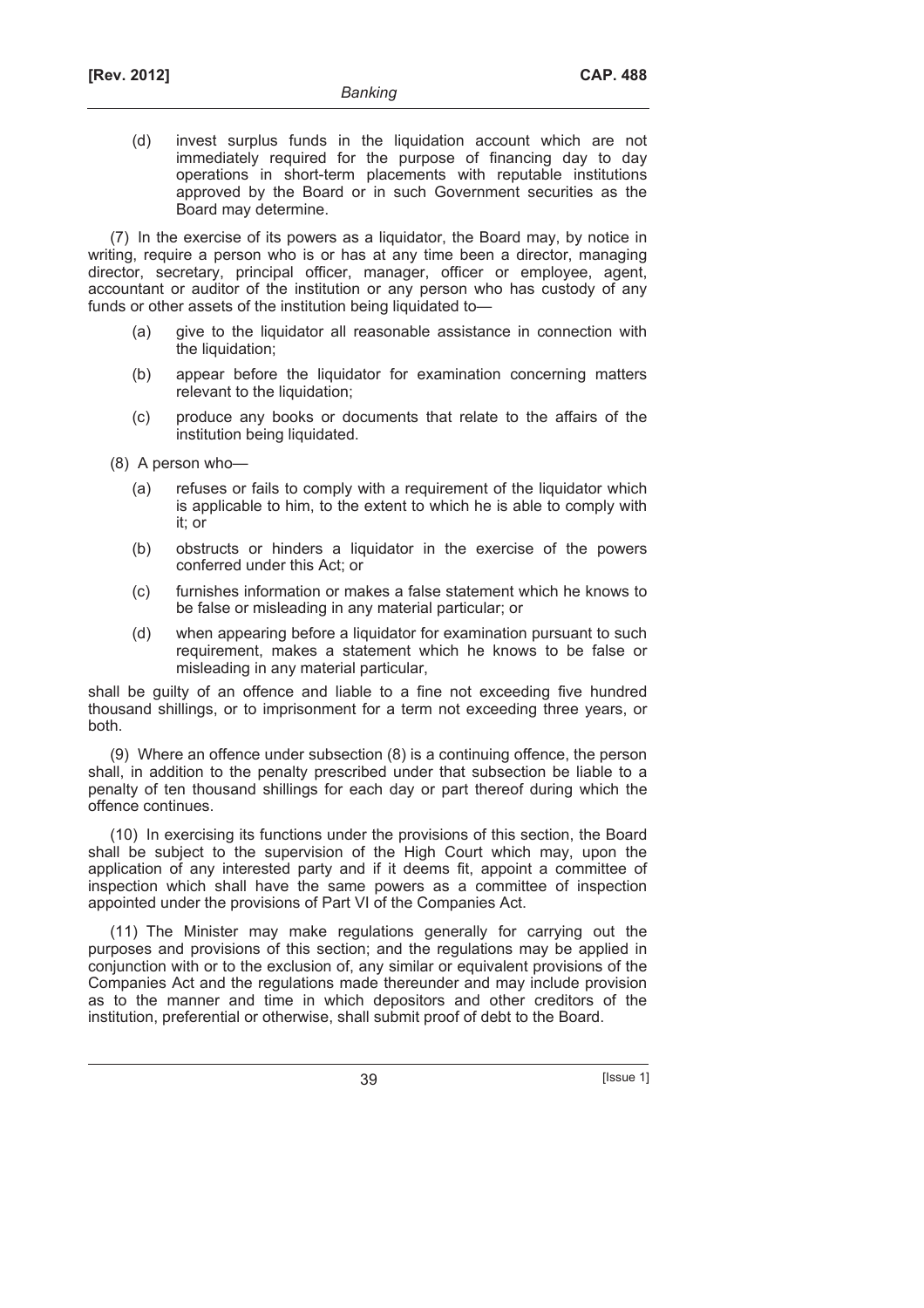(12) Notwithstanding anything to the contrary contained in any law, no receiver or receiver and manager shall be appointed to an institution without the prior approval of the High Court which shall not grant such approval unless the Central Bank shall certify that it does not intend to exercise its powers under this section or shall fail to exercise its powers within such period not exceeding three months as may be prescribed by the Court.

(13) Where a receiver or receiver and manager of an institution has been appointed and a manager or liquidator is appointed under the provisions of this Part, the powers of the receiver or receiver and manager may only be exercised if and to the extent authorised by the Central Bank or the High Court.

[Act No. 5 of 1998, s. 60, Act No. 15 of 2003, s. 49.]

## **35A. Expenses under this Part**

(1) Any expenses incurred by reason of the exercise of any of the powers conferred by this Part in respect of an institution shall be met by that institution:

Provided that the Board may, where it is appointed as a liquidator under this Act, in the event of assets being insufficient to satisfy liabilities, authorise payment out of the assets, of the Fund costs, charges and expenses incurred in the winding up, in such order or priority as it may consider appropriate.

(2) Upon completion of the winding up of an institution, the liquidator may receive payment from debtors and other entities, on behalf of the wound up institution and the amount received shall be paid into the Fund.

(3) Notwithstanding anything to the contrary in any other written law, the Board or an institution under liquidation shall not be required to provide security for costs in any suit or other legal proceedings initiated or defended by such liquidators or institutions.

[Act No. 13 of 1994, s. 13, Act No. 15 of 2003, s. 50, Act No. 10 of 2010, s. 68.]

## PART VIII – THE DEPOSIT PROTECTION FUND

## **36. Deposit Protection Fund Board**

(1) There is hereby established a body corporate to be known as the Deposit Protection Fund Board.

(2) The Board shall have perpetual succession and a common seal and shall in its corporate name or in the name of an institution be capable of—

- (a) suing and being sued, without sanction of the court or a Committee of Inspection;
- (b) taking, purchasing or otherwise acquiring, holding, charging, leasing or disposing of movable or immovable property;
- (c) borrowing money;
- (d) doing or performing all such other acts necessary for the proper performance of its functions under this Act which may lawfully be done or performed by a body corporate or a liquidator.

(3) The Board shall—

 (a) hold, manage and apply in accordance with the provisions of this Part, the Deposit Protection Fund (hereinafter referred to as "the Fund"); and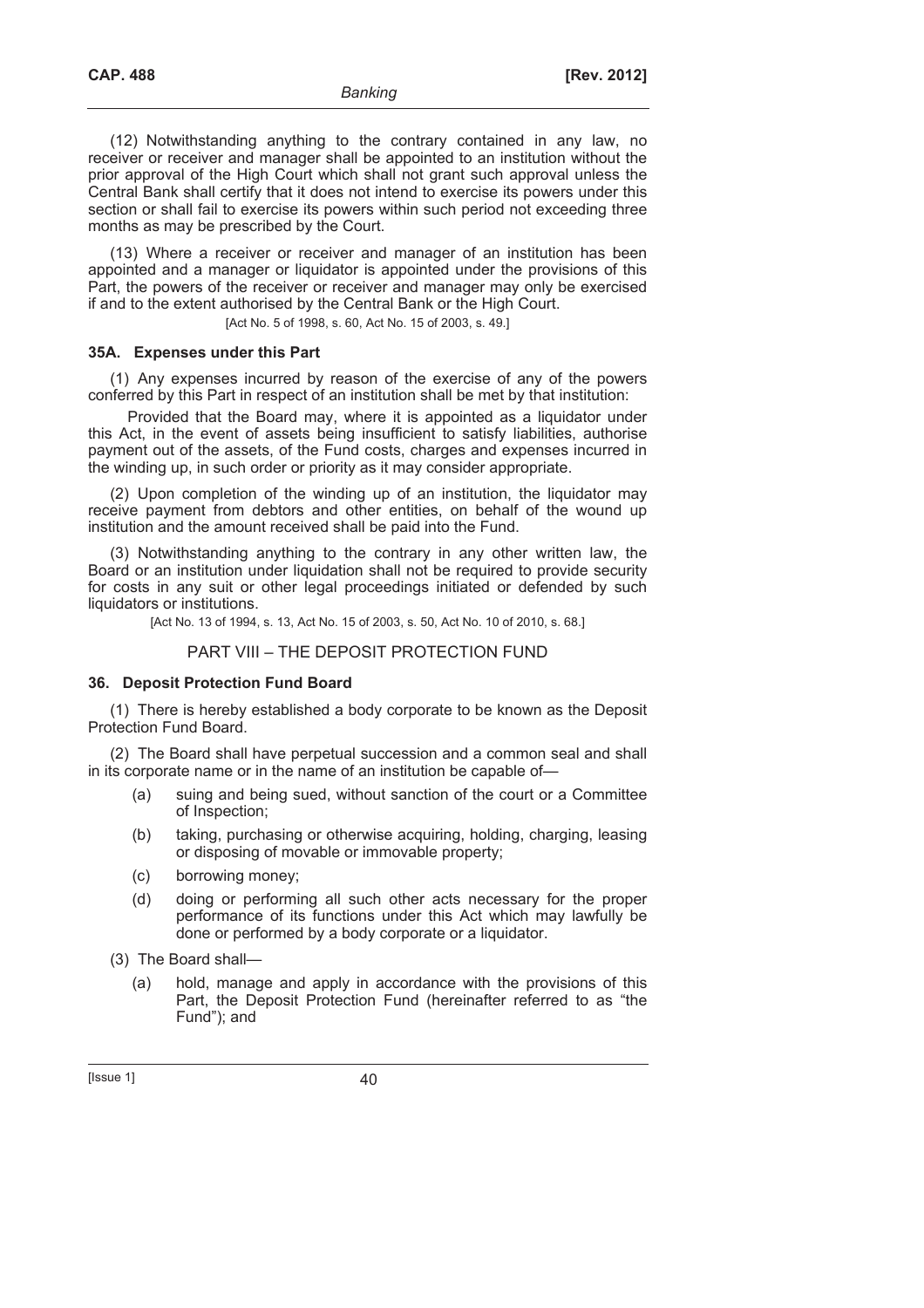- (b) levy contributions for the Fund, in accordance with the following provisions of this part, from institutions; and have such other functions as are conferred on the Board by these provisions.
- (4) The Board shall consist of—
	- (a) the Governor of the Central Bank who shall be the chairman;
	- (b) the Permanent Secretary to the Treasury; and
	- (c) five members appointed by the Minister in consultation with the Central Bank to represent the interests of institutions.
- (5) Subject to this Part, the Board shall determine its own procedure.

(6) The Central Bank shall make available to the Board such facilities and the services of such officers as are necessary for the proper and efficient exercise of the functions of the Board.

(7) The affixing of the common seal of the Board shall be authenticated by the signatures of the chairman and of one other member of the Board authorised by the Board in that behalf and any document required by law to be made under seal and all decisions of the Board may be authenticated by the signatures of the chairman and one member as aforesaid:

Provided that the Board shall, in the absence of the chairman or the authorised member in any particular matter, nominate one member to authenticate the seal of the Board on behalf of either the chairman or such other member.

(8) The Board may, by a power of attorney, appoint the chief executive officer of the Board to execute or authenticate by a seal on behalf of any institution under liquidation, any documents on behalf of the institution.

[Act No. 13 of 1994, s. 14, Act No. 7 of 2001, s. 5, Act No. 9 of 2006, s. 15.]

### **36A. Objects and functions of the Board**

(1) The principal object of the Board shall be to provide a deposit insurance scheme for customers of member institutions and liquidate and wind up the operations of any institution in respect of which he Board is appointed as a liquidator in accordance with this Act or any other written law.

(1A) Where, under the provisions of any other written law, the Board is—

- (a) required to provide a deposit scheme for customers of any institution; or
- (b) appointed as a liquidator in respect of any insolvent institution,

the institution shall, subject to the provisions of any other written law, be deemed to be an institution for the purposes of this Part and the relevant provisions of this Part shall, with the necessary modifications, apply to that institution.

(2) Without prejudice to the generality of the foregoing, the Board shall—

- (a) hold, manage and apply in accordance with the provisions of this Part, the Deposit Protection Fund (hereinafter referred to as "the Fund");
- (b) levy contributions for the Fund from institutions in accordance with this Part or the provisions of any other written law;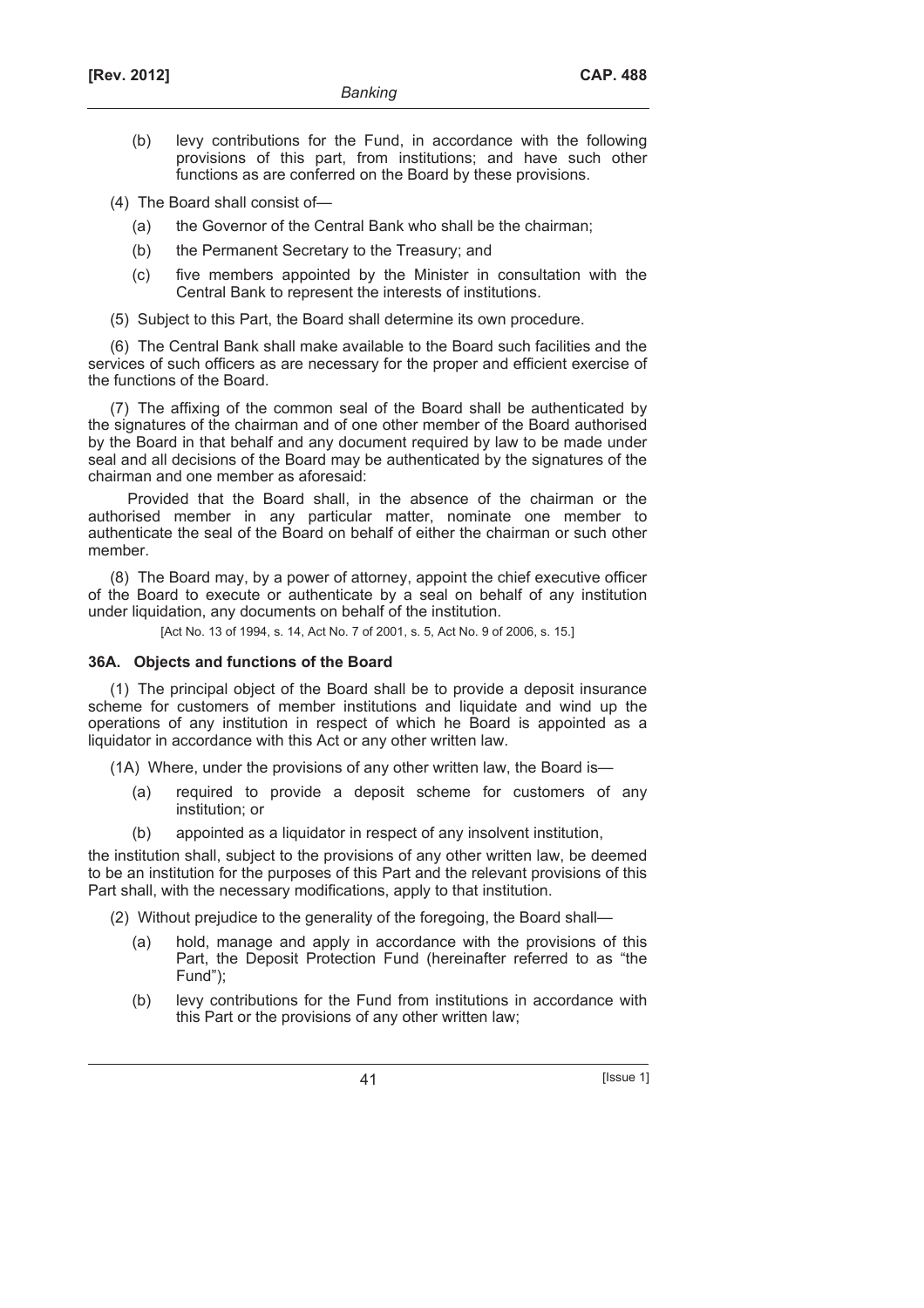(c) perform such other functions as are conferred on it by the Board, this Act or any other written law.

[Act No. 7 of 2001, s. 6, Act No. 19 of 2006, s. 50.]

## **36B. Remuneration of Board members**

The Board shall pay its members such remuneration, fees or allowances for expenses as it may determine after consultation with the Minister.

[Act No. 7 of 2001, s. 6.]

## **36C. Protection from personal liability**

(1) Subject to subsection (2), no matter or thing done by a member of the Board or by any officer, employee or agent of the Board shall, if the matter or thing is done *bona fide* for executing the functions, powers or duties of the Board under this Act, render the member, officer, employee or agent or any person acting on their directions personally liable to any action, claim or demand whatsoever.

(2) The provisions of subsection (1) shall not relieve the Board of the liability to pay compensation or damages to any person for any injury to him, his property or any of his interests caused by the exercise of any power conferred by this Act or any other written law or by the failure, whether wholly or partially, of any works.

[Act No. 7 of 2001, s. 6.]

## **37. Deposit Protection Fund**

(1) The Minister may, from time to time in consultation with the Central Bank and by notice in the *Gazette*, fix the size of the Fund sufficient to protect the interests of depositors to be made up by contributions under section 38 or under the provisions of any other written law and may authorize the Board to borrow from the Central Bank or any other person such amount as it may require for the purposes of discharging its functions under this Part.

(2) The Fund shall consist of—

- (a) moneys in the Deposit Protection Fund established by section 17 of the Banking (Amendment) Act, 1985 (No. 17 of 1985);
- (b) moneys contributed to the Fund by institutions under section 38 or under the provisions of any other written law;
- (c) income credited to the Fund under subsection (3);
- (d) moneys borrowed for the purposes of the Fund under subsection (1); and
- (e) money received as subventions, grants or donations to the Fund.

(3) The moneys constituting the Fund shall be placed in an account with the Central Bank to be invested by the Board in treasury bills, treasury bonds or other securities issued by the Government and any income from the investments shall be credited to the Fund.

(4) There shall be chargeable to the Fund the administration expenses of the Board, repayment of money borrowed by the Fund and payments made in respect of protected deposits.

[Act No. 20 of 1989, Sch., Act No. 19 of 2006, s. 51.]

[Issue 1] 42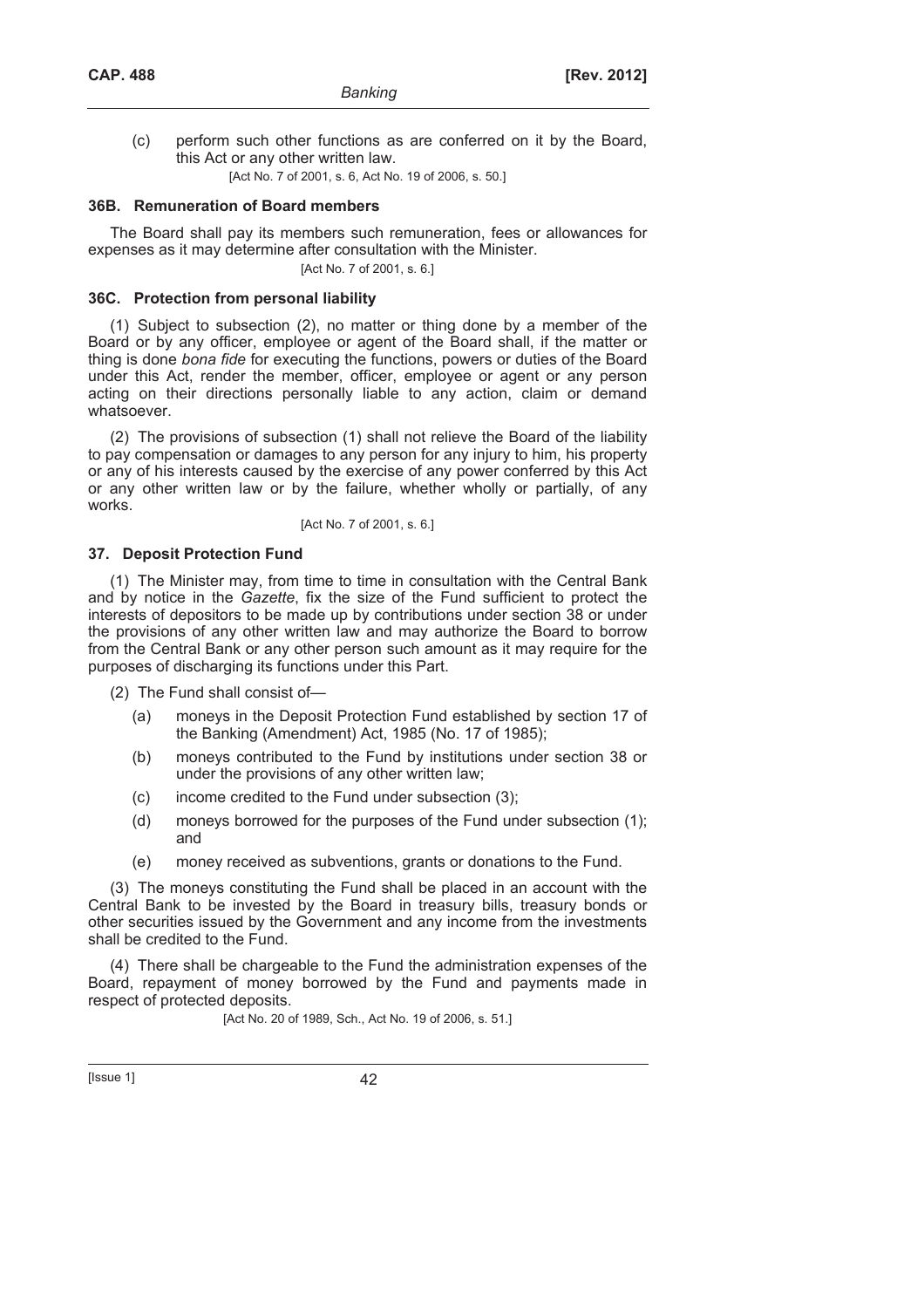## **38. Contribution to the Fund**

(1) Every institution which is licensed to carry on business in Kenya shall be a contributor to the Fund and shall pay into the Fund such annual amount, and at such times, as the Board may determine.

(2) The Board shall serve on every institution a notice specifying the amount and the period, which shall not be later than twenty-one days after the date of service of the notice, within which the amount shall be paid into the Fund by the institution.

(3) The amount of a contribution to the Fund under this section shall not be less than one hundred thousand shillings nor exceed 0.4 percent of the average of the institution's total deposit liabilities during the period of twelve months prior to the date of the notice served under subsection (2); but the Minister may, after consultation with the Board, by order, amend the minimum and maximum amounts of contributions prescribed by this subsection.

(4) An institution which, for any reason, fails to pay its contribution to the Fund within the period specified in a notice issued under subsection (2) shall be liable to pay to the Fund a penalty interest charge not exceeding one-half percent of the unpaid amount for every day outside the notice period on which the amount remains unpaid.

(5) If it appears to the Board that the affairs of an institution are being conducted in a manner detrimental to its own interests or to the interests of its depositors, the Board may increase the contributions of that institution beyond the maximum set out in subsection (4) or terminate the protection of the deposits of such institution.

(6) The Board shall, as soon as reasonably practicable after terminating the protection of the deposits of an institution under subsection (5), cause the name of that institution to be published in the *Gazette.* 

(7) The Board shall cause a list of all institutions whose deposits are protected to be published in the *Gazette* annually.

[Act No. 13 of 1994, s. 15.]

## **39. Protection of deposits**

(1) The amount being the aggregate credit balance of any accounts maintained by the customer to an institution, less any liability of the customer to the institution, shall be a protected deposit to the extent determined by the Minister from time to time by order published in the *Gazette*.

(2) A customer of an institution may upon the institution becoming insolvent, lodge a claim with the Board, in such form as the Board may approve, for payment to him out of the Fund of any protected deposit which he would, but for the insolvency, have been paid had he demanded payment from the insolvent institution.

(3) The Board may, before paying any claim lodged under subsection (2), require the claimant to furnish it with such documentary proof as may be proper to show that he is entitled to payment out of the Fund; and the Board may decline to make any payment under this section to a person who, in the opinion of the Board, had any responsibility for, or may have profited directly or indirectly from the circumstances leading up to the institution becoming insolvent.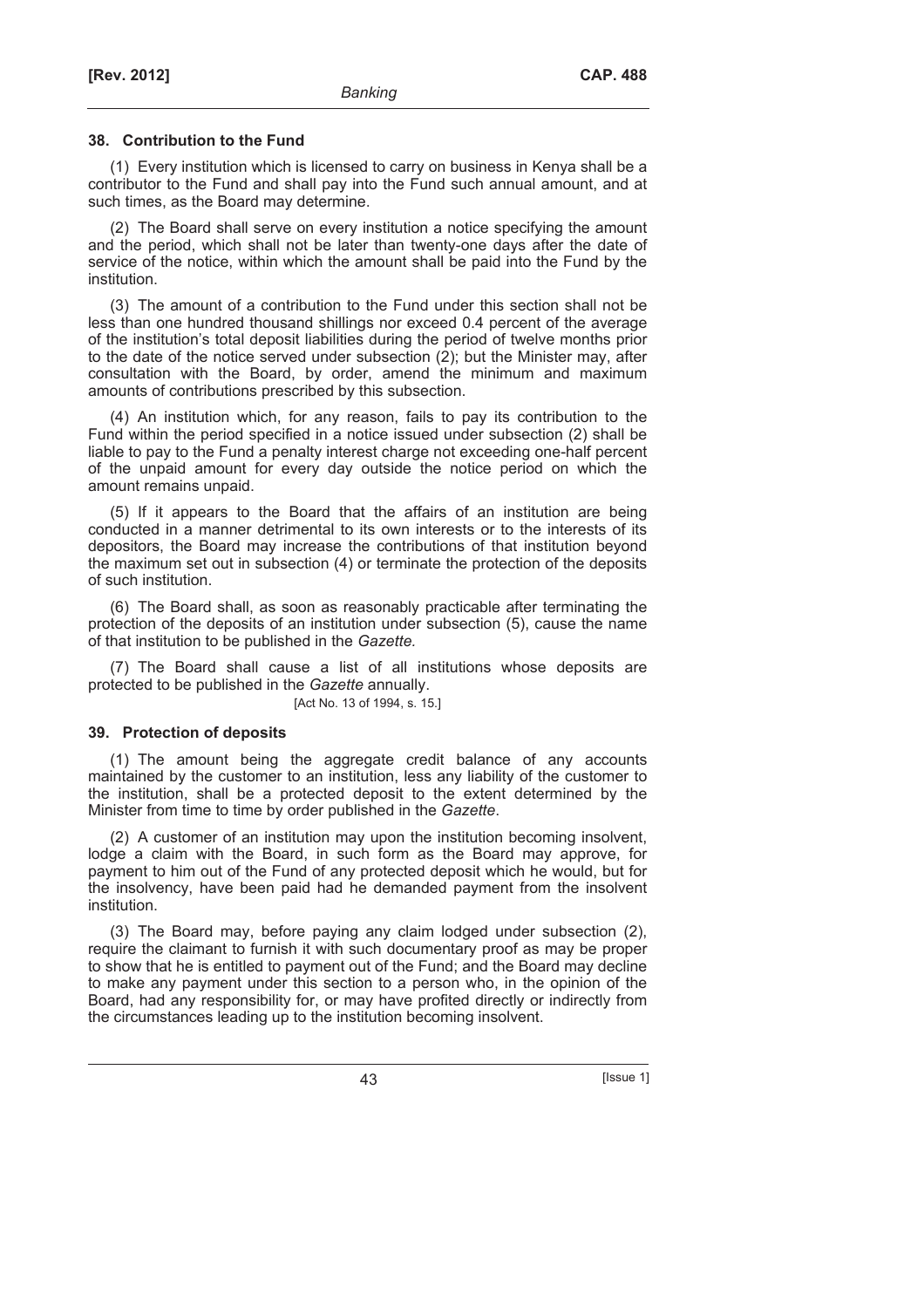(4) The Board may, at any time and from time to time, require the Central Bank to have an inspection carried out under section 32 to ascertain the type, number and value of the protected deposits of any institution and the information obtained pursuant to the inspection shall, subject to section 31, be made available by the Central Bank to the Board.

(5) Upon payment of a protected deposit, the Board shall be entitled to receive from the institution or its liquidator, as the case may be, an amount equal to the insolvency payment paid by the Fund on account of its subrogation to the claims of any customer or depositor:

Provided that the Board shall be entitled to payment of its subrogated claims prior to further payment of any other depositor or creditor of the institution.

- (6) An institution shall become insolvent for the purposes of this Part if—
	- (a) a liquidator or interim liquidator is appointed under the provisions of the Companies Act (Cap. 486) or this Act; or
	- (b) a winding-up order is made against it, or a resolution for creditors' voluntary winding up is passed, under the Companies Act.

(7) For the purposes of this section **"customer"** includes persons entitled to a deposit as trustees or persons holding any deposit jointly.

## [Act No. 7 of 2001, s. 7.]

## **39A. Limitation of claims**

Notwithstanding the provisions on any other written law for the time being in force—

- (a) a claim for payment of a protected deposit by a creditor of an institution shall not be brought after the expiry of two years from the date of publication of commencement of such payment by the Board;
- (b) a claim for payment of a dividend by a creditor of an institution shall not be brought after the expiry of one year from the date of publication of commencement of such payment by the Board:

Provided that this paragraph shall not apply to a person who has, for reasons beyond his control and to the satisfaction of the Board, been unable to make his claim within the said period.

### [Act No. 7 of 2001, s. 8.]

## **40. Rights of the Board on insolvency**

Whenever an institution becomes insolvent, the Board shall be entitled to receive any notice or other document required to be sent to a creditor of the institution whose debt has been proved, and a duly authorized representative of the Board shall be entitled to attend any meeting of creditors of the institution and to be a member of any committee of inspection appointed under the Companies Act (Cap. 486) or this Act and in the case of a winding-up by the High Court, the Board shall be entitled to appear at the hearing of the petition and to make representations.

[Act No. 20 of 1989, Sch.]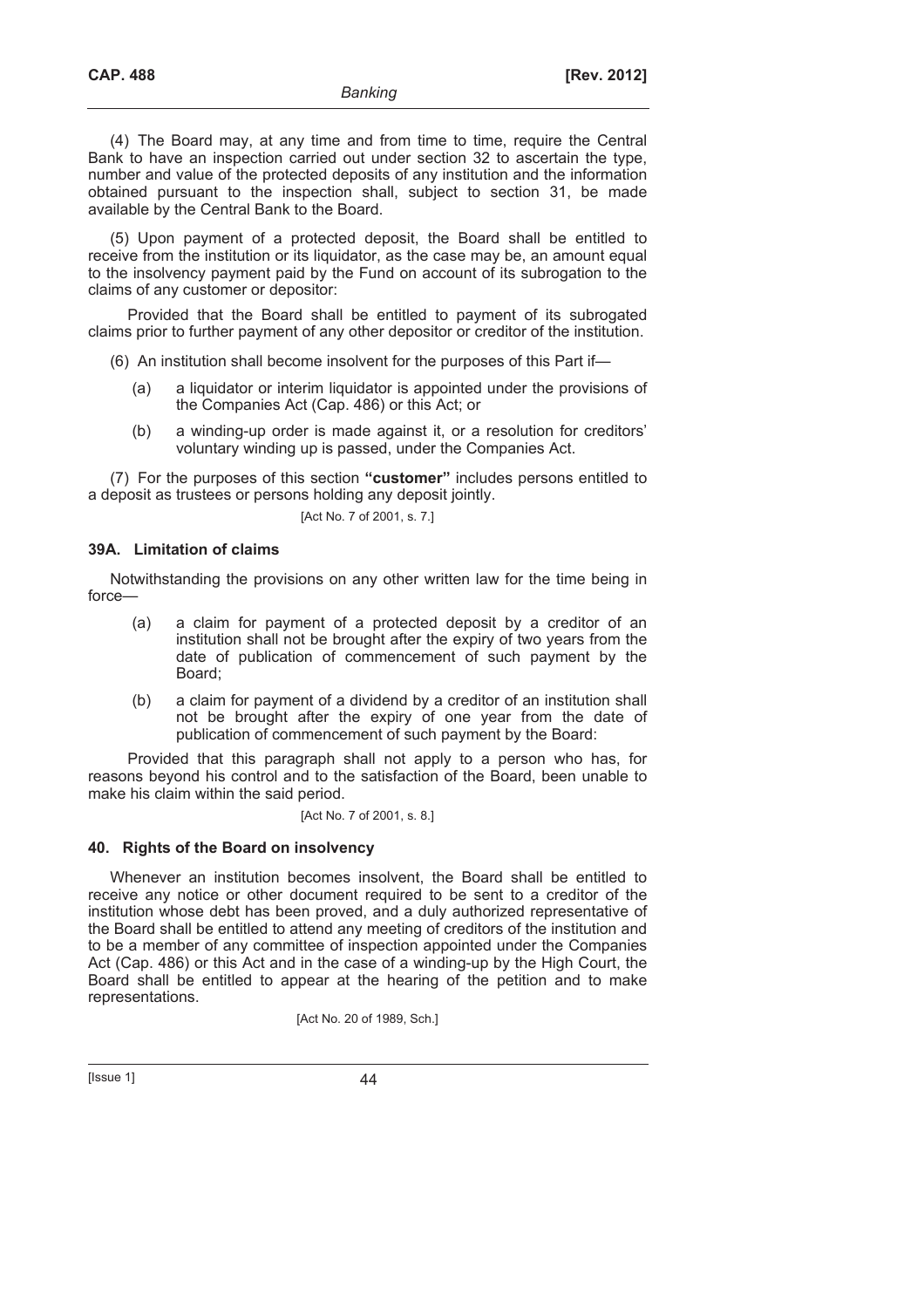#### **40A. Rights of assignment**

(1) The liquidator may assign the assets or liabilities of an institution or of a customer under this Act, the Companies Act (Cap. 486) or under any other written law to third parties for the benefit of the creditors and depositors of the institution under liquidation.

(2) The right of assignment conferred by this section shall override all other rights and interests of parties under contracts of employment, leases, charges, mortgages or any other agreements the institution may have entered into before going into liquidation.

(3) Every public officer having the power or duty to accept and register or amend any entry in any register relating to an assignment of an asset or liability pursuant to subsection (1) shall, upon request made by the liquidator, customer or other person, do all such things as are by law necessary to complete the registration of the assignment.

[Act No. 5 of 1998, s. 61.]

**41.** *Repealed by Act No. 13 of 1994, s. 16.*

## **41A. Administration of assets**

(1) The Board shall hold, manage and dispose of all the assets of an institution remaining unsold at the time of winding up.

(2) The Registrar of Companies and the Registrar of Titles, and any officer or person in charge of a deeds registry, or any other relevant office, shall upon production of any relevant deed, bond, share, stock, debenture or other document, make such endorsement and effect such alterations as may be necessary to record the transfer of the relevant property or asset, as the case may be.

[Act No. 10 of 2010, s. 69.]

## **42. Annual reports, etc.**

(1) The Board shall, within three months after the close of each financial year, submit to the Minister a report on the Board's operations throughout the year.

(2) The financial year of the Board shall be the same as the Central Bank's financial year.

PART IX – REPRESENTATIVE OFFICES OF FOREIGN INSTITUTIONS

## **43. Representative offices of foreign institutions**

(1) The Central Bank may, in writing and subject to such conditions as the Central Bank may consider necessary, authorize a bank or a financial institution incorporated outside Kenya which does not propose to transact banking or financial business in Kenya but which proposes and applies in writing to the Central Bank to establish a representative office in Kenya, to open an office in a place in Kenya approved by the Central Bank.

(2) The Central Bank may require a representative office to furnish such information as the Central Bank may require at such time and in such manner as the Central Bank may direct.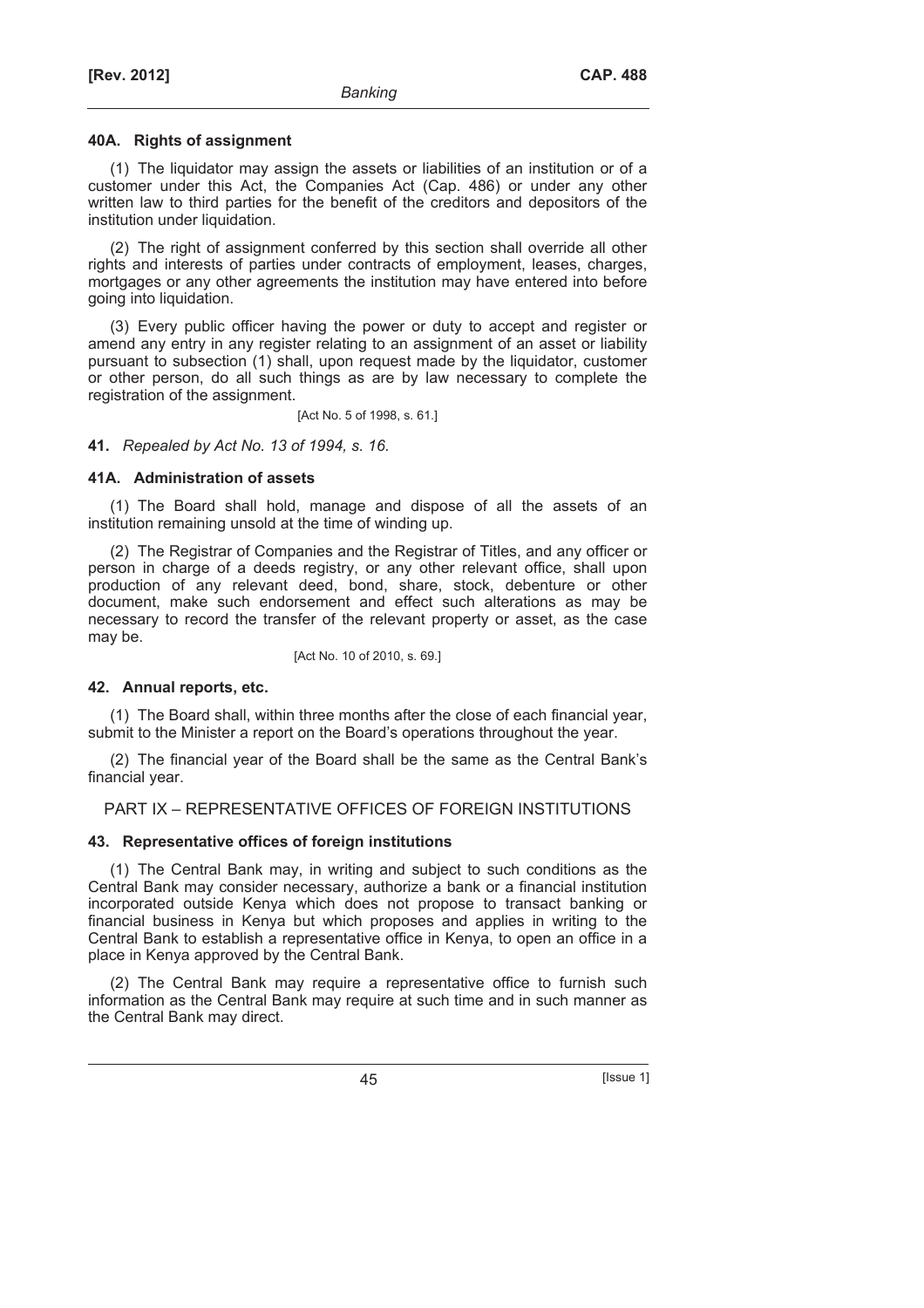(3) Where a representative office is required to furnish information under subsection (2), it shall furnish that information and any supplemental material that may be required as a result of that information within the period specified in the direction or within such reasonable period thereafter as may be agreed.

(4) The Central Bank may at any time, if it appears to the Central Bank that a representative office is engaged in banking or financial business or that the affairs of a representative office are being conducted contrary to any condition of an authority granted under subsection (1) or in a manner detrimental to banking or financial business in Kenya, issue directions to the representative office to take such corrective action as the Central Bank considers to be necessary within such period as may be specified in the directions; and, if the representative office fails to comply with such directions, the Central Bank may order that the affairs of a representative office in Kenya be wound up and the office closed within such time as the Central Bank may direct.

[Act No. 9 of 2006, s. 16.]

## PART X – MISCELLANEOUS PROVISIONS

## **44. Restrictions on increase in bank charges**

No institution shall increase its rate of banking or other charges except with the prior approval of the Minister.

## **44A. Limit on interest recovered on defaulted loans**

(1) An institution shall be limited in what it may recover from a debtor with respect to a non-performing loan to the maximum amount under subsection (2).

(2) The maximum amount referred to in subsection (1) is the sum of the following—

- (a) the principal owing when the loan becomes non-performing;
- (b) interest, in accordance with the contract between the debtor and the institution, not exceeding the principal owing when the loan becomes non-performing; and
- (c) expenses incurred in the recovery of any amounts owed by the debtor.

(3) If a loan becomes non-performing and then the debtor resumes payments on the loan and then the loan becomes non-performing again, the limitation under paragraphs (a) and (b) of subsection (1) shall be determined with respect to the time the loan last became non-performing.

(4) This section shall not apply to limit any interest under a court order accruing after the order is made.

- (5) In this section—
	- (a) **"debtor"** includes a person who becomes indebted to an institution because of a guarantee made with respect to the repayment of an amount owed by another person;
	- (b) **"loan"** includes any advance, credit facility, financial guarantee or any other liability incurred on behalf of any person; and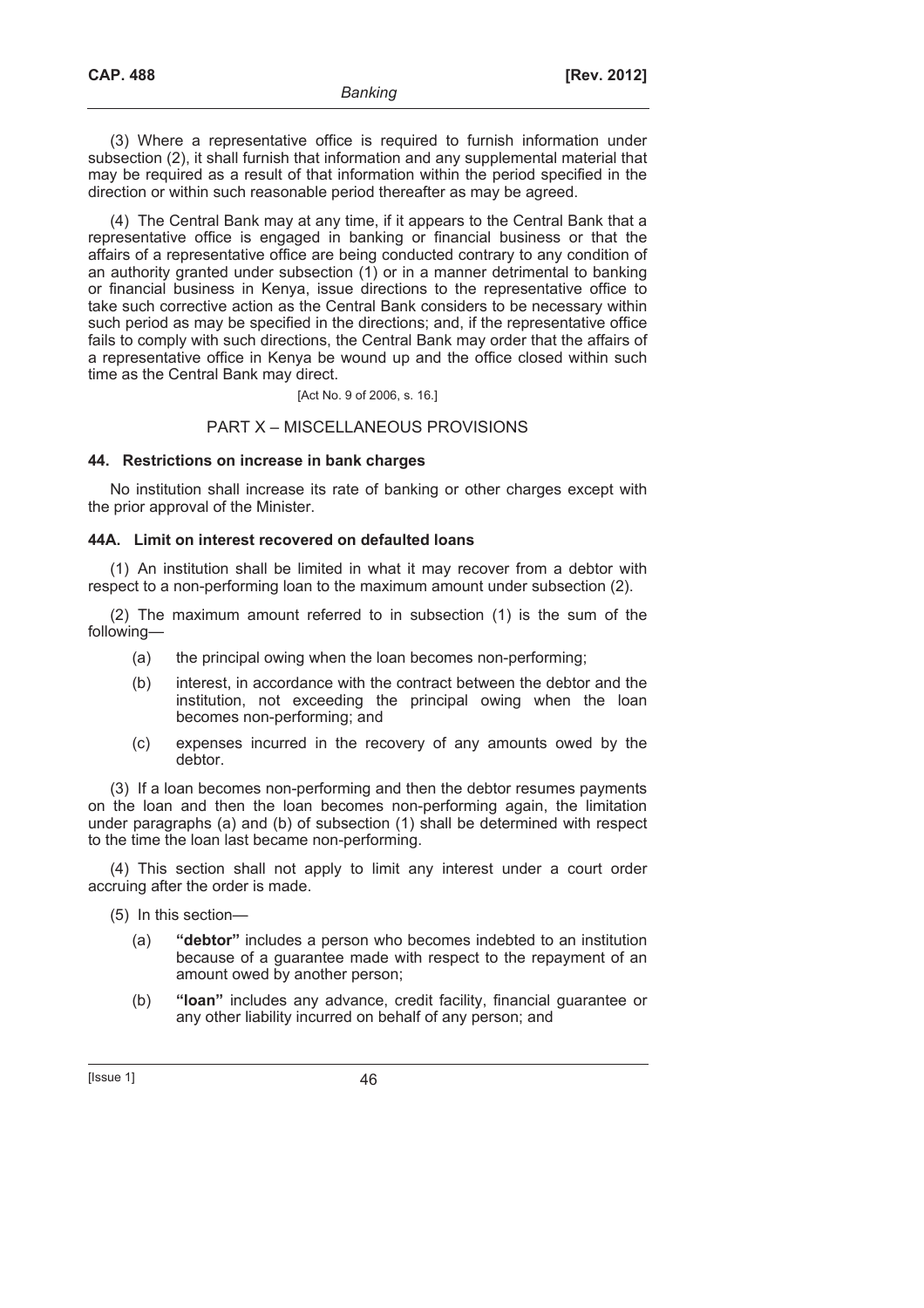(c) a loan becomes non-performing in such manner as may, from time to time, be stipulated in guidelines prescribed by the Central Bank.

(6) This section shall apply with respect to loans made before this section comes into operation, including loans that have become non-performing before this section comes into operation:

Provided that where loans become non-performing before this section comes into operation, the maximum amount referred to in subsection (1) shall be the following—

- (a) the principal and interest owing on the day this section comes into operation; and
- (b) interest, in accordance with the contract between the debtor and the institution, accruing after the day this section comes into operation, not exceeding the principal and interest owing on the day this section comes into operation; and
- (c) expenses incurred in the recovery of any amounts owed by the debtor.

[Act No. 9 of 2006, s. 17.]

## **45. Minister to consult with the Central Bank**

(1) The Minister shall consult with the Central Bank in the exercise of his functions under this Act.

(2) Where the approval of the Minister is required under any provision of this Act, the application for such approval shall be submitted through the Central Bank.

## **46. Bank holidays**

(1) Where the Minister considers that it is in the public interest that banks, or a particular bank, or a particular branch of a bank, should remain closed on a day which is not a public holiday, he may by notice in the *Gazette*, declare that day to be a bank holiday for all banks, or for that particular bank, or for that particular branch, as the case may be, and every licensed bank, or that particular bank, or that particular branch, as the case may be, shall remain closed on that day.

(2) Without prejudice to subsection (1), the Central Bank may, on application by an institution or a branch of an institution, if satisfied that it is necessary to do so, authorize the institution or branch to remain closed on such day or part thereof, or on such days as may be specified in the authorization, subject to such terms and conditions as the Central Bank may impose.

[Act No. 8 of 2008, s. 69.]

## **47. Orders by High Court**

(1) The High Court, on application made *ex parte* by the Minister or, where a manager or liquidator has been appointed by the Central Bank, may, if it considers it to be in the interests of the depositors of an institution, make an order—

(a) prohibiting the institution from carrying on business; or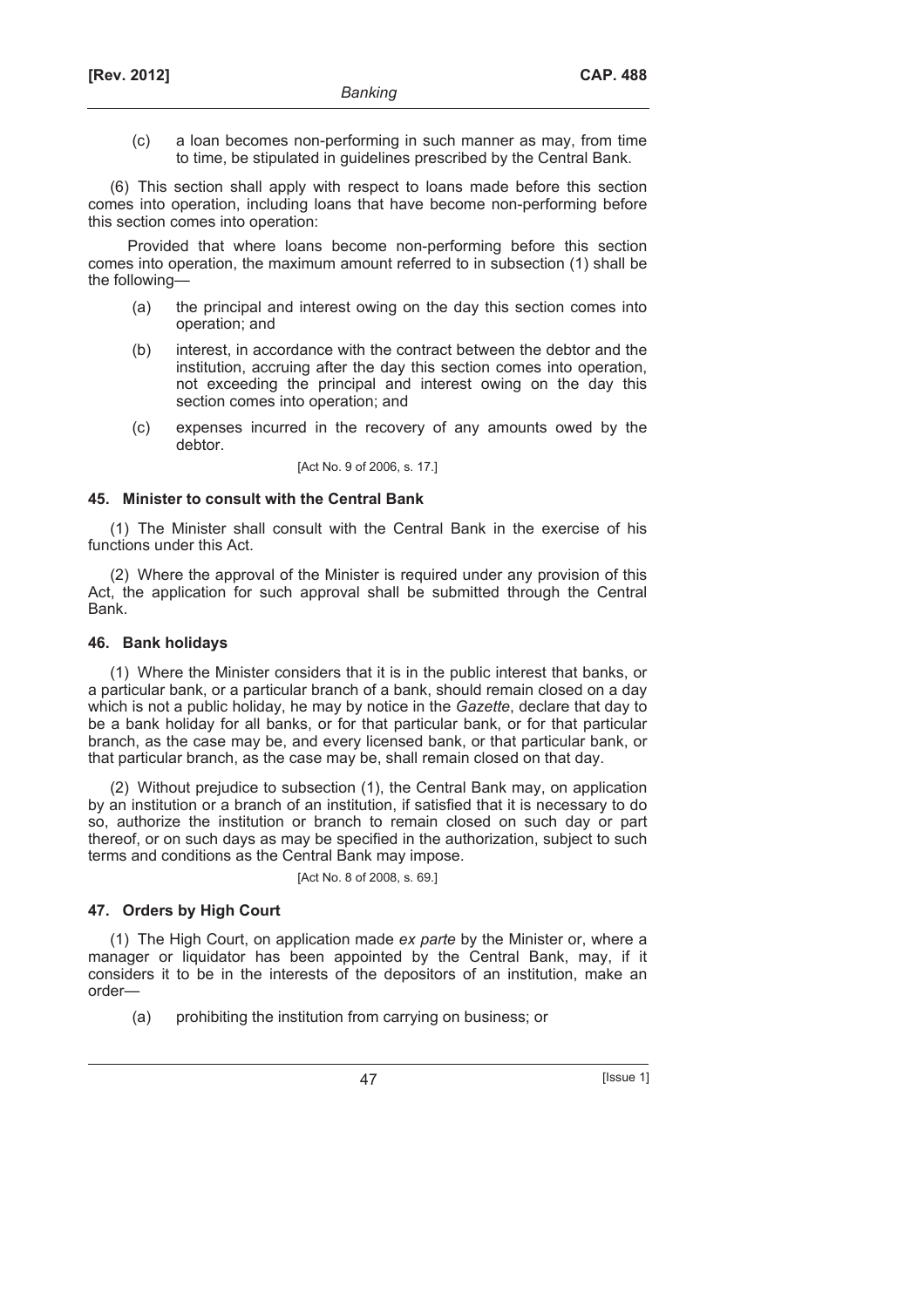(b) staying the commencement or continuance of any actions or proceedings against the institution in regard to any business for a specified period of time on such terms and conditions as it considers reasonable,

and may from time to time extend the specified period up to a total of six months from the beginning of the stay.

(2) So long as an order under paragraph (a) of subsection (1) remains in force, the licence granted to the institution under this Act shall be deemed to be suspended.

## **48. Disqualification of officers**

(1) A person who is an officer of an institution shall cease to hold office and shall not thereafter be eligible to hold office in any institution if he—

- (a) becomes bankrupt or suspends payment or compounds with his creditors; or
- (b) is convicted of an offence involving dishonesty or fraud; or
- (bb) is disqualified from holding office under section 32A; or
- (c) is removed from office under the provisions of section 34.

(2) Any person who continues to act as an officer of an institution after he has been disqualified by virtue of this section shall be guilty of an offence.

[Act No. 10 of 2006, s. 46.]

## **49. Penalties for offences**

Where any institution or other person contravenes any of the provisions of this Act—

- (a) if it is a body corporate, it shall be guilty of an offence and liable to a fine not exceeding one hundred thousand shillings; and
- (b) every officer of that institution or person shall be guilty of an offence and liable to a fine not exceeding fifty thousand shillings or to imprisonment for a term not exceeding two years or to both unless he proves that, through no act or omission on his part, he was not aware that the contravention was taking place or was intended or about to take place, or that he took all reasonable steps to prevent it taking place.

## **50. Penalties for default by officers**

(1) Any officer of an institution who—

- (a) fails to take all reasonable steps to secure the compliance of the institution with this Act; or
- (b) fails to take all reasonable steps to secure the accuracy and correctness of any statement submitted under this Act or any other written law applicable to banks or financial institutions; or
- (c) fails to supply any information required under this Act, shall be guilty of an offence and liable to imprisonment for a term not exceeding one year or to a fine not exceeding twenty thousand shillings or to both.

(2) It shall be a defence to a charge under subsection (1) for an officer to show that he reasonably thought that another competent person had been charged with the responsibility or duty in respect of which the default arose.

[Issue 1] 48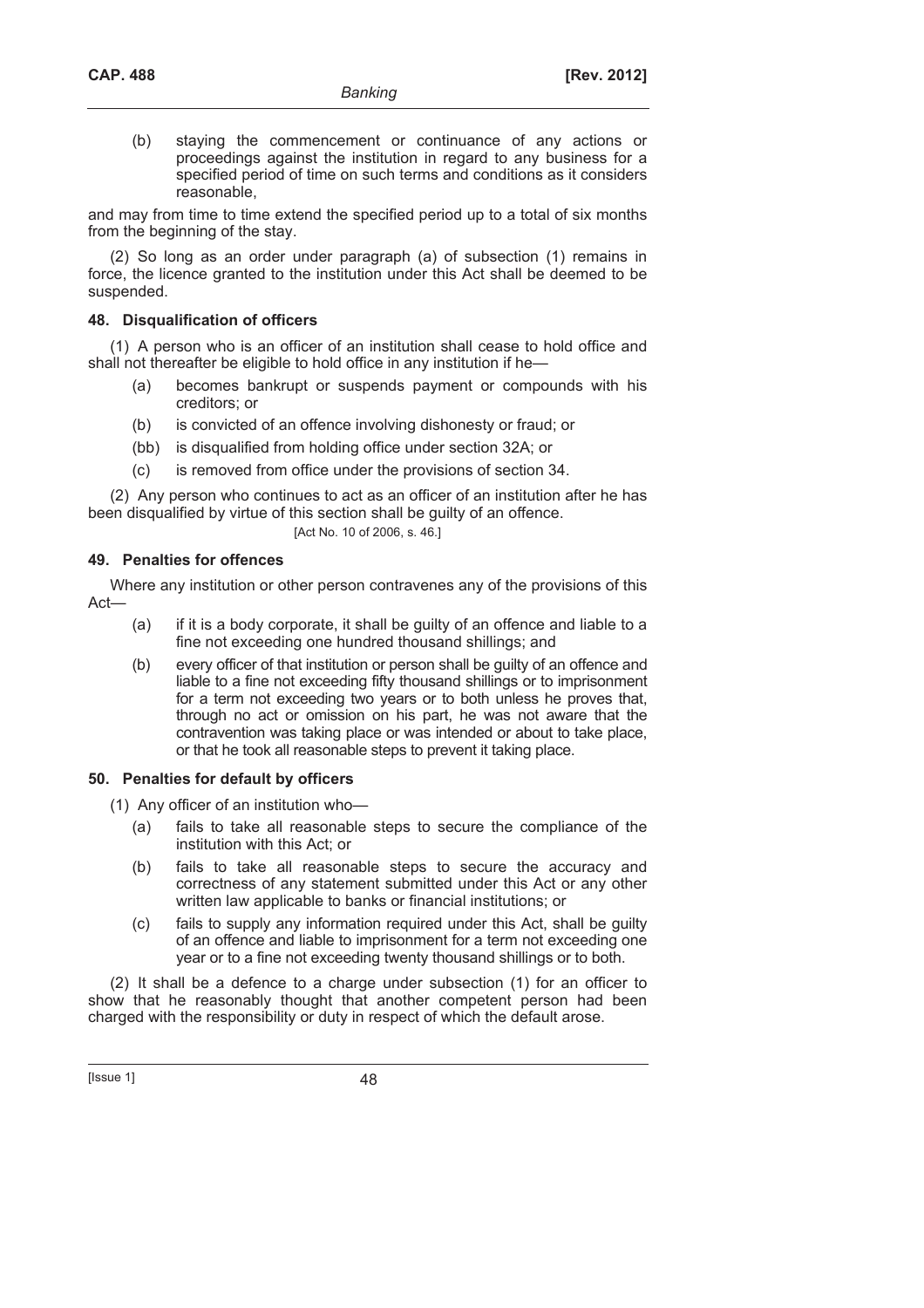## **51. Misleading advertisement for deposits**

(1) Any institution or other person who issues any advertisement, brochure, circular or other document inviting any person to make a deposit which—

- (a) falsely represents that he is authorized to accept deposits or is otherwise licensed under the provisions of this Act; or
- (b) is issued contrary to any direction given by the Central Bank under the provisions of subsection (2),

shall be guilty of an offence.

(2) The Central Bank may, at any time direct any person to withdraw, amend or refrain from issuing any advertisement, brochure, circular or other document relating to deposits which, in its sole discretion, it considers to be misleading.

## **52. Civil obligations**

(1) For the avoidance of doubt, no contravention of the provisions of this Act or the Central Bank of Kenya Act (Cap. 491) shall affect or invalidate in any way any contractual obligation between an institution and any other person.

(2) The provisions of subsection (1) shall apply with retrospective effect to the Banking Act (now repealed) and the Central Bank of Kenya Act (Cap 488).

(3) This section shall not permit any institution to recover in any court of law interest and other charges which exceed the maximum permitted under the provisions of this Act or the Central Bank of Kenya Act.

## **52A. Act to prevail in event of conflict**

(1) Subject to subsection (2), where there is a conflict between the provisions of this Act and the provisions of any other written law applicable to an institution licensed under this Act, the provisions of this Act shall prevail.

(2) For the purposes of subsection (1), the expression "written law" does not include the Central Bank of Kenya Act, the Income Tax Act (Cap. 491), the East African Community Customs Management Act (Cap. 470), the Value Added Tax Act (Cap. 472) or any of the other laws set out in the First Schedule to the Kenya Revenue Authority Act (Cap. 476).

[Act No. 13 of 1994, s. 17, Act No. 4 of 1999, s. 88, Act No. 9 of 2007, s. 66.]

## **53. Exemptions**

(1) The Minister may, by notice in the *Gazette*, exempt an institution from the provisions of section 12, 13 or 14 subject to such conditions as the Minister considers necessary.

(2) An exemption granted under subsection (1) shall remain in force for such period specified in the notice as the Minister shall deem fit.

[Act No. 4 of 1993, s. 64, Act No. 10 of 2006, s. 47.]

## **54. Act not to apply to certain institutions**

(1) This Act does not apply to—

 (a) the Kenya Post Office Savings Bank established under the Kenya Post Office Savings Bank Act (Cap. 493B);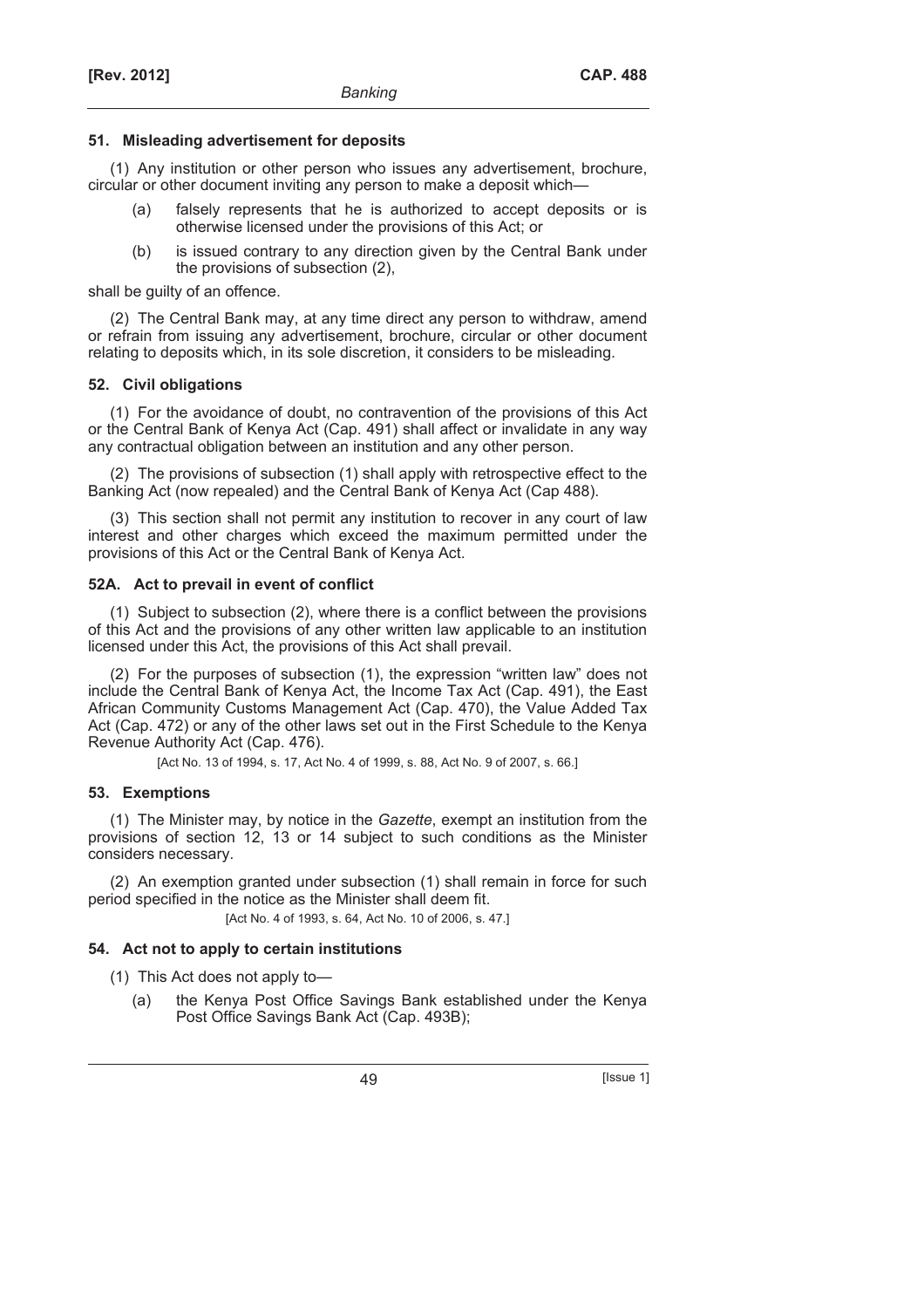- (b) the Agricultural Finance Corporation established under the Agricultural Finance Corporation Act (Cap. 323);
- (c) a society registered as a co-operative society under the Cooperative Societies Act, Limited (Cap. 490).

(2) Notwithstanding the provisions of subsection (1), where any of the bodies referred to in that subsection is contracted by an institution as an agent to provide banking services on behalf of the institution, this Act shall apply to such body to the extent of the services contracted.

[Act No. 8 of 2009, s. 61, Act No. 10 of 2010, s. 70.]

## **55. Regulations**

(1) The Minister may make regulations generally for carrying out the purposes and provisions of this Act.

(2) Without prejudice to the generality of subsection (1), the Minister may, in regulations, prescribe penalties to be paid by institutions or credit reference bureaus which fail or refuse to comply with any directions of the Central Bank under this Act, which shall not exceed one million shillings in the case of an institution, or credit reference bureau, or one hundred thousand shillings in the case of a natural person, and may prescribe additional penalties not exceeding ten thousand shillings in each case for each day or part thereof during which such failure or refusal continues.

[Act No. 5 of 1998, s. 62, Act No. 8 of 2008, s. 70.]

## **56. Repeal and savings**

(1) The Banking Act (Cap. 488) is repealed.

(2) Notwithstanding subsection (1), whereupon the commencement of this Act any bank or financial institution is licensed to transact banking business or the business of a financial institution in Kenya, that licence shall have effect as if granted under section 5 of this Act.

## **57. Amendments of other laws**

The several written laws specified in the first column of the Second Schedule are amended, in relation to the provisions thereof specified in the second column, in the manner specified in the third column.

## FIRST SCHEDULE

[Section 4, 32A.]

[Act No. 8 of 1991, s. 82, L.N. 443/1992, Act No. 13 of 1994, s. 18, Act No. 9 of 2006, s. 18, Act No. 10 of 2006, s. 48, Act No. 8 of 2008, s. 71.]

## PART A – CRITERIA FOR DETERMINING PROFESSIONAL AND MORAL **SUITABILITY**

 (a) In order to determine, for the purposes of this Act, the professional and moral suitability of persons, proposed to be Directors and senior

 $[|$ ssue 1 $]$  50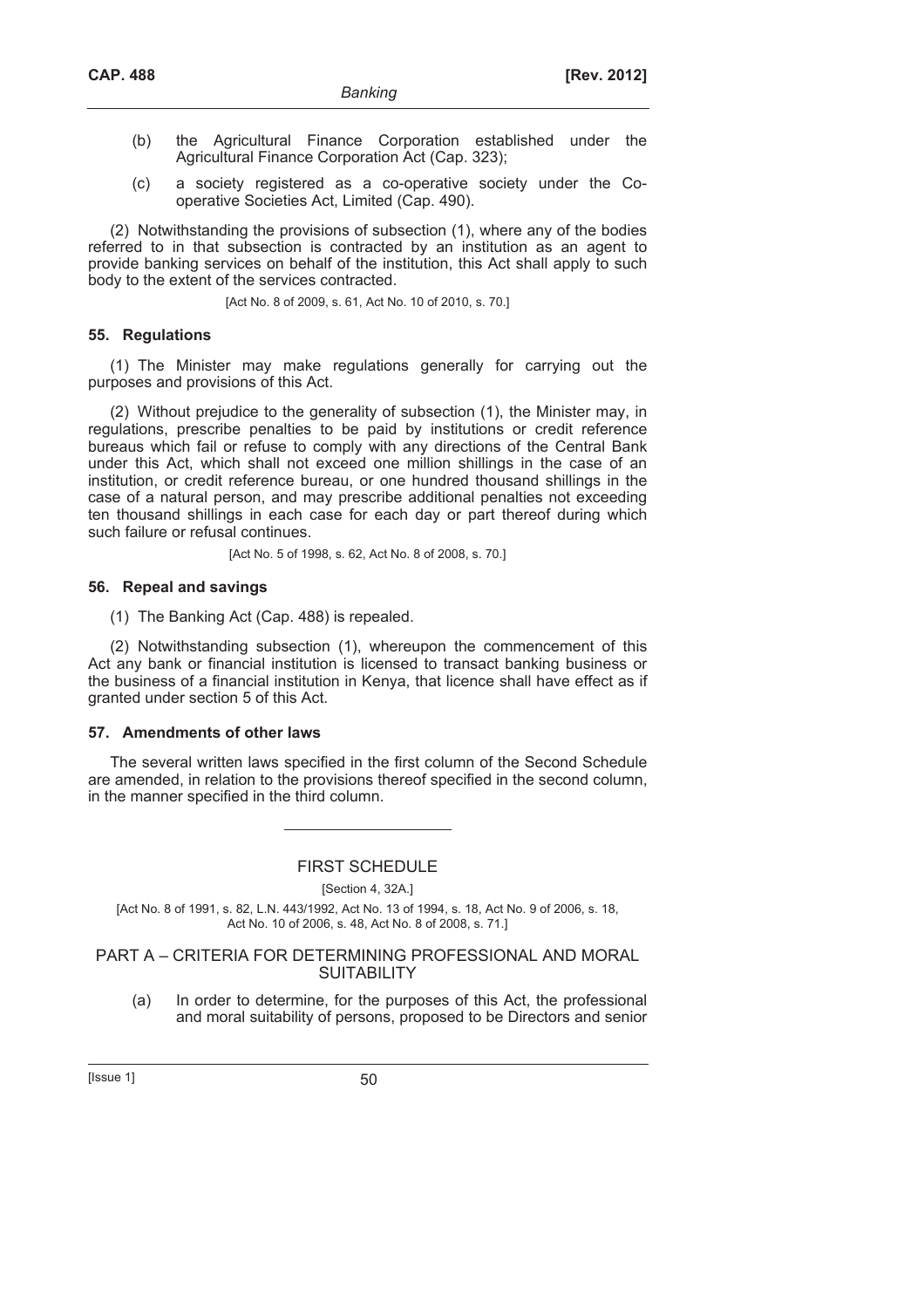officers of an institution under section 4, or managing or controlling institutions under section 32A, the Central Bank shall have regard to the following qualities, in so far as they are reasonably determinable, of the person concerned—

- (i) his possession of adequate professional credentials or experience or both for the position for which he is proposed;
- (ii) his ability to recommend sound practices gleaned from other situations;
- (iii) his ability provide dispassionate advise;
- (iv) his ability to avoid conflicts of interest in his activities and commitments with other organizations;
- (v) his ability to absent himself from decisions when he is incapable of providing objective advice.
- (b) For the purpose of and without prejudice to the generality of the provisions of paragraph (a), the Central Bank, may have regard to the previous conduct and activities of the person concerned in business or financial matters and, in particular, to any evidence that such person
	- has been convicted of the offence of fraud or any other offence of which dishonesty is an element;
	- (ii) has contravened the provisions of any law designed for the protection of members of the public against financial loss due to the dishonesty or incompetence of or malpractices by persons engaged in the provision of banking, insurance, investment or other financial services;
	- (iii) was a Director or a senior officer of an institution that has been liquidated or is under liquidation or statutory management under Part VII of this Act;
	- (iv) has taken part in any business practices that, in the opinion of the Central Bank, were fraudulent, prejudicial or otherwise improper (whether unlawful or not) or which otherwise discredited his methods of conducting business;
	- (v) has taken part in or been associated with any other business practices as would, or has otherwise conducted himself in such manner as to cast doubt on his competence and soundness of judgment;
	- (vi) has defaulted in the repayment of any advance or loan made to him by any institution licensed under the Act or a society licensed under the Building Societies Act (Cap. 489) for three consecutive months.
- (c) The Central Bank may request any person to furnish such additional information as may be necessary in determining the professional or moral suitability of the person as stipulated under the Act. [Act No. 9 of 2006, s. 18, Act No. 10 of 2006, s. 48, Act No. 8 of 2008, s. 71.]

PART B – CRITERIA FOR DETERMINING MORAL SUITABILITY OF SIGNIFICANT SHAREHOLDERS PROPOSED TO MANAGE OR CONTROL INSTITUTIONS

 (a) In order to determine, for the purposes of this Act, the moral suitability of significant shareholders of an institution, the Central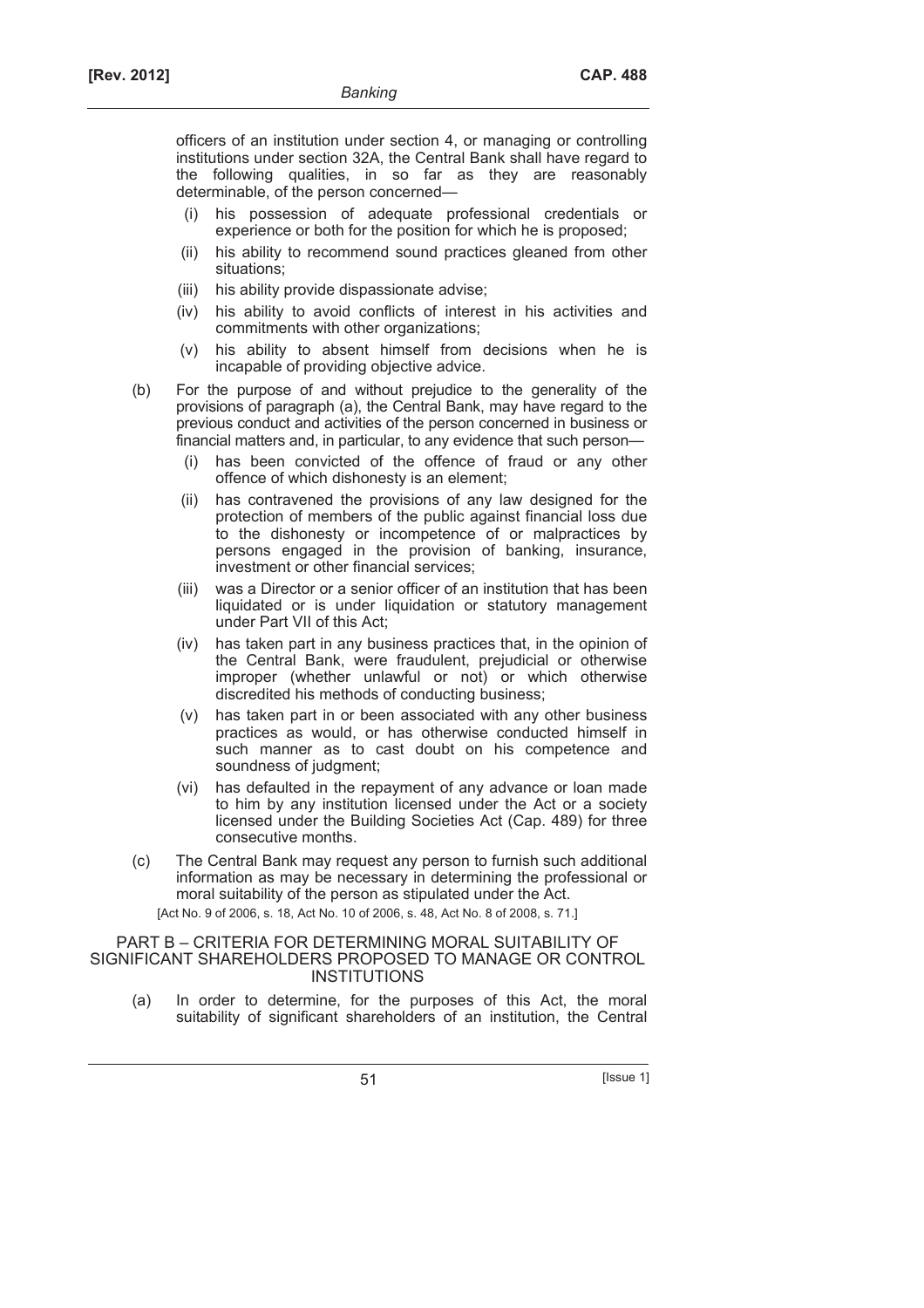Bank shall have regard to the previous conduct and activities of the significant shareholder concerned in business or financial matters and, in particular, to any evidence that such person—

- (i) has been convicted of the offence of fraud or any other offence of which dishonesty is an element;
- (ii) has contravened the provisions of any law designed for the protection of members of the public against financial loss due to the dishonesty of or malpractices by, persons engaged in the provision of banking, insurance, investment or other financial services.
- (b) For the purposes of determining the moral suitability of a corporate entity, its Directors and senior officers shall satisfy the criterion prescribed in paragraph (a) of Part B of this Schedule.
- (c) The Central Bank, may request any person or corporate entity to furnish such information as may be necessary in determining the moral suitability of the person stipulated in the Act.

## SECOND SCHEDULE

[Section 7.]

[Act No. 13 of 1994, s. 19, Act No. 8 of 1997, s. 59, Act No. 5 of 1998, s. 63, Act No. 4 of 1999, s. 89, Act No. 15 of 2003, s. 51, Act No. 8 of 2008, s. 72.]

## MINIMUM CAPITAL REQUIREMENTS

Every institution shall, at all times, maintain—

- (a) a core capital of not less than eight percent of total risk adjusted assets plus risk adjusted off balance sheet items as may be determined by the Central Bank;
- (b) a core capital of not less than eight percent of its total deposit liabilities:
- (c) a total capital of not less than twelve percent of its total risk adjusted assets plus risk adjusted off balance sheet items as may be determined by Central Bank;
- (d) a core capital of at least two hundred and fifty million Kenya shillings in the case of a bank or a mortgage finance company;

 Provided that the provisions of this paragraph shall apply in accordance with the following table.

 (e) a core capital of at least two hundred million Kenya shillings in the case of a financial institution.

## *Minimum Core Capital*

| Compliance date     | <b>Banks and Mortgage</b><br><b>Finance Companies</b><br>(KShs. Millions) | <b>Financial Institutions</b><br>(KShs. Millions) |
|---------------------|---------------------------------------------------------------------------|---------------------------------------------------|
| 31st December, 1999 | 200                                                                       | 150.00                                            |
| 31st December, 2000 | 250                                                                       | 187.50                                            |
| 31st December, 2001 | 300                                                                       | 225.00                                            |
| 31st December, 2002 | 350                                                                       | 262.50                                            |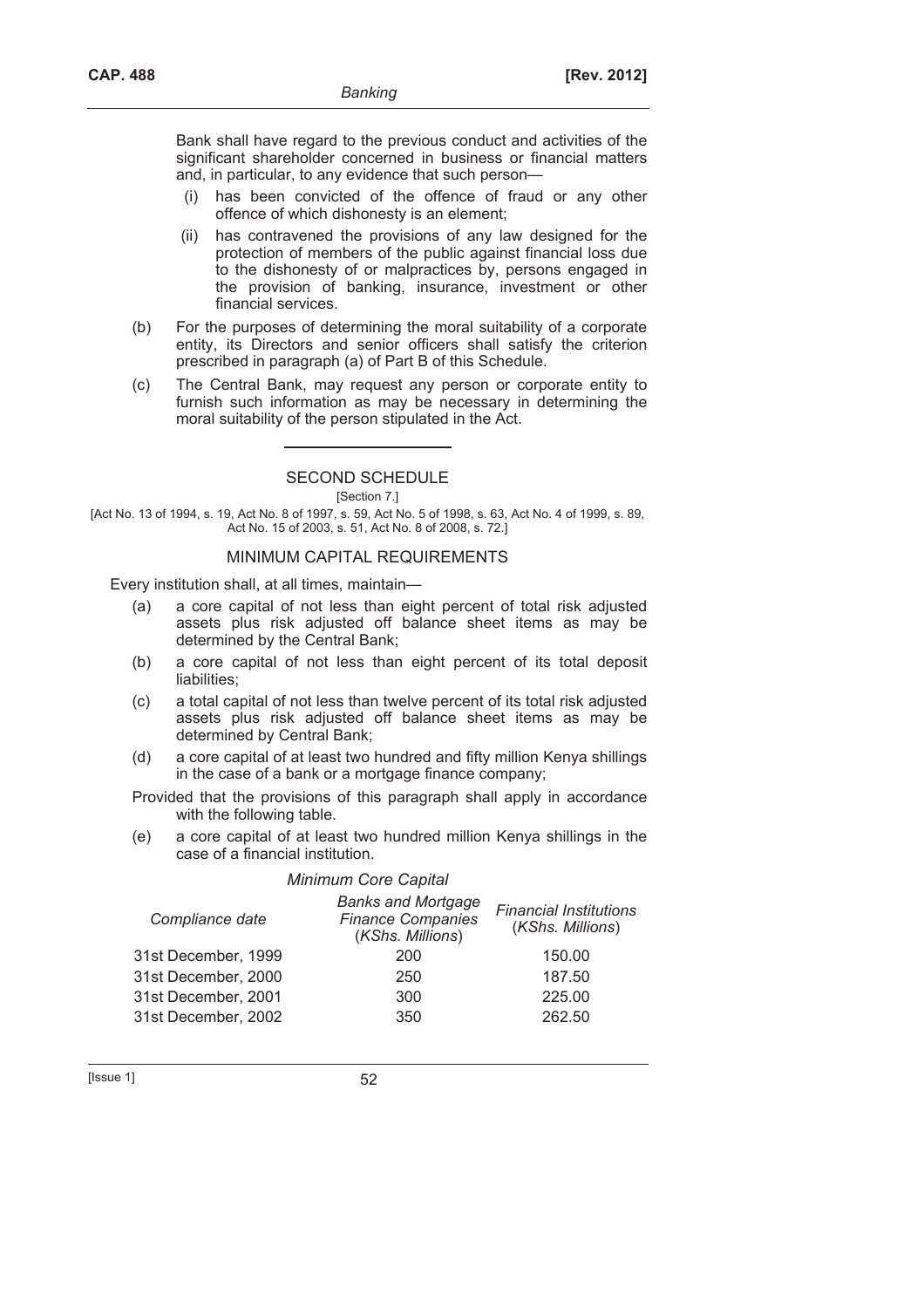# SECOND SCHEDULE—*continued*

| Compliance date     | <b>Banks and Mortgage</b><br><b>Finance Companies</b><br>(KShs. Millions) | <b>Financial Institutions</b><br>(KShs. Millions) |
|---------------------|---------------------------------------------------------------------------|---------------------------------------------------|
| 31st December, 2003 | 400                                                                       | 300.00                                            |
| 31st December, 2004 | 450                                                                       | 337.50                                            |
| 31st December, 2005 | 500                                                                       | 375.00                                            |
|                     |                                                                           |                                                   |

# AMENDMENTS OF OTHER WRITTEN LAWS

| <b>Written Law</b>                                | Provision          | Amendment                                                                                                                                                                                    |
|---------------------------------------------------|--------------------|----------------------------------------------------------------------------------------------------------------------------------------------------------------------------------------------|
| The Bills of Exchange Act<br>(Cap. 27)            | s. 93(2)           | In paragraph (a)(iii), delete<br>"section 25" and substitute<br>"section 46".                                                                                                                |
| The Income Tax Act<br>(Cap. 470)                  | s. 2(1)            | In the definition of "banker" insert "or<br>mortgage finance company"<br>immediately after "financial<br>institution".                                                                       |
|                                                   | Fourth<br>Schedule | Delete "A bank or financial institution<br>licensed under the Banking Act" and<br>insert "A bank or financial institution<br>or mortgage finance company<br>licensed under the Banking Act". |
| The Investment Promotion<br>Centre Act (Cap. 485) | s. 4(c)            | Insert "or mortgage finance<br>company" immediately after<br>"financial institutions".                                                                                                       |
| The Companies Act<br>(Cap. 486)                   | s. 386(5)          | Insert "or financial institution or<br>mortgage finance company"<br>immediately after "bank".                                                                                                |
| The Co-operative<br>Societies Act (Cap. 490)      | s. $43(d)$         | Delete the word "registered" and<br>insert "licensed".                                                                                                                                       |
| The Central Bank of Kenya<br>Act (Cap. 491)       | s.2                | Delete the word "licensed" appearing<br>in the definition of "specified bank".                                                                                                               |
|                                                   |                    | Delete the definition of "specified<br>financial institutions" and insert the<br>following—                                                                                                  |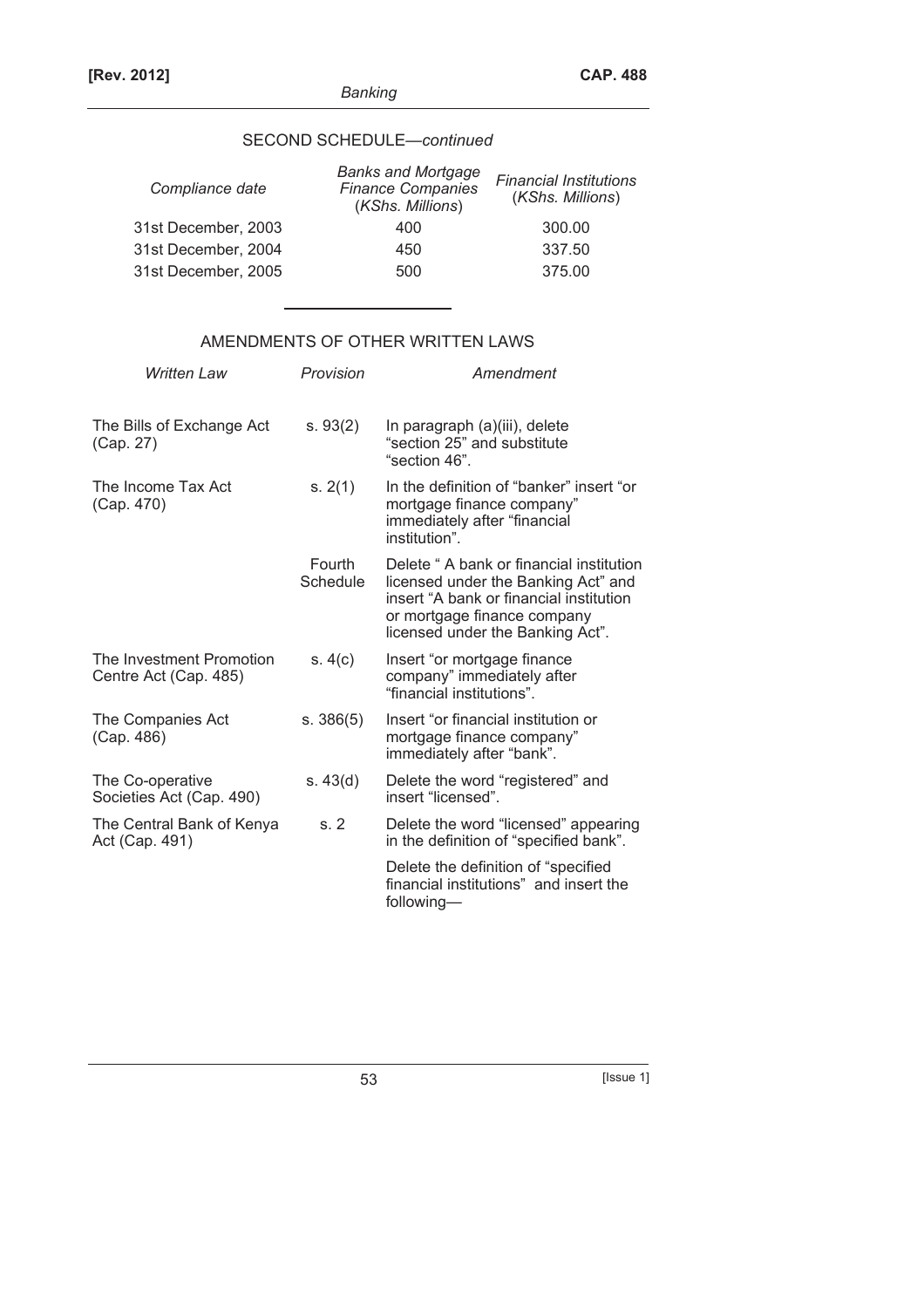|                                      | SECOND SCHEDULE-continued |                                                                                                                                                                                                               |  |
|--------------------------------------|---------------------------|---------------------------------------------------------------------------------------------------------------------------------------------------------------------------------------------------------------|--|
| Written Law                          | Provision                 | Amendment                                                                                                                                                                                                     |  |
|                                      |                           | "specified financial institution" means<br>a financial institution or mortgage<br>finance company within the meaning<br>of the Banking Act which is specified<br>by the Bank for the purposes of this<br>Act. |  |
| The Insurance Act<br>(No. 1 of 1985) | s. 2G                     | Delete the definition of "financial"<br>institution" and insert-                                                                                                                                              |  |
|                                      |                           | "financial institution has the meaning<br>assigned to it in the Baking Act and<br>includes a mortgage finance<br>company within the meaning of that<br>Act.                                                   |  |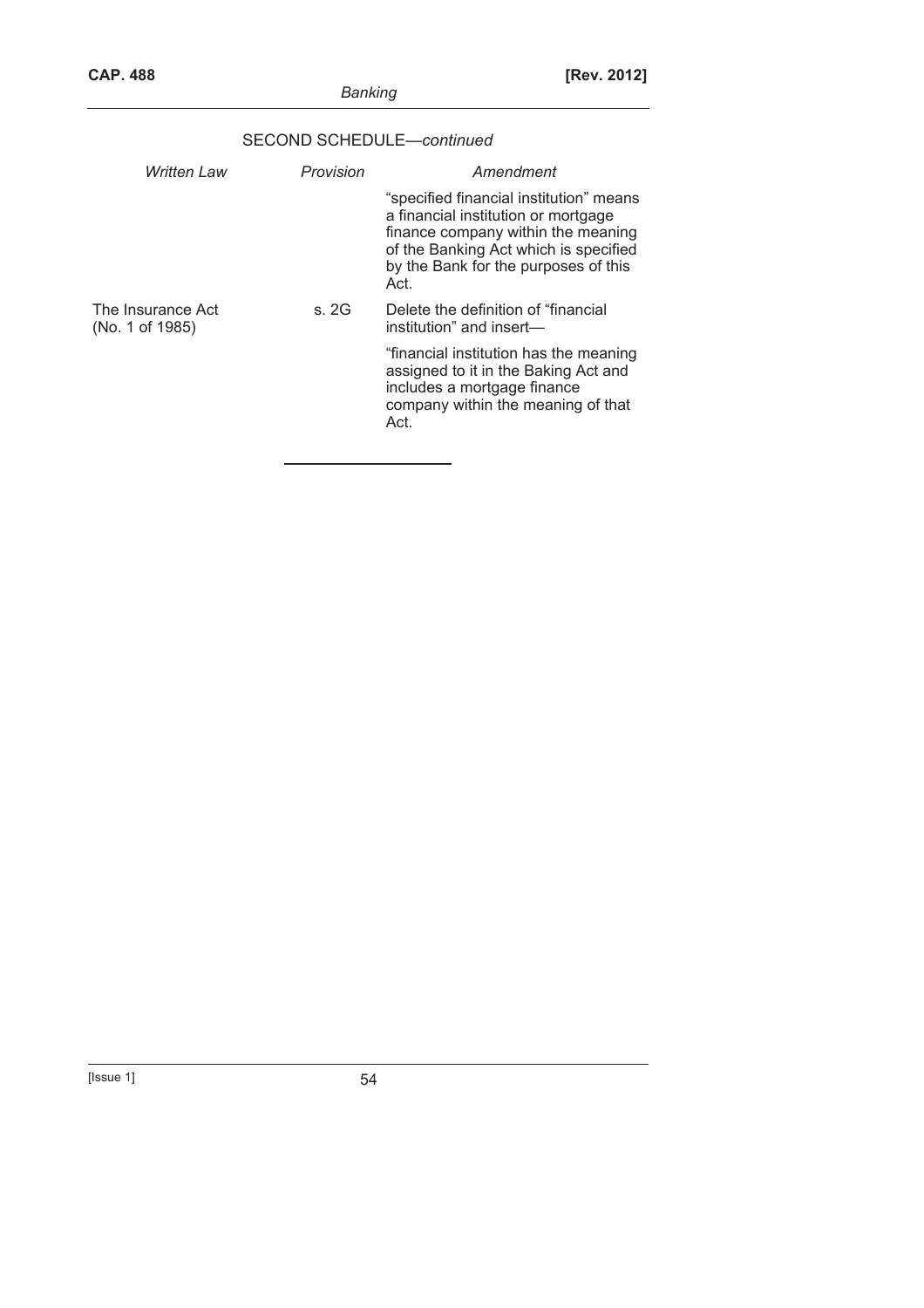**[Subsidiary]** 

## **CHAPTER 488**

# **BANKING ACT**

# SUBSIDIARY LEGISLATION

*List of Subsidiary Legislation* 

|                |                                                                      | Paqe |
|----------------|----------------------------------------------------------------------|------|
| $\mathbf{1}$ . | Banking (Licences) (Forms and Fees) Regulations, 1969                | 57   |
| 2.             |                                                                      | 63   |
| 3.             |                                                                      | 67   |
| 4.             |                                                                      | 69   |
| 5.             | Banking (Deposit Protection Fund) Regulations, 2003                  | 71   |
| 6.             | Banking (Increase of Rate of Banking and Other Charges) Regulations. |      |
|                | 2006                                                                 | 75   |
| 7.             | Banking (Credit Reference Bureau) Regulations, 2008                  | 77   |
| 8.             | Exemption, 2012                                                      | 103  |

55 [Issue 1]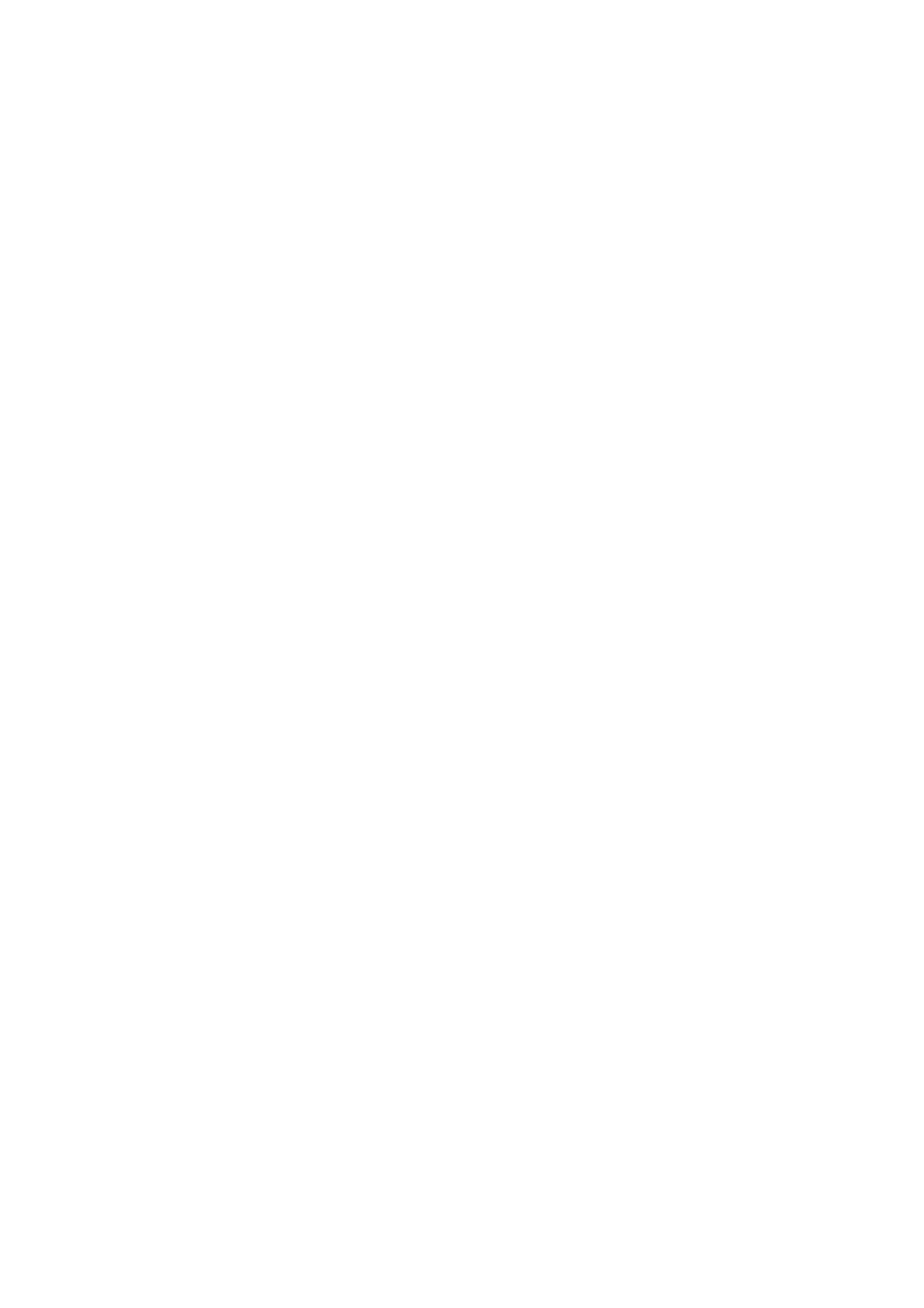# **BANKING (LICENCES) (FORMS AND FEES) REGULATIONS, 1969**

## ARRANGEMENT OF REGULATIONS

# *Regulation*

- 1. Citation.
- 2. Applications for licences.
- 3. Form of licence.
- 4. Fees for licences.
- 5. Other fees.

# SCHEDULES

| FIRST SCHEDULE                 | $-$ FORM A - FORMS A AND B               |
|--------------------------------|------------------------------------------|
|                                | SECOND SCHEDULE - FORM C - FORMS C AND D |
| THIRD SCHEDULE - FORMS E AND F |                                          |
| FOURTH SCHEDULE - FEES         |                                          |
|                                |                                          |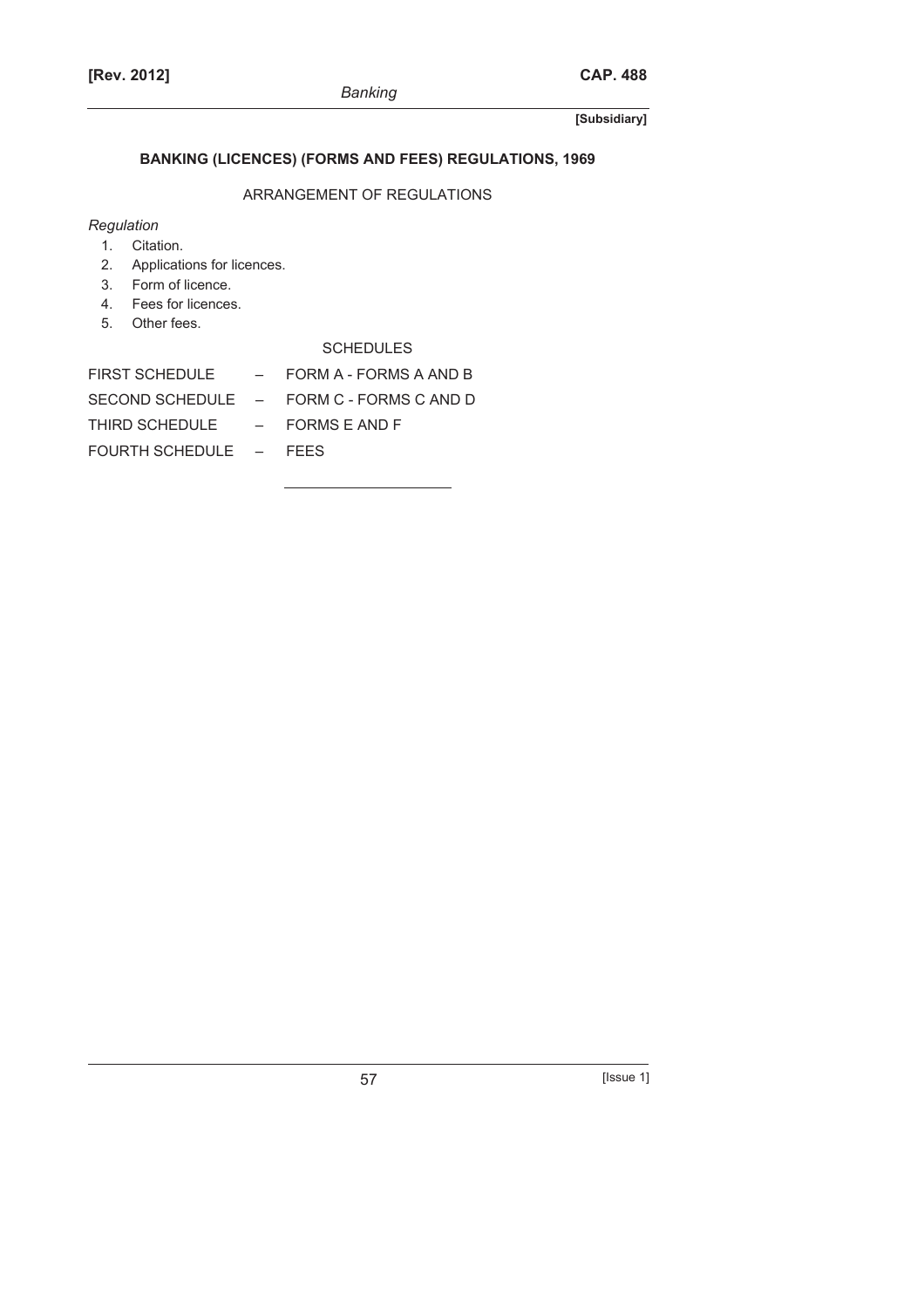**[Subsidiary]**

## **BANKING (LICENCES) (FORMS AND FEES) REGULATIONS, 1969**

[Section 32 (now repealed), L.N. 116/1969, L.N. 57/2011.]

#### **1. Citation**

These Regulations may be cited as the Banking (Licences) (Forms and Fees) Regulations, 1969.

#### **2. Applications for licences**

An application for the grant of a licence by a bank or financial institution shall be submitted in duplicate in the appropriate form set out in the First Schedule and shall be accompanied by such statements as the bank or financial institution considers necessary in support of its application.

## **3. Form of licence**

A licence granted to a bank or financial institution shall be in the appropriate form set out in the Second Schedule.

## **4. Fees for licences**

The licence fee shall be sent to the Central Bank of Kenya accompanied by a licence fee payment voucher in duplicate in the appropriate form set out in the Third Schedule.

[L.N. 57/2011, s. 2.]

### **5. Other fees**

The fees specified in the Fourth Schedule shall be payable for the various matters set out therein.

## FIRST SCHEDULE

## [Rule 2.]

#### **FORM A**

## APPLICATION FOR A LICENCE TO CONDUCT BANKING BUSINESS

...................................................................................................................................... (name of bank)

of ........................................................................................................................................... (address)

hereby applies for a licence to carry on a banking business.

#### *Particulars*

| 4. List of places of business in Kenya- |
|-----------------------------------------|
|                                         |
|                                         |
|                                         |
|                                         |

 $[|$ ssue 1 $]$  58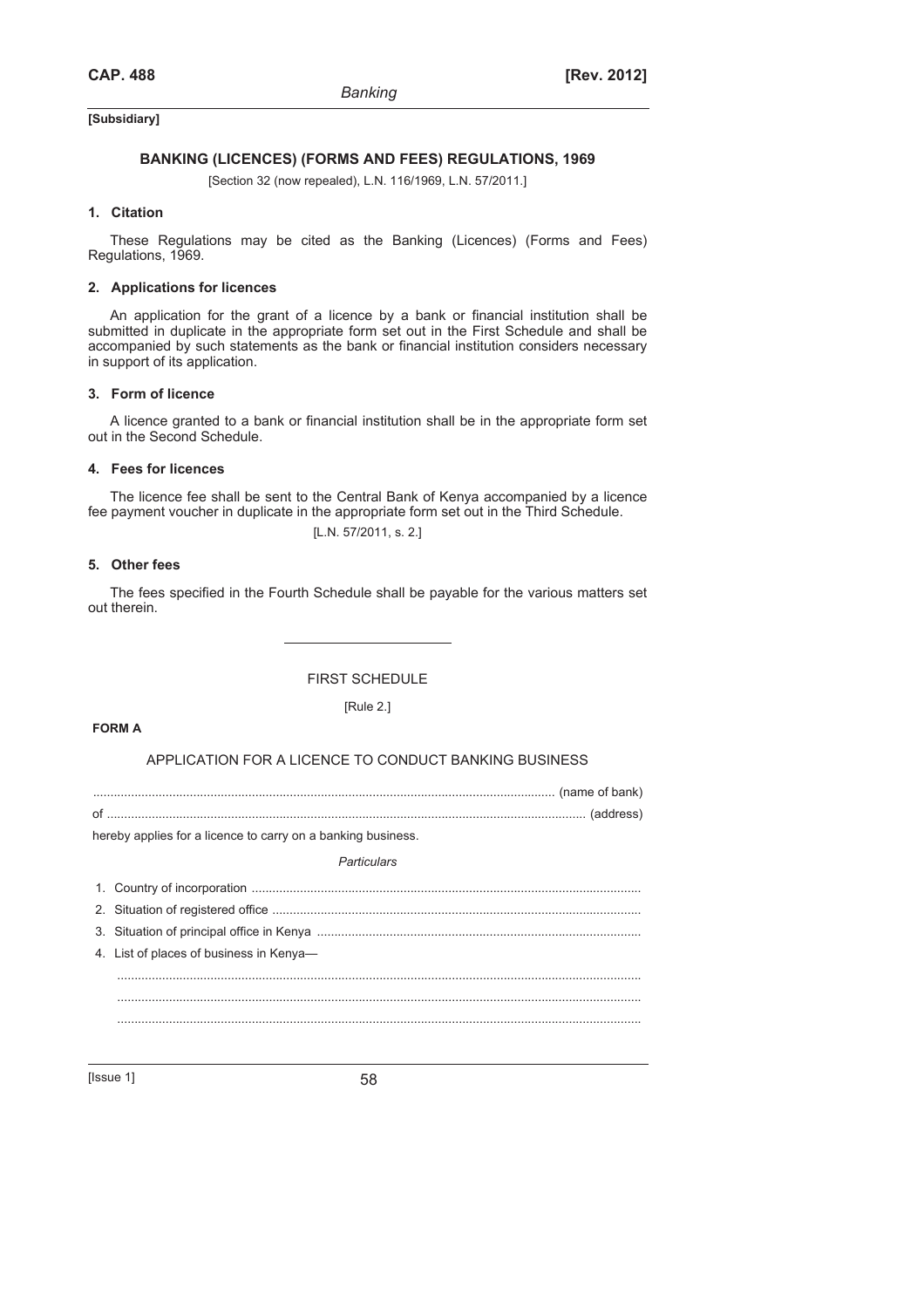# [Rev. 2012]

| o<br>١١ | <b>88</b> |
|---------|-----------|
|---------|-----------|

| [Subsidiary]                                                                                                   |
|----------------------------------------------------------------------------------------------------------------|
| FIRST SCHEDULE-continued                                                                                       |
| 5. Details of capital-                                                                                         |
|                                                                                                                |
|                                                                                                                |
| 6. The number of years that the bank has been established and has conducted or carried on<br>banking business- |
|                                                                                                                |
|                                                                                                                |
|                                                                                                                |
|                                                                                                                |
|                                                                                                                |
|                                                                                                                |
| 7. Names and addresses of directors                                                                            |
|                                                                                                                |
|                                                                                                                |
|                                                                                                                |
| 8. Name and address of General Manager or Superintendent for Kenya                                             |
|                                                                                                                |
|                                                                                                                |
|                                                                                                                |
|                                                                                                                |
|                                                                                                                |
| (Signature of a director of the bank or the                                                                    |
| general manager or superintendent for Kenya)                                                                   |
| Note.-This application must be accompanied by balance sheets and profit and loss accounts for                  |
| each of the five years preceding the date of this application.                                                 |
|                                                                                                                |
|                                                                                                                |
| <b>FORM B</b>                                                                                                  |
|                                                                                                                |
| APPLICATION FOR A LICENCE TO CONDUCT BUSINESS OF A FINANCIAL                                                   |
| <b>INSTITUTION</b>                                                                                             |
|                                                                                                                |
|                                                                                                                |
| hereby applies for a licence to carry on a business of a financial institution.                                |
| Particulars                                                                                                    |
|                                                                                                                |
|                                                                                                                |
|                                                                                                                |
|                                                                                                                |
| 4. List of places of business in Kenya-                                                                        |
|                                                                                                                |
|                                                                                                                |
|                                                                                                                |
|                                                                                                                |
| 5. Details of capital-                                                                                         |
|                                                                                                                |
| (b)                                                                                                            |
|                                                                                                                |

 $\begin{array}{c}\n\hline\n\hline\n\hline\n\hline\n\hline\n\hline\n\hline\n\hline\n\hline\n\end{array}$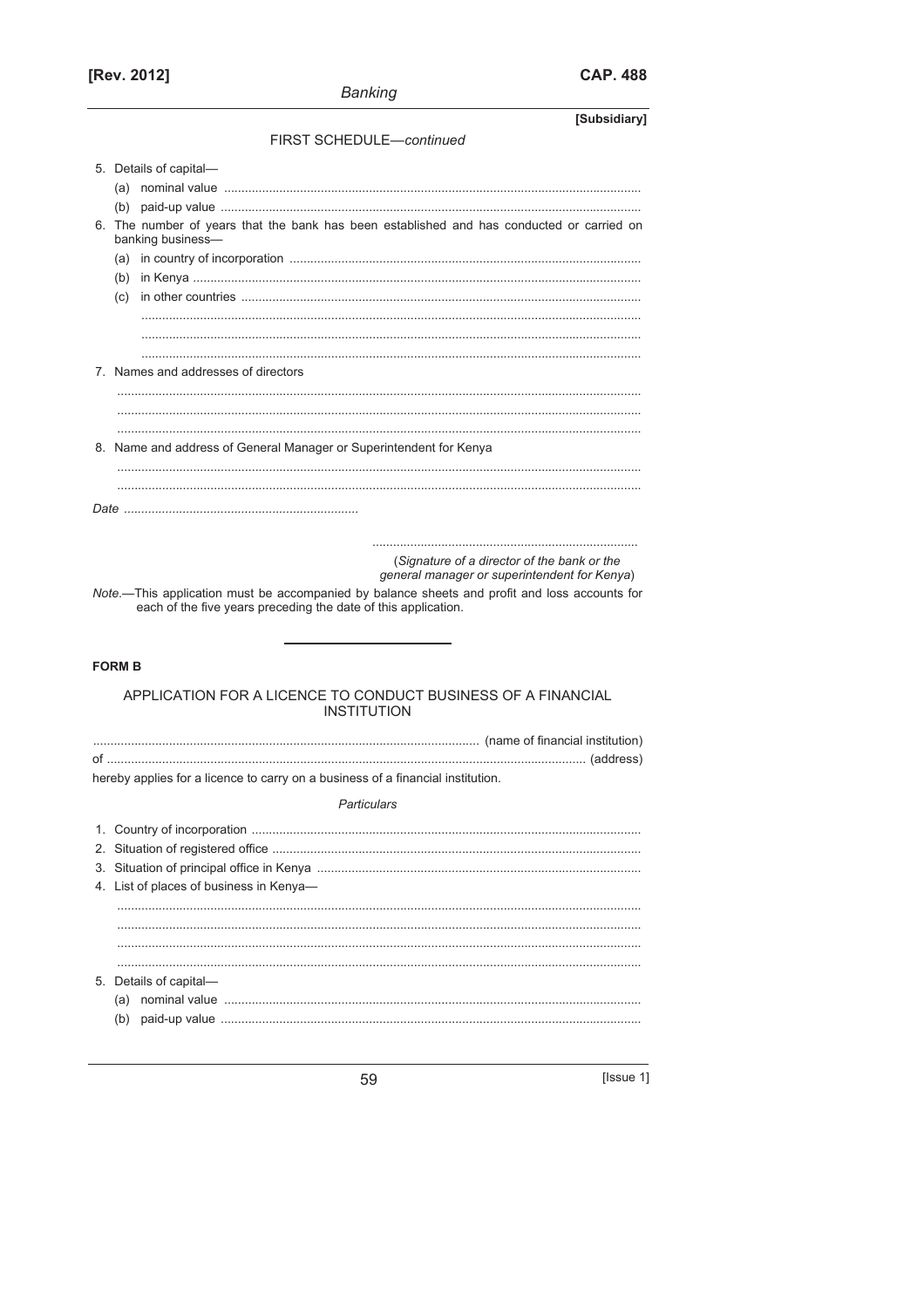|               | Danking                                                                                                                                            |
|---------------|----------------------------------------------------------------------------------------------------------------------------------------------------|
| [Subsidiary]  |                                                                                                                                                    |
|               | FIRST SCHEDULE, FORM B-continued                                                                                                                   |
|               | 6. The number of years that the financial institution has been established and has conducted or<br>carried on business of a financial institution- |
|               |                                                                                                                                                    |
|               |                                                                                                                                                    |
|               |                                                                                                                                                    |
|               | 7. Names and addresses of directors                                                                                                                |
|               |                                                                                                                                                    |
|               |                                                                                                                                                    |
|               |                                                                                                                                                    |
|               | 8. Name and address of General Manager or Superintendent for Kenya                                                                                 |
|               |                                                                                                                                                    |
|               |                                                                                                                                                    |
|               |                                                                                                                                                    |
|               |                                                                                                                                                    |
|               |                                                                                                                                                    |
|               | (Signature of a director of the financial institution<br>or the general manager or superintendent for<br>Kenya)                                    |
|               | Note.-This application must be accompanied by balance sheets and profit and loss accounts for                                                      |
|               | each of the five years preceding the date of this application.                                                                                     |
|               |                                                                                                                                                    |
|               |                                                                                                                                                    |
|               | <b>SECOND SCHEDULE</b>                                                                                                                             |
|               | [Rule 3, L.N. 57/2011, s. 3.]                                                                                                                      |
| <b>FORM C</b> |                                                                                                                                                    |
|               | LICENCE TO CONDUCT A BANKING BUSINESS                                                                                                              |
|               |                                                                                                                                                    |
|               | THIS LICENCE is granted to-                                                                                                                        |
|               |                                                                                                                                                    |
|               | and authorizes the said bank to conduct or carry on banking business in Kenya.                                                                     |
| hereon.       | This licence is issued subject to the provisions of the Banking Act and to the conditions endorsed                                                 |
|               | <b>CONDITIONS</b>                                                                                                                                  |
|               |                                                                                                                                                    |
|               |                                                                                                                                                    |
|               |                                                                                                                                                    |
|               | Central Bank of Kenya                                                                                                                              |
|               |                                                                                                                                                    |
|               |                                                                                                                                                    |
|               |                                                                                                                                                    |

[Issue 1]

60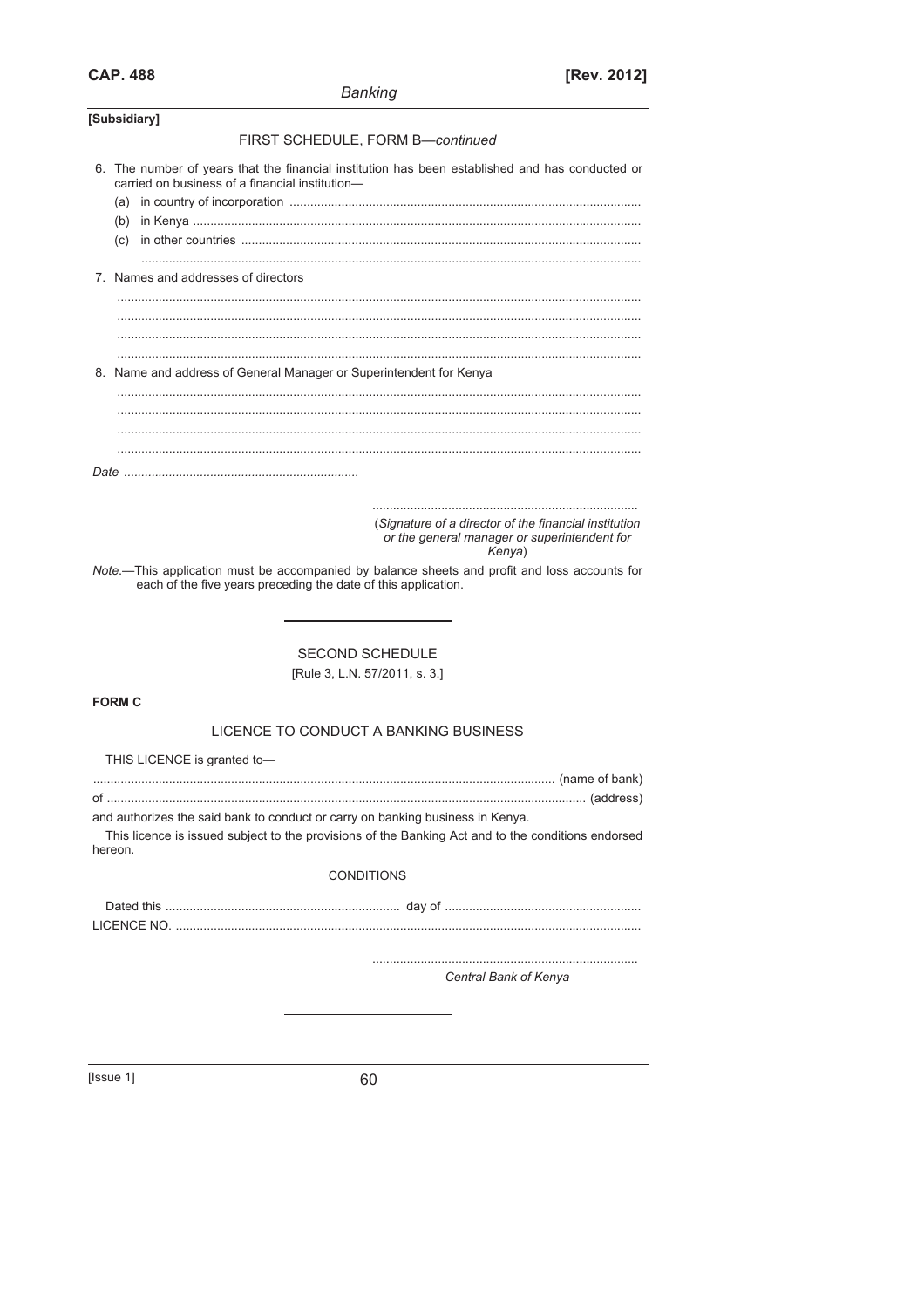| [Rev. 2012]                          |                                                                                                          | CAP. 488     |
|--------------------------------------|----------------------------------------------------------------------------------------------------------|--------------|
|                                      | <b>Banking</b>                                                                                           |              |
|                                      |                                                                                                          | [Subsidiary] |
|                                      | SECOND SCHEDULE-continued                                                                                |              |
| <b>FORM D</b>                        |                                                                                                          |              |
|                                      | [L.N. $57/2011$ , s. 3.]                                                                                 |              |
|                                      | LICENCE TO CONDUCT THE BUSINESS OF A FINANCIAL INSTITUTION                                               |              |
| THIS LICENCE is granted to-          |                                                                                                          |              |
|                                      |                                                                                                          |              |
|                                      | and authorizes the said financial institution to conduct or carry on business of a financial institution |              |
| in Kenya.                            |                                                                                                          |              |
| hereon.                              | This licence is issued subject to the provisions of the Banking Act and to the conditions endorsed       |              |
|                                      | <b>CONDITIONS</b>                                                                                        |              |
|                                      |                                                                                                          |              |
|                                      |                                                                                                          |              |
|                                      |                                                                                                          |              |
|                                      | Central Bank of Kenya                                                                                    |              |
|                                      |                                                                                                          |              |
|                                      | THIRD SCHEDULE                                                                                           |              |
|                                      | [Rule 4.]                                                                                                |              |
| <b>FORM E</b>                        |                                                                                                          |              |
|                                      | [L.N. $57/2011$ , s. 4.]                                                                                 |              |
|                                      | LICENCE FEE PAYMENT VOUCHER (BANK)                                                                       |              |
|                                      |                                                                                                          |              |
|                                      |                                                                                                          |              |
|                                      |                                                                                                          |              |
| *the grant of a licence              |                                                                                                          |              |
| the annual renewal of<br>Licence No. |                                                                                                          |              |
| Dated                                |                                                                                                          |              |
|                                      | (Signed)                                                                                                 |              |
|                                      | FOR OFFICIAL USE                                                                                         |              |
|                                      | Receipt                                                                                                  |              |
|                                      |                                                                                                          |              |
|                                      |                                                                                                          |              |
|                                      |                                                                                                          |              |

............................................................................. *Central Bank of Kenya* 

*Note*.—This form must be forwarded to the Central Bank of Kenya in duplicate.

*\* Delete whichever is inapplicable.* 

61 [Issue 1]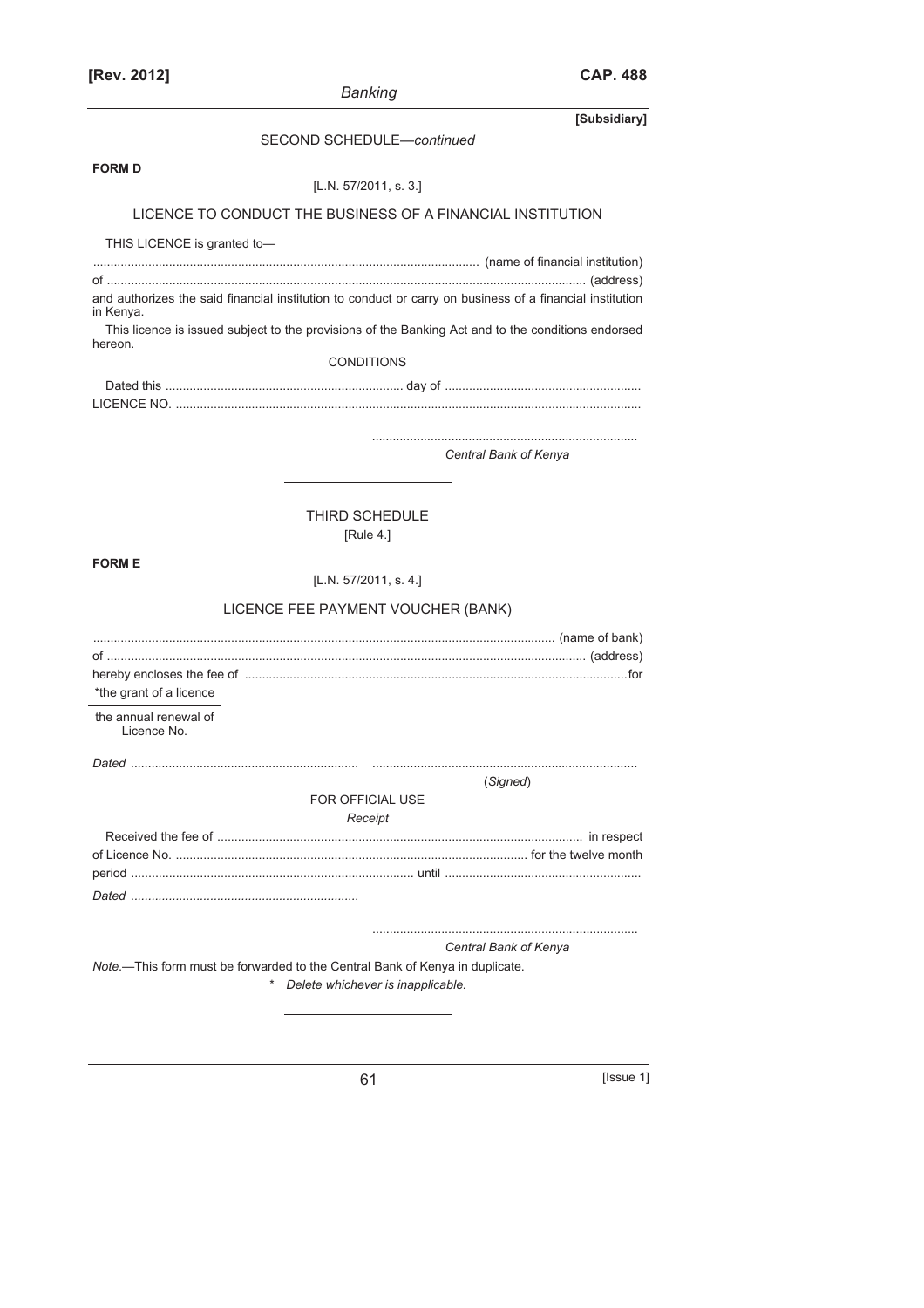| JAP | 488<br>40. |
|-----|------------|
|-----|------------|

| <b>CAP. 488</b>                                                                                                   | [Rev. 2012] |      |
|-------------------------------------------------------------------------------------------------------------------|-------------|------|
| <b>Banking</b>                                                                                                    |             |      |
| [Subsidiary]                                                                                                      |             |      |
| <b>THIRD SCHEDULE-continued</b>                                                                                   |             |      |
| <b>FORM F</b>                                                                                                     |             |      |
| [L.N. $57/2011$ , s. 4.]                                                                                          |             |      |
| LICENCE FEE PAYMENT VOUCHER (FINANCIAL INSTITUTION)                                                               |             |      |
|                                                                                                                   |             |      |
|                                                                                                                   |             |      |
|                                                                                                                   |             |      |
| *the grant of a licence                                                                                           |             |      |
| the annual renewal of<br>Licence No.                                                                              |             |      |
|                                                                                                                   |             |      |
| (Signed)                                                                                                          |             |      |
| For Official Use                                                                                                  |             |      |
| Receipt                                                                                                           |             |      |
|                                                                                                                   |             |      |
|                                                                                                                   |             |      |
|                                                                                                                   |             |      |
|                                                                                                                   |             |      |
|                                                                                                                   |             |      |
| Central Bank of Kenya                                                                                             |             |      |
| Note.-This form must be forwarded to the Central Bank of Kenya in duplicate.<br>Delete whichever is inapplicable. |             |      |
|                                                                                                                   |             |      |
|                                                                                                                   |             |      |
| <b>FOURTH SCHEDULE</b>                                                                                            |             |      |
| [Rule 5.]                                                                                                         |             |      |
| FEES                                                                                                              |             |      |
| Matter for which fee payable                                                                                      | Sh.         | cts. |
|                                                                                                                   | 10          | 00   |
| For copies or extracts from statements or other documents, other than licences-                                   |             |      |
|                                                                                                                   | 10          | 00   |
| For copies of licences-                                                                                           | 5           | 00   |
|                                                                                                                   | 10          | 00   |
|                                                                                                                   | 5           | 00   |
|                                                                                                                   |             |      |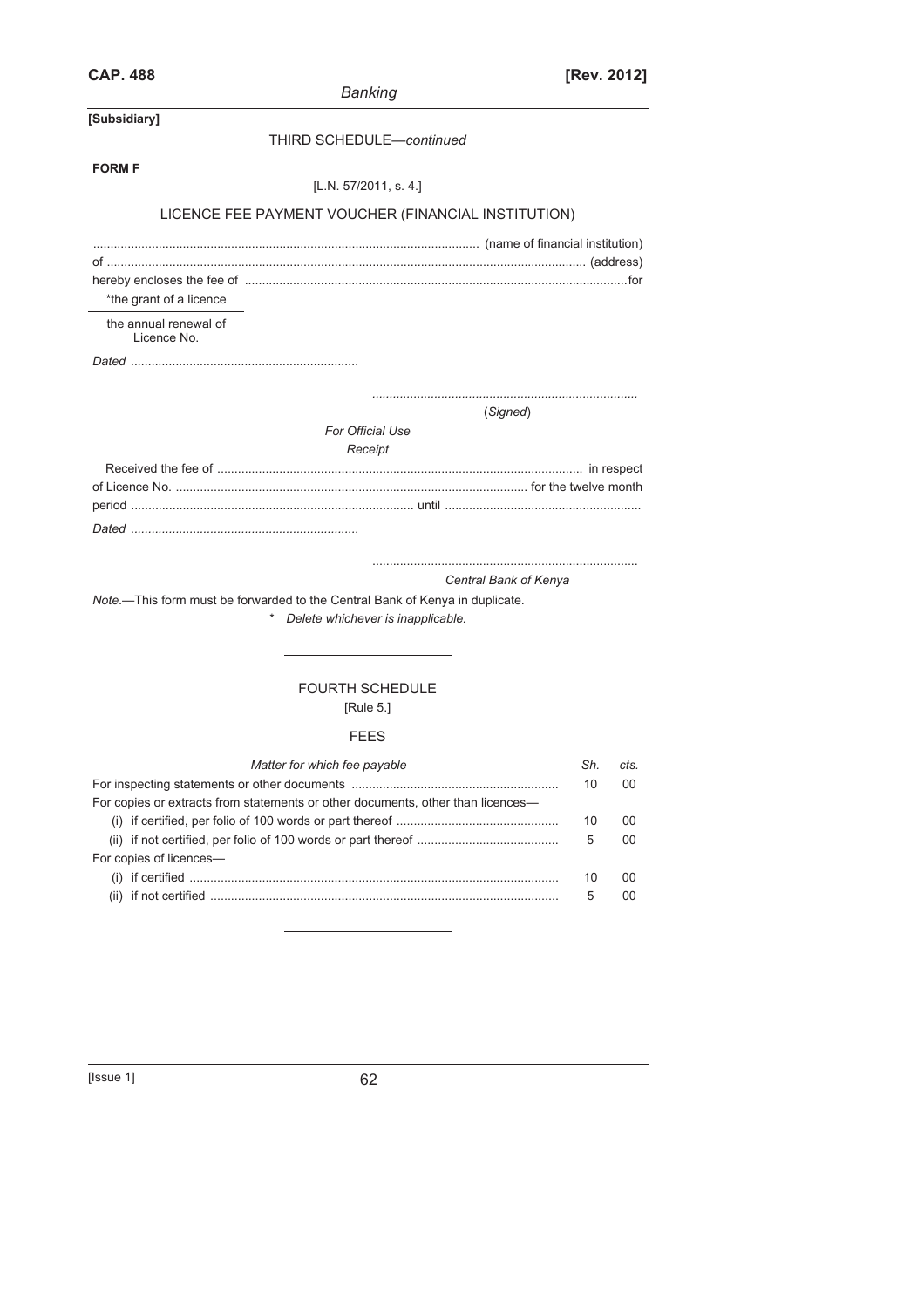## **BANKING (LIQUIDATION OF INSTITUTIONS) REGULATIONS, 1992**

# ARRANGEMENT OF REGULATIONS

## *Regulation*

- 1. Citation.
- 2. Notice of appointment and security.
- 3. Meeting of creditors.
- 4. Power to waive proof of debt.
- 5. Power of High Court to decide all claims.
- 6. Transfer of pending proceeding.
- 7. Public examination of officers and others.
- 8. Special provisions affecting examinations.
- 9. Special provisions for assessing damages.
- 10. Resignation of Board.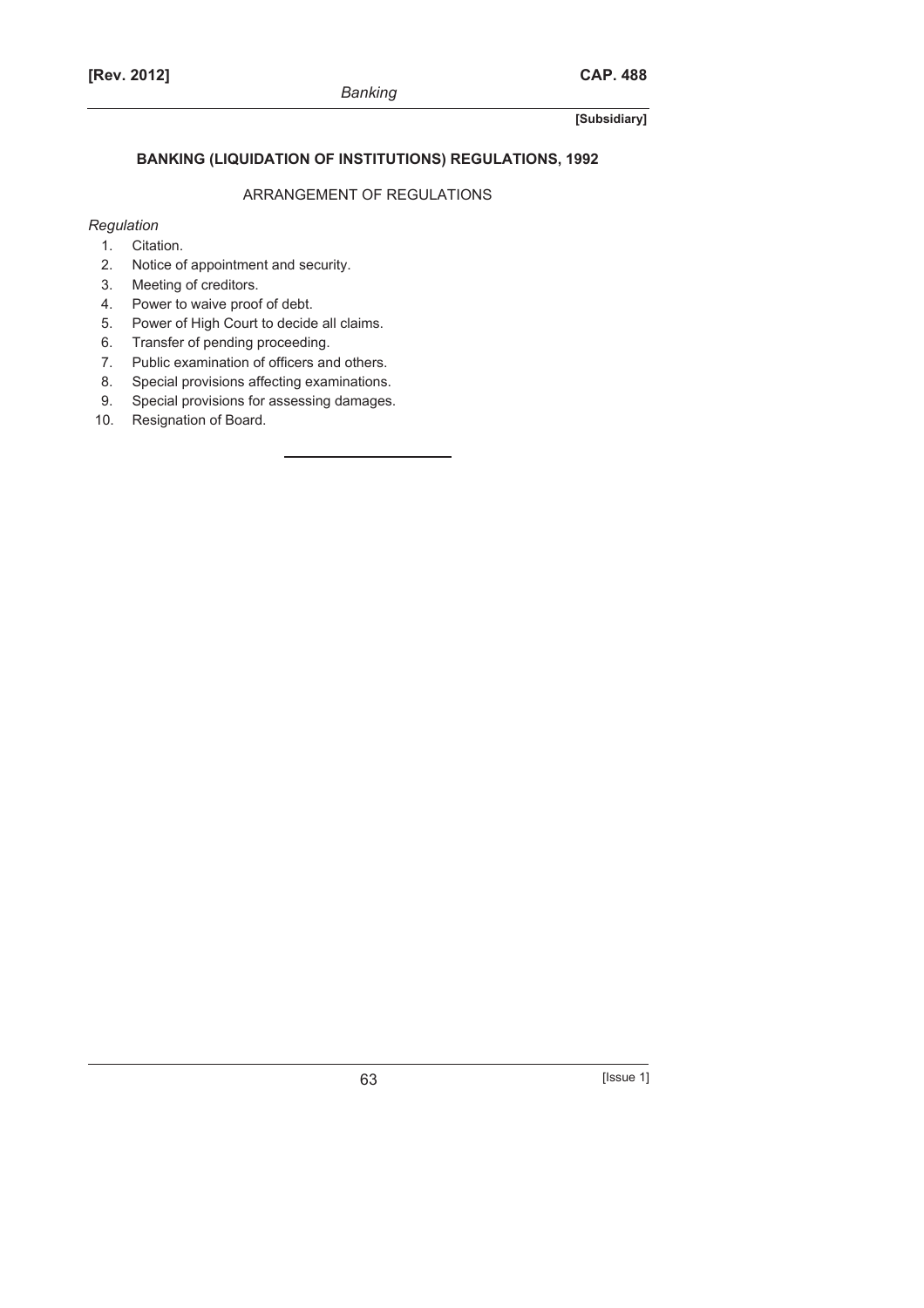## **BANKING (LIQUIDATION OF INSTITUTIONS) REGULATIONS, 1992**

[L.N. 402/1992.]

### **1. Citation**

These Regulations may be cited as the Banking (Liquidation of Institutions) Regulations, 1992.

### **2. Notice of appointment and security**

(1) Where the Board is appointed as a liquidator of an institution it shall, as soon as practicable thereafter, cause notice of its appointment to be published in the *Gazette* and at least one daily newspaper of general circulation in Kenya.

(2) The Board shall not be required to give any security by reason of its appointment as liquidator and upon appointment shall be deemed to have given security for the purposes of the Companies (Winding-up) Rules (Cap. 486, Sub. Leg.).

#### **3. Meeting of creditors**

Where the Board has been appointed as liquidator of an institution, it shall not, unless the court otherwise directs, be necessary for the liquidator to convene a meeting of creditors and contributories under the provisions of section 236 of the Companies Act (Cap. 486).

#### **4. Power to waive proof of debt**

(1) Where the Board has been appointed as liquidator of an institution, it may, if it deems fit, admit the claim of any depositor or class of depositors without submission of formal proof of debt and shall notify the depositor or depositors concerned accordingly.

(2) Any depositor who is dissatisfied with the decision of the Board may apply to the Court in the same manner as a dissatisfied creditor under the provisions of the Companies (Winding-up) Rules.

## **5. Power of High Court to decide all claims**

The High Court shall, except as otherwise expressly provided in regulation 6, have exclusive jurisdiction to entertain and decide any claim made by or against an institution which, is being wound-up or any question of priorities or any other question whatsoever, whether of law or fact, which may relate to or arise in the course of the winding-up of an institution.

### **6. Transfer of pending proceeding**

(1) Where an institution is being wound-up, no suit or other legal proceeding, whether civil or criminal, in respect of which the High Court has jurisdiction under the Act or these Regulations and which is pending in any other court immediately before the commencement of the Act or the commencement of the winding-up of the institution, whichever is later, shall be proceeded with except in the manner provided under these Regulations.

(2) The liquidator shall, within three months from the commencement of the winding-up or the commencement of the Act, whichever is later, or such further time as the High Court may allow, submit to the High Court a report containing a list of all such pending proceedings together with particulars thereof.

(3) On receipt of a report under subregulation (2), the High Court may give the parties concerned an opportunity to show cause why the proceedings should not be transferred to

 $[|$ Ssue 1 $]$  64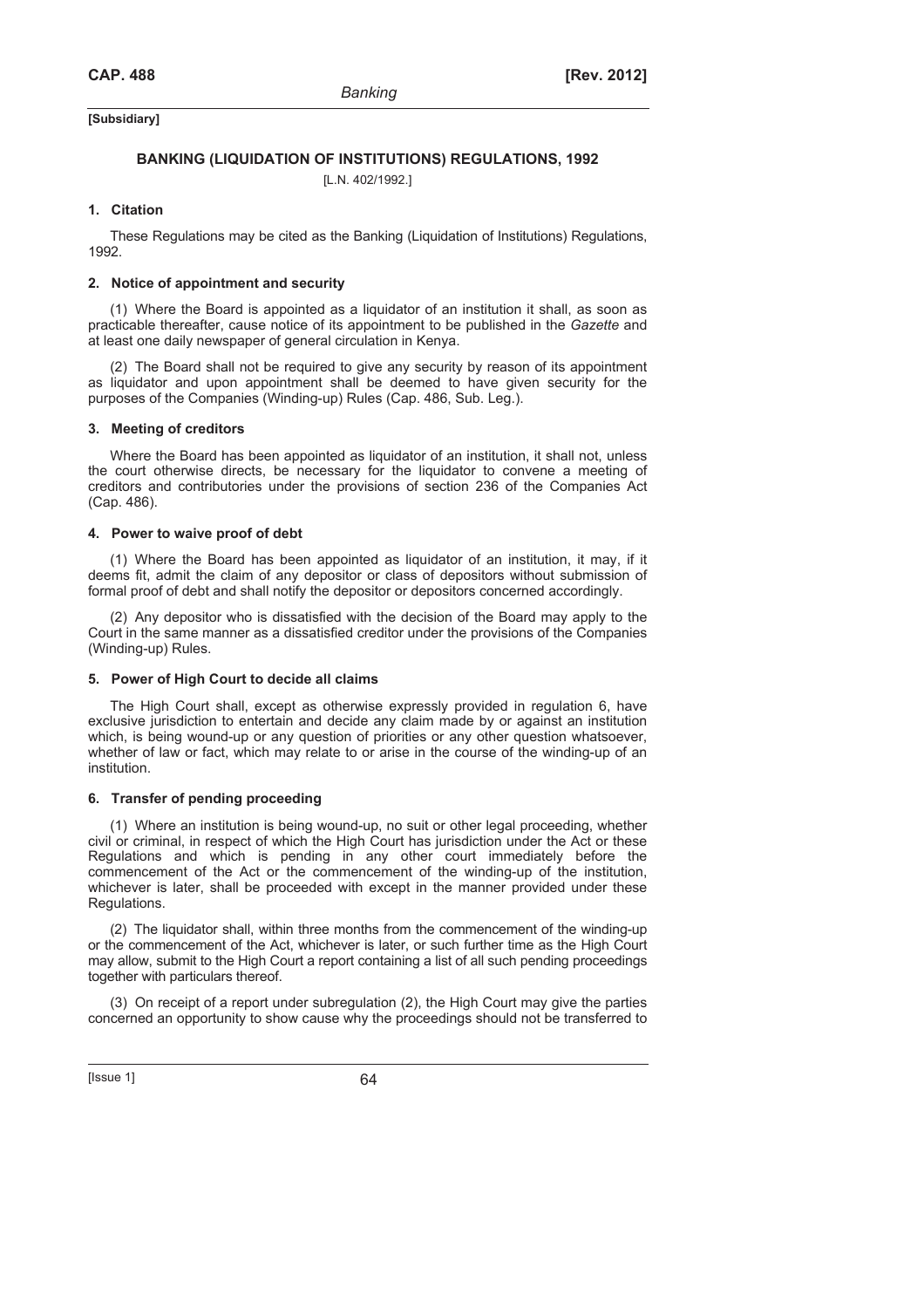the Court and it shall make such order as it deems fit transferring all or such of the pending proceedings as may be specified in the order to the Court and such proceedings shall thereafter be disposed of by the Court.

(4) If any proceeding pending in a Court is not transferred to the High Court under subregulation (3), the proceedings shall be continued in the Court in which the proceedings were pending.

(5) Nothing in this section shall apply to any proceeding pending in appeal before the Court of Appeal or the High Court.

#### **7. Public examination of officers and others**

(1) In the winding-up of an institution, the liquidator shall determine whether, in his opinion, any loss has been caused to the institution since its formation by any act or omission (whether or not a fraud has been committed by such act or omission) of a person in the promotion or formation of the institution or of any officer or auditor of the institution.

(2) If the liquidator determines that a loss has been caused by an act or omission referred to in subregulation (1), he may apply to the High Court for an order that any officer or auditor of an institution or any person who has taken part in the promotion or formation of the institution shall be publicly examined and the Court shall hold a public sitting on a date to be appointed for that purpose and direct that such person, director or auditor shall attend thereat and shall be publicly examined as to the promotion or formation or the conduct of the business of the institution or as to his conduct and dealings in so far as they relate to the affairs of the institution.

(3) The liquidator shall take part in the examination and for that purpose may employ a legal representative of his own choice.

(4) Any creditor or contributor may also take part in the examination either personally or by an advocate.

(5) The High Court may put such questions to the person examined as it thinks fit.

(6) The person examined shall be examined on oath and shall answer all such questions as the High Court may put or allow to be put to him.

(7) A person ordered to be examined under this regulation may, at his own cost, employ an advocate who shall be at liberty to put to him such questions as the High Court may deem just for the purpose of enabling him to explain or qualify any answer given by him:

Provided that if he is, in the opinion of the High Court, exculpated from any charges made against him, the High Court may allow such costs in its discretion as it may deem fit.

(8) Notes of the examination shall be taken down in writing, and shall be read over to or by, and signed by, the person examined.

(9) References in this regulation to an officer or auditor of an institution shall include a former officer or auditor of that institution.

#### **8. Special provisions affecting examinations**

(1) This regulation shall apply to any examination under regulation 7 and also to any examination under section 263 or section 265 of the Companies Act (Cap. 486) which is conducted in the course of the winding-up of any institution whether such winding-up commenced before or after the commencement of the Act.

(2) No person shall be excused from examination by reason of the fact that any other proceedings, whether criminal or civil, are in progress or contemplated against him.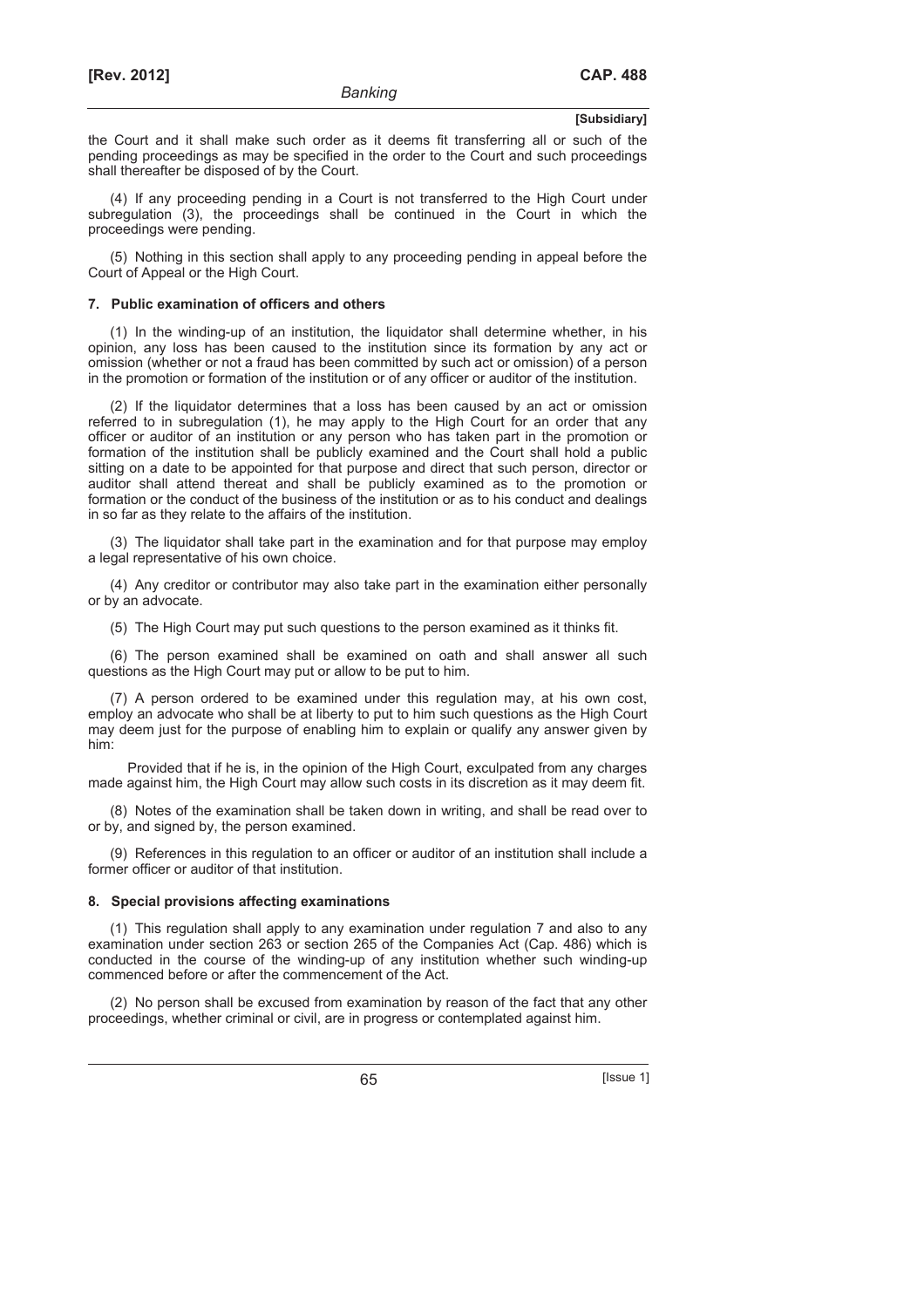(3) The official record of the evidence taken on any such examination may thereafter be used in evidence against any person examined in any civil proceedings and shall be open to the inspection of any creditor or contributory at all reasonable times.

#### **9. Special provisions for assessing damages**

(1) Where an application is made to the High Court under section 323 of the Companies Act (Cap. 486) against any person for repayment or restoration of any money or property of an institution and the applicant makes out a *prima facie* case against such person, the High Court shall make an order against such person to repay and restore the money or property unless he proves that he is not liable to make the repayment or restoration either wholly or in part:

Provided that where such an order is made jointly against two or more persons, they shall be jointly and severally liable to make the repayment or restoration of the money or property.

(2) Where an application is made to the High Court under section 323 of the Companies Act (Cap. 486) and the High Court has reason to believe that any property belongs to any promoter, officer, manager or liquidator of the institution, whether the property stands in the name of such person or any other person as an ostensible owner, then the High Court may, at any time, whether before or after making an order under subregulation (1) direct the attachment of such property, or such portion thereof, as it thinks fit and the property so attached shall remain subject to attachment unless the ostensible owner can prove to the satisfaction of the High Court that he is the real owner and the provisions of the Civil Procedure Act relating to attachment of property shall, as far as may be, apply to such attachment.

#### **10. Resignation of Board**

The Board may, at any time, resign as liquidator of an institution upon giving written notice to the Official Receiver whereupon the Official Receiver shall become the liquidator of the institution unless and until another liquidator is appointed by the Court in accordance with the provisions of the Companies Act (Cap. 486).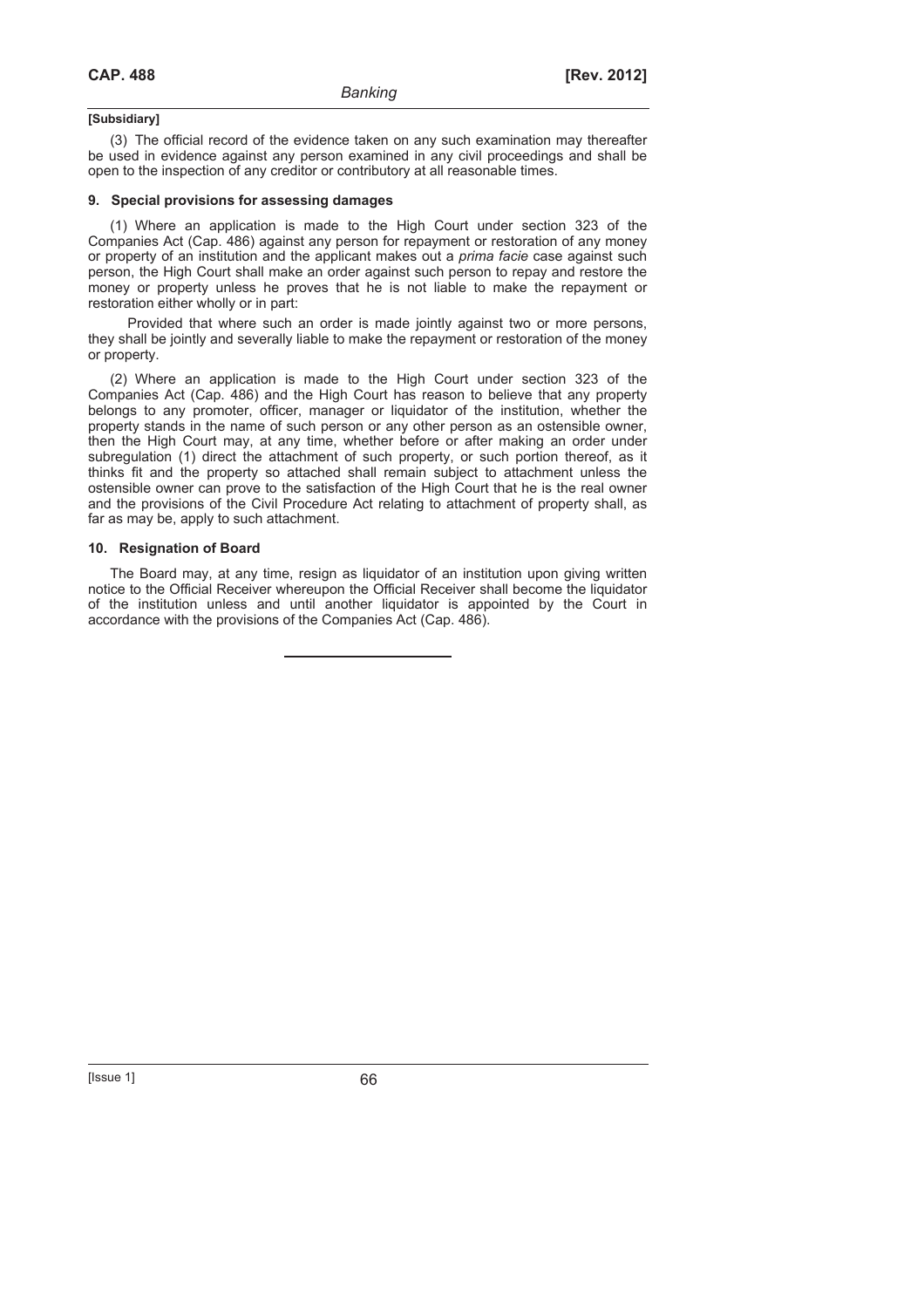## **BANKING (FEES) (AMENDMENT) REGULATIONS, 1994**

[L.N. 220/1990, L.N. 240/1991, L.N. 188/1994.]

**1.** These Regulations may be cited as the Banking (Fees) (Amendment) Regulations, 1994, and shall come into operation on the 17th June, 1994.

**2.** The fees specified in the Schedule shall be payable prior to the granting of a licence to an institution to carry on business under the Act.

**3.** The Banking (Fees) Regulations, 1991 are revoked.

## SCHEDULE [Rule 2, L.N. 188/1994.]

#### FEES

|    |     |                                                                                 | Sh.     |
|----|-----|---------------------------------------------------------------------------------|---------|
| 1. | (a) | On the granting of a licence to an institution and each anniversary thereof     | 400,000 |
|    | (b) | Additionally, in respect of each branch of an institution within a municipality | 150,000 |
|    | (C) | Additionally, in respect of each branch of an institution within a town council |         |
|    |     | area                                                                            | 100,000 |
|    | (d) | Additionally, in respect of each branch of an urban council area                | 30,000  |
|    |     | 2. On application for a licence to conduct business or open a branch as an      |         |
|    |     | institution                                                                     | 5.000   |
|    | (a) | On the application for an authority to establish a representative office        | 5.000   |
|    | (b) | On the granting of an authority to a representative office and each             |         |
|    |     |                                                                                 | 20.000  |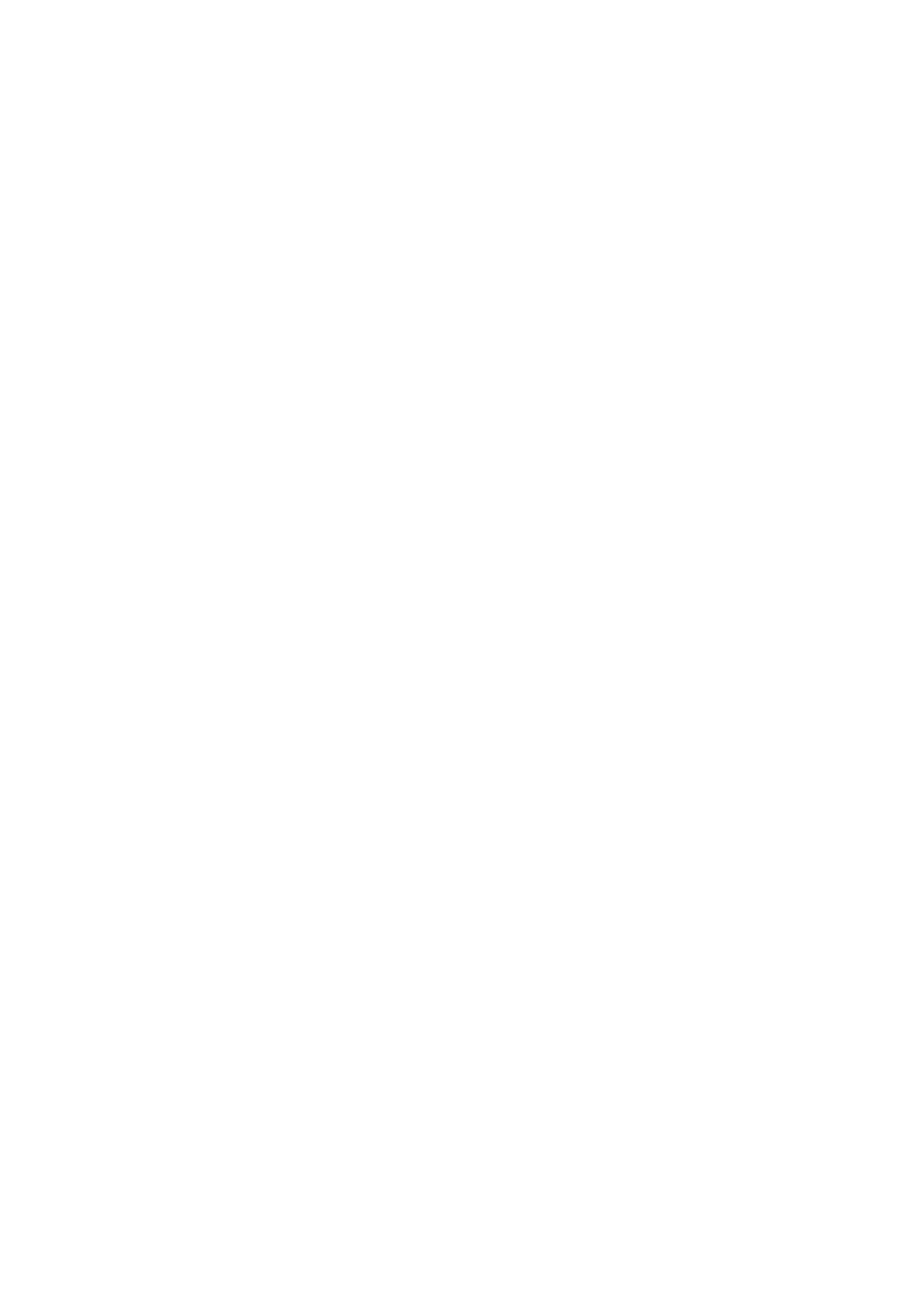### **BANKING (PENALTIES) REGULATIONS, 1999**

[Section 55(2), L.N. 77/1999, L.N. 164/1999.]

**1.** These Regulations may be cited as the Banking (Penalties) Regulations, 1999 and shall apply to all banks and other institutions licensed under the Act to conduct business in Kenya.

**2.** (a) Any institution or other person who fails or refuses to comply with any directions given by the Central Bank under the Act shall be liable to a penalty not exceeding one million shillings in the case of an institution, or one hundred thousand shillings in the case of a natural person.

(b) The Minister may prescribe additional penalties not exceeding ten thousand shillings in each case for each day or part thereof during which such failure or refusal continues.

**3.** (1) The following shall constitute specific violations by an institution of the directions given by the Central Bank which shall be subject to assessment of monetary penalties under these Regulations—

- (a) Loans, advances or other credit facilities granted by the institution to any person in excess of 25% of the institution's core capital;
- (b) outstanding unsecured advances to any of the institution's employees or their associates;
- (c) outstanding advances, loans or credit facilities which are unsecured or not fully secured—
	- (i) to any of its officers or their associates; or
	- (ii) to any person of whom or of which any of its officers has an interest as an agent, principal, director, manager or shareholder; or
	- (iii) to any person of whom or of which any of its officers is a guarantor;
- (d) outstanding advance, loan or credit facility to any of its directors or other person participating in the general management of the institution which—
	- (i) has not been approved by the full board of directors of the institution upon being satisfied that it is viable;
	- (ii) has not been made in the normal course of business and on terms similar to those offered to ordinary customers of the institution; and
	- (iii) has not been reported to the Central Bank within seven days thereof as being approved under (i) above;
- (e) an aggregate of credit facilities to any one of the institution's shareholders, directors, officers or employees which is in excess of twenty per cent of the institution's core capital;
- (f) the aggregate of loans, advances and other credit facilities to share holders, directors, officers and employees is in excess of one hundred per cent of the institution's core capital;
- (g) failure of the institution to
	- exhibit its annual audited accounts, throughout each year, in a conspicuous place in every office and branch in Kenya; or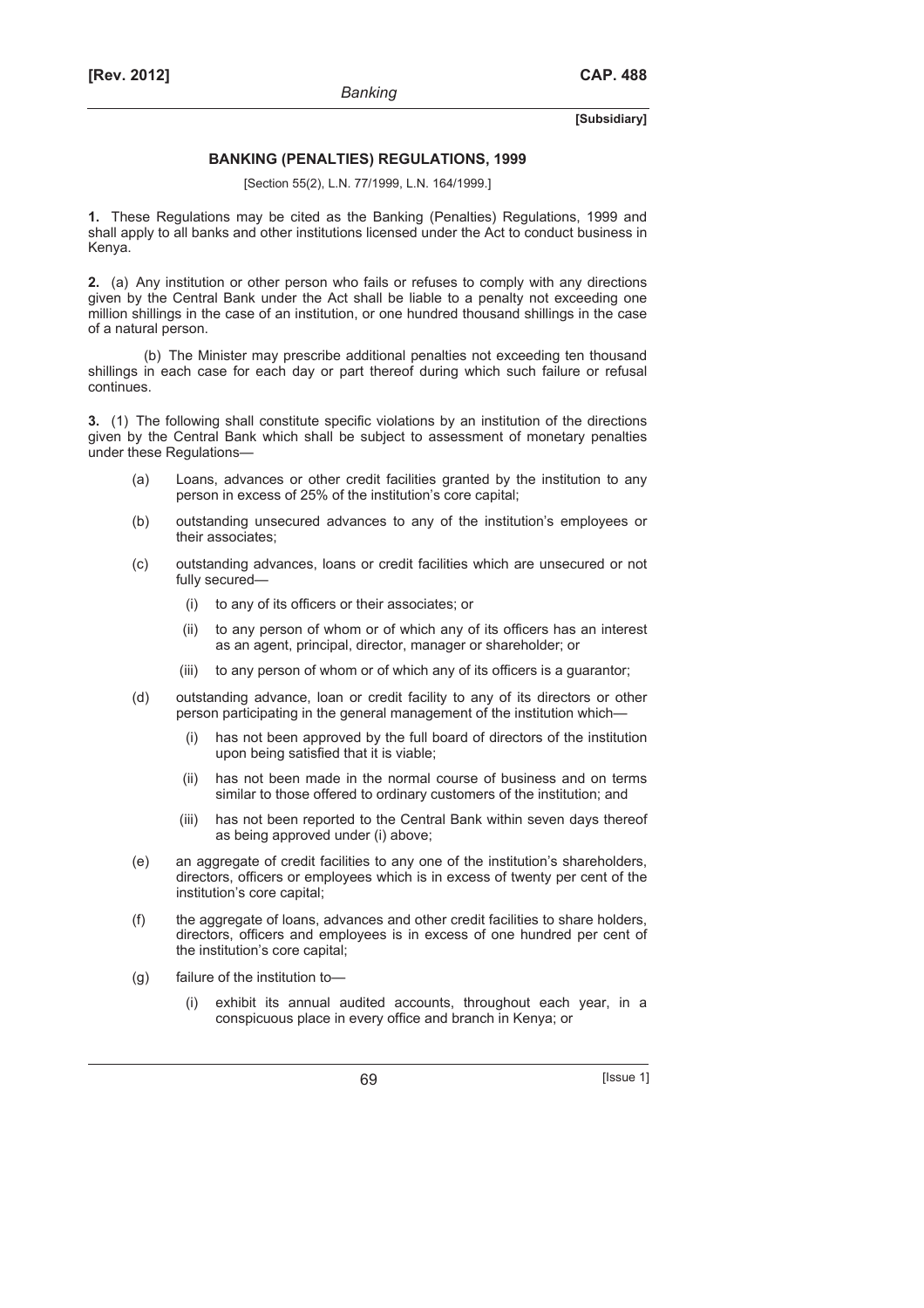- (ii) publish its annual audited accounts in a national newspaper within the number of months of the end of each financial year as prescribed under the minimum disclosure requirements prescribed from time to time by the Central Bank;
- (h) failure of the institution to submit, not later than three months after the end of its financial year, to the Central Bank its annual audited accounts and a copy of the auditor's report in the prescribed form;
- (i) failure of the institution to furnish, at such time and in such manner as the Central Bank may direct, such information in accurate and complete manner as the Central Bank may require to properly discharge its functions under the Act.

 (2) Monetary penalties on non-compliance with other directions not covered herein above may be levied by the Central Bank.

## [L.N. 164/1999, s. 2.]

**4.** (a) The Central Bank, after reviewing all available information and examining the existence of the contravention or violations of one or more of the provisions referred to herein, shall notify the institution in writing advising it of its findings and its decision to assess the penalties.

(b) A notification under (a) above shall advise the institution of a reasonable time-frame within which the violation shall be rectified.

**5.** Following the notification and expiration of the time-frame designated in 4 above, or sooner if advised by the institution of the correction of the violation, the Director of Bank Supervision of the Central Bank shall instruct the institution, in writing, as to the amount of monetary penalties assessed and the manner in which such monies shall be paid to the Central Bank.

**6.** (a) Where the Central Bank is not satisfied, either by evidence provided by the institution or information obtained by the Central Bank, that the violation has been rectified as directed, the daily monetary penalty prescribed in regulation 2(b) shall continue to accrue.

(b) Once the Central Bank is fully satisfied that the violation has been rectified, the daily penalty shall cease to accrue and the institution shall be assessed the aggregate penalty.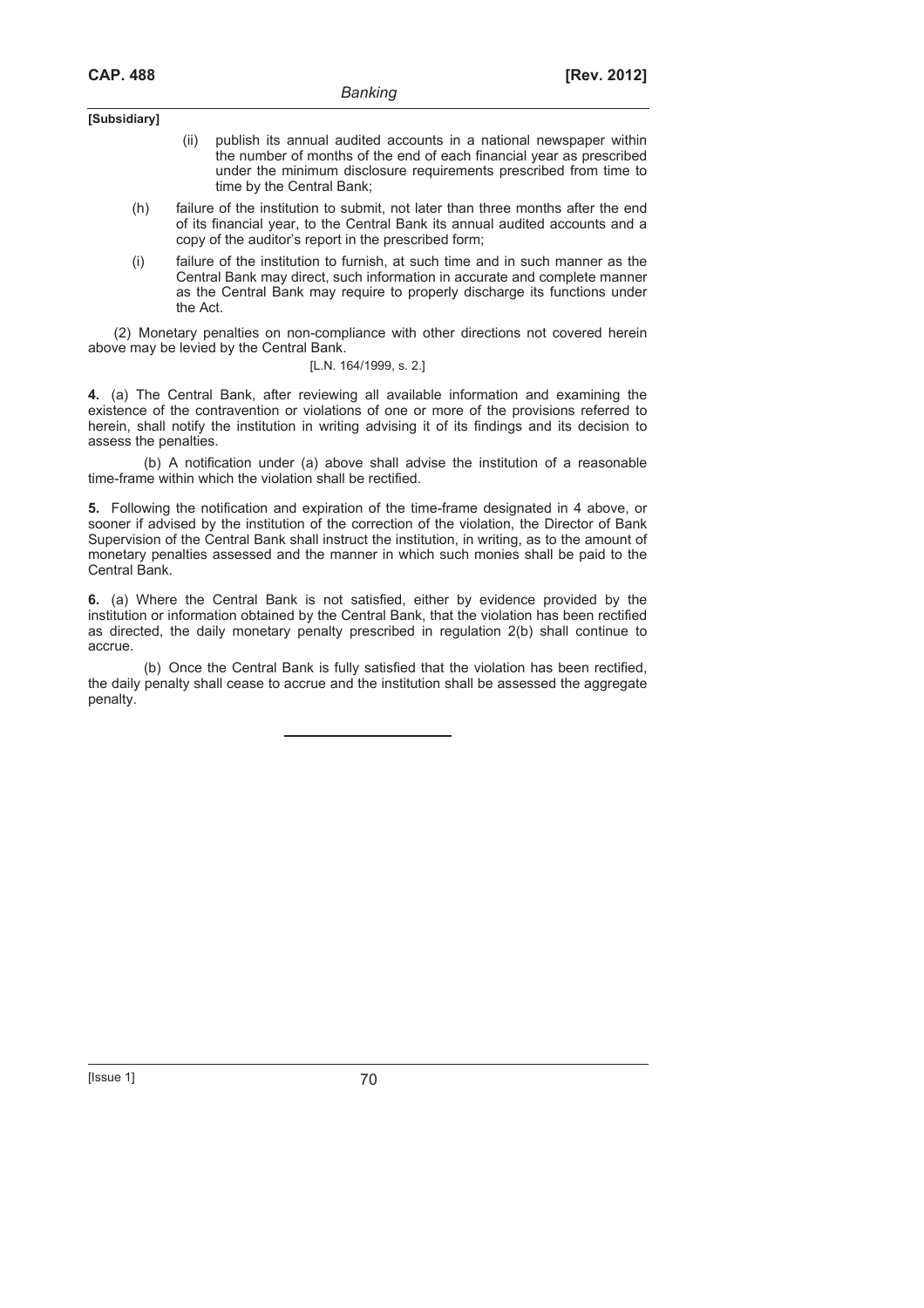## **BANKING (DEPOSIT PROTECTION FUND) REGULATIONS, 2003**

# ARRANGEMENT OF REGULATIONS

## *Regulation*

- 1. Citation.
- 2. Interpretation.
- 3. Convening of Board meetings.
- 4. Proceedings of the Board.
- 5. Keeping of account and other records.
- 6. Board to determine average deposit liabilities.
- 7. Power of Board to waive contributions.
- 8. Payments out of the Fund.
- 9. Protected deposit defined.
- 10. Liability of insolvent institution to the Board.
- 11. Liquidator's duty to the Board.
- 12. Furnishing of information by a liquidator or an institution.
- 13. Inspection of books, etc.
- 14. Revocation of L.N. 24/2002.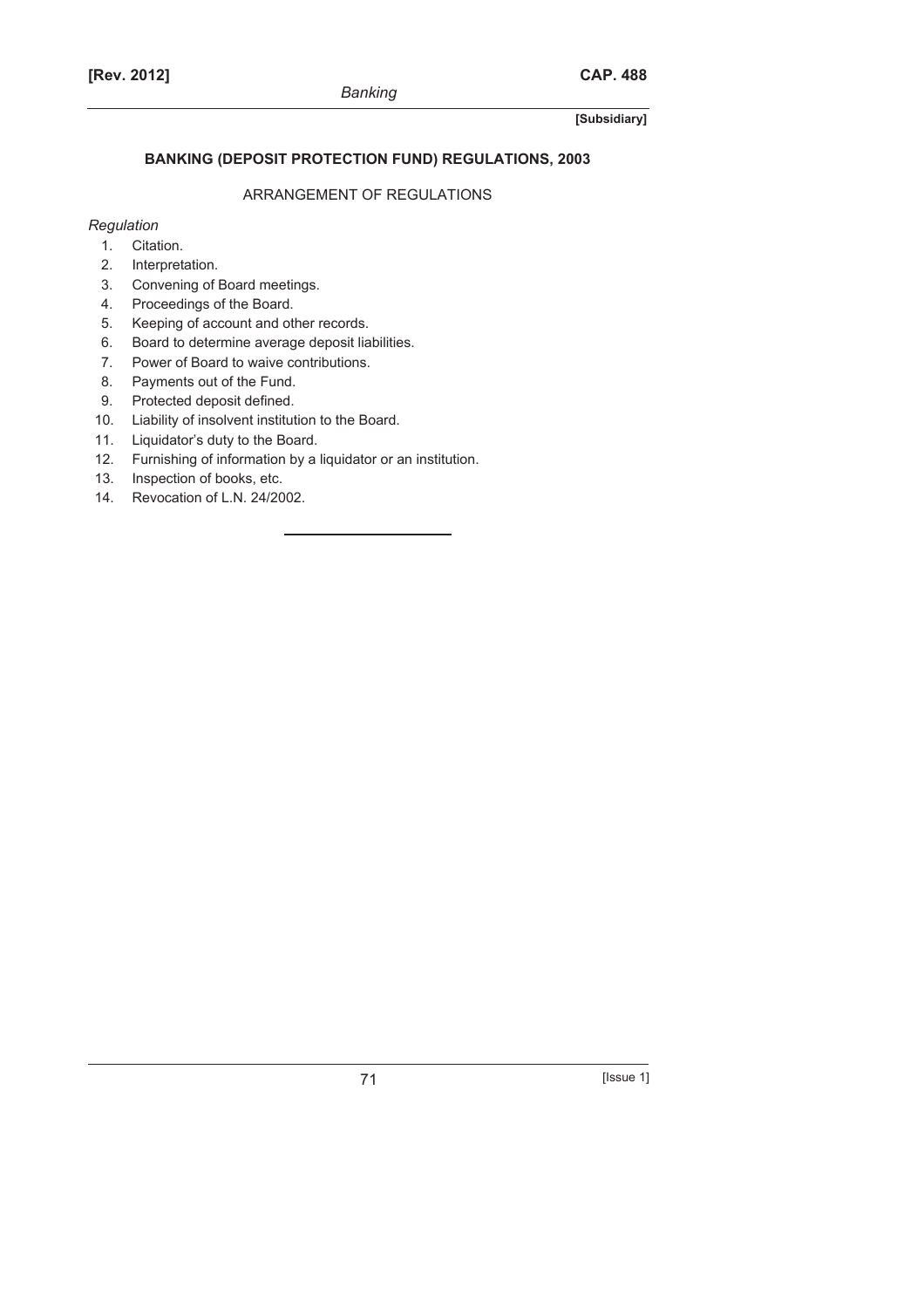#### **BANKING (DEPOSIT PROTECTION FUND) REGULATIONS, 2003**

[Section 55, L.N. 10/2003.]

#### **1. Citation**

These Regulations may be cited as the Banking (Deposit Protection Fund) Regulations, 2003.

#### **2. Interpretation**

In these Regulations, unless the context otherwise requires—

**"Board"** means the Deposit Protection Fund Board established under section 36 of the Act;

**"contributory institution"** means a bank, a mortgage finance company of financial institution which has received a notice to contribute under section 38(2) of the Act;

**"Fund"** means the Deposit Protection Fund established by section 37 of the Act.

#### **3. Convening of Board meetings**

Meetings of the Board shall be convened by the chairman not less than once in every three months, or whenever the business of the Fund so requires.

#### **4. Proceedings of the Board**

(1) A quorum for any meeting of the Board shall be the four members and where the chairman is unable to attend any meeting of the Board the other members present may elect one of their number to be the chairman of the meeting.

(2) The validity of any proceedings of the Board shall not be affected by any vacancy in the membership of the Board, or by any defect in the appointment of any member which is discovered subsequent to those proceedings.

(3) The decision of the Board shall be authenticated by signature of the chairman or any other person authorized by the chairman for that purpose.

#### **5. Keeping of account and other records**

(1) Subject to the Act and these Regulations, the Board shall—

- (a) keep proper accounts and proper records in relation to its accounts; and
- (b) in every financial year, prepare a statement of accounts showing its state of affairs, income and expenditure.

(2) The accounts shall include contributions by contributory institutions and investment by the Fund.

(3) A statement of accounts prepared in accordance with subregulation (1) shall be audited by auditors appointed by the Board.

(4) For the purposes of this regulation, no person shall be appointed as an auditor unless he is qualified under section 161 of the Companies Act (Cap. 486) and is approved by the Central Bank.

(5) Members of the Board appointed by the Minister under section 36(4)(c) of the Act shall hold office for a period of four years and shall be eligible for re-appointment.

[Issue 1] 72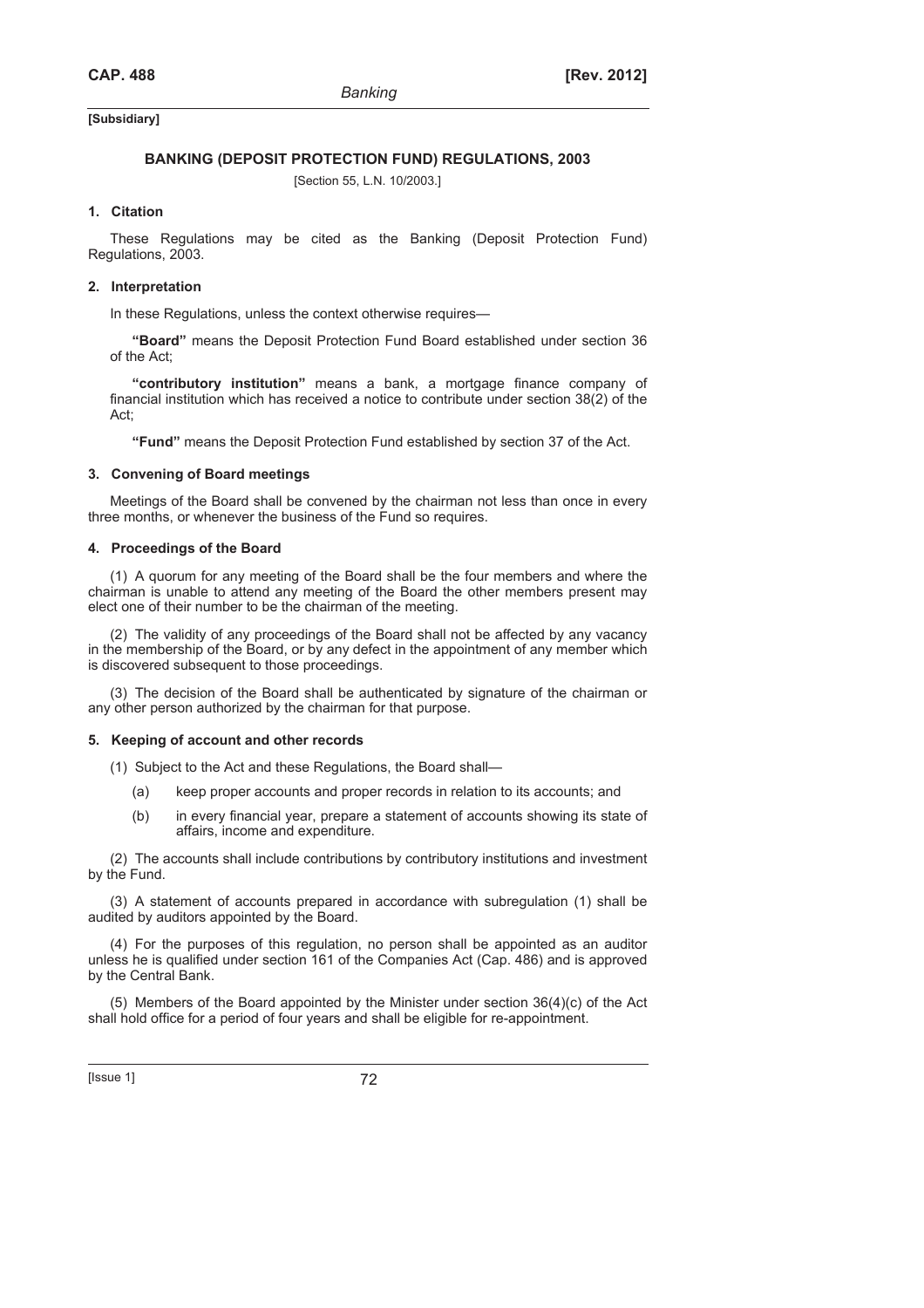(6) The Board shall publish the report prepared under section 42(1) of the Act within three months of its submission to the Minister.

#### **6. Board to determine average deposit liabilities**

Subject to the Act, the average of a contributory institution's total deposit liabilities shall be the amount which the Board determines as representing its average deposit liabilities over a period of twelve months preceding the levying of contributions.

#### **7. Power of Board to waive contributions**

The Board may waive a contribution by a contributory institution if it appears to the Board that an institution which is licensed is carrying on substantially the same business as that previously carried on by one or more institutions which are, or were contributory institutions, but nothing in these Regulations shall entitle any institution to a repayment of the contributions previously made to the Fund.

#### **8. Payments out of the Fund**

(1) Whenever an contributory institution shall become insolvent in accordance with section 39(6) of the Act and if at that time the institution is a contributory institution whose deposits are protected, the Board shall, as soon as is practicable, pay out of the Fund by cash, cheque or bank transfer to a depositor who has a protected deposit with the institution an amount equal to his protected deposit.

(2) In the event of uncertainty of records, the Board may only pay such percentage of the protected deposit as it may deem appropriate in the circumstances.

(3) No account whatsoever shall be taken of any liability unless proof of the debt which gives rise to it has been given to the Board in such manner and at such times as the Board shall determine.

#### **9. Protected deposit defined**

(1) Subject to the Act, and in relation to a contributory institution, any reference to a protected deposit is a reference to the total liability of the institution to the depositor limited to a maximum of one hundred thousand shillings:

Provided that the Minister may, by Order, and with the approval of the Board, increase the sum specified under this regulation to a sum specified in the Order.

(3) In determining the liability of a contributory institution to a depositor, no account shall be taken of any liability in respect of a deposit if it is no longer protected or if it was made after termination of the protection of deposits of that institution under section 38(5) of the Act.

(4) In all cases before termination of protection of deposit, the Board shall publish a notice in the *Gazette* and in one national newspaper of its intention to terminate protection of deposits in an institution.

(5) Unless the Board otherwise directs, there shall be deducted the amount of any liability of a depositor to the contributory institution in respect of which a right of set-off existed immediately before the institution became insolvent in accordance with section 39 (6) of the Act against any such deposit or in respect of which such a right would then have existed if the deposit in question had been payable on demand and the liability in question had fallen due.

## **10. Liability of insolvent institution to the Board**

(1) Subject to the Act and these Regulations, where a contributory institution is insolvent and the Board has made or is under a liability to make an insolvency payment to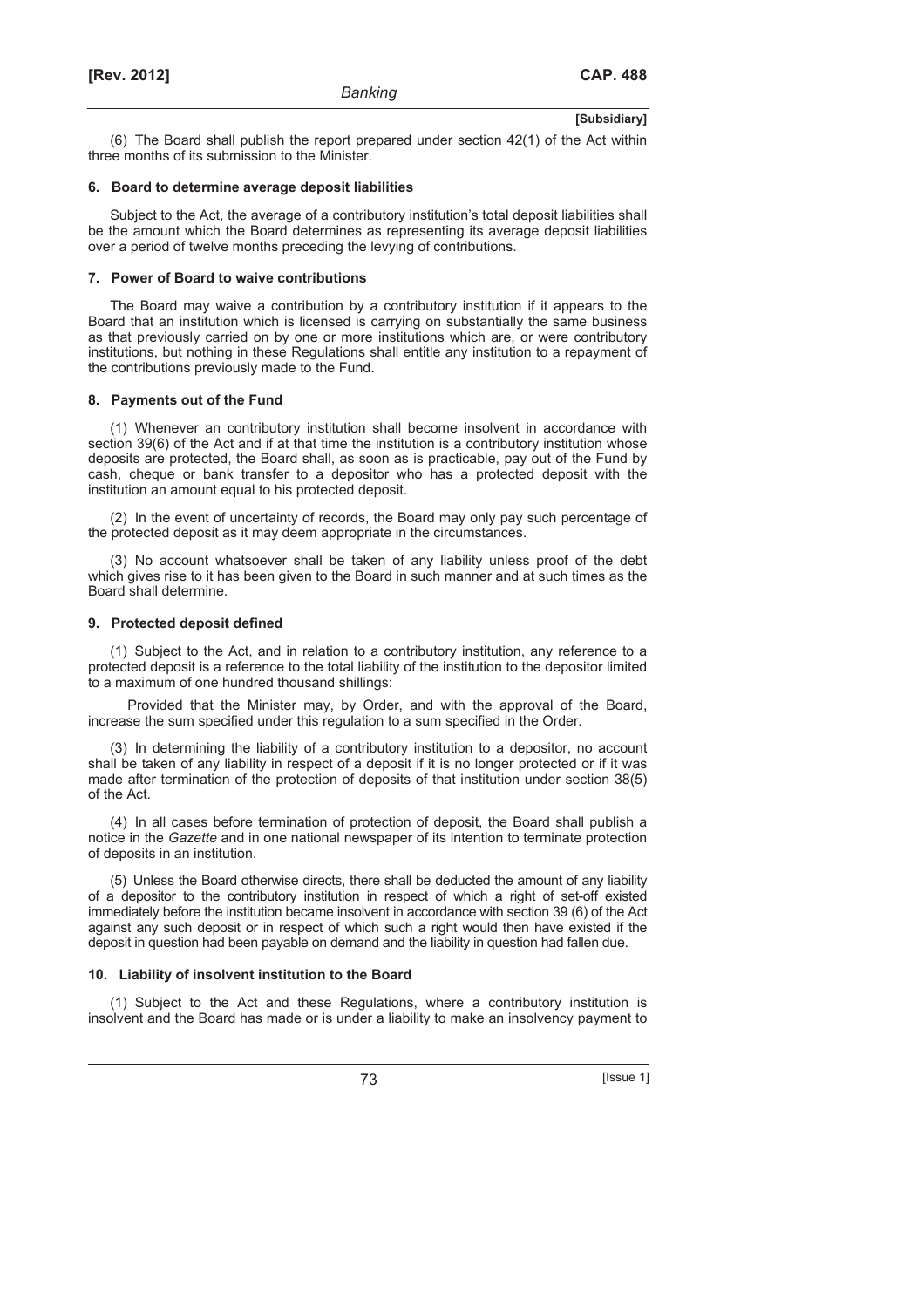a depositor, the institution shall become liable to the Board, as in respect of contractual debt incurred immediately before the institution became insolvent, for an amount equal to the Board's liability.

(2) In all cases, no payment shall be made by the insolvent institution to a depositor unless full satisfaction has been given to the Board in respect of all moneys paid by the Board to the depositor.

(3) The liability of the insolvent contributory institution to a depositor shall be reduced by an amount equal to insolvency payment made or to be made by the Board to the depositor.

#### **11. Liquidator's duty to the Board**

The duty of the liquidator of an insolvent contributory institution shall be to pay to the Board instead of the depositor the amount referred to under regulation 8, and if the amount paid to the Board equals the insolvency payment made to the depositor by the Board, the liquidator shall thereafter pay to the depositor instead of the Board any excess amount.

#### **12. Furnishing of information by a liquidator or an institution**

The Board may, by notice in writing served on an contributory institution or the liquidator of an insolvent institution, require him or such institution at such place as may be specified in the notice to furnish to the Board such information and such books, papers or records as the Board may require to carry out its functions under the Act.

#### **13. Inspection of books, etc.**

Where as a result of a contributory institution having become insolvent, any books, papers or records have come into the possession of the official receiver or liquidator he shall permit any person duly authorized by the Board to inspect such books, papers or records.

#### **14. Revocation of L.N. 24/2002**

The Banking (Deposit Protection Fund) (Amendment) Regulations, 2002, are hereby revoked.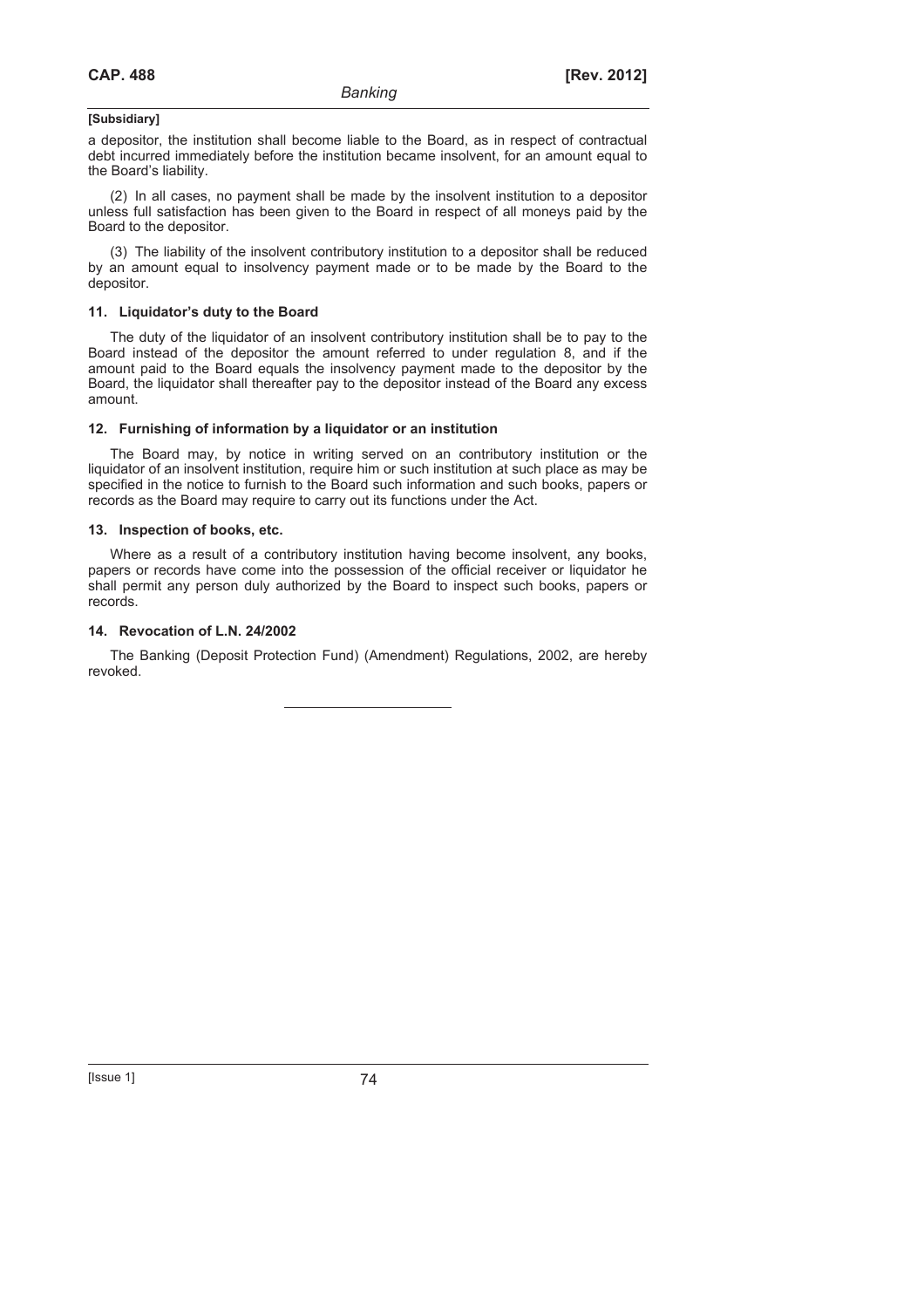## **BANKING (INCREASE OF RATE OF BANKING AND OTHER CHARGES) REGULATIONS, 2006**

[L.N. 34/2006.]

**1.** These Regulations may be cited as the Banking (Increase of Rate of Banking and Other Charges) Regulations, 2006.

**2.** An application for approval of increase in the rate of banking or other charges under section 44 of the Act, shall be in the form set out in the Schedule and shall be submitted to the Minister through the Governor of the Central Bank of Kenya.

**3.** The Governor of the Central Bank of Kenya shall consider every application submitted under regulation 2 and shall, in particular—

- (a) consider whether the proposed increase is in conformity with the Government's policy of entrenching a market-oriented economy in Kenya; and
- (b) take into account the average underlying inflation rate prevailing over the twelve months immediately preceding the application, together with his comments thereon, to the Minister.

**4.** The Minister shall consider every application forwarded under regulation 3 in the manner set out in regulation 5.

- **5.** (1) Where—
	- (a) the increase in the rate of banking or other charges applied for is below the average underlying inflation rate prevailing over the preceding twelve months as determined by the Central Bank of Kenya, the Minister shall communicate his decision to the applicant within fourteen days of the date of receipt of the application;
	- (b) the increase in the rate of banking or other charges applied for is above the average underlying inflation rate prevailing over the preceding twelve months as determined by the Central Bank of Kenya, the Minister may, if he deems it necessary, hold consultations with the applicant on the rationale for the proposed increase in the rate of banking or other charges before either granting or denying approval.

(2) In the case of an application falling under subregulation (1)(b), the Minister shall communicate his decision to the applicant within thirty days of the receipt of the application.

**6.** Every institution shall post, in a conspicuous position at every place of the institution's business in Kenya, the rates of banking and other charges levied on the products offered by the institution and shall submit a copy of the document so displayed to the Minister.

**7.** An institution seeking to introduce a new product shall, prior to charging, levying or imposing any rate or charge on the new product, notify the Minister in writing of the rate or charge applicable to the new product.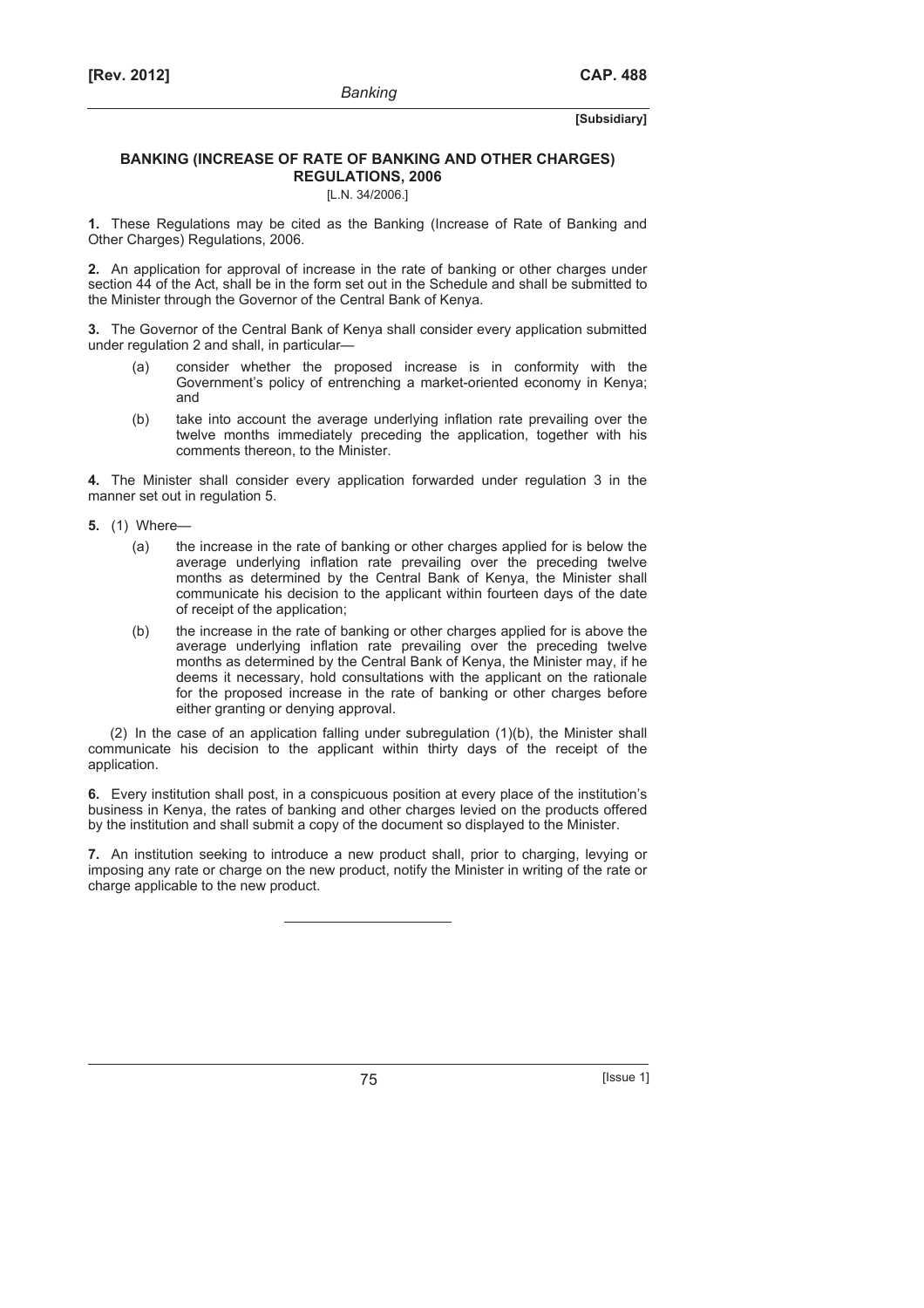*Banking* 

## **[Subsidiary]**

# **SCHEDULE** [Regulation 2.]

## FORM

APPLICATION FOR INCREASE IN THE RATE OF BANKING AND OTHER CHARGES

- 1. Name of Institution .........................................................................................................................
- 2. Date of application .........................................................................................................................
- 3. Proposed effective date of the proposed increase .........................................................................
- 4. Details of increase ..........................................................................................................................

| Type of rate or | Effective date<br>of current rate<br>or charge | Current rate or<br>charge | Proposed rate<br>or charge | Percentage<br>increase | Justification for<br>increase* |
|-----------------|------------------------------------------------|---------------------------|----------------------------|------------------------|--------------------------------|
|                 |                                                |                           |                            |                        |                                |
|                 |                                                |                           |                            |                        |                                |
|                 |                                                |                           |                            |                        |                                |
|                 |                                                |                           |                            |                        |                                |
|                 |                                                |                           |                            |                        |                                |

*Date ....................................................................* 

............................................................................. (*Signature of the Chief Executive* 

*Officer or the Chief Operating Officer*)

\* Extra sheet may be attached. The application should clearly set out in detail, justification for the proposed increase.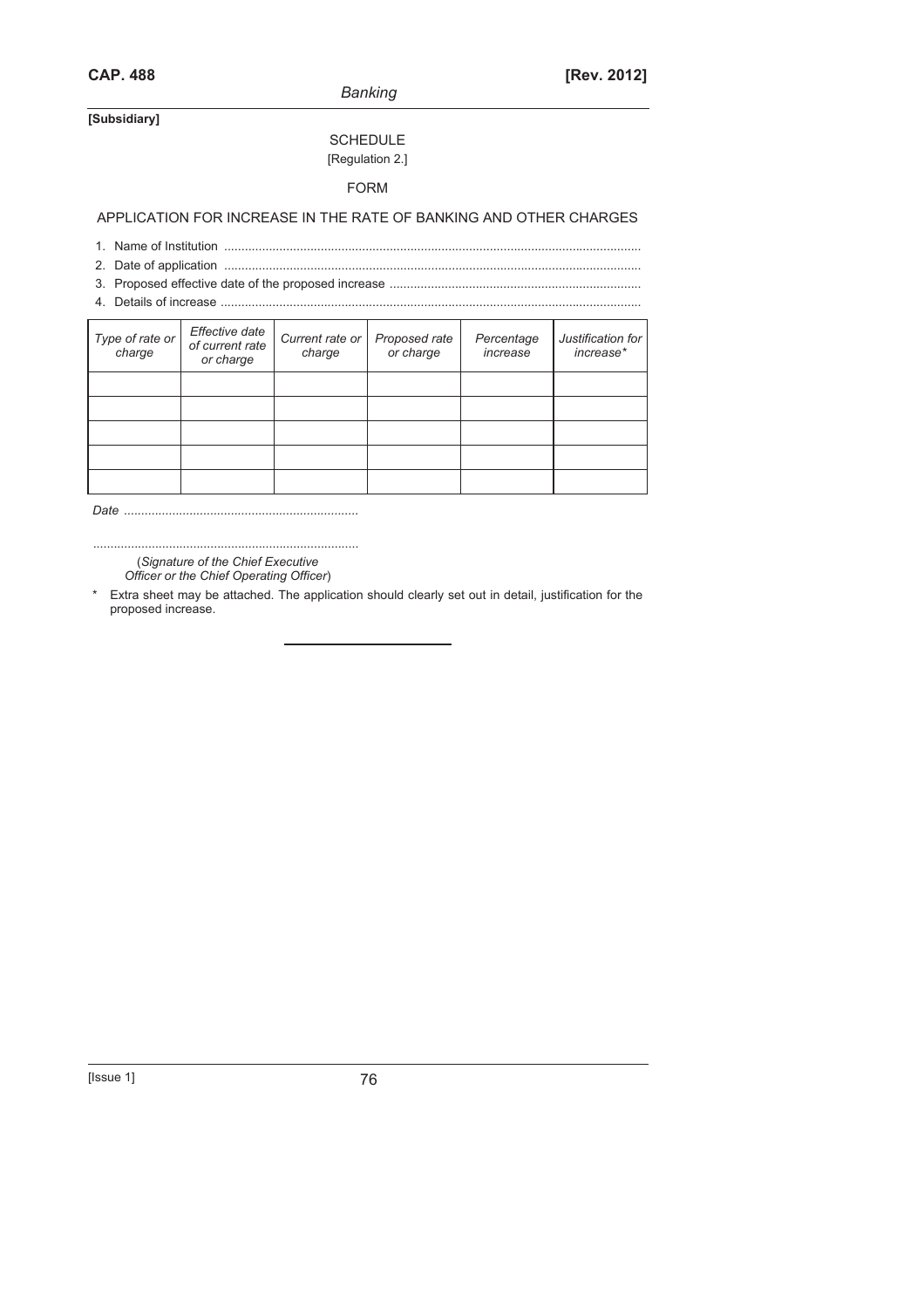## **BANKING (CREDIT REFERENCE BUREAU) REGULATIONS, 2008**

## ARRANGEMENT OF REGULATIONS

## PART I – PRELIMINARY

## *Regulation*

- 1. Citation and commencement.
- 2. Interpretation.

## PART II – ESTABLISHMENT AND LICENCING OF CREDIT REFERENCE

## BUREAUS

- 3. Qualification and prohibition to operate without a licence.
- 4. Application for licence.
- 5. Evaluation of application.
- 6. Inspection of premises and systems.
- 7. Issuance of licence.
- 8. Bank guarantee
- 9. Refusal to issue a licence.
- 10. Validity of the licence.
- 11. Annual licence fee.
- 12. Place of business.

## PART III – OPERATION OF CREDIT REFERENCE BUREAUS

- 13. Activities of the Bureaus.
- 14. Nature of information to be shared.
- 15. Restrictions on the use of customer information.
- 16. Fees.
- 17. Data management and quality control.
- 18. Updating and maintaining information.
- 19. Security and control measures.
- 20. Customers' rights of access and correction.

## PART IV – GOVERNANCE AND MANAGEMENT OF BUREAUS

- 21. Composition and responsibility of the Board.
- 22. Criteria for appointment of directors.
- 23. Disqualification of officers and employees.
- 24. Fit and proper test.

## PART V – POWERS OF THE CENTRAL BANK

- 25. Powers of the Central Bank.
- 26. Ownership of Information.
- 27. Periodic returns.

## PART VI – GENERAL PROVISIONS

- 28. Responsibilities of institutions.
- 29. Compliance with guidelines, rules or directives.
- 30. Penalties.
- 31. Repeals.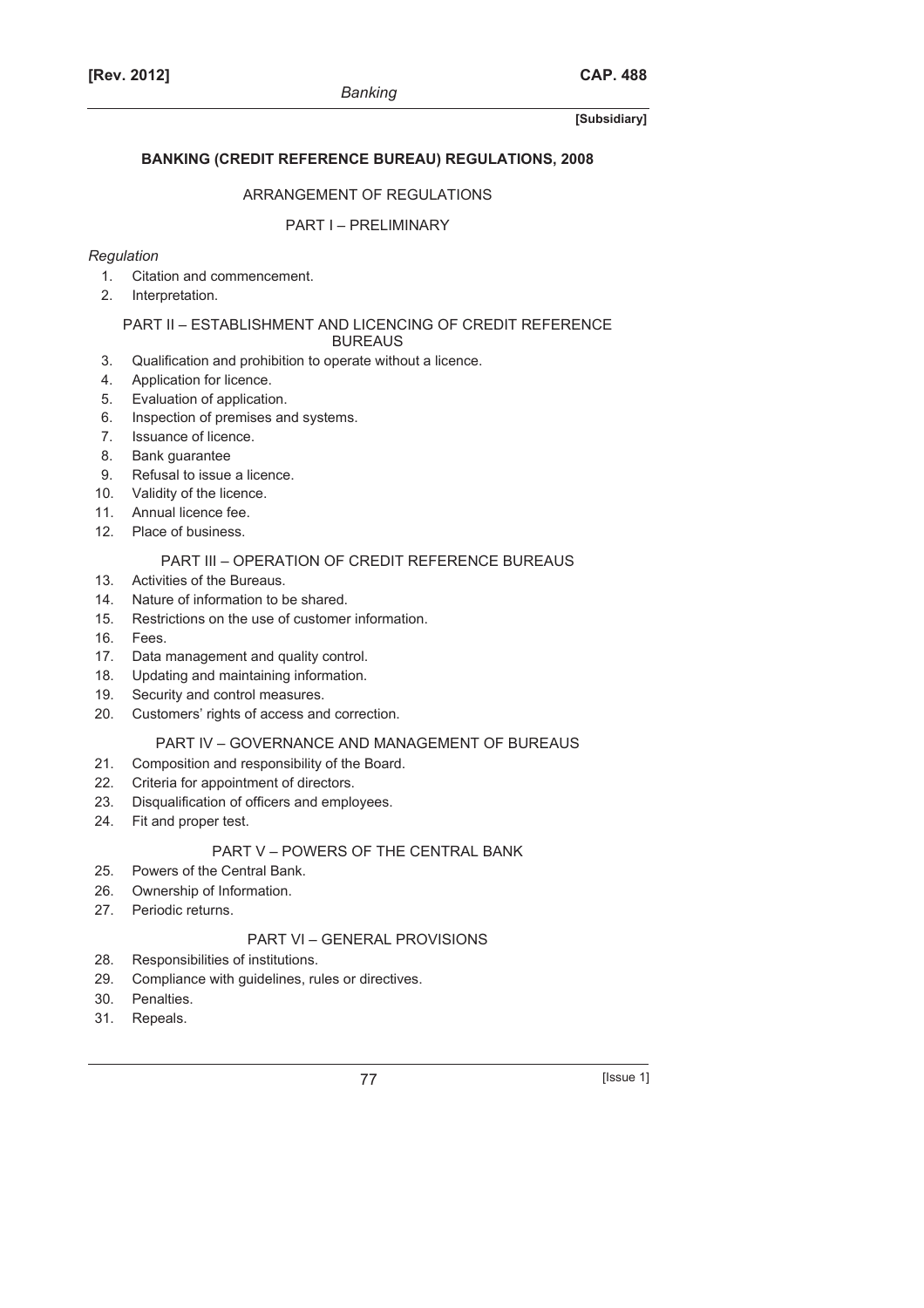| <b>CAP. 488</b>        |  |                                                                                                                     | [Rev. 2012] |
|------------------------|--|---------------------------------------------------------------------------------------------------------------------|-------------|
|                        |  | Banking                                                                                                             |             |
| [Subsidiary]           |  |                                                                                                                     |             |
|                        |  | <b>SCHEDULES</b>                                                                                                    |             |
| <b>FIRST SCHEDULE</b>  |  | APPLICATION FORM FOR A LICENCE TO<br>CARRYOUT THE BUREAU BUSINESS                                                   |             |
| <b>SECOND SCHEDULE</b> |  | PERSONAL DECLARATION FORM FOR<br>INDIVIDUALS PROPOSED TO BECOME OFFICERS<br>OR SIGNIFICANT SHAREHOLDERS OF A BUREAU |             |
| THIRD SCHEDULE         |  | STATUTORY DECLARATIONS                                                                                              |             |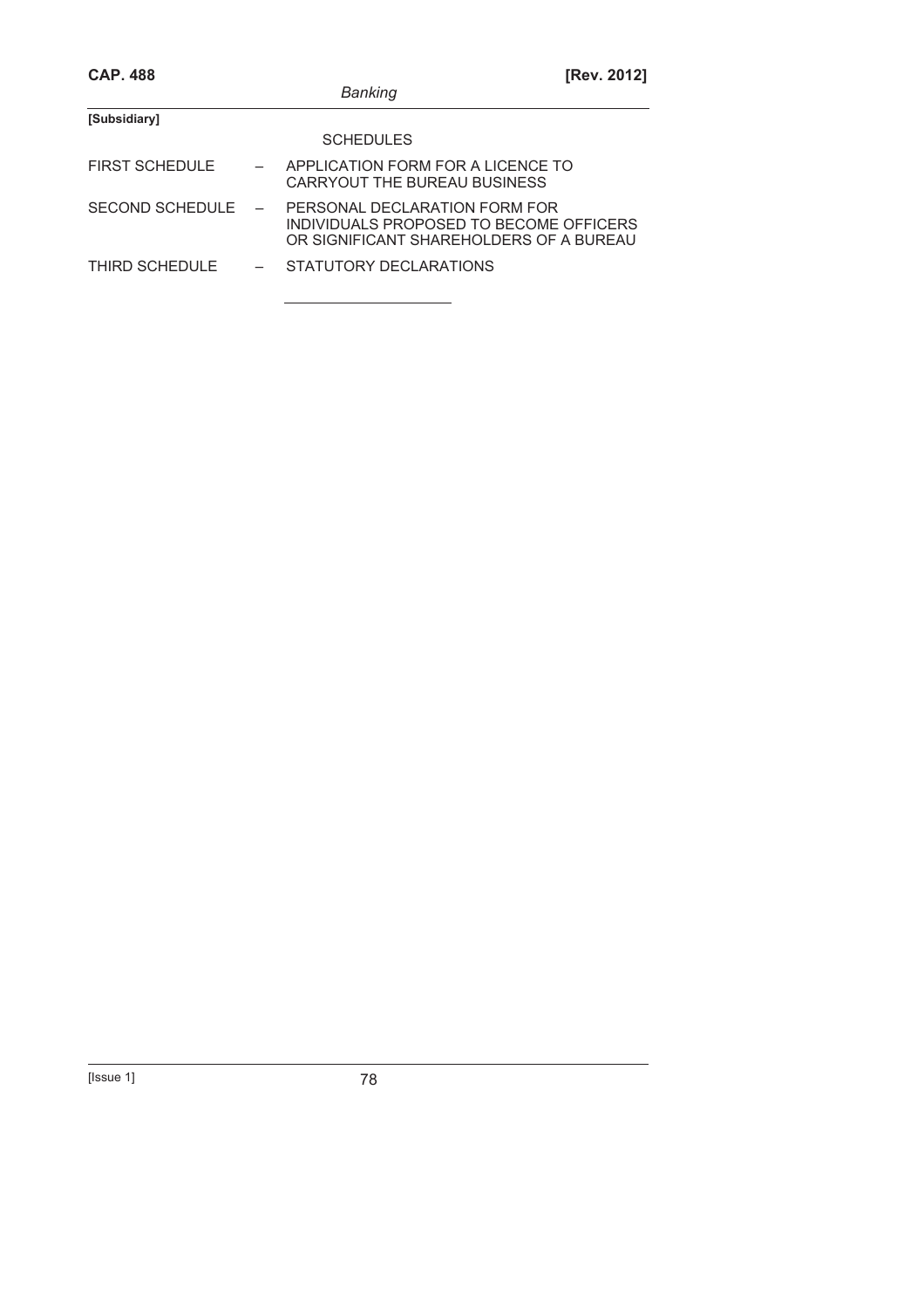#### **BANKING (CREDIT REFERENCE BUREAU) REGULATIONS, 2008**

[L.N. 97/2008, L.N. 17/2009.]

## PART I – PRELIMINARY

#### **1. Citation and commencement.**

These Regulations may be cited as the Banking (Credit Reference Bureau) Regulations, 2008 and shall come into force at 2nd February 2009.

[L.N. 17/2009.]

#### **2. Interpretation**

In these Regulations, unless the context otherwise requires—

**"adverse action notice"** means a notice issued by an institution to a customer conveying denial or cancellation of, an increase in any charge for, or a reduction or other adverse or unfavorable change in the terms of coverage or amount of, any loan, existing or applied for, or any other action or determination adversely affecting the customer, based on customer information obtained from a Bureau;

**"amendment notice"** means a written notice from an institution advising the Bureau of an amendment to credit information previously incorrectly reported to the Bureau by that institution;

**"Bureau"** means a credit reference bureau licensed under these Regulations;

**"credit information"** means any positive or negative information bearing on an individual's credit worthiness, credit standing, credit capacity, character, general reputation, personal characteristics, or mode of living, including but not limited to the history and/or profile of an individual or entity with regard to credit, assets, and any financial obligations;

**"credit report"** means a customer information file containing a subject's credit history compiled by a Bureau and may include publicly available information;

**"customer"** means any customer of financial services who has a formal engagement to receive services and products on agreed terms and condition from an institution licensed under the Act;

**"customer information"** means credit information, or any other positive or negative information provided by a customer or obtained from a third party, or public record information, which may be exchanged pursuant to this Regulations;

**"database"** means a set of customer information collected, managed and disseminated by a Bureau;

**"director"** means a member of the board of directors of a Bureau;

**"institution"** for the purposes of these Regulation, means an institution within the meaning of section 2 of the Act;

**"loan"** means direct, indirect and contingent obligations incurred by an individual or entity with third parties and includes any loan, discount, advance, overdraft, export bills purchased, other bills receivable or purchased, import bills, customers', liability on off balance sheet items or any other credit facilities extended to a custom of an institution;

**"negative information"** means any adverse customer information relating to a customer including but not limited to—

- (a) dishonour of cheques other than for technical reasons;
- (b) accounts compulsorily closed other than for administrative reasons;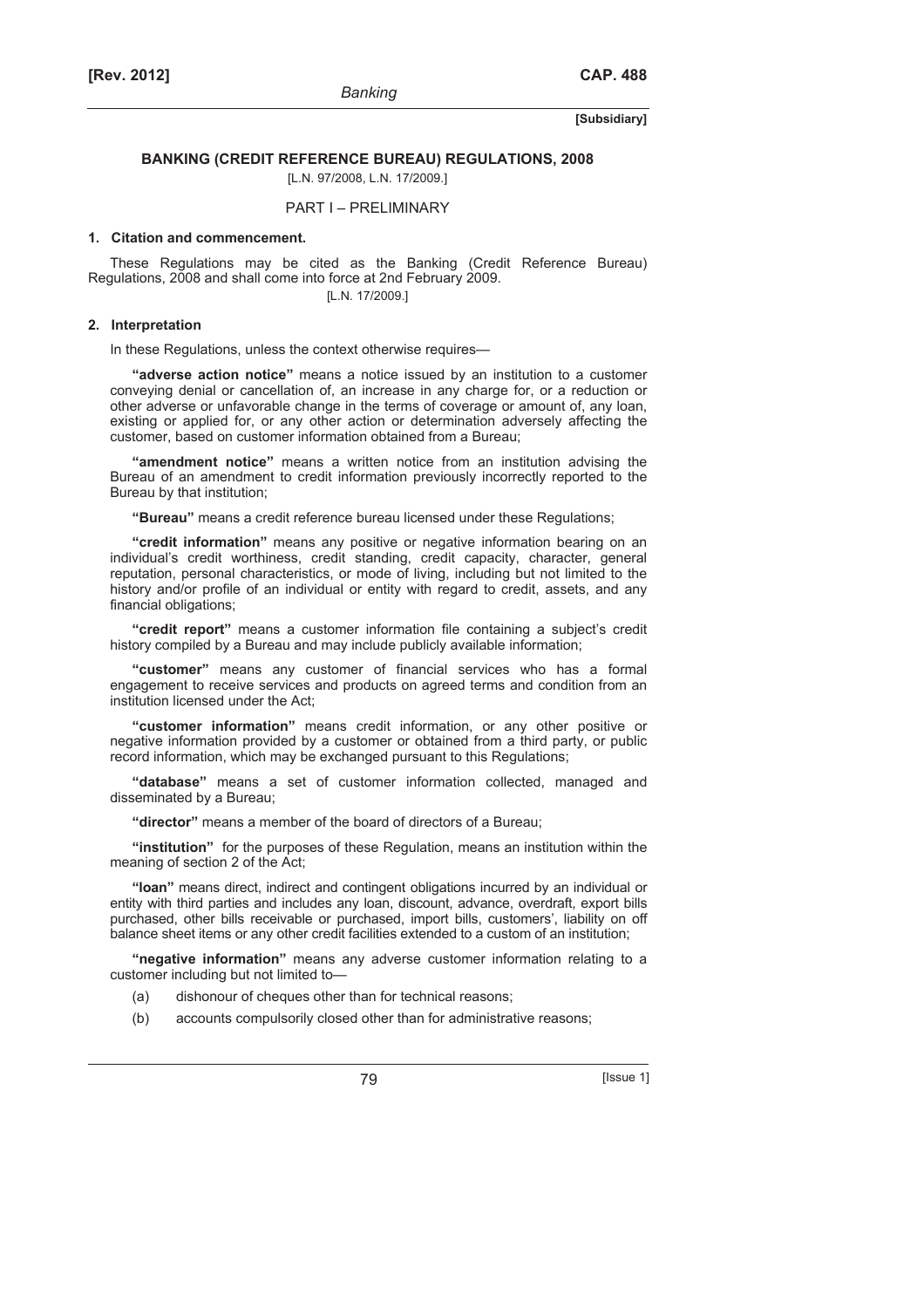- (c) proven cases of frauds and forgeries;
- (d) proven cases of cheque kiting;
- (e) false declarations and statements;
- (f) receiverships, bankruptcies and liquidations;
- (g) credit defaults or late payments on all types of facilities;
- (h) tendering of false securities; and
- (i) misapplication of borrowed funds;

**"non-performing loan"** means customer information relating to a customer's nonperforming loan as defined by the Central Bank in Prudential Guidelines issued under Section 33(4) of the Act;

**"notice of change"** means a written notice sent by the Bureau to an institution concerning a significant change to customer information that had previously been obtained by the institution from the Bureau no more than twelve months prior to the notice of change;

**"notice of resolution"** means a written notice from an institution to the Bureau, advising the results of an investigation the institution has made into customer information previously reported to the Bureau by the institution where the customer has disputed the accuracy of information reported;

**"performing loan"** means a performing loan as defined by the Central Bank in Prudential Guidelines issued under Section 33(4) of the Act;

**"place of business"** means the premises of a Bureau where Bureau business is or intended to be carried out, whether it is owned by the Bureau, leased or rented.

**"officer"** means any person who takes part in the general management of a Bureau and includes the secretary to the board, the chief executive officer, deputy chief executive officer, chief financial officer, treasurer, chief internal auditor, or manager of a significant unit of the Bureau or a person with a similar level of position or responsibility;

**"significant shareholder"** means a person other than the Government or a public entity, who holds directly or indirectly or otherwise has a beneficial interest in more than ten per cent of the share capital of a Bureau or if it is proposed that such a person shall so hold or have such a beneficial interest;

**"subscriber"** means an institution subscribing to receive customer information from a Bureau, and

## PART II – ESTABLISHMENT AND LICENSING OF A BUREAU

#### **3. Qualification and prohibition to operate without a licence**

(1) A person shall not establish or operate a bureau or carry out or conduct Bureau business in Kenya or otherwise hold himself out to the public as engaging in any Bureau business for the benefit of institutions licensed under the Act unless such person is—

- (a) established and incorporated as a limited liability company under the Companies Act (Cap. 486); and
- (b) licensed under these Regulations.

(2) A person who contravenes the provisions of this Regulation commits an offence and shall, on conviction, be liable to a fine of one hundred thousand shillings or to imprisonment for a term of six months or to both.

 $[|$ Ssue 1 $]$  80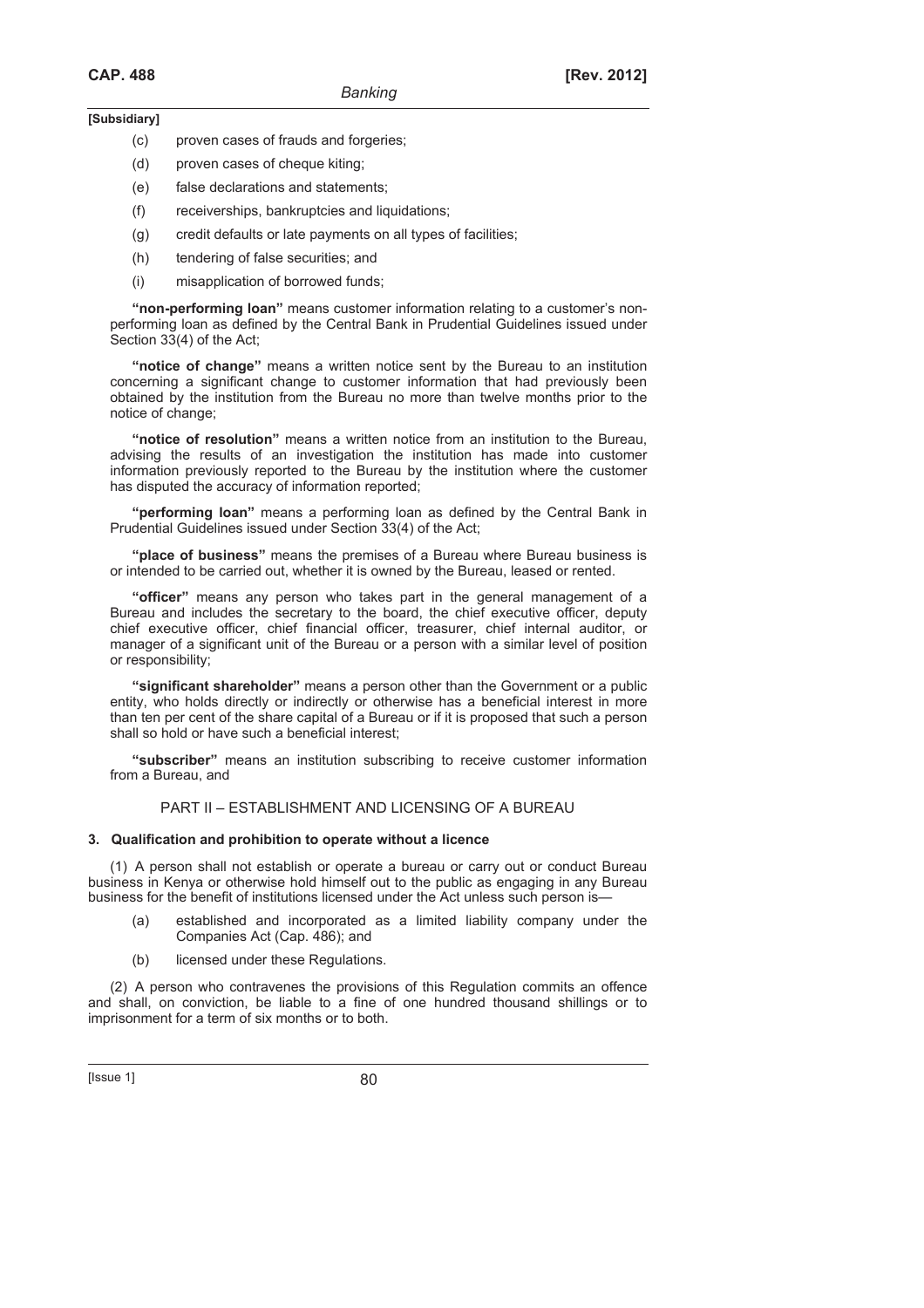#### **4. Application for a licence**

(1) An application for a licence to conduct credit reference Bureau business shall be made to the Central Bank in the prescribed form set out in the First Schedule.

(2) The application shall be accompanied by the following information and supporting documents and any other information that the Bureau considers necessary or as may be required by the Central Bank from time to time—

- (a) certified copies of the applicant's certificate of incorporation and its memorandum and articles of association;
- (b) feasibility study by the applicant, showing the nature of the planned business, organizational structure and internal control systems and monitoring procedures of the company, covering, *inter-alia*, the following aspects—
	- (i) market analysis;
	- (ii) ownership structure;
	- (iii) governance and management structure;
	- (iv) business plan;
	- (v) business continuity plan;
	- (vi) operation manuals that ensure the accuracy of the information contained in its database as well as the timely updating of the information, through signing of contracts with information sources which must be known to the Central Bank and the manuals must include query module manual of the applicant, data loading module manual, source quality control manual, maintenance module manual, security module manual, operating manual, user manual, and manual for procedures for handling complaints;
- (c) sworn declarations of proposed directors, officers and significant shareholders in the forms set out in the Second Schedule;
- (d) management processes, including—
	- (i) development schedule of the software required for operation;
	- (ii) characteristics of products and services to be provided to subscribers;
	- (iii) service provision policies and procedures manuals; and
	- (iv) proposed security and control measures aimed at preventing misuse or improper management of information;
- (e) overview of operations including the description of systems and the design of the data collection including the unique identification system for individuals and enterprisers that is adequate to ease the collection of data and handling of the database;
- (f) a description of the applicant's premises and the suitability for customer service and the description of the security measures to be adopted;
- (g) the proposed fees structure;
- (h) a prototype of the final product that demonstrates the principal features and functions of the system; and
- (i) a banker's cheque of ten thousand shillings payable to the Central Bank, being non-refundable application processing fee.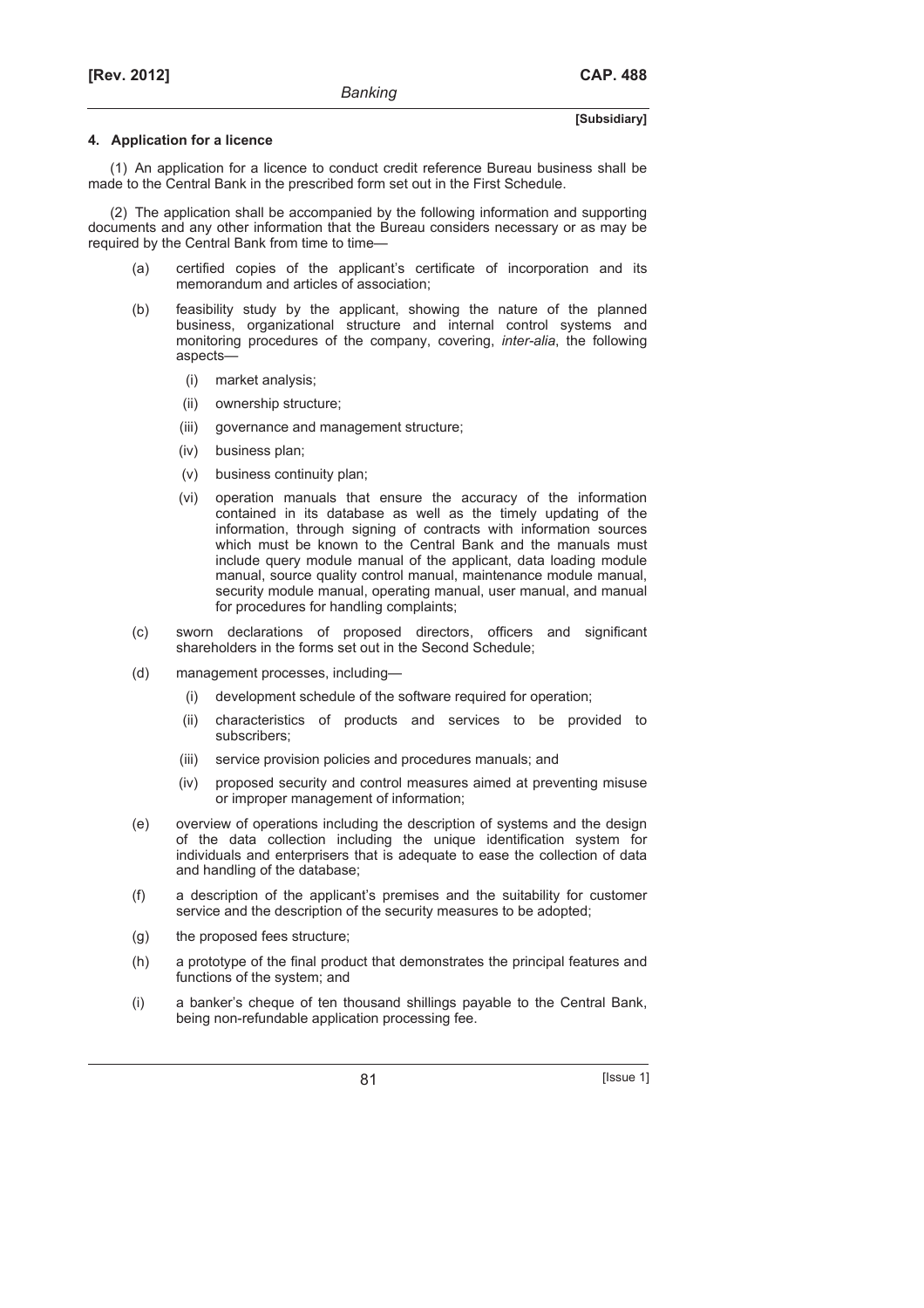#### **5. Evaluation of application**

When evaluating an application for a licence to operate a credit references Bureau business in Kenya, the Central Bank shall take into account all relevant matters within its discretion including the following—

- (a) the background, reputation, integrity, experience and capacity of the proposed directors and significant shareholders of the applicant as evidenced by amongst others, the curriculum vitae and professional records of the proposed persons;
- (b) the business plan of the applicant, including a mechanism to integrate, gather, input, update and validate the data; and
- (c) the design of data collection for customer information and flexibility in structuring the information in accordance with the Act and these Regulations or other guidelines that may be issued by the Central Bank under section 31(3) and (4)of the Act.

#### **6. Inspection of premises and systems**

(1) An applicant shall submit to the Central Bank a security audit report prepared by a registered audit firm giving expert opinion on the suitability of the premises, adequacy of the management information systems, and any other aspects that may be considered relevant with respect to Bureau operations.

(2) The Central Bank shall carry out on-site inspection of the applicant's premises to determine the adequacy of the applicant's safety and security system and to confirm—

- (a) suitability of the premises for Bureau operations;
- (b) adequacy of the management information system, administrative and operational processes and the internal control systems; and
- (c) security of information.

#### **7. Issuance of licence**

(1) A Bureau licence shall only be issued if the applicant meets the requirements set out in these Regulations.

(2) Where the Central Bank is dissatisfied with the adequacy of information submitted by the applicant for purposes of processing the application, the Central Bank may request for additional information before making a final determination.

(3) Where the Central Bank is satisfied that all the necessary requirements have been met, the Central Bank shall notify the applicant to submit to the Central Bank—

- (a) a bankers cheque for one hundred thousand shillings payable to the Central Bank being licence fee;
- (b) a statutory declaration in the form set out in the third schedule sworn under oath by the chief executive officer of the applicant confirming that the applicant will adhere to the provisions of these Regulations and in particular, the applicant will not disclose to any person any information obtained pursuant to the applicant's obligations under these Regulations except as provided herein.

(4) Where the Central Bank is satisfied that the requirements of sub-regulation (3) have been complied with; the Central Bank shall issue a licence to the applicant permitting it to carryout the Bureau business operations.

 $[|$ ssue 1 $]$  82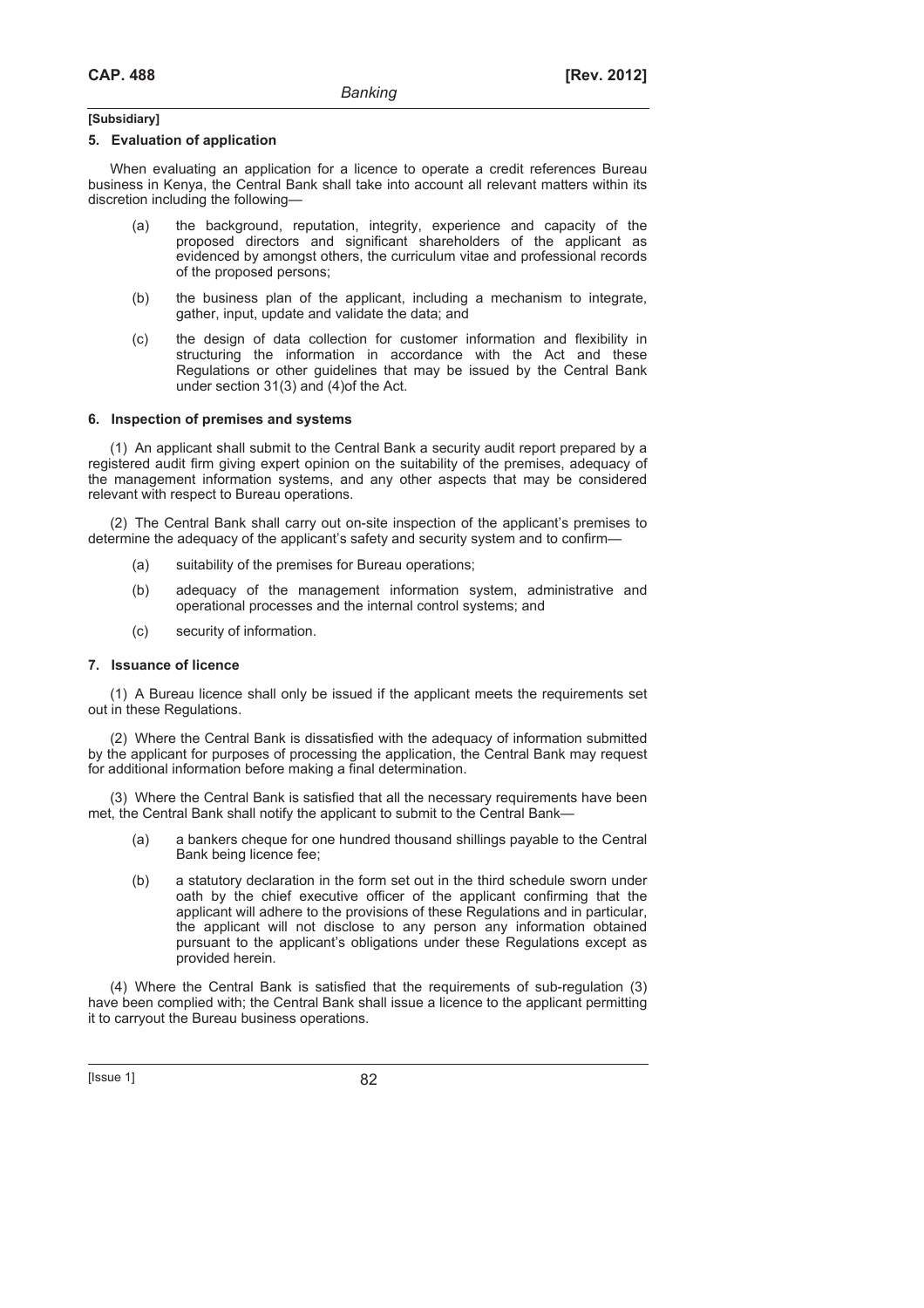#### **8. Bank guarantee**

(1) Where a Bureau is licensed under these Regulations, it shall within thirty days of being granted licence submit to the Central Bank an irrevocable bank guarantee for one million shillings in a format acceptable to the Central Bank.

(2) Where a Bureau is required to pay a penalty under these Regulations and fails to do so within such time as may be prescribed by the Central Bank, the Central Bank may recover the amounts due on the penalty from the bank guarantee issued under subregulation (1).

(3) Where a penalty has been recovered from the bank guarantee in accordance with sub-regulation (2), the Bureau shall within thirty days of being notified, furnish the Central Bank with a new irrevocable Bank guarantee of one million shillings, in a acceptable to the Central Bank.

(4) Where a Bureau fails to comply with sub-regulation (1) and (3), it's licence shall be revoked.

#### **9. Refusal to issue a licence**

(1) Where the requirements of issuance of a licence as provided in these Regulations are not met, the Central Bank may refuse to grant a licence to an applicant.

(2) An aggrieved party may appeal to the Minister within fifteen days after being notified of the refusal.

(3) In considering an appeal under sub-regulation (2), the Minister shall have consideration to the material in the administrative record developed by the Central Bank and may not consider information or events that occurred after the Central Bank took its decision.

(4) The Minister may reverse the decision of the Central Bank only if—

- (a) the Central Bank failed to follow the laid down procedure;
- (b) the Central Bank's decision was contrary to law;
- (c) there was no factual basis for the Central Bank's decision; or
- (d) based on a review of the record, the Central Bank committed a manifest error in its assessment of facts, or abused its discretion.

(5) The Central Bank shall be bound by the decision of the Minister.

#### **10. Validity of the licence**

A licence issued under these Regulations shall remain valid unless revoked.

#### **11. Annual licence fee**

(1) A Bureau shall be required to pay to the Central Bank an annual licence fee of one hundred thousand shillings.

(2) The annual licence fee prescribed in subregulation (1) shall be paid before the anniversary date.

(3) A Bureau that fails to pay the annual licence fee before the anniversary date shall pay double the licence fee, if payment is made within ninety days after the anniversary date.

(4) If a Bureau fails to pay the fees within ninety days after the anniversary date as prescribed in subregulation (3), its licence shall be revoked.

(5) In this regulation, **"anniversary date"** means the date when the bureau was issued with a licence.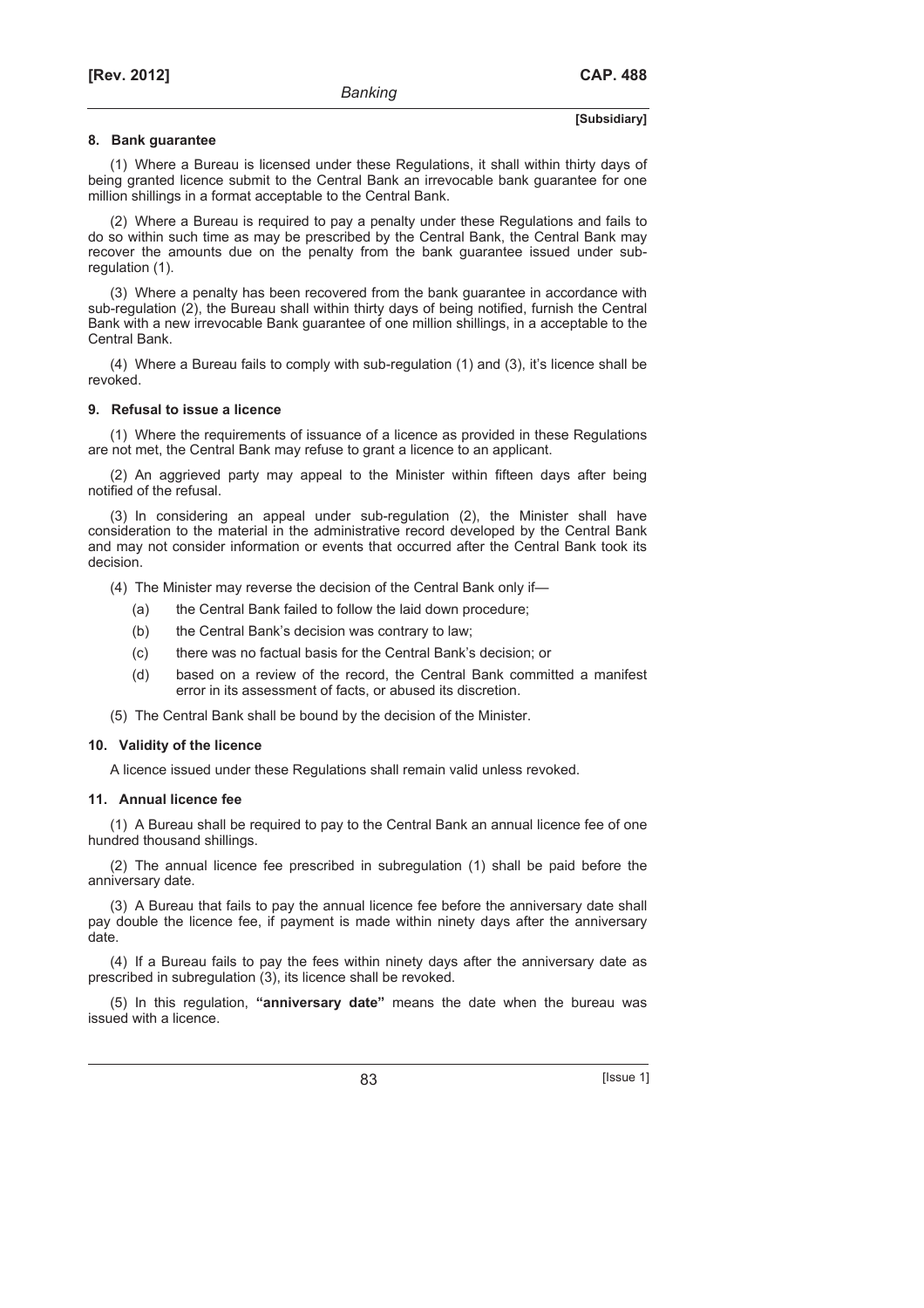#### **12. Place of business**

A Bureau must obtain approval from the Central Bank before opening a branch or relocating and shall notify the Central Bank three months prior to closing its place of business.

#### PART III – OPERATIONS OF BUREAUS

### **13. Activities of the Bureau**

(1) A Bureau licensed under these Regulations may engage in the following activities—

- (a) obtain and receive customer information;
- (b) store, manage evaluate, update and disseminate the customer information to subscribers in accordance with these Regulations;
- (c) compile and maintain database and generate report from customer information database;
- (d) asses the creditworthiness of a customer;
- (e) sell to institutions specialized literature and other informational material related to its activities;
- (f) carry out market and statistical research relating to maters set out under these Regulations; and
- (g) carry out any other activity as may be approved by the Central Bank from time to time in accordance with the Act.

(2) A Bureau shall not engage in activities other than those specified in these Regulations or as approved by the Central Bank in accordance with the Act.

(3) Where a Bureau fails to comply with sub-regulation (2) it shall be liable to pay a penalty of five hundred thousand shillings and in the case of continued failure, it shall be liable to an additional penalty of ten thousand shillings for each day on which such failure continues.

## **14. Nature of information to be shared**

(1) Customer information which shall be exchanged pursuant to these Regulations is any customer information concerning a customer's non-performing loans, and may include details specified in subregulation (2).

(2) Customer information which may be exchanged pursuant to these Regulations is any customer's information performing loans, and may include details specified in sub regulation (3).

(3) The nature of customer information to be shared pursuant to subregulation (1) and (2) include—

- (a) the customers identity, including—
	- (i) in the case of a natural person his name, date of birth, national identity card number, personal identification number, passport number, driving licence number, past and current addresses and other contact details and related matters;
- (ii) in the case of a customer who is not a natural person, its name, registration number, personal identification number, names of directors, share holders or partners, past and current addresses and other contact details and related matters;
	- (b) the customer's employment, income, career, professional or business history, and related matters;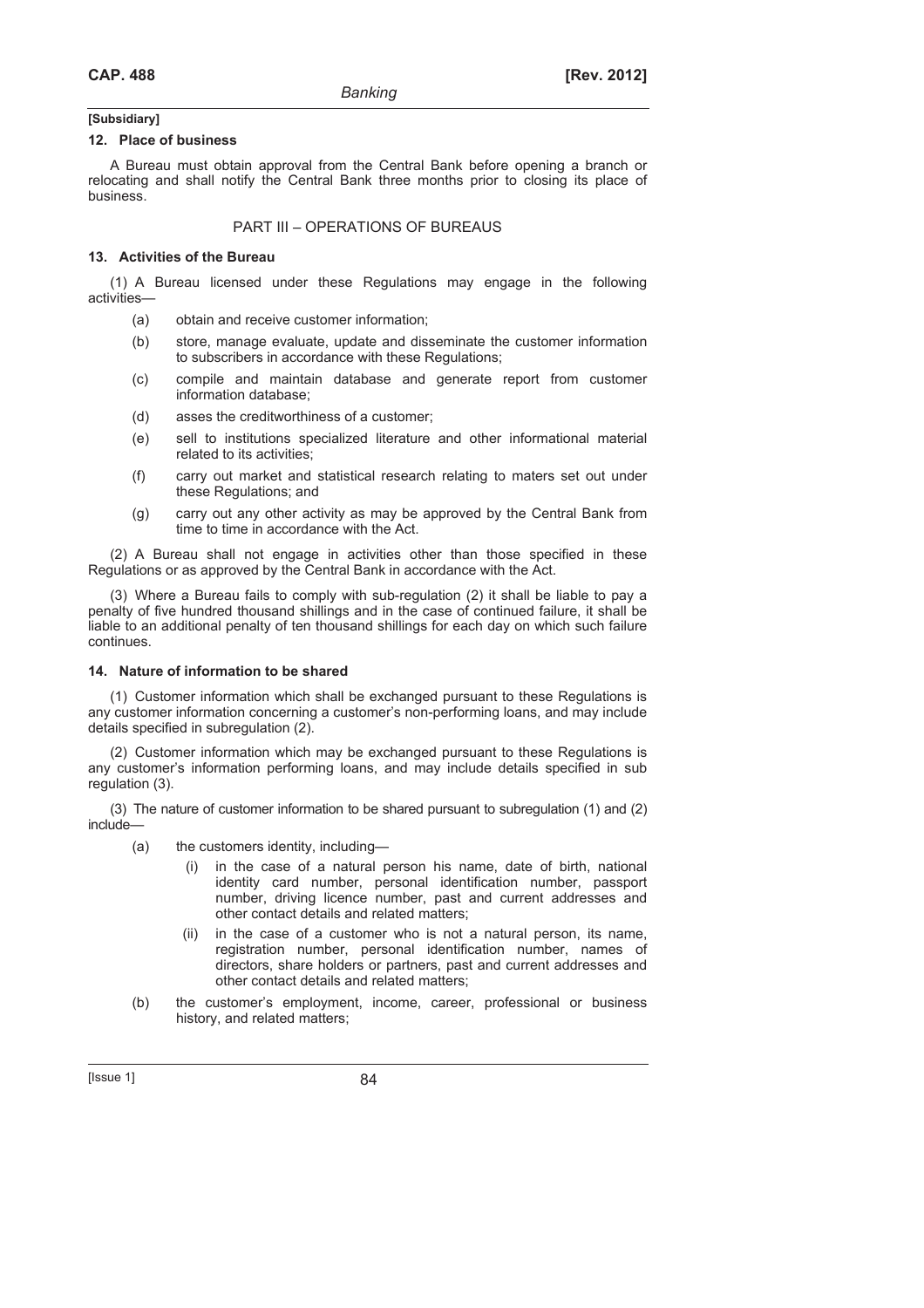- (c) the customers credit history, including the nature and amounts of loans or advances and other credit facilities granted or to be granted to a customer, amounts outstanding thereof and related matters;
- (d) the nature and details of security or securities taken or proposed to be taken by an institution as security for the loans, advances and other credit facilities mentioned in sub-regulation (c), and related matters;
- (e) details of patterns of payment of credit facility or default in payment by the customer debt restructuring and actions taken by the institution to recover unpaid amounts including realization of securities, legal proceedings and related matters.

(4) Customer information shall be furnished using a standard format established by the agreement of the institution furnishing information and licenced Bureaus, or otherwise issued by the Central Bank.

(5) The nature of information to be shared under this regulation shall not adversely affect the rights and freedoms of the customer.

## **15. Restrictions on the use of customer information**

- (1) A Bureau shall—
	- (a) protect the confidentiality of customer information received in terms of these Regulations and shall only report or release such customer information—
		- (i) the customer concerned;
		- (ii) to the Central Bank of Kenya;
		- (iii) authorized in writing by the customer concerned; or
		- (iv) as required by law.
	- (b) utilize the information collected solely for the purposes set out in these Regulations;
	- (c) take all such steps as are reasonably necessary to ensure that the customer information maintained by it is duly protected against any loss or unauthorized access or use or unauthorized disclosure;
	- (d) ensure that the customer information maintained by it is not mortgaged or charged for any purpose whatsoever;
	- (e) observe, through its shareholders, directors, officers, employees or agents, a perpetual duty of confidentiality with regard to the information divulged to them in terms of these Regulations.

(2) A Bureau shall only release customer information in accordance with subregulation (1)(a)(iii) to a subscriber—

- (a) that requires customer information to evaluate a customer's application for credit or other customer-initiated business transaction;
- (b) that has certified to the Bureau that it will use the customer information for the purpose of making a permitted eligibly decision and for no other purpose; and
- (c) that has agreed to properly dispose of customer information so that it cannot reasonably be read or reconstructed.

(3) No subscriber of information from a Bureau shall use such information for any purpose other than for reaching decisions on the business of the subscriber in the ordinary course of such business.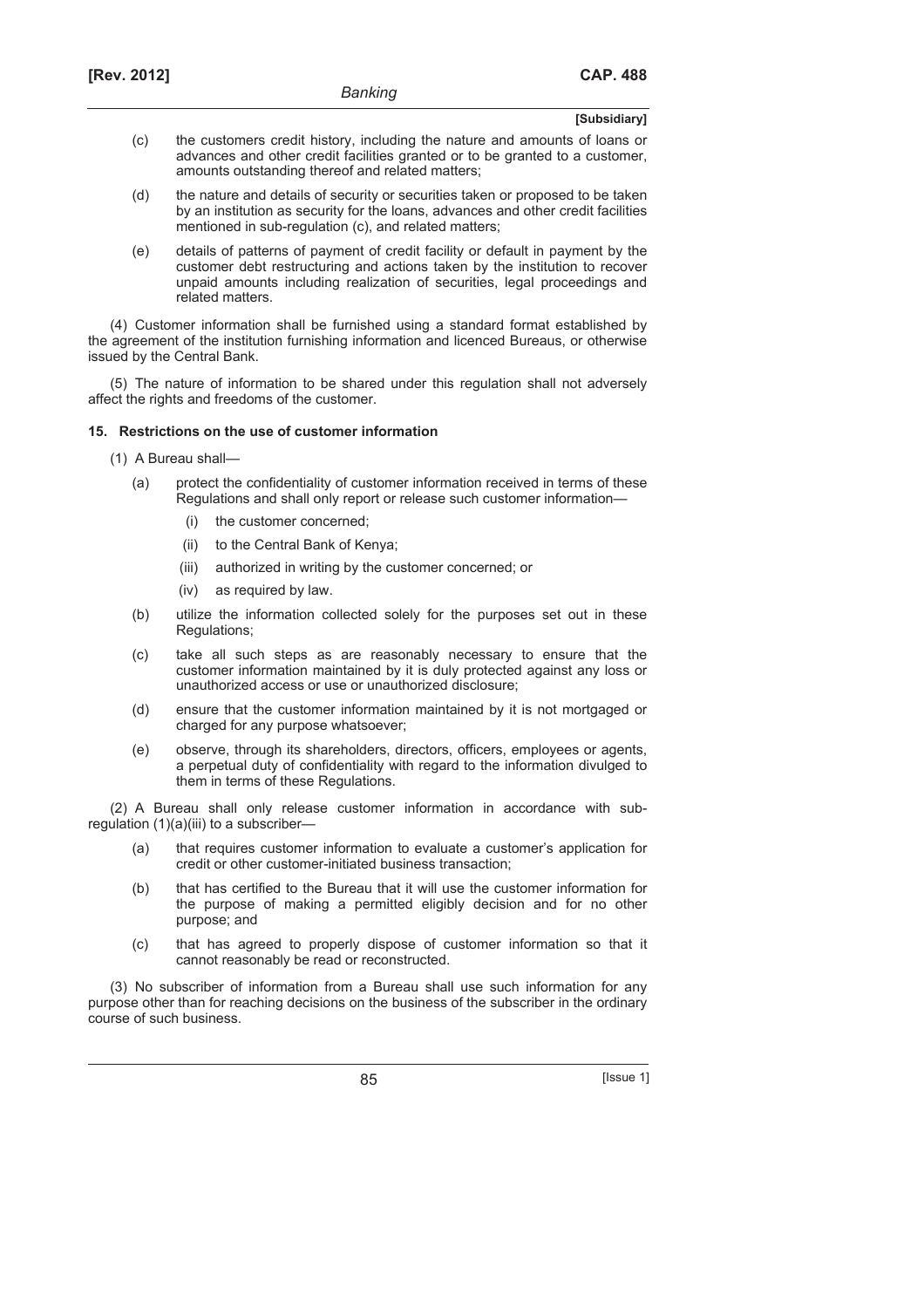(4) Under no circumstances may a subscriber release such information to any third party other than the subscriber's appointed agent for the purpose of assisting the subscriber in the recovery of any of its debts.

(5) A Bureau or a person who fails or refuses to comply with sub-regulation (1) shall be liable to penalty of five hundred thousand shillings in the case of a natural person.

#### **16. Fees**

(1) A bureau may charge such fees, for its services, as shall be agreed between the subscribers and the Bureau.

(2) The Bureau shall notify Central Bank of such fees through periodic returns submitted in accordance with regulation 27.

#### **17. Data management and quality control**

A bureau shall—

- (a) implement strict quality control procedures in order to ensure the maximum possible accuracy of its database and the continuity of its services;
- (b) utilize the information collected solely for the purpose set out in these Regulations; and
- (c) take all such steps as are reasonably necessary to ensure that customer information maintained by it is current, authentic, legitimate, reliable, accurate, truthful and that it reflects the existing situation of the subject at any given time and any given time and if the information is found to be illicit, inaccurate or no longer valid, the Bureau shall promptly take the corrective measures necessary to remedy the deficiencies.

#### **18. Updating and maintaining information**

(1) A Bureau shall retain customer information on non-performing loans until the expiry of seven years from the date of final settlement of the amount in default (including settlement of the amounts payable pursuant to a scheme of arrangement with the institution);or upon the expiry of seven years from the date of the person's discharge from bankruptcy, as notified to the Bureau by such person as evidenced by the relevant certificate of discharge issued by the High Court or by a written notice from the Official Receiver stating that the Official Receiver has no objection to a certificate of discharge being issued to the person, irrespective of any write-off by the institution of the amount in default in full or in part at any time.

(2) Information kept in accordance with sub-regulation (1) may not be used solely to affect the customer's chances of obtaining credit but to inform the decision making process.

(3) A Bureau shall implement procedures that ensure that the information registered in its database is updated on an ongoing basis.

(4) An institution that furnishes customer information to a Bureau shall, on a monthly basis or within such earlier time as an update is necessary, ensure that the customer information furnished is consistently updated.

(5) A Bureau shall take update its data base as and when information is provided by the institutions responsible for the timely updating of the information submitted to the Bureau and the information shall be updated on an ongoing basis, or as often as necessary, in accordance with the nature of the information.

 $[|$ Ssue 1 $]$  86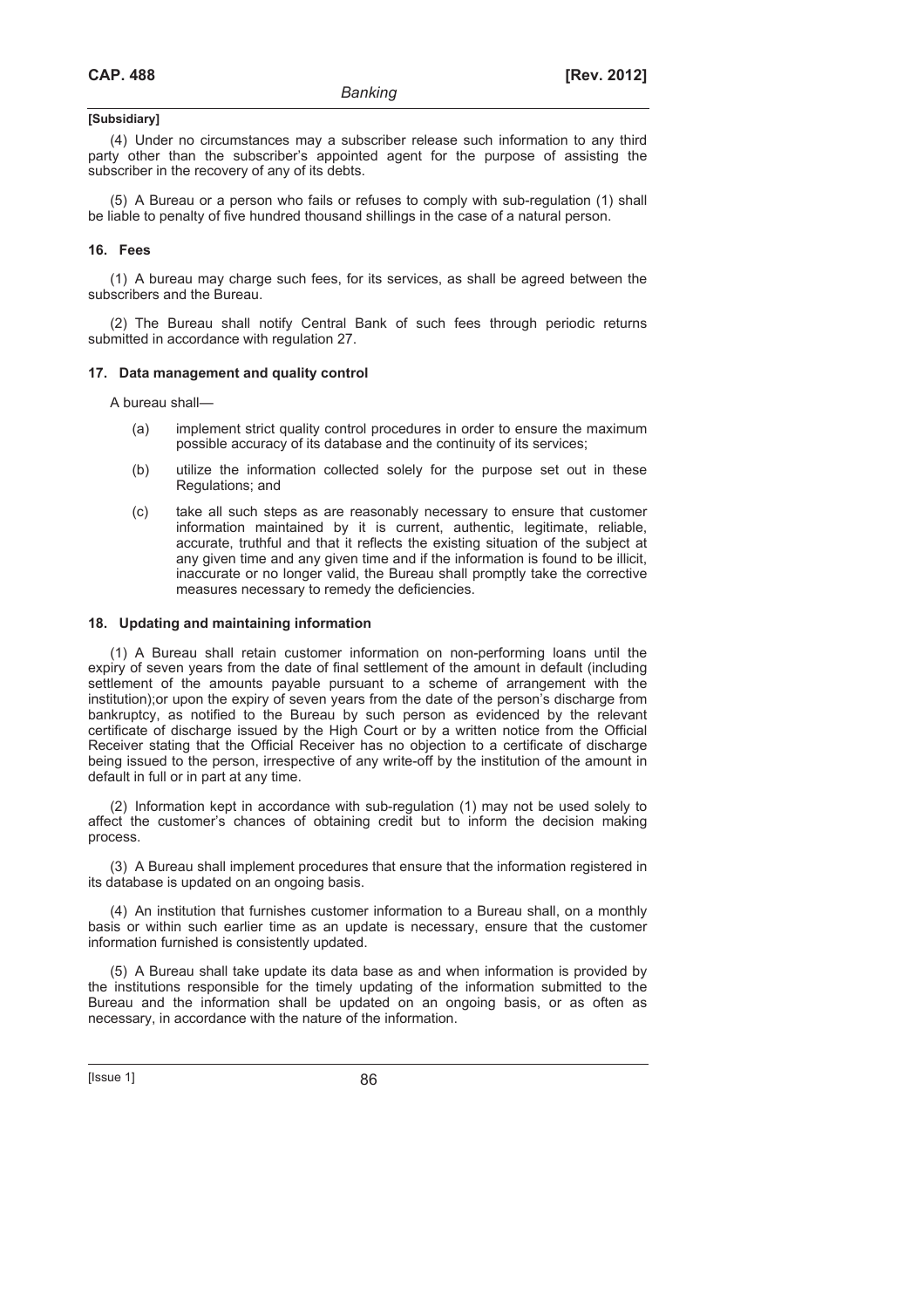#### **19. Security and control measures**

(1) A Bureau shall take the necessary security and control measures in order to avoid unauthorized access to, improper use or mismanagement of information.

(2) For the purposes of sub-regulation (1), improper use or mismanagement of information means any act or omission not authorized by these Regulations.

(3) A Bureau shall record and make available to the customer the name and date each subscriber obtains access to customer information about the subject.

#### **20. Customer's rights of access and correction**

(1) A customer has a right to know what information the institution has submitted to the Bureau regarding that customer.

(2) A customer shall be entitled to access credit report relating to the customer that is kept in a database administered by a Bureau.

(3) A customer shall be entitled to free copy of the customer's credit report at least once per year and within thirty days of receiving an adverse action notice issued under regulation 28(1)(b).

(4) Where a customer requests a Bureau for a credit report pursuant to subregulation (2), the Bureau shall, within five working days of receiving a request in writing and such particulars as the Bureau may reasonably require to enable it to identify the customer, provide to the customer a copy of all customer information relating to the customer held by the Bureau.

(5) Where the customer believes that the information contained in the database in inaccurate, erroneous or outdated, the customer may notify the Bureau in writing of the information disputed.

(6) Within five working days of being informed that information in a customers' credit report is disputed, the Bureau shall—

- (a) attach a note credit information report, warning that the disputed information is under investigation, which notice shall remain on the file until resolution of the dispute; and
- (b) give the institution that supplied the information a notice of dispute requesting confirmation from the institution as to the accuracy of the information.

(7) Within fifteen working days, the Bureau shall conduct a reasonable investigation, based on all relevant information provided by the customer, and contacting the furnisher of the information as necessary.

(8) Where an institution receives a notice of dispute from the Bureau it shall, within ten working days of receiving the notice, complete all necessary investigations into the disputed information and give the Bureau a notice of resolution, advising whether the disputed information is to be deleted, corrected, or remain unchanged.

(9) Where the investigation reveals an error, the Bureau shall promptly remedy the error.

(10) If the Bureau does not complete its investigation, within fifteen days, it shall delete the disputed or correct information as requested by the customer.

(11) If the Bureau later completes its investigation, it may re-insert or revise disputed information based on the results of such investigation.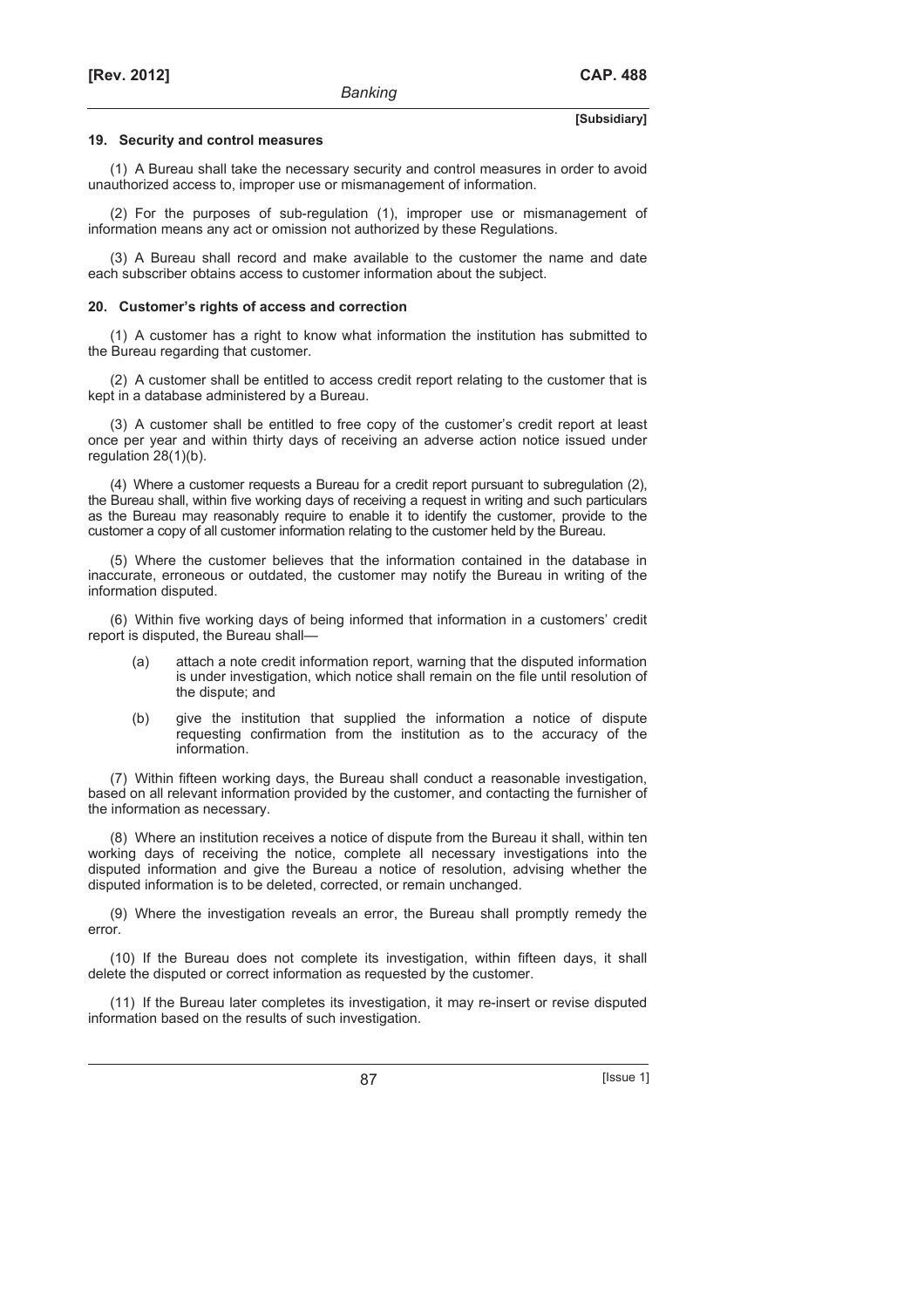(12) Upon receipt of a notice of dissolution or an amendment notice form an institution the Bureau shall, within five working day of such receipt, send a notice of change to any subscriber that has in the previous twelve months obtained a credit information report form the Bureau containing the incorrect information.

(13) Should the customer disagree with the resolution of the disputed information, the customer may request the Bureau to attach a statement of not more than one hundred words to the customer's credit report, setting out the customer's claim that the information is not accurate and the Bureau shall take reasonable steps to comply with the customer's request.

(14) A Bureau may charge the customer for the reasonable cost of its services in conducting an investigation of disputed customer information only if the information disputed by the customer turns out to be true.

#### PART IV – GOVERNANCE AND MANAGEMENT OF BUREAUS

#### **21. Composition and responsibilities of the board**

(1) Every Bureau shall have a board of directors consisting of not less than five directors.

(2) A person shall be qualified for appointment as a director, if such person is—

- (a) approved by the Central Bank for that purpose; and
- (b) is not disqualified from holding office as such under these Regulations.

(3) The board of directors shall elect a non-executive chairman from amongst their members.

(4) Members of the board of directors shall—

- (a) have an overall understanding of the operations and information technology systems of the Bureau;
- (b) meet at least once quarterly;
- (c) ensure that the activities conducted in all offices of the Bureau are in full conformity with these Regulations;
- (d) facilitate the appointment of a competent chief executive officer and chief information technology officer;
- (e) ensure that the Bureau maintains, at all times, an effective systems of internal controls;
- (f) ensure that the Bureau maintains a customer claims and inquiry service section to attend to customers who may be affected by the information contained in the database and who allege that the information is illegal, inaccurate, erroneous or outdated; and
- (g) ensure that the Bureau has adequate staff to undertake the functions of the Bureau and to sufficiently meet customers demands.

## **22. Criteria for appointment of directors**

A person shall not be qualified to hold office as a director if such person—

- (a) is a minor or is under a legal disability;
- (b) has been convicted of an offence involving theft, fraud, forgery, causing financial loss or perjury;
- (c) has been removed from an office of trust on account of misconduct, abuse of office, corruption or incompetence in the immediately preceding ten years; or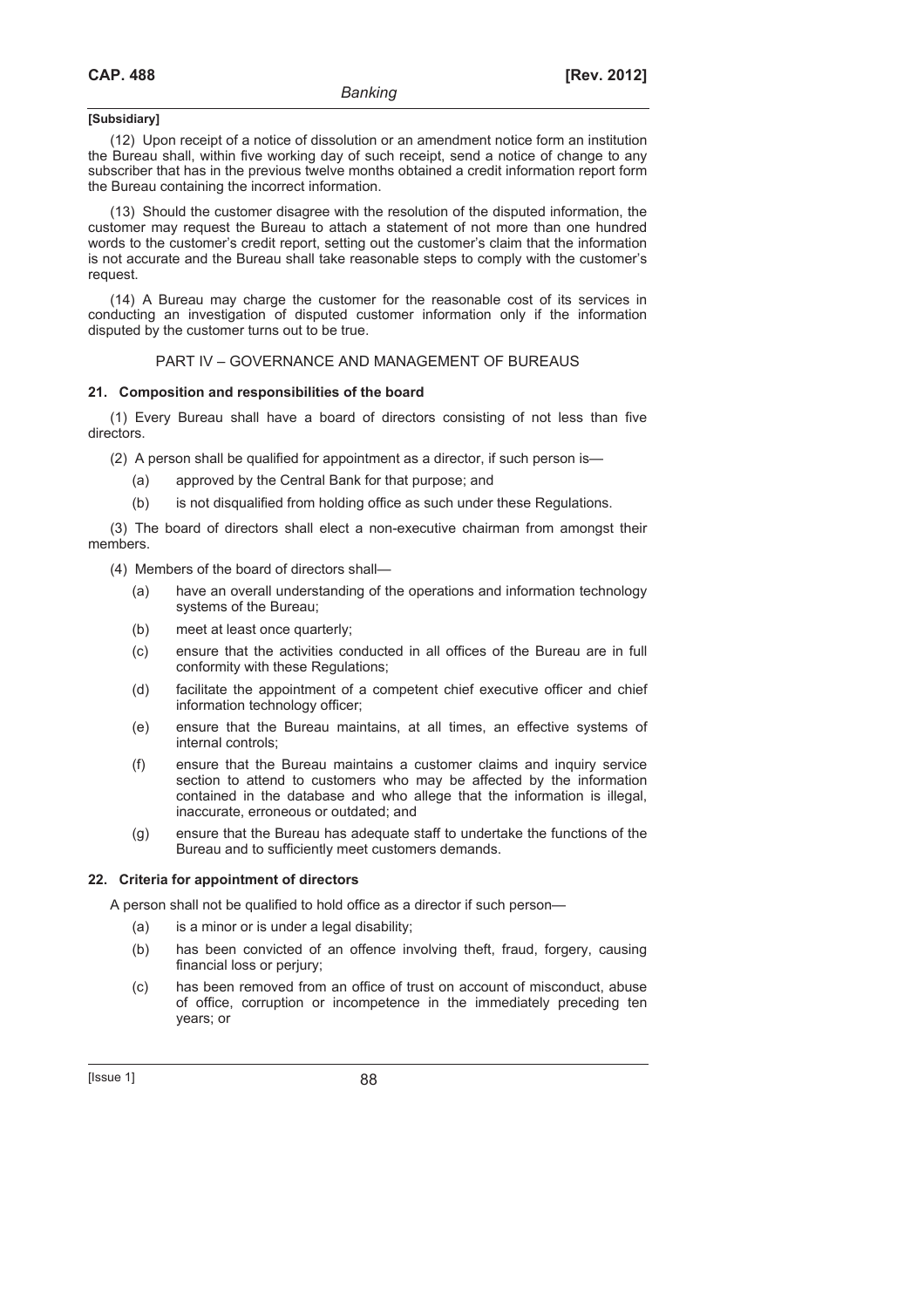(d) is an auditor of the Bureau licensed under these Regulations or associated companies.

## **23. Disqualification of officers and employees**

(1) A Bureau shall ensure that no person shall be an officer or an employee of a Bureau, or, if-already in office or employment, shall be disqualified and shall not thereafter be eligible to hold office or be in the employment of any Bureau for a period of ten years, if such person is—

- (a) an undischarged bankrupt or enters into a composition or scheme of arrangement with his creditors;
- (b) convicted of an offence involving fraud or dishonesty; or
- (c) removed from office under the provisions of these Regulations.

(2) Where a Bureau allows a disqualified person to continue acting as an officer or being in employment, or is otherwise in breach of this regulation, it shall be liable to a penalty of five hundred thousand shillings and the disqualified person acting as an officer or employee shall be liable to pay a fine of one hundred thousand shillings.

## **24. Fit and proper test**

(1) The Central Bank shall, where it is satisfied as to the professional and moral suitability of a significant shareholder, or officer of the Bureau, certify that such person is fit and proper to be a significant shareholder or officer.

(2) In order to determine, for the purposes of this Regulation, the professional and moral suitability of a significant shareholder or officer of a Bureau the Central Bank shall have regard to the following qualities, in so far as they are reasonably determinable, of the person concerned—

- (a) his general probity;
- (b) his competence and soundness of judgment for the fulfillment of the responsibilities of the office in question; and
- (c) the diligence with which the person concerned is likely to fulfill those responsibilities.

(3) For the purposes of these Regulations and without prejudice to the generality of the provisions of sub-regulation (2), the Central Bank may have regard to the previous conduct and activities of the person concerned in the Bureau business, and in particular, to any evidence that such person—

- (a) has been convicted of an offence of fraud or any other offence of which dishonesty is an element;
- (b) has contravened the provisions of any law designed for the protection of members of the public against financial loss due to the dishonesty or incompetence of, or malpractices by, persons engaged in the provision of banking, insurance, investment or other financial services;
- (c) was an officer of an institution that has been liquidated or is under liquidation or statutory management under the relevant law;
- (d) has taken part in any business practices that in the opinion of the Central Bank were fraudulent, prejudicial or otherwise improper (whether unlawful or not) or which otherwise discredited his methods of conducting business; or
- (e) has taken part in or been associated with any other business practices as would, or has otherwise conducted himself in such manner as to cast doubt on his competence and soundness of judgment.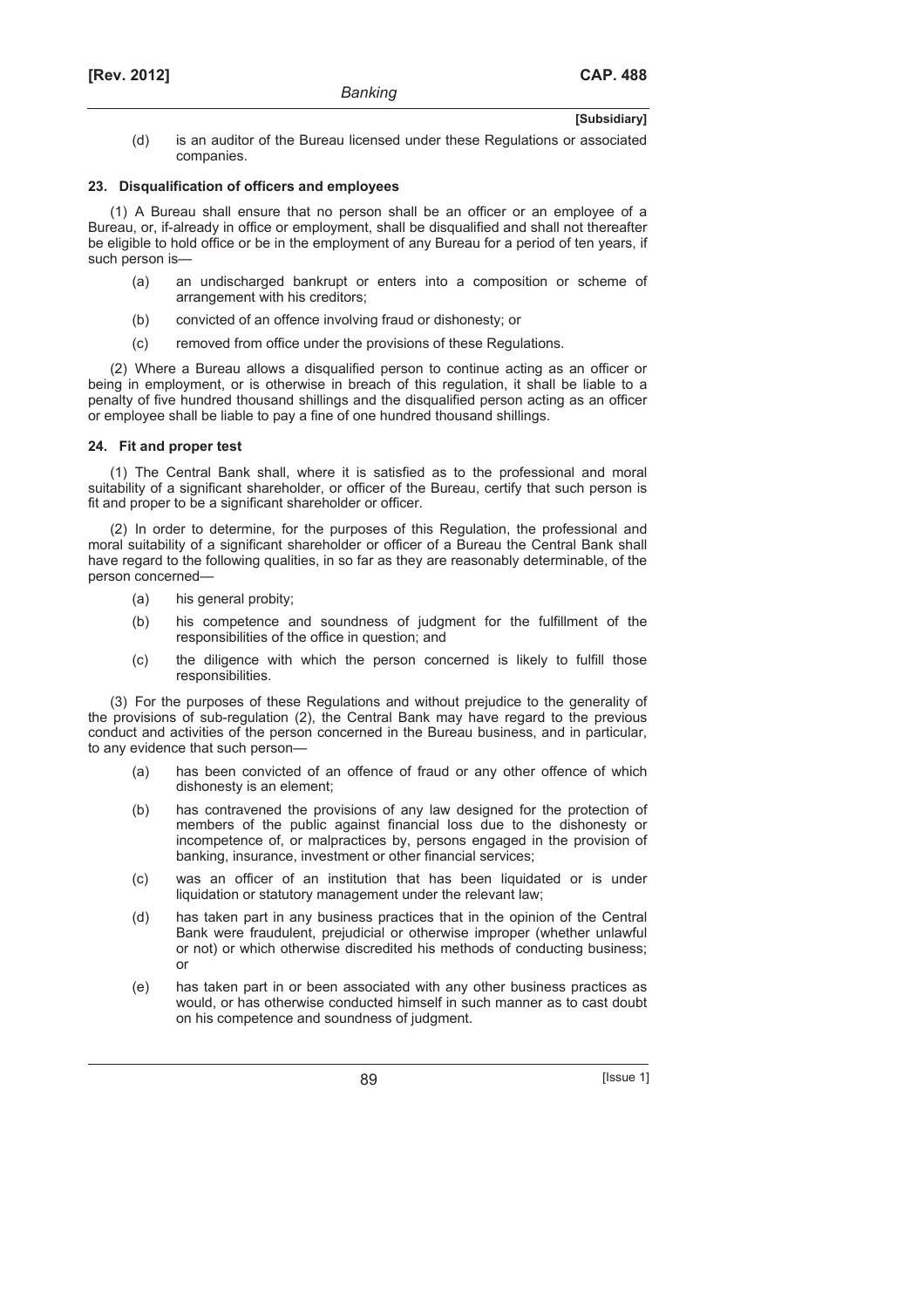(4) The Central Bank may request any person to furnish such additional information as may be necessary in determining the professional or moral suitability of that person as prescribed in these Regulations or as deemed necessary.

## PART V – POWER OF THE CENTRAL BANK

#### **25. Powers of the Central Bank**

(1) The Central Bank shall have the powers to regulate and supervise all Bureaus licensed under these Regulations.

(2) The Central Bank may issue directions, guidelines or rules generally for the better carrying out of its supervisory functions under these Regulations.

#### **26. Ownership of Information**

The Information held by the Bureau remains the property of the Central Bank and where a bureau winds up the information shall revert to the Central Bank.

#### **27. Periodic returns**

(1) The Bureau shall furnish the Central Bank with periodic reports of their business operations, including annual systems report, in such form as the Central Bank may from time to time require.

(2) A Bureau which fails or refuses to comply with this regulations or which furnishes the Central Bank with an incomplete, inadequate, inaccurate or late return shall be liable to a penalty of five hundred thousand shillings.

## PART VI – GENERAL PROVISIONS

## **28. Responsibilities of institutions**

(1) Institutions shall be required to—

- (a) notify each customer of the name and address of the Bureaus to which the customer's information has been submitted these Regulations, within thirty days of the first listing of the customer's information with the Bureaus;
- (b) issue an adverse action notice to a customer against whom a decision has been taken or determination made, in whole or in part, that is adverse to the interests of the customer based on information obtained form a Bureau;
- (c) the adverse action notice shall be provided at the time the adverse decision or determination is communicated to the customer and shall notify the customer—
	- (i) that customer information played a role in the decision;
	- (ii) the name, address and telephone number of the Bureau that provided the customer information;
	- (iii) the customer's right to a free copy of the information provided by the Bureau, and
	- (iv) the customer's right to dispute such information with the bureau and, if erroneous or outdated, have it corrected.

(2) Institutions shall be deemed to have notified the customer if they send the notifications issued subsequent to sub-regulation (1) to the customer's last known address by registered mail or by certificate of posting.

(3) Institutions shall be responsible for providing accurate information to Bureaus.

(4) Institutions shall be entirely responsible and under obligation to submit and update all customer information to the Bureau in accordance with these Regulations.

 $[|$ Ssue 1 $]$  90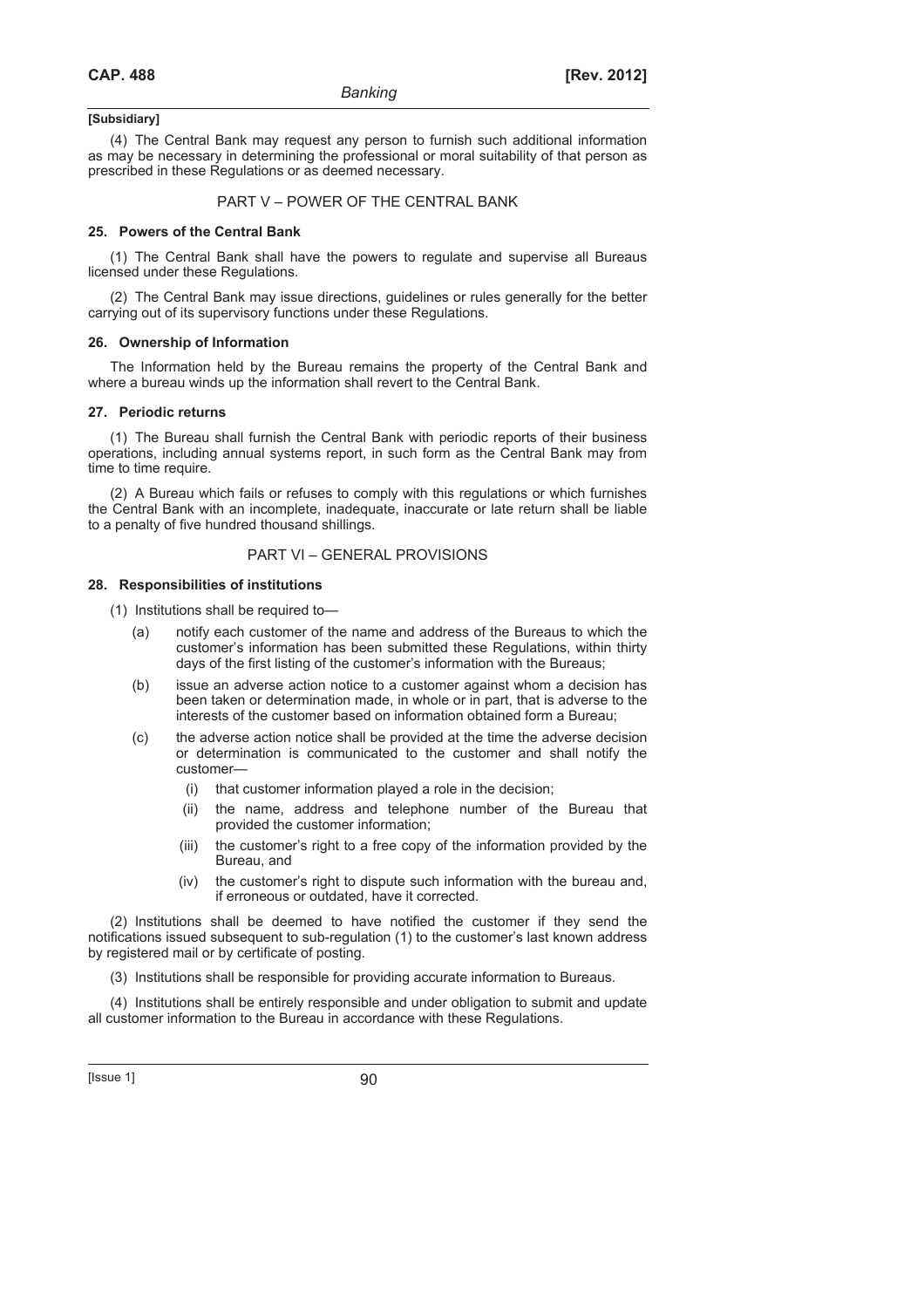(5) Where an institution has provided customer information to the bureau and subsequently becomes aware that the information was inaccurate at the time of it was provided, the institution will within five working days from the day the institution becomes aware of the inaccuracy, give the Bureau an amendment notice instructing it to delete the inaccurate information and replace with the correct information.

(6) Institutions shall ensure that the customer information furnished pursuant to regulation 14(3) is provided to all licensed Bureaus.

#### **29. Compliance with guidelines, rules or directives**

(1) For purposes of performing its activities and obligations under these Regulations, a Bureau shall comply with any guidelines, rules or directives issued by the Central Bank.

(2) A Bureau or a person who fails or refuses to comply with any guidelines, rules or directives issued by the Central Bank under regulation 25(2) shall be liable to a penalty of five hundred thousand shillings in the case of a Bureau or, one hundred thousand shillings in the case of a natural person.

(3) For the purposes of sub-regulations (1), the Central Bank may request, at any time, any information it may require in order to evaluate any matter arising from these Regulations or from the operations of the Bureau.

#### **30. Penalties**

(1) Where a Bureau—

- (a) is in breach of, or fails to adopt or implement the data management and quality control measures outlined in regulation 17; or
- (b) is in breach of or fails to update and maintain information as required in regulation 18; or
- (c) is in breach of or, fails to observe or adhere to the security and control measures outlined in regulation 19; or
- (d) wrongfully alters, modifies or deletes records from its database; or
- (e) fails to adopt security and control measures that are necessary to prevent the unauthorized access to, or wrongful use and management of information,

it shall be liable to pay a penalty of five hundred thousand shillings and in the case of continued failure, it shall be liable for an additional penalty of ten thousand shillings for each day on which such failure continues.

(2) Where an institution contravenes any of the provisions of these Regulations the Central Bank may pursue any or all of the remedial actions provided for under the Act.

(3) Before imposing a penalty on any Bureau under these Regulations, the Central Bank shall give not less than seven days notice in writing requiring the Bureau to show cause why the penalty prescribed should not be imposed.

- (4) Where a penalty is prescribed under these Regulations, such penalty shall—
	- (a) be paid to the Central Bank;
	- (b) be paid within ten days unless otherwise stated;
	- (c) in the first instance, be paid by the Bureau; and
	- (d) where the Bureau fails to make payment, in the second instance, be paid immediately by the bank issuing the bank guarantee upon being called upon to do so by the Central Bank.

(5) Where no payment is made or received under subregulation (4)(d), the licence of the Bureau shall be revoked.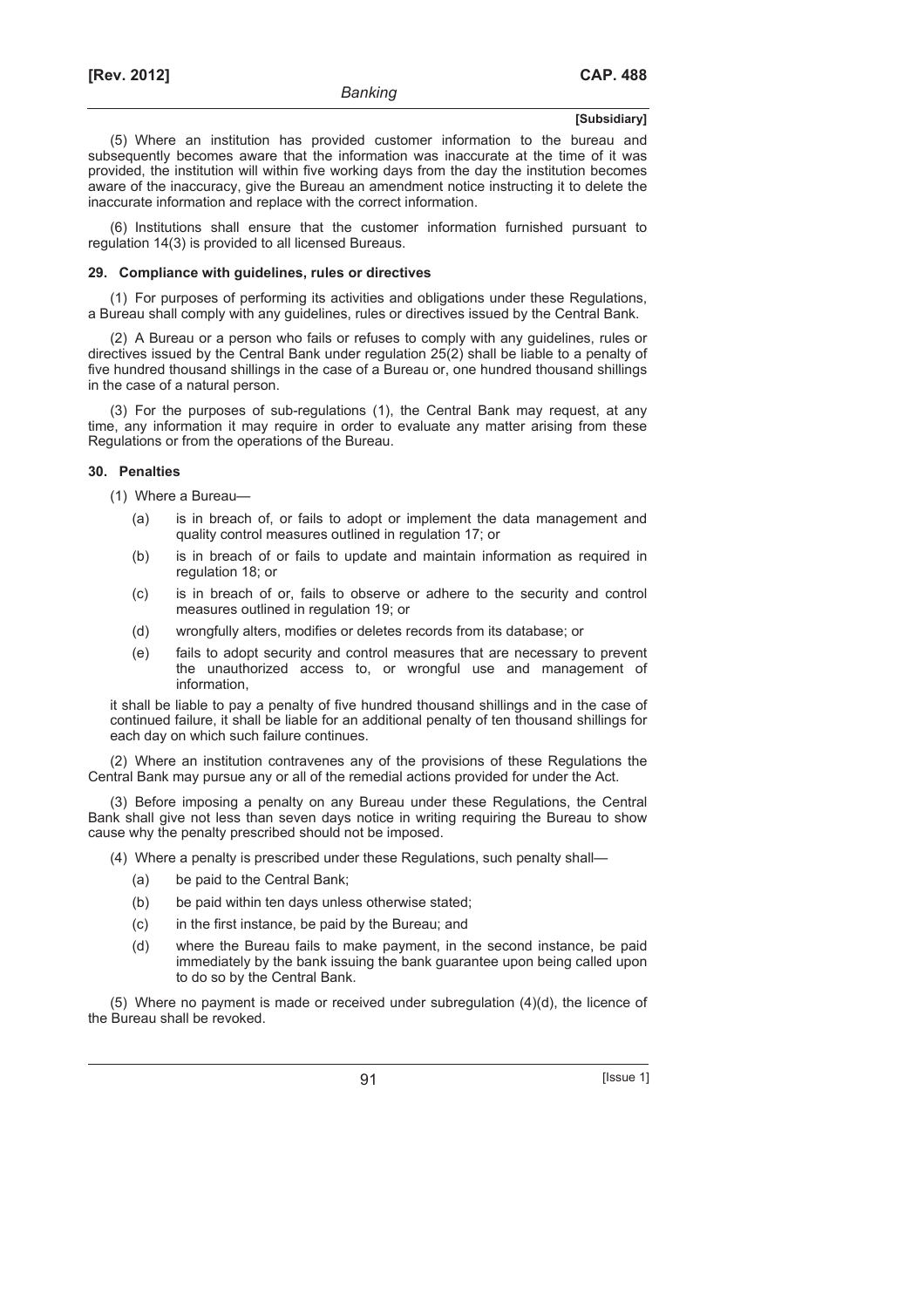(6) Where any provision of this Regulations imposes a penalty on any Bureau, the amount of the penalty shall constitute a debt due from the Bureau to the Central Bank, and the Central Bank may-

- in addition to the provisions of sub Regulation (4), sue the Bureau for the  $(a)$ recovery of the penalty;
- $(b)$ direct that any part of the penalty which remains unpaid after a particular period notified to the Bureau and the officers concerned, shall constitute a debt payable by the Bureau and the particular officers of the Bureau specified in the notification; and, the Central Bank shall be entitled to recover from that Bureau and officers jointly and severally.

## 31. Repeals

The Banking (Exchange of Information) Regulations, 2004, are repealed.

## **FIRST SCHEDULE**

[Regulation 4(1).]

## APPLICATION FORM FOR A LICENCE TO CARRY OUT THE BUREAU BUSINESS

| $\mathbf{1}$ |                                   |                       |              |                                 |  |  |
|--------------|-----------------------------------|-----------------------|--------------|---------------------------------|--|--|
|              |                                   |                       |              |                                 |  |  |
|              | 3. Head/main office:              |                       |              |                                 |  |  |
|              |                                   |                       |              |                                 |  |  |
|              | (b)                               |                       |              |                                 |  |  |
|              | (c)                               |                       |              |                                 |  |  |
|              |                                   |                       |              |                                 |  |  |
|              | Subsidiaries & affiliates:        |                       |              |                                 |  |  |
|              | Name and type of business         | Amount of shares held |              | % of shares held in total       |  |  |
|              |                                   |                       |              |                                 |  |  |
|              |                                   |                       |              |                                 |  |  |
|              | 5. Management:                    |                       |              |                                 |  |  |
|              | (1) Board of Directors:<br>Name:  | Designation           | Present term | No. of years as board<br>member |  |  |
|              |                                   |                       |              |                                 |  |  |
|              |                                   |                       |              |                                 |  |  |
|              | <b>Board committees</b>           |                       |              |                                 |  |  |
|              | Name and purpose of committee(s): |                       |              | Names of members:               |  |  |
|              |                                   |                       |              |                                 |  |  |
|              |                                   |                       |              |                                 |  |  |
|              | (2) Officers:                     |                       |              |                                 |  |  |
|              | Name:                             | Position:             |              | No. of years as officer         |  |  |
|              |                                   |                       |              |                                 |  |  |
|              |                                   |                       |              |                                 |  |  |

[ $|$ sue 1]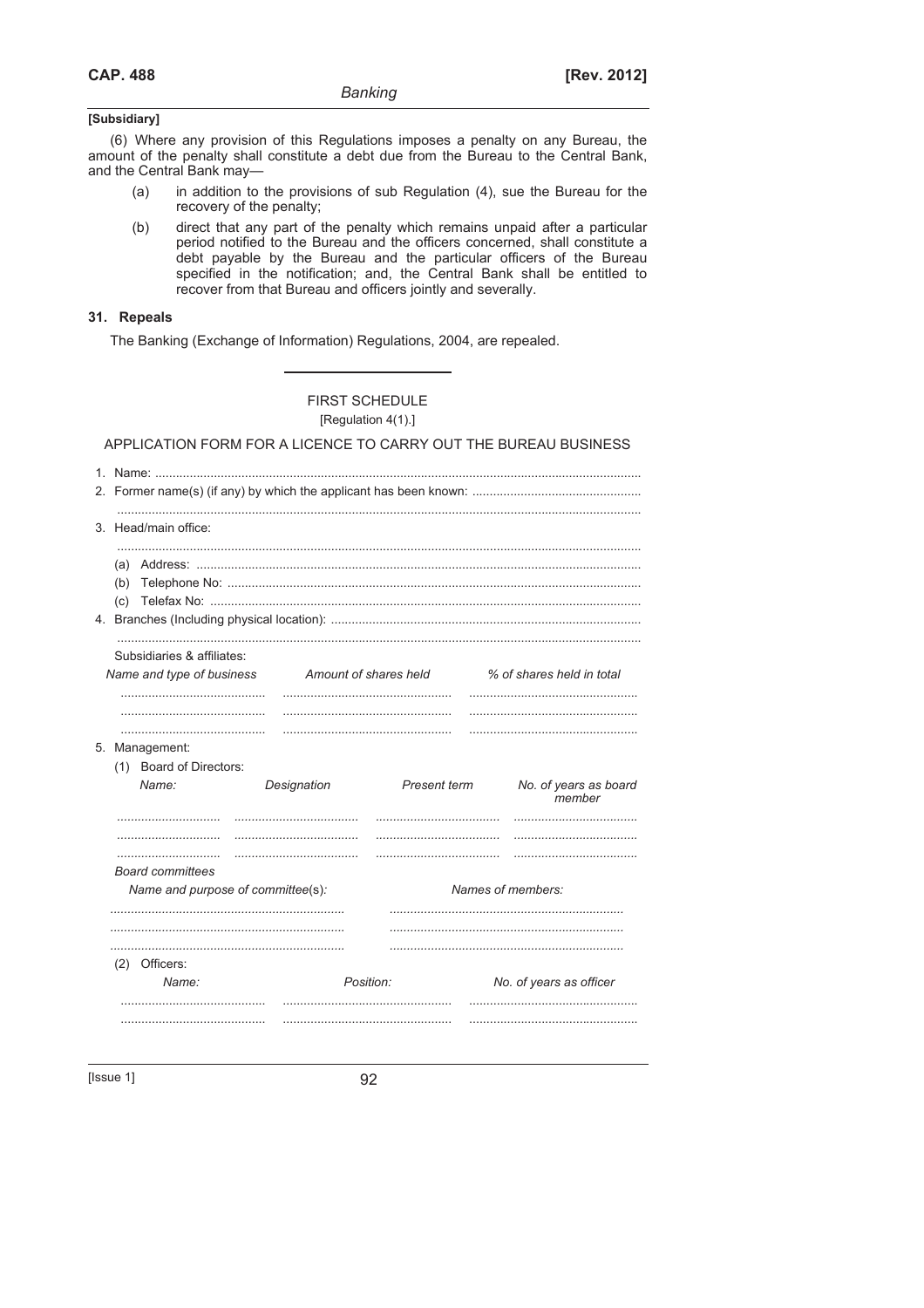**[Rev. 2012] CAP. 488**

**[Subsidiary]** 

## FIRST SCHEDULE—*continued*

|    | 6. Ownership profile:                               |                           |                                                                         |                                                                                                                                                                                                        |              |
|----|-----------------------------------------------------|---------------------------|-------------------------------------------------------------------------|--------------------------------------------------------------------------------------------------------------------------------------------------------------------------------------------------------|--------------|
|    | Name                                                | Country of<br>citizenship | Residence                                                               | Paid up capital                                                                                                                                                                                        | ℅            |
|    |                                                     |                           |                                                                         |                                                                                                                                                                                                        |              |
| 2. |                                                     |                           |                                                                         |                                                                                                                                                                                                        |              |
|    |                                                     |                           |                                                                         |                                                                                                                                                                                                        |              |
|    |                                                     |                           |                                                                         |                                                                                                                                                                                                        |              |
|    | 7. Organisation profile:                            |                           |                                                                         |                                                                                                                                                                                                        |              |
|    |                                                     |                           | positions and titles of officers heading each department or division.   | (a) Organisation Chart - Attach one indicating major department or divisions with names,                                                                                                               |              |
|    |                                                     |                           |                                                                         | (b) Functions - Attach a list of functions or responsibilities for each department or division<br>listed in the organization chart indicating the number of personnel or staff for each.               |              |
|    |                                                     |                           | (c) Qualifications of significant shareholders, directors and officers. |                                                                                                                                                                                                        |              |
|    |                                                     |                           | information sheet for each significant corporate shareholder.           | (d) Annex personal declaration form of each significant shareholder and officer and an                                                                                                                 |              |
|    | (e)                                                 |                           | Association if not previously submitted to the Central Bank.            | Powers and purposes - Attach the latest copies of the Memorandum and Articles of                                                                                                                       |              |
|    | 8. Shareholding in any other financial institution: |                           |                                                                         |                                                                                                                                                                                                        |              |
|    | Name of Financial Institution                       |                           | Shares owned-<br>amount                                                 | Number                                                                                                                                                                                                 | % of capital |
|    |                                                     |                           |                                                                         |                                                                                                                                                                                                        |              |
|    |                                                     |                           |                                                                         | 9. Name(s) and address(es) of the applicant's bankers within the last 10 years. (please also                                                                                                           |              |
|    |                                                     |                           |                                                                         |                                                                                                                                                                                                        |              |
|    |                                                     |                           |                                                                         |                                                                                                                                                                                                        |              |
|    |                                                     |                           |                                                                         | 11. Does the applicant hold, or has it ever held, any authority from a supervisory body to carry on<br>any business activity in Kenya or elsewhere? If so, give particulars. If any such authority has |              |
|    |                                                     |                           |                                                                         |                                                                                                                                                                                                        |              |
|    |                                                     |                           |                                                                         |                                                                                                                                                                                                        |              |
|    |                                                     |                           |                                                                         | 12. Has the applicant ever applied for any authority from a supervisory body to carry on any<br>business in Kenya or elsewhere other than the authority mentioned in answer to Question11?             |              |
|    |                                                     |                           |                                                                         |                                                                                                                                                                                                        |              |
|    |                                                     |                           |                                                                         | If any such application was for any reason refused or withdrawn after it was made, give                                                                                                                |              |
|    |                                                     |                           |                                                                         |                                                                                                                                                                                                        |              |
|    |                                                     |                           |                                                                         | 13. Has the applicant or any company in the same group within the last 10 years failed to satisfy a judgment debt under a court in Kenya or elsewhere within a year of the making of the order?        |              |
|    |                                                     |                           |                                                                         |                                                                                                                                                                                                        |              |
|    |                                                     |                           |                                                                         |                                                                                                                                                                                                        |              |
|    |                                                     |                           |                                                                         | 14. Has the applicant or any company in the same group made any compromise or arrangement<br>with its creditors within the last 10 years or otherwise failed to satisfy its creditors in full?         |              |
|    |                                                     |                           |                                                                         |                                                                                                                                                                                                        |              |
|    |                                                     |                           |                                                                         |                                                                                                                                                                                                        |              |
|    |                                                     |                           |                                                                         |                                                                                                                                                                                                        |              |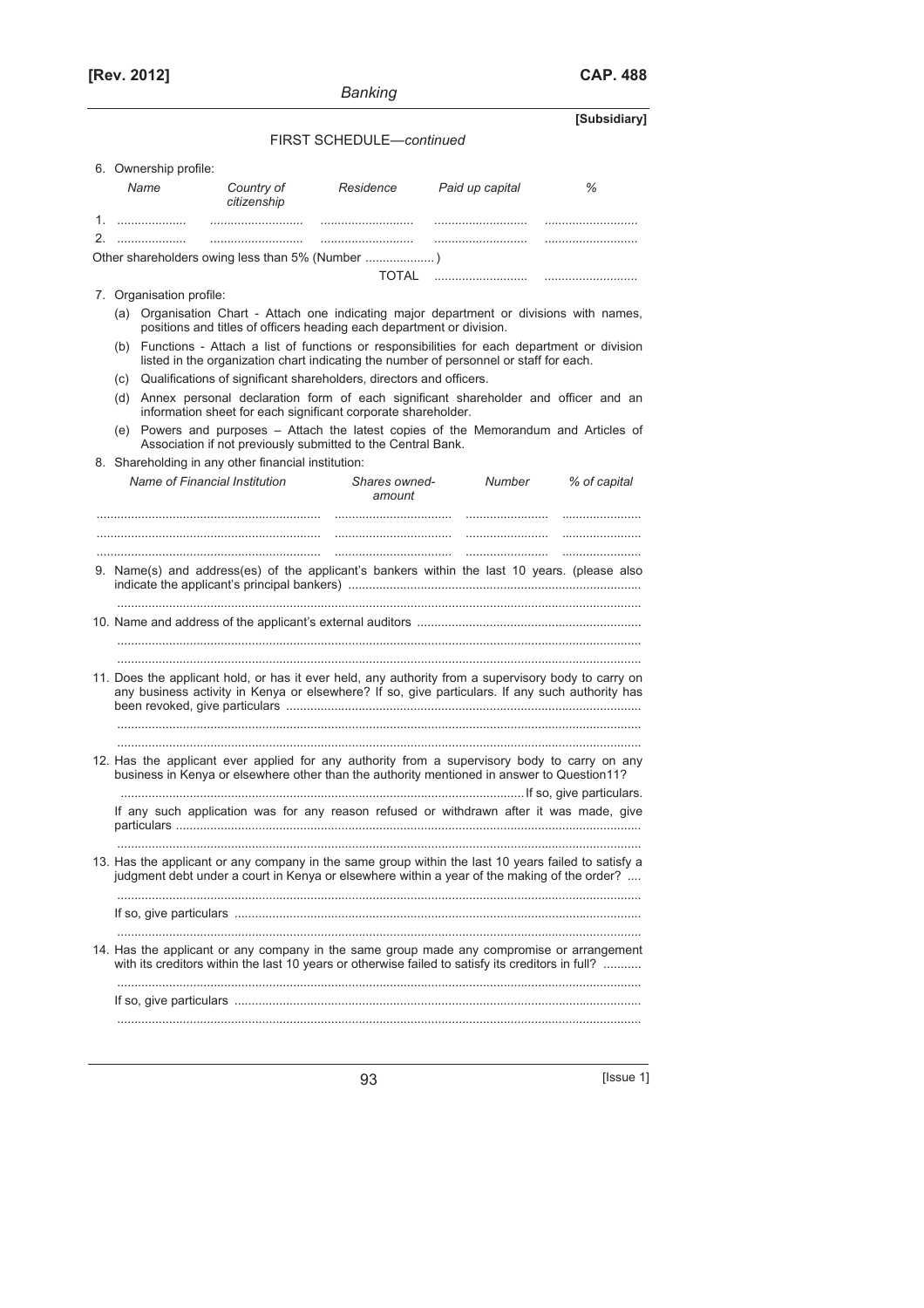| Banking |  |
|---------|--|
|         |  |

| [Subsidiary]                                                                                                                                                                                          |
|-------------------------------------------------------------------------------------------------------------------------------------------------------------------------------------------------------|
| FIRST SCHEDULE-continued                                                                                                                                                                              |
| 15. Has a receiver or an administrative receiver of any property of the applicant or any company in<br>the same group been appointed in Kenya, or has a substantial equivalent of any such person     |
| If so, give particulars including whether the receiver is still acting under the appointment                                                                                                          |
|                                                                                                                                                                                                       |
| 16. Has a petition been served in Kenya for an administrative order in relation to the applicant or<br>company in the same group, or has the substantial equivalent of such a petition been served in |
|                                                                                                                                                                                                       |
| 17. Has a notice of resolution for the voluntary liquidation of the applicant or any company in the<br>same group been given in Kenya, or has the substantial equivalent of such a petition been      |
|                                                                                                                                                                                                       |
| 18. Has a petition been served in Kenya for the compulsory liquidation of the applicant institution or<br>any company in the same group, or has the substantial equivalent of such a petition been    |
|                                                                                                                                                                                                       |
| 19. State whether the applicant company has ever been under any criminal investigation,<br>prosecution disciplinary action(s), public criticism or trade sanctions in connection with banking         |
| 20. Are there any material matters in dispute between the applicant company and the Kenya<br>Revenue Authority or any equivalent tax authority in any other jurisdiction?                             |
|                                                                                                                                                                                                       |
| 21. Is the applicant company engaged or does it expect to be engaged, in Kenya or elsewhere, in<br>any litigation which may have a material effect on the resources of the institution?               |
|                                                                                                                                                                                                       |
| 22. Is the applicant company engaged, or does it expect to be engaged, in any business                                                                                                                |
|                                                                                                                                                                                                       |
|                                                                                                                                                                                                       |
| 23. Is the business of the applicants' officers or of the companies connected with the applicant<br>guaranteed or otherwise underwritten or secured, or expected to be guaranteed or underwritten     |
|                                                                                                                                                                                                       |
| 24. Please provide any other information which may assist the Central Bank in reaching a decision                                                                                                     |
|                                                                                                                                                                                                       |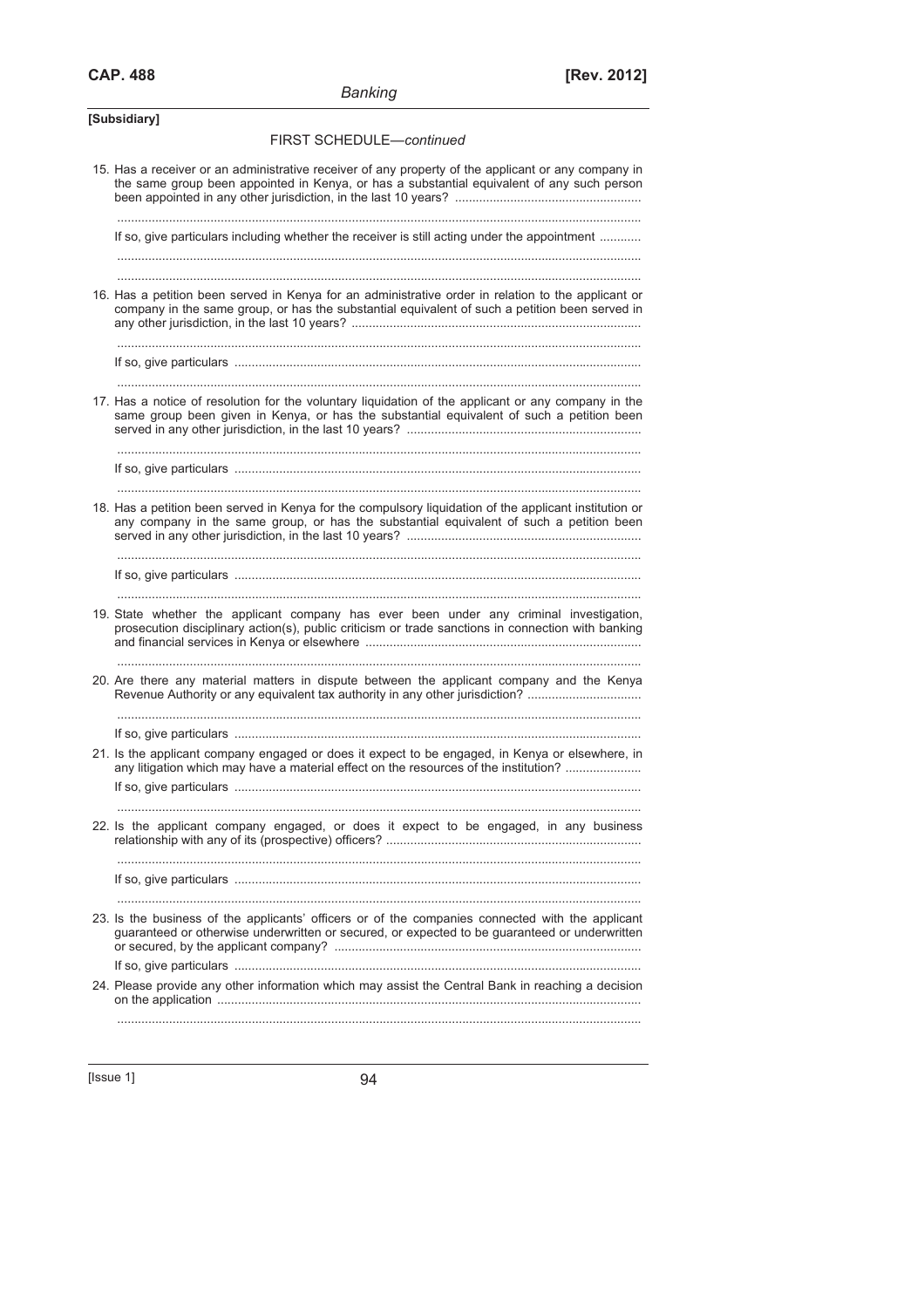#### FIRST SCHEDULE—*continued*

*Banking* 

#### **DECLARATION**

We certify that all the information contained in and accompanying this form is accurate and complete to the best of our knowledge, information and belief and that there are no other facts relevant to this application of which the Central Bank should be aware. We undertake to inform the Central Bank of any material changes to the application which may arise while the Central Bank is considering the application. We further undertake that, in the event that the institution is granted a licence under these Regulations we will notify the Central Bank of any material changes to or affecting the completeness or accuracy of the answers to the questions above as soon as possible, but in any event not later than twenty days after the date that the changes come to our attention.

| 1.            |        |                      |
|---------------|--------|----------------------|
|               | Name   | <b>Position held</b> |
| $\mathcal{D}$ | Signed | Date                 |
|               | Name   | <b>Position held</b> |
|               |        |                      |

...............................................................................................................................................................

**Signed** Date **Date** 

Deponent understands the contents of this affidavit before me,

## COMMISSIONER FOR OATHS

#### N.B.

- 1. All sections of this form must be filled
- 2. If any space provided is inadequate, the required information may be supplied as an attachment labeled accordingly and reference shall be made to the relevant section of the form by placing the words "REFER TO ANNEX .......................................... "
- 3. Information provided in this form is confidential and cannot be made available without the consent of the Governor of the Central Bank.

## SECOND SCHEDULE [Regulation 4 (2)(c).]

#### PERSONAL DECLARATION FORM FOR INDIVIDUALS PROPOSED TO BECOME OFFICERS OR SIGNIFICANT SHAREHOLDERS OF A BUREAU

Name and capacity of person making this declaration:

- 1. Name of Bureau in connection with which this form is being filled:
- ........................................................................................................................................................ 2. Full names of deponent: .................................................................................................................
- 3. Former surname(s) and/or forenames by which you may have been known: ...................
- 4. Please state the capacity in which you are completing this form, i.e. as a current or prospective officer or any combination of these. Please state your full title and describe the particular duties and responsibilities attaching to the position)s) which you hold or will hold. If you are completing this form in the capacity of director, indicate whether, in your position as director, you have or will have executive responsibility for the management of the applicant's business. In addition, please provide a copy of your curriculum vitae unless it is already provided by the applicant in response to Schedule 1

........................................................................................................................................................

........................................................................................................................................................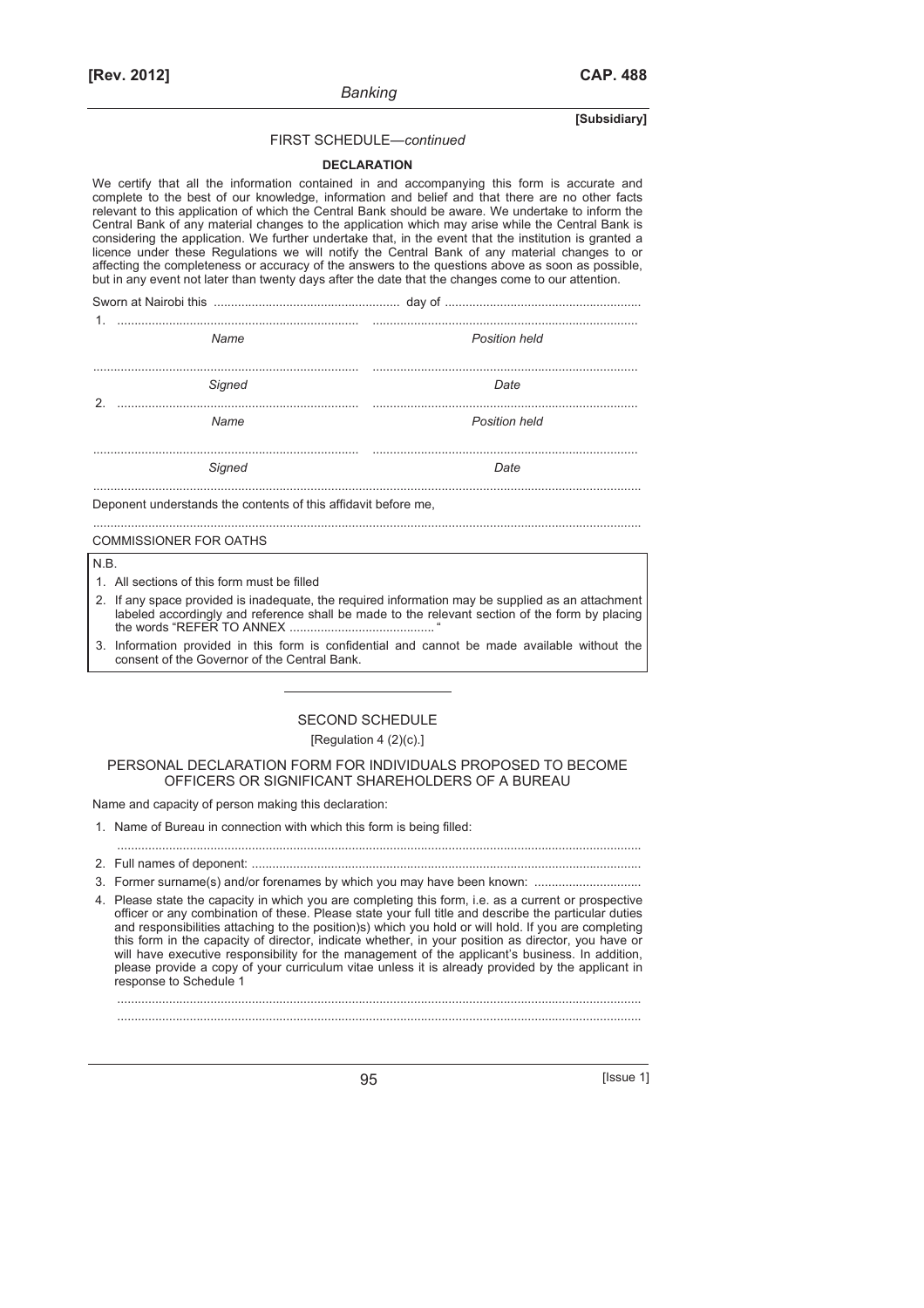## **CAP. 488**

|              |                                                                                 |                       | <b>Banking</b> |                                         |
|--------------|---------------------------------------------------------------------------------|-----------------------|----------------|-----------------------------------------|
| [Subsidiary] |                                                                                 |                       |                |                                         |
|              |                                                                                 |                       |                | SECOND SCHEDULE-continued               |
|              |                                                                                 |                       |                |                                         |
|              |                                                                                 |                       |                |                                         |
|              | (Country)                                                                       |                       |                | (Country)                               |
|              |                                                                                 |                       |                | Since:                                  |
|              | (Year)                                                                          |                       |                | (Year)                                  |
|              | 7. Addresses:                                                                   |                       |                |                                         |
|              | (1) Present business address:                                                   |                       |                |                                         |
|              |                                                                                 |                       |                |                                         |
|              | (2) Present residential address:                                                |                       |                |                                         |
|              |                                                                                 |                       |                |                                         |
|              |                                                                                 |                       |                |                                         |
|              | (3) Last two addresses in Kenya, if any, during the past ten (10) years:        |                       |                |                                         |
|              |                                                                                 |                       |                |                                         |
|              |                                                                                 |                       |                |                                         |
|              |                                                                                 |                       |                |                                         |
|              | 8. Professional & academic qualifications:                                      |                       |                | .                                       |
|              | Particulars                                                                     |                       |                | Year obtained                           |
|              | (1) Highest academic qualification                                              |                       |                |                                         |
|              |                                                                                 |                       |                |                                         |
|              |                                                                                 |                       |                |                                         |
|              |                                                                                 |                       |                |                                         |
|              |                                                                                 |                       |                |                                         |
|              | (2) Special awards or honors (if any)                                           |                       |                |                                         |
|              |                                                                                 |                       |                |                                         |
|              |                                                                                 |                       |                |                                         |
|              |                                                                                 |                       |                |                                         |
| (3)          | Training courses and seminars                                                   |                       |                |                                         |
|              |                                                                                 |                       |                |                                         |
|              |                                                                                 |                       |                |                                         |
|              |                                                                                 |                       |                |                                         |
|              | (4) Membership in professional organizations                                    |                       |                |                                         |
|              |                                                                                 |                       |                |                                         |
|              |                                                                                 |                       |                |                                         |
|              |                                                                                 |                       |                |                                         |
|              |                                                                                 |                       |                |                                         |
|              | 9. Occupation or employment (Present or most recent and for the past ten years) |                       |                |                                         |
|              | Name & business of employer                                                     | <b>Positions held</b> |                | Inclusive date (month & year) from year |
|              |                                                                                 |                       |                |                                         |
|              |                                                                                 |                       |                |                                         |
|              |                                                                                 |                       |                |                                         |
|              |                                                                                 |                       |                |                                         |
|              |                                                                                 |                       |                |                                         |
|              |                                                                                 |                       |                |                                         |

[Issue 1]

96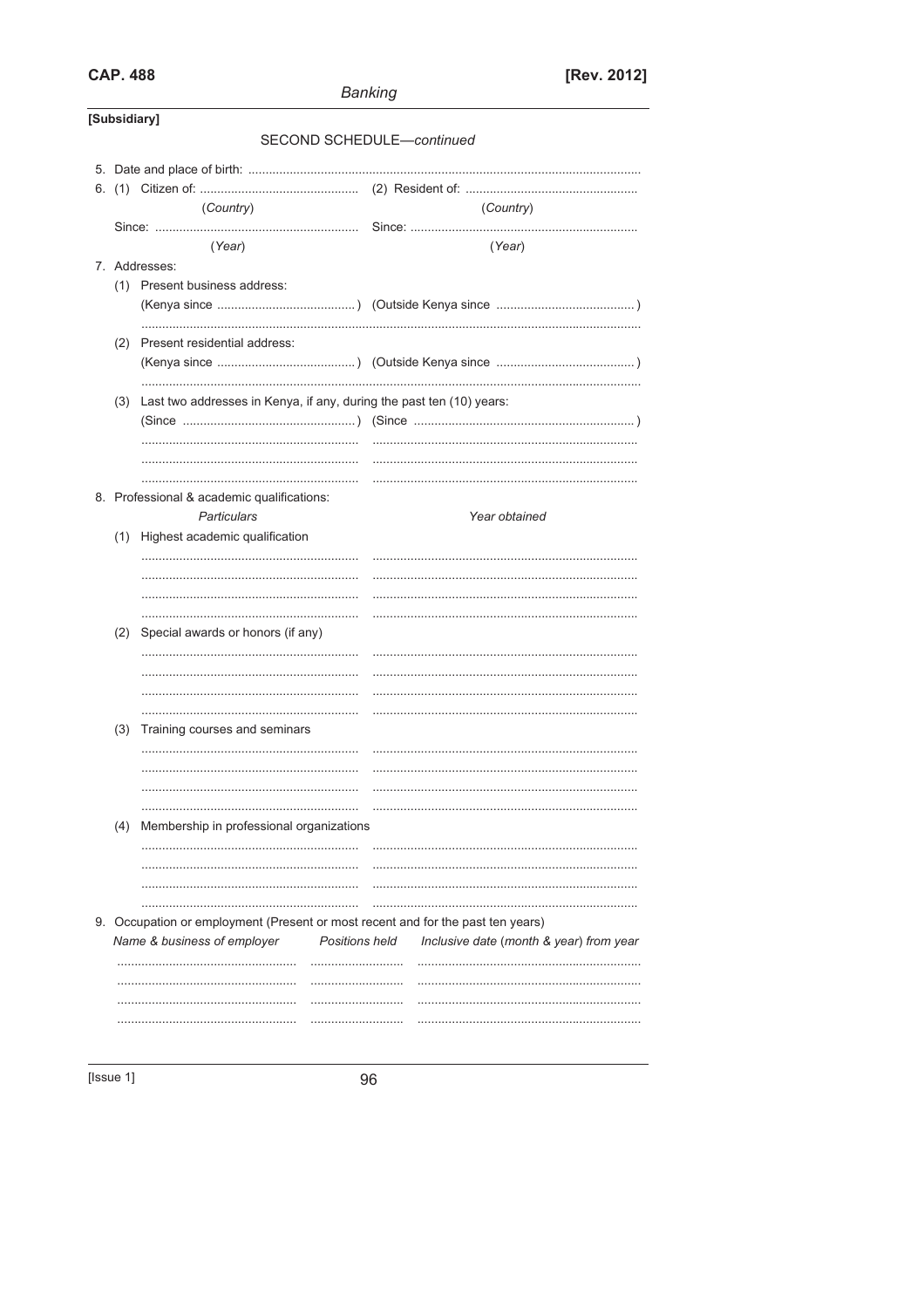# **[Rev. 2012] CAP. 488**

|                                     | <b>Banking</b>                                                                                                                                                                                                                                                                                                                                                                          |                                 |
|-------------------------------------|-----------------------------------------------------------------------------------------------------------------------------------------------------------------------------------------------------------------------------------------------------------------------------------------------------------------------------------------------------------------------------------------|---------------------------------|
|                                     |                                                                                                                                                                                                                                                                                                                                                                                         | [Subsidiary]                    |
|                                     | SECOND SCHEDULE-continued                                                                                                                                                                                                                                                                                                                                                               |                                 |
|                                     | 10. Name and address(es) of your bankers within the last 10 years                                                                                                                                                                                                                                                                                                                       |                                 |
|                                     |                                                                                                                                                                                                                                                                                                                                                                                         |                                 |
|                                     |                                                                                                                                                                                                                                                                                                                                                                                         |                                 |
| manager? Give relevant dates        | 11. Bodies corporate (other than the applicant) where you are now an officer, shareholder, or                                                                                                                                                                                                                                                                                           |                                 |
|                                     |                                                                                                                                                                                                                                                                                                                                                                                         |                                 |
|                                     |                                                                                                                                                                                                                                                                                                                                                                                         |                                 |
| dates                               | 12. Bodies corporate other than the applicant and those listed above where you have been a<br>director, shareholder, controller or manager at any time during the last 10 years. Give relevant                                                                                                                                                                                          |                                 |
|                                     |                                                                                                                                                                                                                                                                                                                                                                                         |                                 |
|                                     |                                                                                                                                                                                                                                                                                                                                                                                         |                                 |
| occupation? If so give particulars: | 13. Have you, in Kenya or elsewhere, been dismissed from any office or employment, or been<br>subjected to disciplinary proceedings by your employer or barred from entry to any profession or                                                                                                                                                                                          |                                 |
|                                     |                                                                                                                                                                                                                                                                                                                                                                                         |                                 |
|                                     |                                                                                                                                                                                                                                                                                                                                                                                         |                                 |
|                                     |                                                                                                                                                                                                                                                                                                                                                                                         |                                 |
|                                     | 14. Past and present business affiliations (direct and indirect):                                                                                                                                                                                                                                                                                                                       |                                 |
| Nature of business                  | Nature of affiliation <i>i.e.</i> director.<br>officer, share holder with 5%<br>and above year) specified etc.<br>to                                                                                                                                                                                                                                                                    | Inclusive date (month and from) |
|                                     |                                                                                                                                                                                                                                                                                                                                                                                         |                                 |
|                                     |                                                                                                                                                                                                                                                                                                                                                                                         |                                 |
|                                     |                                                                                                                                                                                                                                                                                                                                                                                         |                                 |
|                                     |                                                                                                                                                                                                                                                                                                                                                                                         |                                 |
|                                     |                                                                                                                                                                                                                                                                                                                                                                                         |                                 |
|                                     |                                                                                                                                                                                                                                                                                                                                                                                         |                                 |
| so, give particulars:               | 15. Do any of the above business affiliations maintain a business relationship with the institution? If                                                                                                                                                                                                                                                                                 |                                 |
|                                     |                                                                                                                                                                                                                                                                                                                                                                                         |                                 |
|                                     |                                                                                                                                                                                                                                                                                                                                                                                         |                                 |
|                                     | 16. Do you hold or have you ever held or applied for a licence or equivalent authorization to carry<br>on any business activity in Kenya or any other country? If any such application was refused or<br>withdrawn after it was made or any authorization was revoked, give particulars:                                                                                                |                                 |
|                                     |                                                                                                                                                                                                                                                                                                                                                                                         |                                 |
|                                     | 17. State whether the applicant with which you are, or have been, associated as a significant<br>shareholder or officer holds, or has ever held or applied for a licence or equivalent authorization<br>to carry on any business activity? If so, give particulars. If any such application was refused, or<br>was withdrawn after it was made or any licence revoked, give particulars |                                 |
|                                     |                                                                                                                                                                                                                                                                                                                                                                                         |                                 |
|                                     |                                                                                                                                                                                                                                                                                                                                                                                         |                                 |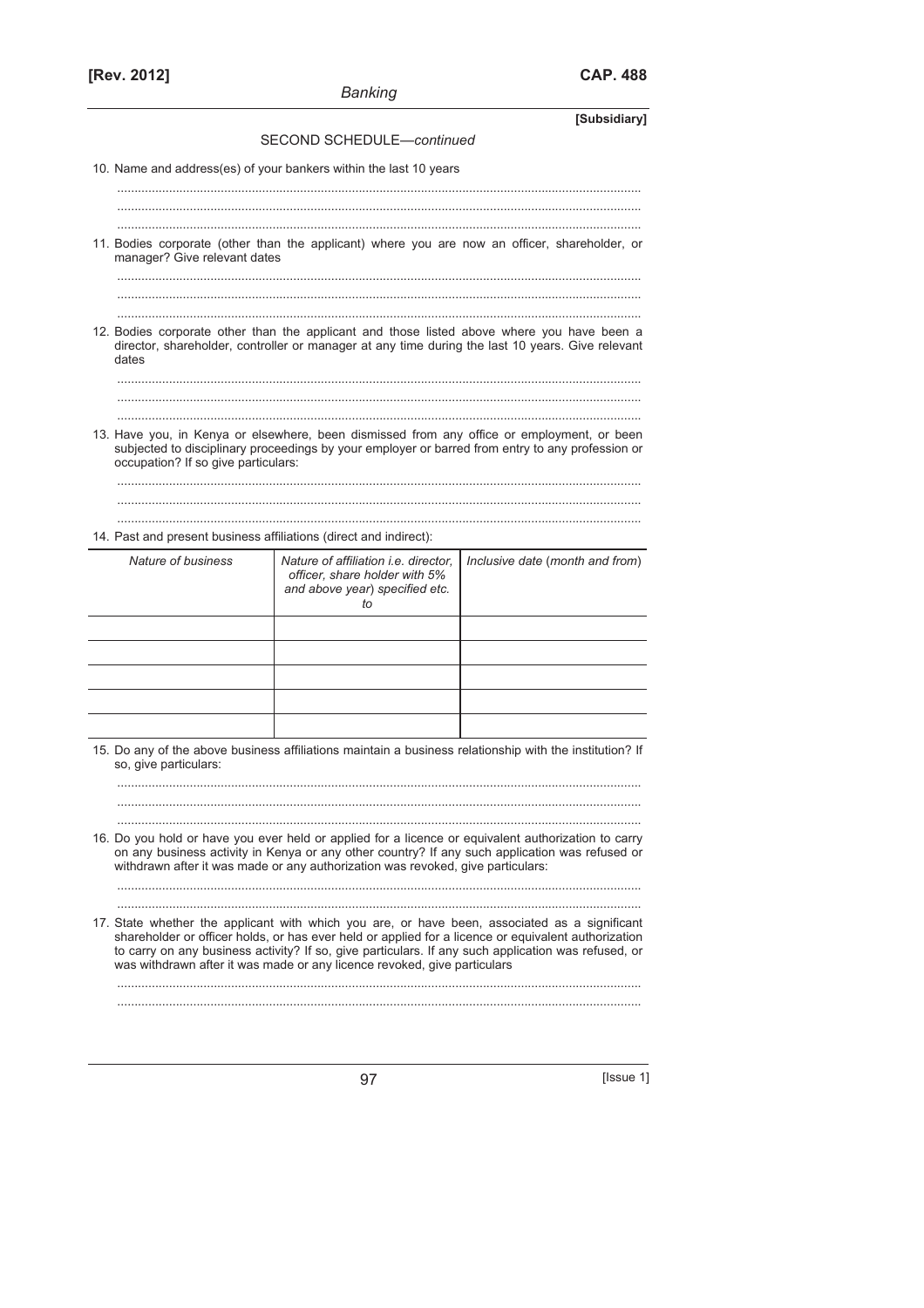| [Subsidiary] |  |  |  |  |  |
|--------------|--|--|--|--|--|
|--------------|--|--|--|--|--|

#### SECOND SCHEDULE—*continued*

18. State whether any of your past or current employer(s) or institution in which you were affiliated as shareholder, officer, etc has ever been under criminal investigation, placed under receivership or insolvent liquidation by any regulatory body or court of law.

........................................................................................................................................................

 ........................................................................................................................................................ 19. Family group: Business affiliation (State name of business and nature of affiliation i.e. director, officer, significant shareholder. Also indicate the nature of the family group member's relation to the Applicant. A family group member can be a spouse, child, parents, brothers or sisters)

| Name of business | Nature of family member's<br>affiliation to the business | Nature of the family group<br>member's relation to the<br>applicant |
|------------------|----------------------------------------------------------|---------------------------------------------------------------------|
|                  |                                                          |                                                                     |
|                  |                                                          |                                                                     |
|                  |                                                          |                                                                     |

20. Have you failed to satisfy any debt adjudged due and payable by you as a judgment debtor under an order of a court in Kenya or elsewhere or made any compromise arrangement with your creditors within the last 10 years? If so, give particulars:

 ........................................................................................................................................................ ........................................................................................................................................................

|  | 21. Have you been adjudicated bankrupt by a court in Kenya or elsewhere or has a bankruptcy |  |  |  |  |  |
|--|---------------------------------------------------------------------------------------------|--|--|--|--|--|
|  | petition ever been served on you? If so, give particulars:                                  |  |  |  |  |  |

 ........................................................................................................................................................ ........................................................................................................................................................

22. Have you, in connection with the formation or management of any body corporate, partnership or unincorporated institution, been adjudged by a court in Kenya or elsewhere, civilly liable for any fraud, misfeasance or other misconduct by you towards that body or company or towards members of it If so, give particulars:

........................................................................................................................................................

- ........................................................................................................................................................ 23. Has any body corporate, partnership or unincorporated institution with which you are associated as a director, shareholder, controller or manager, in Kenya or elsewhere, been wound up, made subject to an administrative order, otherwise made any compromise or arrangement with its creditors or ceased trading either while you were associated with it or within one year after you ceased to be associated with it or has anything analogous to any of these events occurred under the laws of any other jurisdiction? .................... If so, give particulars: ...............................
- 24. Have you been concerned with the management or conduct of affairs of any institution which, by reason of any matter relating to a time when you were so concerned, has been censured, warned as to future conduct, disciplined or publicly criticized by, or made the subject of a court order at the instigation of any regulatory authority in Kenya or elsewhere? .................................. If so, give particulars:

........................................................................................................................................................

 ........................................................................................................................................................ ........................................................................................................................................................

25. In carrying out your duties, will you be acting on the directions or instructions of any individual or institution? ......................................................................................................................................

 ........................................................................................................................................................ ........................................................................................................................................................

 If so, give particulars: ........................................................................................................................................................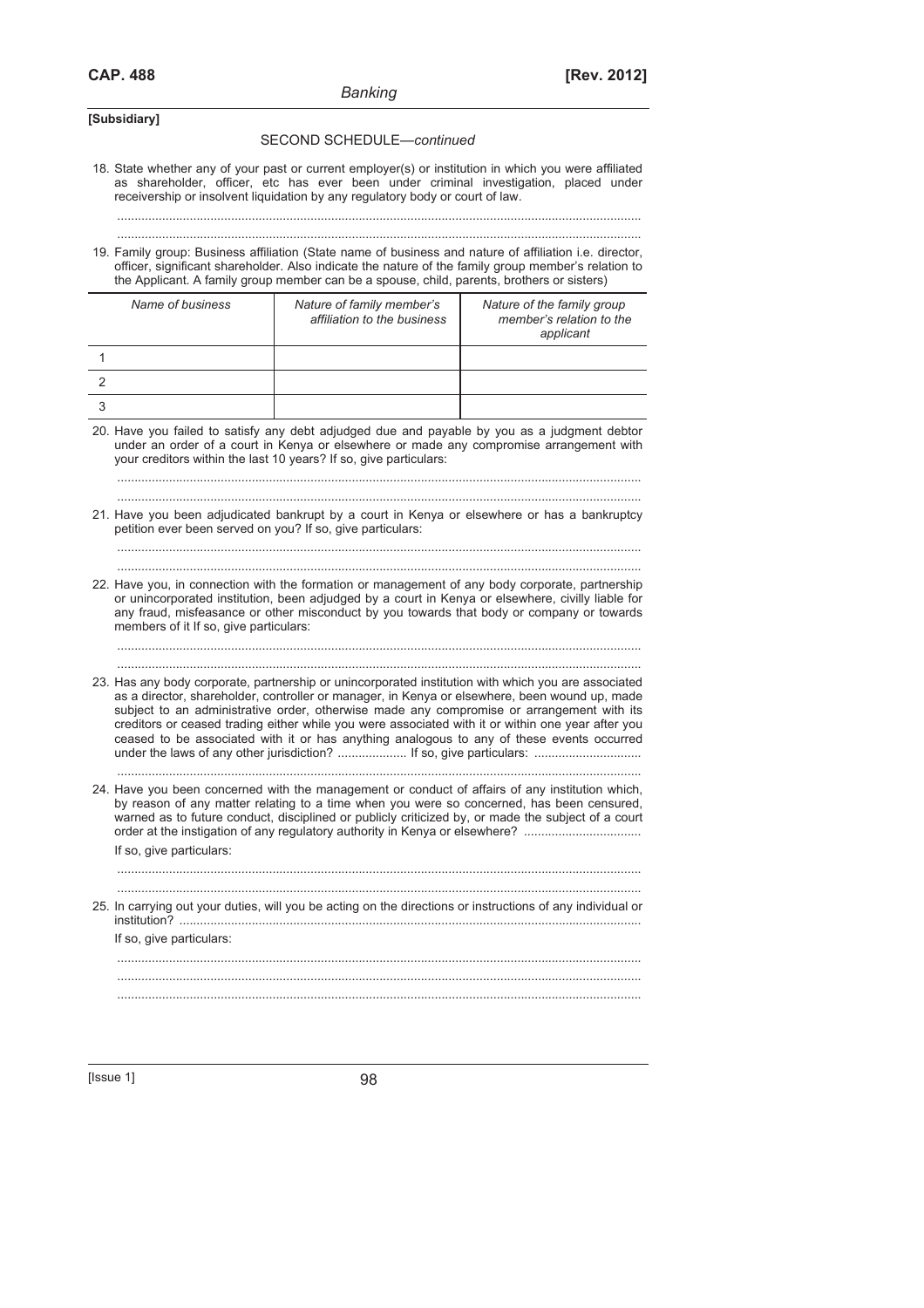|                                                                                                                                                                                                                             | [Subsidiary]      |  |  |  |
|-----------------------------------------------------------------------------------------------------------------------------------------------------------------------------------------------------------------------------|-------------------|--|--|--|
| SECOND SCHEDULE-continued                                                                                                                                                                                                   |                   |  |  |  |
| 26. Do you, in your private capacity, or does any related party, undertake business with the                                                                                                                                |                   |  |  |  |
| If so, give particulars:                                                                                                                                                                                                    |                   |  |  |  |
|                                                                                                                                                                                                                             |                   |  |  |  |
| 27. How many shares in the applicant are registered in your name or the name of a related party?                                                                                                                            |                   |  |  |  |
|                                                                                                                                                                                                                             |                   |  |  |  |
| 28. In how many shares in the applicant (not being registered in your name or that of a related                                                                                                                             |                   |  |  |  |
| 29. Do you or does any related party, hold any shares in the applicant as trustee or nominee?                                                                                                                               |                   |  |  |  |
| 30. Are any shares in the applicant mentioned in answer to questions 27, 28 and 29 above<br>If so, give particulars:                                                                                                        |                   |  |  |  |
| 31. What proportion of the voting power at any general meeting of the applicant (or another body<br>corporate of which it is a subsidiary) are you or any related party entitled to exercise or control<br>the exercise of? |                   |  |  |  |
| 32. Personal record of court cases or any investigation by governmental, professional or any<br>regulatory body (including pending and prospective cases or on-going investigations):                                       |                   |  |  |  |
| Name of court or particulars of investigative body                                                                                                                                                                          | Details of Status |  |  |  |
|                                                                                                                                                                                                                             |                   |  |  |  |
|                                                                                                                                                                                                                             |                   |  |  |  |
|                                                                                                                                                                                                                             |                   |  |  |  |

*Banking* 

33. Documentary requirements:

- (1) Certified statement of assets and liabilities;
- (2) Latest tax compliance certificate or certified true copy of income tax returns;
- (3) Two letters of character references from individuals other than relatives who have personally known the undersigned for at least ten years; and
- (4) Two letters, duly certified from financial institutions with whom the undersigned has had dealings for the last two years on the performance of past and present accounts such as unauthorised overdraft on deposit accounts, past due or delinquent accounts.
- 34. If this questionaire is submitted in connection with an application for licensing, please provide any other information which may assist the Central Bank in reaching a decision on the application.

#### DECLARATION

I certify that all the information contained in and accompanying this form is complete and accurate to the best of my knowledge, information and belief and that there are no other facts relevant to this application of which the Central Bank should be aware.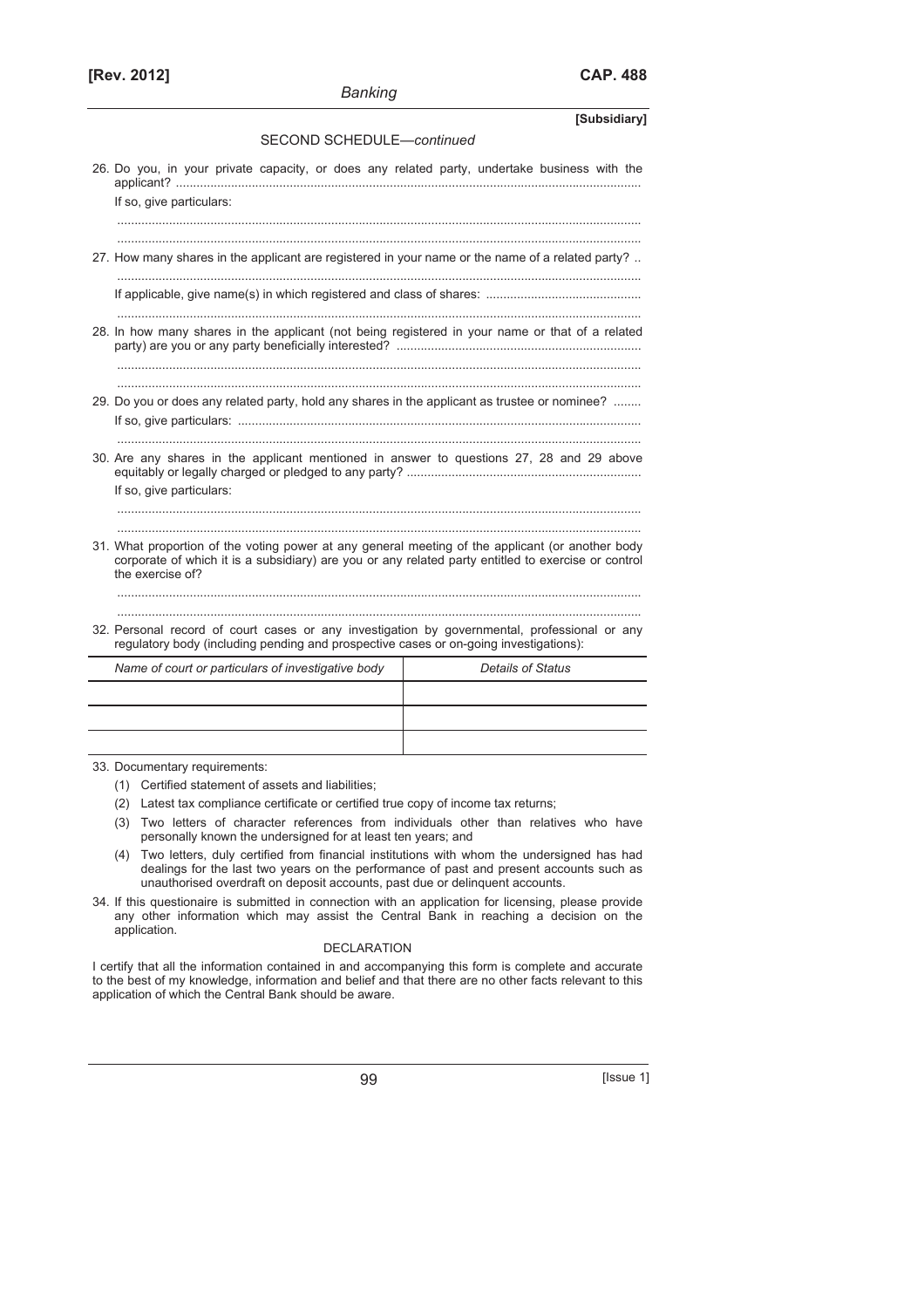| Banking |
|---------|
|---------|

| [Subsidiary]                                                                                                                                                                                                                                                                                                                                                                        |                                                                                                                                                                                                      |  |  |  |  |
|-------------------------------------------------------------------------------------------------------------------------------------------------------------------------------------------------------------------------------------------------------------------------------------------------------------------------------------------------------------------------------------|------------------------------------------------------------------------------------------------------------------------------------------------------------------------------------------------------|--|--|--|--|
|                                                                                                                                                                                                                                                                                                                                                                                     | SECOND SCHEDULE-continued                                                                                                                                                                            |  |  |  |  |
| I further undertake that, in the event that the Bureau is granted a licence under these Regulations, I<br>will notify the Central Bank of any material changes to, or affecting the completeness or accuracy of<br>the answers to the questions above as soon as possible, but in any event not later than twenty one<br>days from the date that the changes come to our attention. |                                                                                                                                                                                                      |  |  |  |  |
|                                                                                                                                                                                                                                                                                                                                                                                     |                                                                                                                                                                                                      |  |  |  |  |
| Name                                                                                                                                                                                                                                                                                                                                                                                | Position held                                                                                                                                                                                        |  |  |  |  |
| Signed                                                                                                                                                                                                                                                                                                                                                                              | Date                                                                                                                                                                                                 |  |  |  |  |
|                                                                                                                                                                                                                                                                                                                                                                                     | I know and understand the contents of this declaration and that I am making it under oath.                                                                                                           |  |  |  |  |
| Sworn at Nairobi, Kenya                                                                                                                                                                                                                                                                                                                                                             |                                                                                                                                                                                                      |  |  |  |  |
|                                                                                                                                                                                                                                                                                                                                                                                     |                                                                                                                                                                                                      |  |  |  |  |
|                                                                                                                                                                                                                                                                                                                                                                                     |                                                                                                                                                                                                      |  |  |  |  |
| Signature of deponent                                                                                                                                                                                                                                                                                                                                                               | (Position)                                                                                                                                                                                           |  |  |  |  |
| The deponent understands the contents of this affidavit.                                                                                                                                                                                                                                                                                                                            |                                                                                                                                                                                                      |  |  |  |  |
| Before me.                                                                                                                                                                                                                                                                                                                                                                          |                                                                                                                                                                                                      |  |  |  |  |
|                                                                                                                                                                                                                                                                                                                                                                                     |                                                                                                                                                                                                      |  |  |  |  |
|                                                                                                                                                                                                                                                                                                                                                                                     |                                                                                                                                                                                                      |  |  |  |  |
|                                                                                                                                                                                                                                                                                                                                                                                     | <b>COMMISSIONER FOR OATHS</b>                                                                                                                                                                        |  |  |  |  |
| N.B.                                                                                                                                                                                                                                                                                                                                                                                |                                                                                                                                                                                                      |  |  |  |  |
| 1. All sections of this form must be filled                                                                                                                                                                                                                                                                                                                                         |                                                                                                                                                                                                      |  |  |  |  |
|                                                                                                                                                                                                                                                                                                                                                                                     | 2. If any space provided is inadequate, the required information may be supplied as an attachment<br>labelled accordingly and reference shall be made to the relevant section of the form by placing |  |  |  |  |
| consent of the Governor of the Central Bank.                                                                                                                                                                                                                                                                                                                                        | 3. Information provided in this form is confidential and cannot be made available without the                                                                                                        |  |  |  |  |
|                                                                                                                                                                                                                                                                                                                                                                                     |                                                                                                                                                                                                      |  |  |  |  |
|                                                                                                                                                                                                                                                                                                                                                                                     |                                                                                                                                                                                                      |  |  |  |  |
|                                                                                                                                                                                                                                                                                                                                                                                     |                                                                                                                                                                                                      |  |  |  |  |
|                                                                                                                                                                                                                                                                                                                                                                                     | THIRD SCHEDULE                                                                                                                                                                                       |  |  |  |  |
|                                                                                                                                                                                                                                                                                                                                                                                     | [Regulation $7(3)(6)$ .]                                                                                                                                                                             |  |  |  |  |
|                                                                                                                                                                                                                                                                                                                                                                                     | REPUBLIC OF KENYA                                                                                                                                                                                    |  |  |  |  |
|                                                                                                                                                                                                                                                                                                                                                                                     | IN THE MATTER OF OATHS AND STATUTORY DECLARATIONS ACT<br>[ $Cap. 15$ ]                                                                                                                               |  |  |  |  |

## STATUTORY DECLARATION

| make oath and solemnly state as follows:                                  |
|---------------------------------------------------------------------------|
| 1. THAT I am the deponent herein hence competent to swear this affidavit. |
|                                                                           |
| (insert name of Bureau) hereinafter referred to as the Applicant.         |
|                                                                           |
| card/Identification documentation details.)                               |
|                                                                           |
|                                                                           |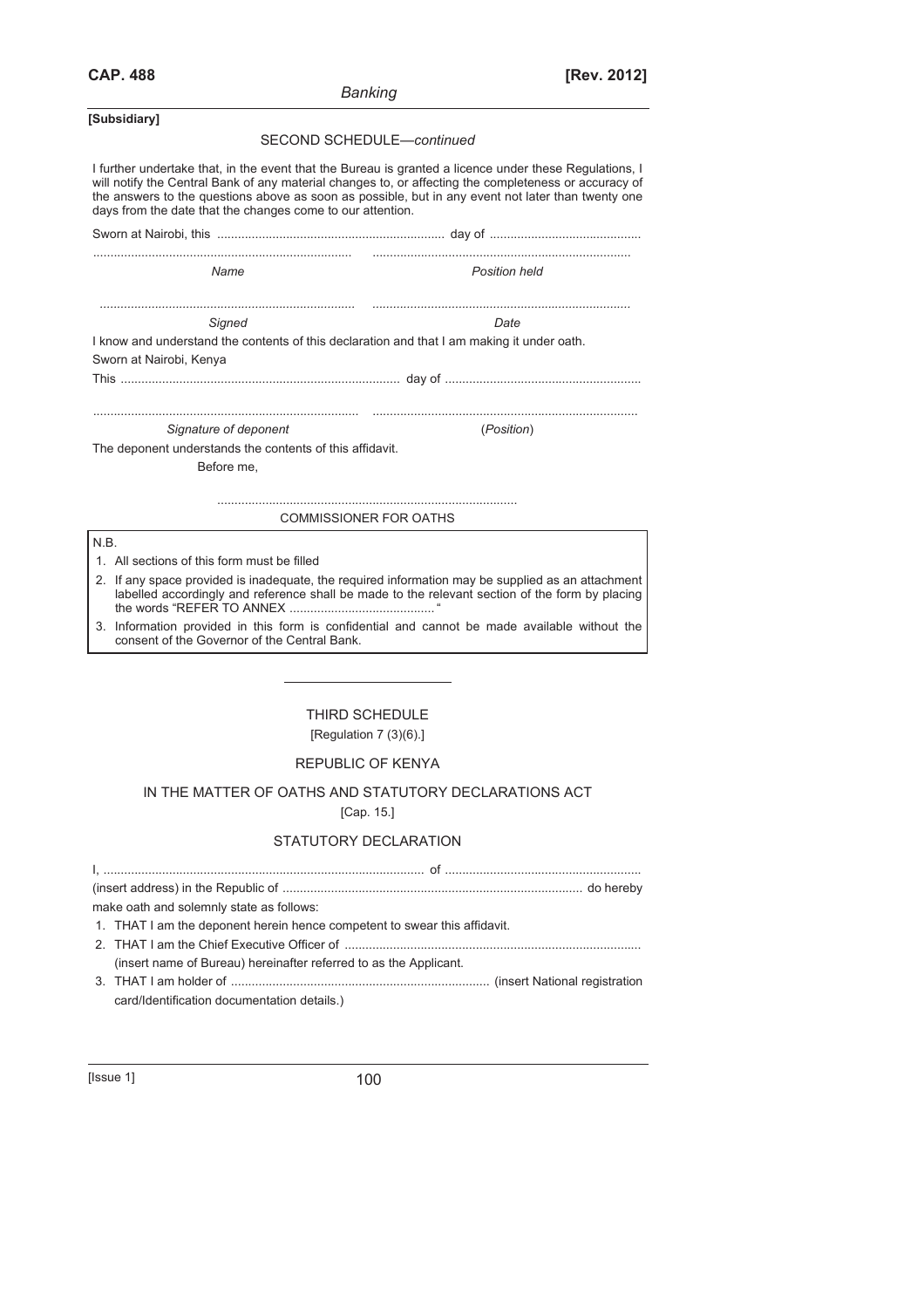### THIRD SCHEDULE—*continued*

 4. THAT I make this affidavit and hereby undertake that the applicant shall adhere to the provisions of these Regulations and in particular that the applicant will not disclose to any person any information obtained pursuant to the applicant's obligations under these Regulations except as provided herein.

5. THAT the facts herein deponed to are true to the best of my knowledge, information and belief.

Sworn by ................................................ at Nairobi this ................................ day of ............... 2007)

|                               | <b>DEPONENT</b> |
|-------------------------------|-----------------|
|                               |                 |
| Before Me                     |                 |
|                               |                 |
|                               |                 |
| <b>Commissioner for Oaths</b> |                 |
|                               |                 |